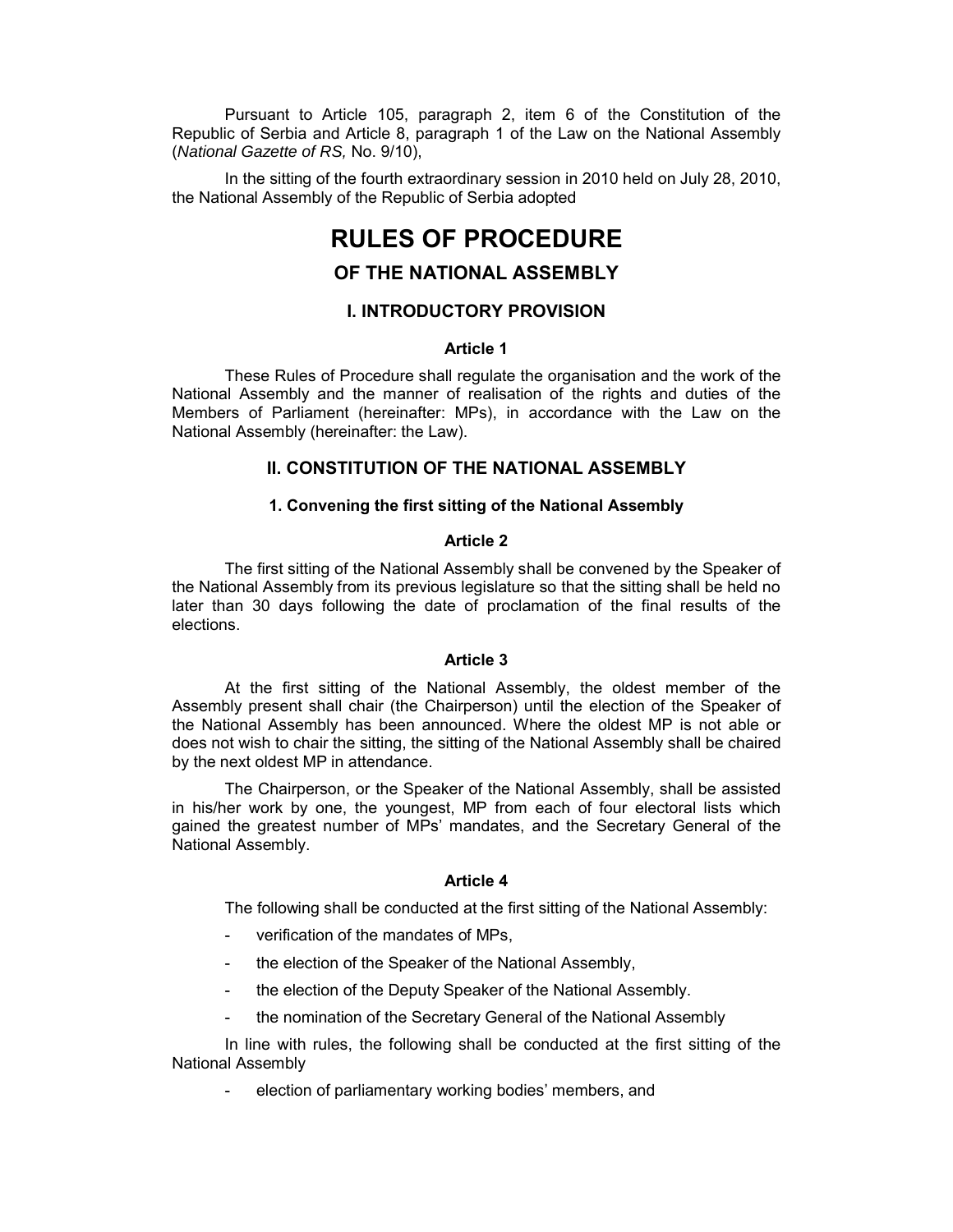election of members of standing parliamentary delegations to international institutions.

#### **2. Verification of the mandates of MPs**

## **Article 5**

MPs shall assume the rights and duties in the National Assembly on the date when their mandates are verified.

Verification of mandates of MPs shall be conducted on the basis of a certificate on election as an MP and the report of the public authority in charge of implementing the elections of MPs on the elections conducted.

The National Assembly, at its first sitting, acting on a proposal of the Speaker, shall, by a majority vote of those MPs who are present, form a Commission consisting of three members. The Commission shall be chaired by its oldest member.

On the basis of the report of the public authority responsible for conducting the elections of MPs, the Commission shall establish whether the data in the certificate on the election of each MP are identical with the data in the report of the public authority responsible for conducting the elections of MPs, and submit a report thereon to the National Assembly.

#### **Article 6**

Based on the report referred to in Article 5 paragraph 4 of these Rules of Procedure, the Chairperson at the first sitting of the National Assembly shall note that the public authority responsible for conducting the elections of MPs has submitted a report on the elections conducted and also the report on which certificates of the election as MPs comply with the report, whereby the mandates of those MPs shall be deemed verified.

#### **Article 7**

After the verification of their mandates, MPs shall take an oath of office.

## **3. Election of the Speaker and Deputy Speaker of the National Assembly and Appointment of the Secretary General of the National Assembly**

#### *а) Election of the Speaker of the National Assembly*

#### **Article 8**

Candidates for the Speaker of the National Assembly shall be nominated in writing by at least 30 MPs.

Each MP may participate in the nomination of only one candidate for the Speaker of the National Assembly.

The nomination referred to in paragraph 1 of this Article shall contain the following: the name and surname of the candidate, the name of the electoral list from which the candidate has been elected, the name and surname of the representative of proposers, a reasoning for the nomination, a biography of the candidate and the consent of the candidate.

### **Article 9**

The nomination of a candidate for the Speaker of the National Assembly shall be submitted to the Chairperson in writing.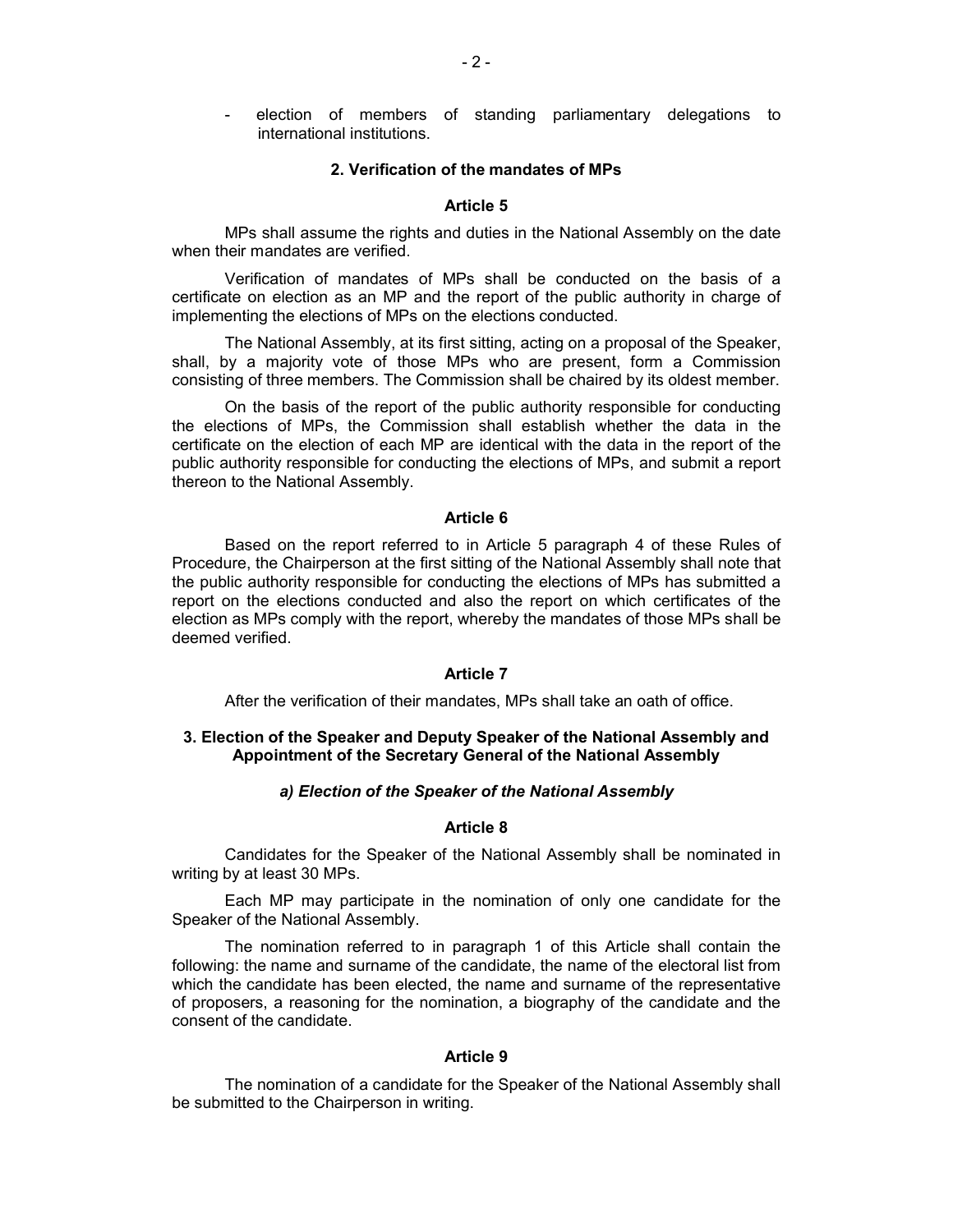MPs shall be notified by the Chairperson of all nominations of candidates for the Speaker of the National Assembly which have been received.

The proposers' representative shall be entitled to substantiate the nomination.

A debate shall be held on the nominations of candidates for the Speaker of the National Assembly.

After the debate, the Chairperson shall draft a list of candidates for the Speaker of the National Assembly, in alphabetical order, by surname.

#### **Article 10**

Before announcing the election of the Speaker of the National Assembly, the National Assembly shall decide whether the vote shall be by secret or by open ballot.

If the National Assembly decides on the vote by open ballot, a roll call vote shall be taken.

#### **Article 11**

Secret ballot votes for the election of the Speaker of the National Assembly shall be conducted in accordance with provisions of these Rules of Procedure regulating votes by secret ballot in the National Assembly.

Voting by secret ballot for the election of the Speaker of the National Assembly shall be administered by the Chairperson at the sitting of the National Assembly.

Candidates for the Speaker of the National Assembly may not administer the vote nor help in its administration.

## **Article 12**

Each MP may vote for only one candidate for the Speaker of the National Assembly.

#### **Article 13**

The Speaker of the National Assembly shall be the MP who receives the majority of the total number of votes cast.

Where there are two candidates, and neither receives the required majority, the election procedure shall be repeated.

Where there are more than two candidates, and none receives the required majority, a repeated ballot shall be held to choose between the two candidates who received the largest number of the votes cast, or between more candidates who received the largest equal number of the votes cast.

If the Speaker of the National Assembly is not elected in the second round of voting, the election procedure shall be repeated.

#### *b) Election of Deputy Speaker of the National Assembly*

## **Article 14**

The National Assembly, acting on the proposal of the Speaker of the National Assembly, shall determine the number of Deputy Speakers.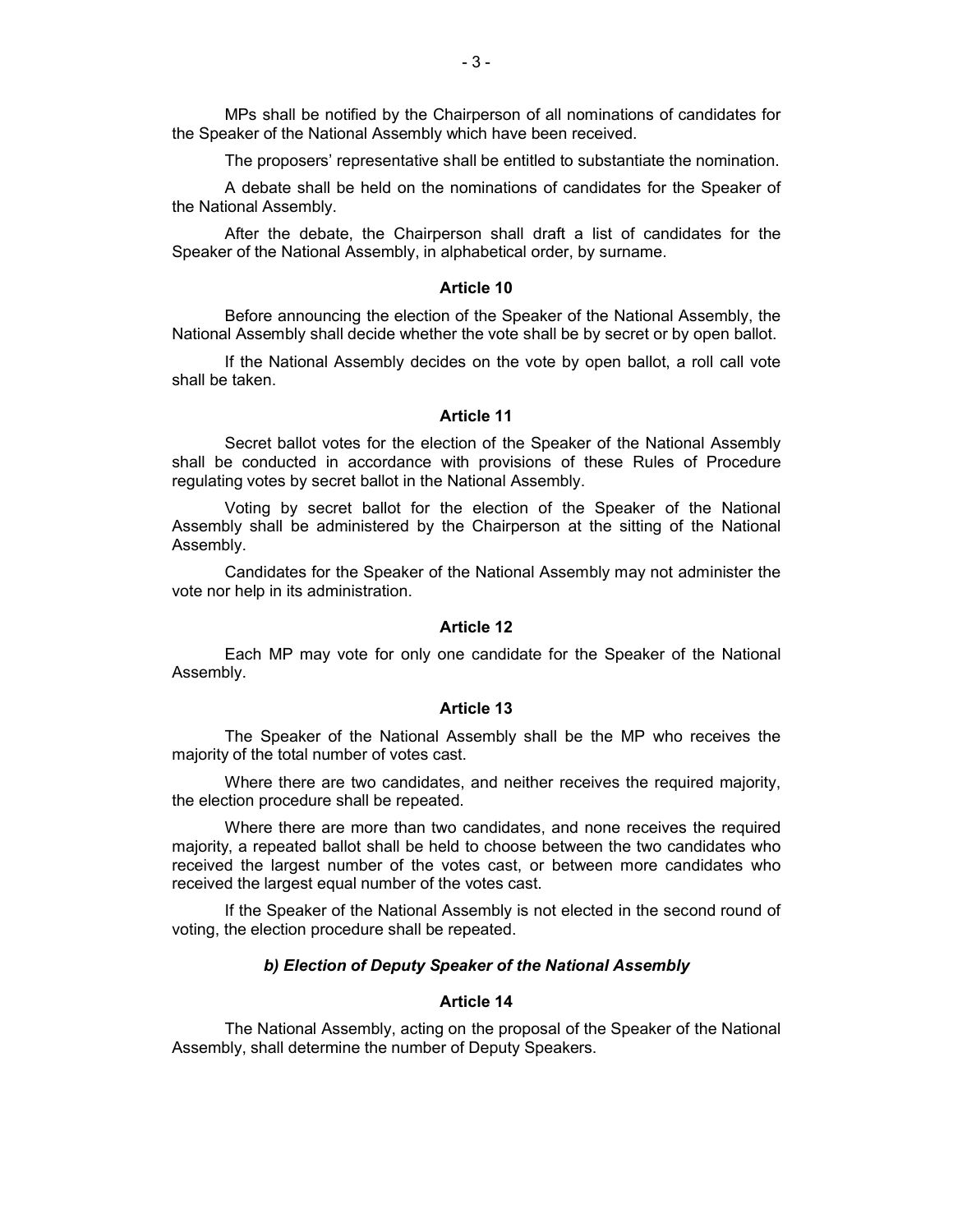One of more Deputy Speakers of the National Assembly may be nominated by a minimum of 30 MPs, but they may not nominate more than the number determined by the decision.

The nomination shall contain the names and surnames of the candidates, their biographies, the names of the electoral lists from which they have been elected, the name and surname of the representatives of the proposers, a reasoning for the nominations and the candidates' consents, in writing.

### **Article 16**

The nomination of candidates for a Deputy Speaker of the National Assembly shall be submitted to the Speaker of the National Assembly in writing.

MPs shall be notified by the Speaker of the National Assembly of all the nominations received.

The proposers' representative shall be entitled to substantiate the nomination.

A debate shall be held on the nominations.

After the debate, the Speaker of the National Assembly shall establish a list of candidates for Deputy Speakers of the National Assembly, listed in alphabetical order, by their surnames.

#### **Article 17**

Before voting for candidates for Deputy Speakers of the National Assembly, acting upon the proposal of the Speaker of the National Assembly**,** the National Assembly shall decide whether to vote by open or a by secret ballot.

If the National Assembly decides on an open ballot vote, a roll call vote shall be taken.

Where the voting of MPs is by roll call, and more candidates have been nominated than the number determined by the decision, each MP may vote for only as many candidates as are being elected.

#### **Article 18**

Secret ballot vote for the election of Deputy Speakers of the National Assembly shall be administered by the Speaker of the National Assembly.

No candidate for Deputy Speaker of the National Assembly may assist the Speaker of the National Assembly in administering the vote.

#### **Article 19**

Secret ballot voting for Deputy Speakers of the National Assembly shall be conducted in accordance with the provisions of these Rules of Procedure which regulate secret ballot votes in the National Assembly.

MPs may vote for no more than the total number of candidates being elected, and only for the candidates whose names are listed on the ballot.

## **Article 20**

The candidates who receive the majority of votes of the total number of MPs shall be declared elected as Deputy Speakers.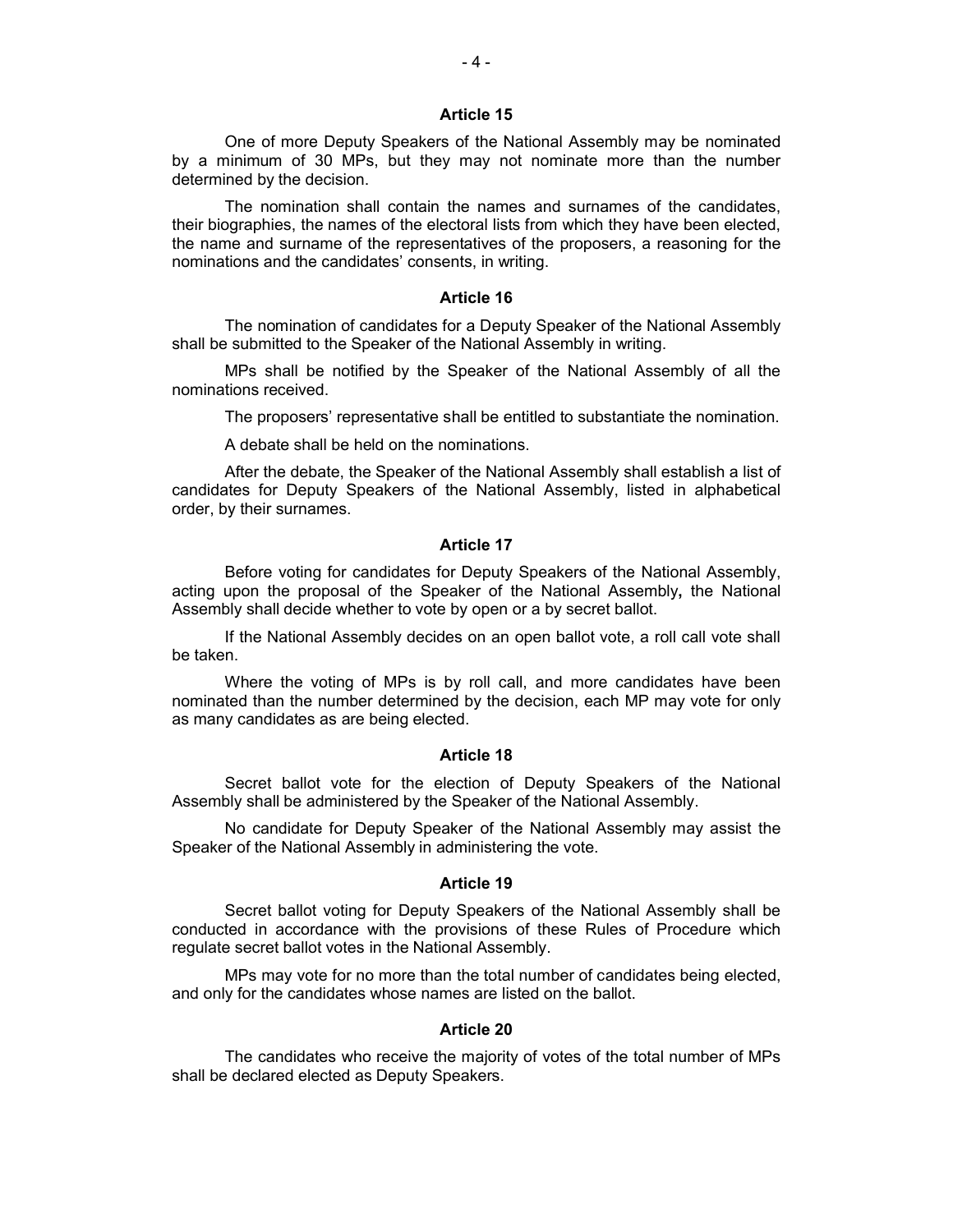In case there are as many candidates as are being elected, and the number of those elected Deputy Speakers is less than the number of vacancies to be filled in compliance with the decision, a second ballot for the candidates not elected shall be held.

In case there are more candidates than the number of Deputy Speakers being elected, and the number of those elected Deputy Speakers is less than the number of vacancies to be filled in compliance with the decision,a second ballot for the number of Deputy Speakers of the National Assembly from among the remaining candidates not elected shall be held.

If there has been a failure in the second ballot to elect the total number of Deputy Speakers of the National Assembly envisaged by the decision, the procedure shall be repeated for the vacancies that have not been filled.

### *c) Appointment of the Secretary General of the National Assembly*

#### **Article 21**

The National Assembly shall appoint a Secretary General of the National Assembly, acting on the proposal of the Speaker of the National Assembly.

The proposal shall contain the following: the name and surname of the candidate, a biography of the candidate, reasoning for the nomination and the candidate's consent, all in writing.

The candidate who obtains the majority of the votes cast by MPs shall be declared elected as the Secretary General of the National Assembly.

## **4. Formation of parliamentary groups**

## **Article 22**

Parliamentary groups shall be formed in the National Assembly.

Parliamentary groups shall consist of at least five MPs.

Parliamentary groups shall be deemed formed by the submittal to the Speaker of the National Assembly of a list of members signed by every member of the parliamentary group. The Head of the parliamentary group and his/her deputy shall particularly be specified on the list.

An MP may be a member of only one parliamentary group.

## **5. Constitution of Committees of the National Assembly**

#### **Article 23**

Parliamentary groups shall nominate candidates for members and deputy members of committees in proportion to the number of MPs in the parliamentary group, as compared to the total number of MPs in the National Assembly.

When composing a committee, parliamentary groups shall be proportionally represented as compared to the total number of the committee members and deputy members, and it shall be ensured that those political parties which form the parliamentary majority have the majority in the committee as well.

Where a parliamentary group does not nominate the candidates referred to in paragraph 1 of this Article, the committee shall be constituted of the members elected based on nominations proposed by other parliamentary groups, provided that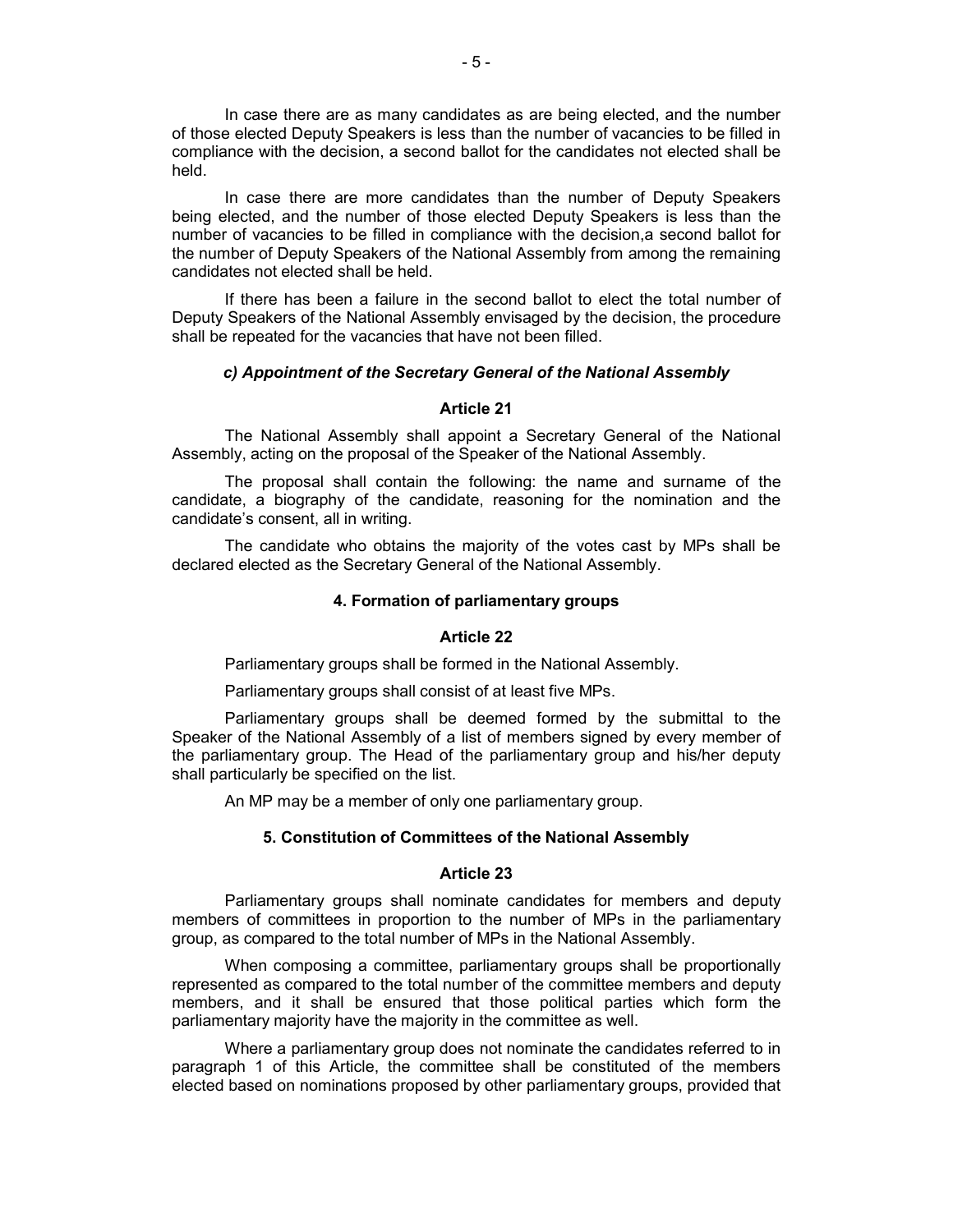more than a half of the total number of committee members envisaged by these Rules of Procedure have been elected.

An MP may be a member of more than one committee.

### **Article 24**

The Speaker of the National Assembly shall submit to the National Assembly a proposal of a decision on the election of members and deputy members of committees on the basis of parliamentary groups' proposals.

An open ballot vote shall be taken on the entire proposal of decision referred to in paragraph 1 of this Article.

Committee members and deputy members shall be deemed elected if the proposed decision referred to in paragraph 1 of this Article has received the votes of more than one-half of the total number of MPs.

If the proposed decision referred to in paragraph 1 of this Article is not adopted**,** the procedure shall be repeated.

#### **Article 25**

The first meetings of committees shall be convened by the Speaker of the National Assembly.

Until a committee elects its Chairperson, its first meeting shall be chaired by the oldest member of the committee in attendance.

At their first meetings, committees elect from among their own ranks, committee Chairpersons and Deputy Chairpersons.

After the election of committee Chairpersons and Deputy Chairpersons, their deputies shall remain in a capacity of their deputies as members of the committee.

## **6. Constitution of Standing Parliamentary Delegations of the National Assembly to International Institutions**

#### **Article 26**

The National Assembly shall decide on the compositions of standing parliamentary delegations that shall participate in the work of the Parliamentary Assembly of the Council of Europe, the Parliamentary Assembly of the Organisation for Security and Co-operation in Europe (OSCE) and other multi-lateral parliamentary institutions and organisations.

The proposal of the decision on the composition of the standing delegations referred to in paragraph 1 of this Article shall be submitted by the Speaker of the National Assembly, in consultations with the heads of parliamentary groups, taking into consideration proportional participation of political parties and genders.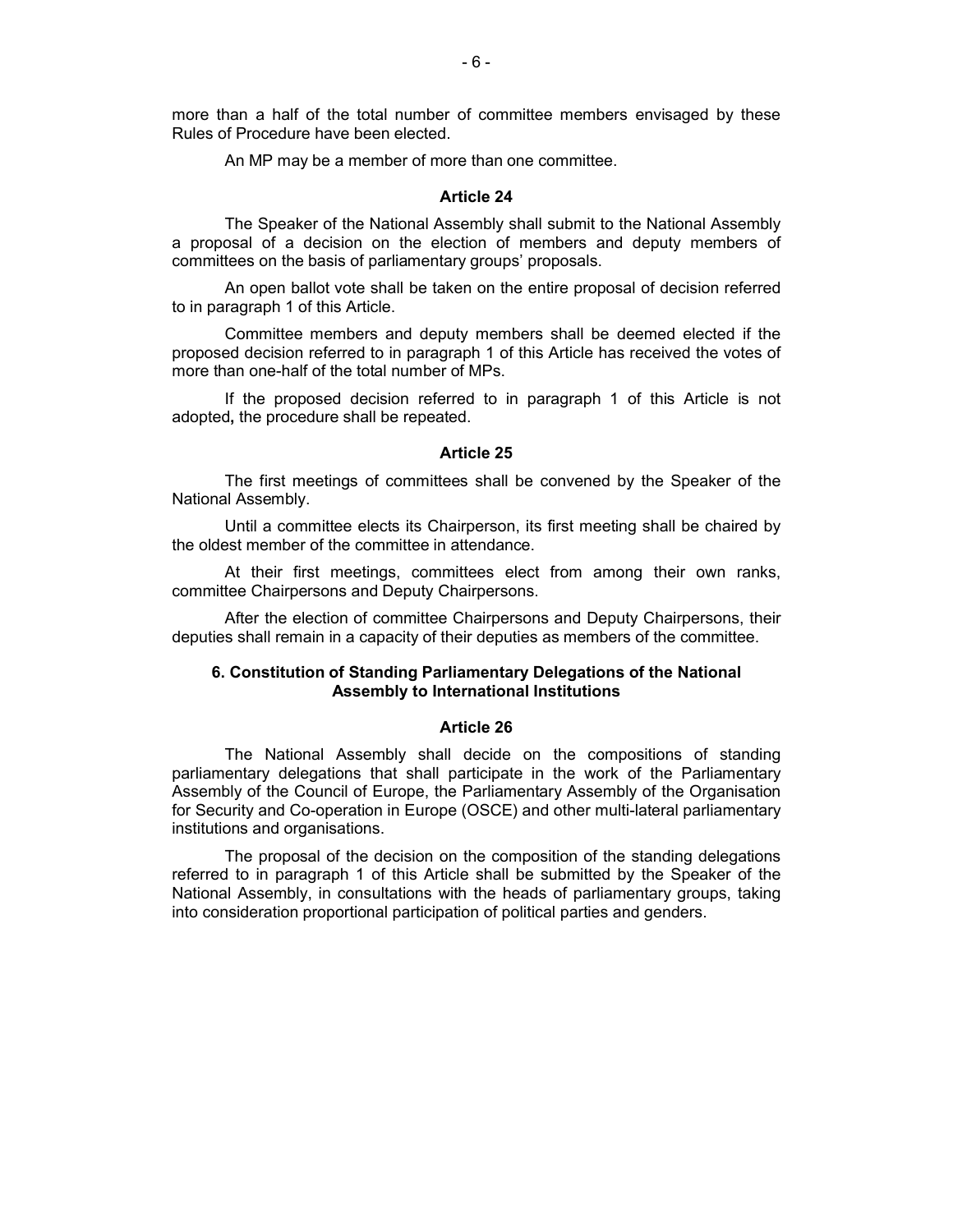## **III. THE SPEAKER, DEPUTY SPEAKERS, COLLEGIUM, SECRETARY GENERAL AND DEPUTY SECRETARY GENERAL OF THE NATIONAL ASSEMBLY**

#### **1. The Speaker of the National Assembly**

### **Article 27**

The Speaker of the National Assembly shall represent the National Assembly, convene its sessions, chair the sessions and conduct other activities in accordance with the Law and these Rules of Procedure.

The Speaker of the National Assembly shall ensure the application of these Rules of Procedure.

## **Article 28**

The Annual Work Plan of the National Assembly shall be determined by the Speaker of the National Assembly, after consultations at a meeting of the Collegium, bearing in mind obligations of the National Assembly defined by the Law and the Annual Work Plan of the Government.

The Speaker of the National Assembly shall communicate the Annual Work Plan to all MPs.

## **Article 29**

The term of office of the Speaker of the National Assembly shall be terminated by resignation, dismissal or expiry of his/her mandate as an MP.

The Speaker of the National Assembly shall tender his/her resignation in writing or verbally at a sitting of the National Assembly.

The term of office of the Speaker of the National Assembly shall terminate on the date and hour of tendering his/her resignation.

No debate shall be held, nor decisions taken on the resignation that has been tendered, but the termination of the term of office of the Speaker of the National Assembly on these grounds and the time of the termination shall only be taken note of.

## **Article 30**

The National Assembly may dismiss the Speaker of the National Assembly.

The dismissal of the Speaker of the National Assembly shall be subject to the application of provisions of these Rules of Procedure pertaining to the election of the Speaker of the National Assembly.

### **Article 31**

In the event of a termination of the term of office of the Speaker of the National Assembly, the National Assembly shall elect a new Speaker of the National Assembly at the same sitting or at the next sitting, at the latest, in accordance with provisions of these Rules of Procedure.

Where the term of office of the Speaker of the National Assembly has been terminated, the duties of the Speaker of the National Assembly, until a new Speaker is elected, shall be performed by the oldest of the Deputy Speakers of the National Assembly.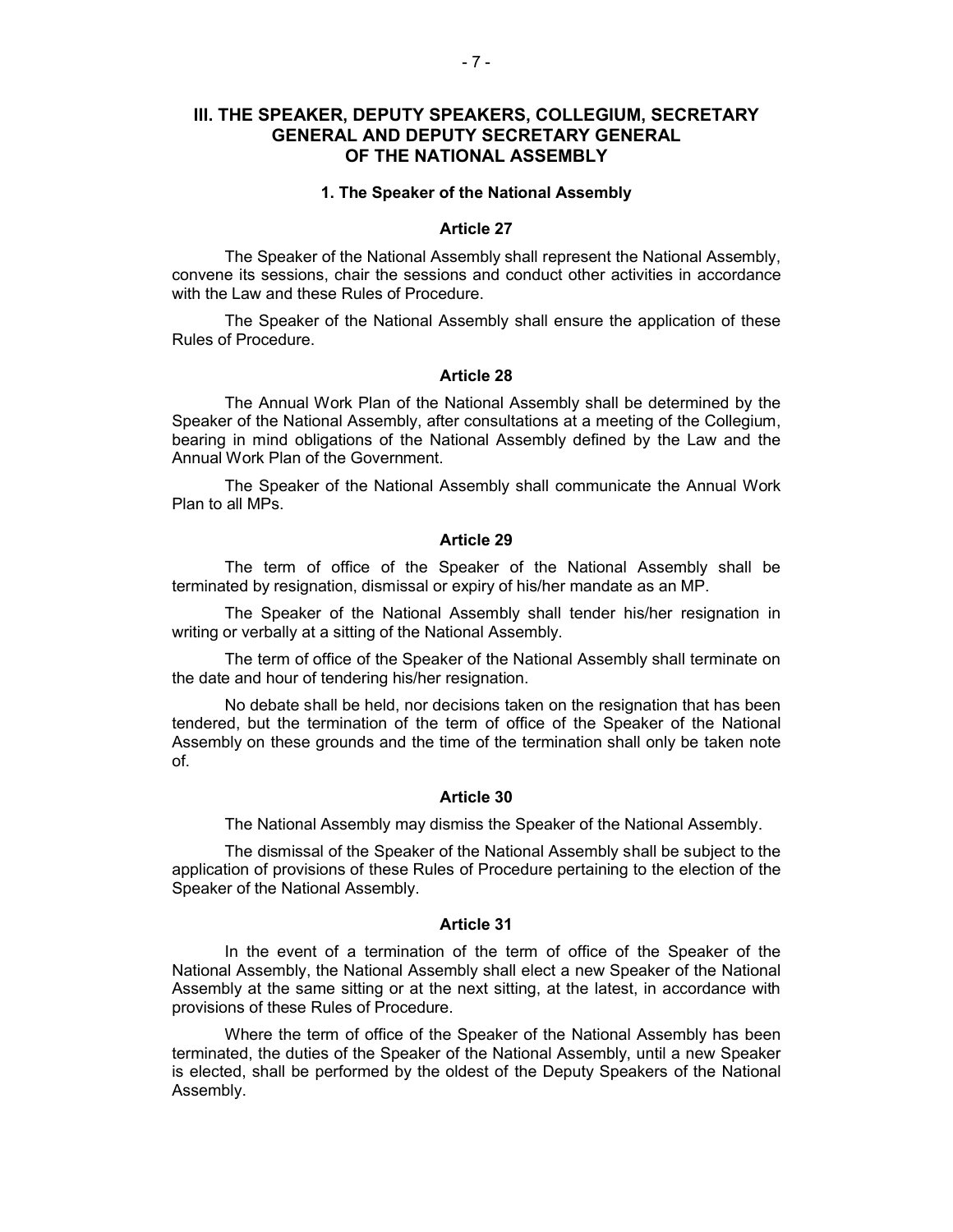The oldest of the Deputy Speakers of the National Assembly, shall convene a sitting for election of a new Speaker of the National Assembly, immediately after, or at the latest, within seven days from the date of the termination of the term of office of the Speaker of the National Assembly.

Where the oldest of the Deputy Speakers is not able or declines to perform the duties of the Speaker of the National Assembly, the duties shall be performed by the next oldest Deputy Speaker of the National Assembly.

## **2. Deputy Speakers of the National Assembly**

## **Article 32**

Deputy Speakers of the National Assembly shall assist the Speaker of the National Assembly in the performance of activities within his/her scope of work.

The Speaker of the National Assembly, in case of temporary inability to work or absence, shall be substituted by a Deputy Speaker of the National Assembly delegated by the Speaker, of which the Speaker notifies all Deputy Speakers and the Secretary General of the National Assembly in writing. If the Speaker of the National Assembly does not delegate which deputy will substitute him/her, the substitute shall be the oldest of the Deputy Speakers.

Deputy Speaker of the National Assembly who is substituting the Speaker at a Sitting of the National Assembly shall be in the capacity of the Speaker of the National Assembly in accordance with these Rules of Procedures.

## **Article 33**

The term of office of a Deputy Speaker of the National Assembly shall be terminated by resignation, dismissal or expiry of his/her mandate as an MP, in compliance with the procedure and in the manner prescribed for the termination of the term of office of the Speaker of the National Assembly.

In the event of the termination of the term of office of a Deputy Speaker of the National Assembly, the election of a Deputy Speaker of the National Assembly shall be performed in compliance with the procedure and in the manner referred to in Articles 14 to 20 of these Rules of Procedure.

## **3. The Collegium of the National Assembly**

## **Article 34**

The Collegium of the National Assembly (hereinafter: Collegium) shall consist of the Speaker of the National Assembly, the Deputy Speakers of the National Assembly and the Heads of parliamentary groups in the National Assembly.

Meetings of the Collegium shall be attended by the Secretary General of the National Assembly, the Head of the Office of the Speaker of the National Assembly, as well as other persons invited by the Speaker of the National Assembly.

The Speaker of the National Assembly, following consultations with members of the Collegium, shall adopt Rules of Procedure of the Collegium of the National Assembly.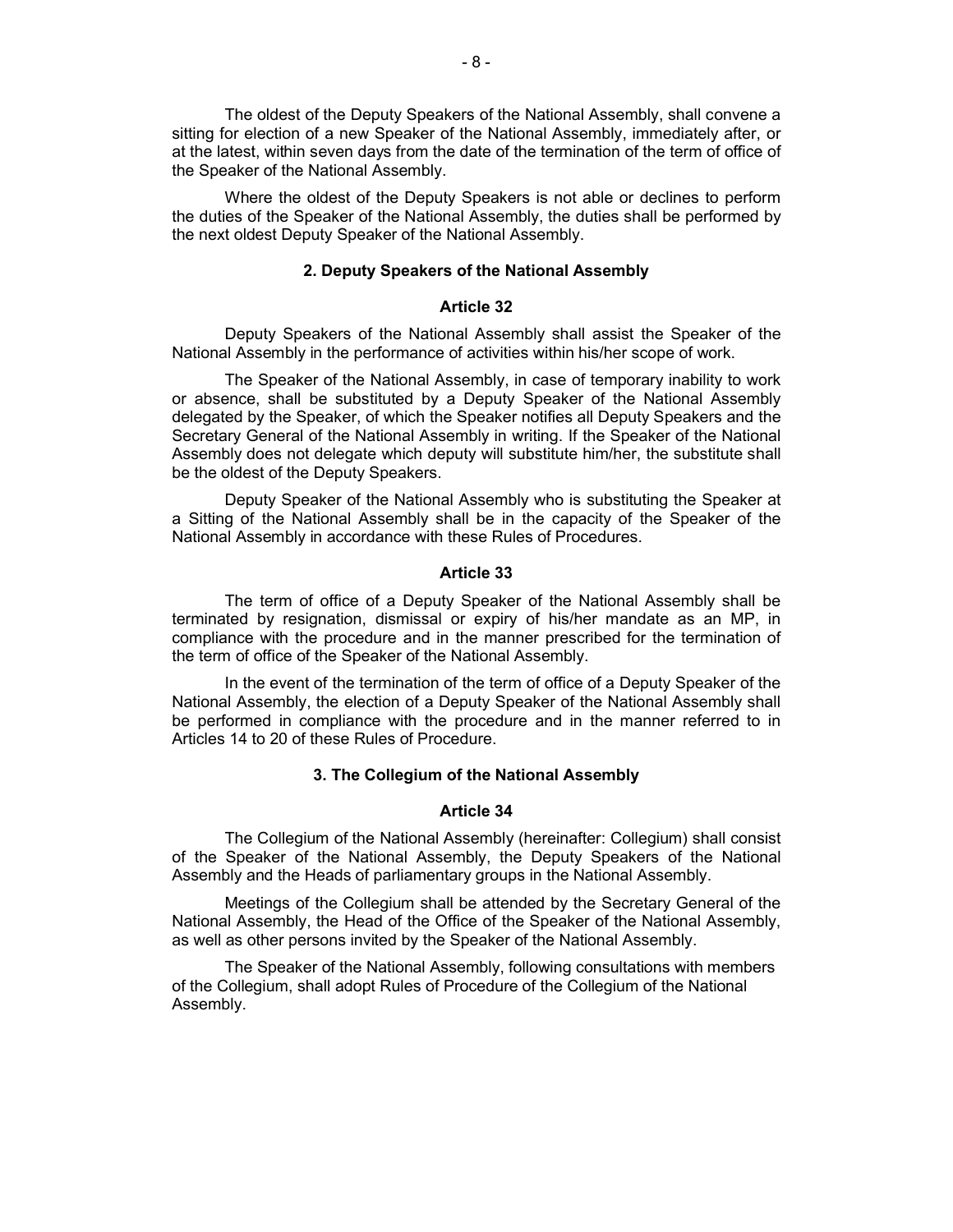## **4. The Secretary General and the Deputy Secretary General of the National Assembly**

#### **Article 35**

The Secretary General of the National Assembly shall perform activities stipulated by the Law, these Rules of Procedure and other acts of the National Assembly, or of a competent working body of the National Assembly.

The Secretary General of the National Assembly shall ensure that MPs, parliamentary groups and working bodies of the National Assembly are provided with all the necessary conditions for their work.

The Secretary General of the National Assembly shall be accountable for his/her work to the National Assembly and to the Speaker of the National Assembly.

#### **Article 36**

The term of office of the Secretary General of the National Assembly shall be terminated by the appointment of a new Secretary General of the National Assembly**,** by resignation or dismissal.

Where the term of office of the Secretary General of the National Assembly is terminated by resignation or dismissal**,** the duties of the Secretary General shall be performed by his/her deputy delegated by the Speaker of the National Assembly, until the appointment of a new Secretary General of the National Assembly.

## **Article 37**

The Secretary General of the National Assembly shall have two deputies who shall assist him in his/her work.

Deputies of the Secretary General shall be nominated by the National Assembly, upon the proposal of the Secretary General of the National Assembly, with the consent of the Speaker of the National Assembly. The candidate for the Deputy Secretary General, who obtains the majority of the votes out of the total number of MPs, shall be declared elected. The Secretary General of the National Assembly shall decide which of the deputies will substitute him/her in the event of his/her absence, of which he/she notifies the Speaker of the National Assembly.

The office of a deputy Secretary General of the National Assembly shall be terminated on the date of the appointment of a Deputy Secretary General of a new legislature**,** by resignation or dismissal.

Deputy Secretary General of the National Assembly shall be accountable for his/her work to the National Assembly, the Speaker of the National Assembly and the Secretary General of the National Assembly.

## **IV. PARLIAMENTARY GROUPS**

## **Article 38**

Parliamentary groups shall participate in the work of the National Assembly in the manner stipulated by the Law and these Rules of Procedure.

### **Article 39**

Parliamentary groups shall be represented by the Head of the parliamentary group.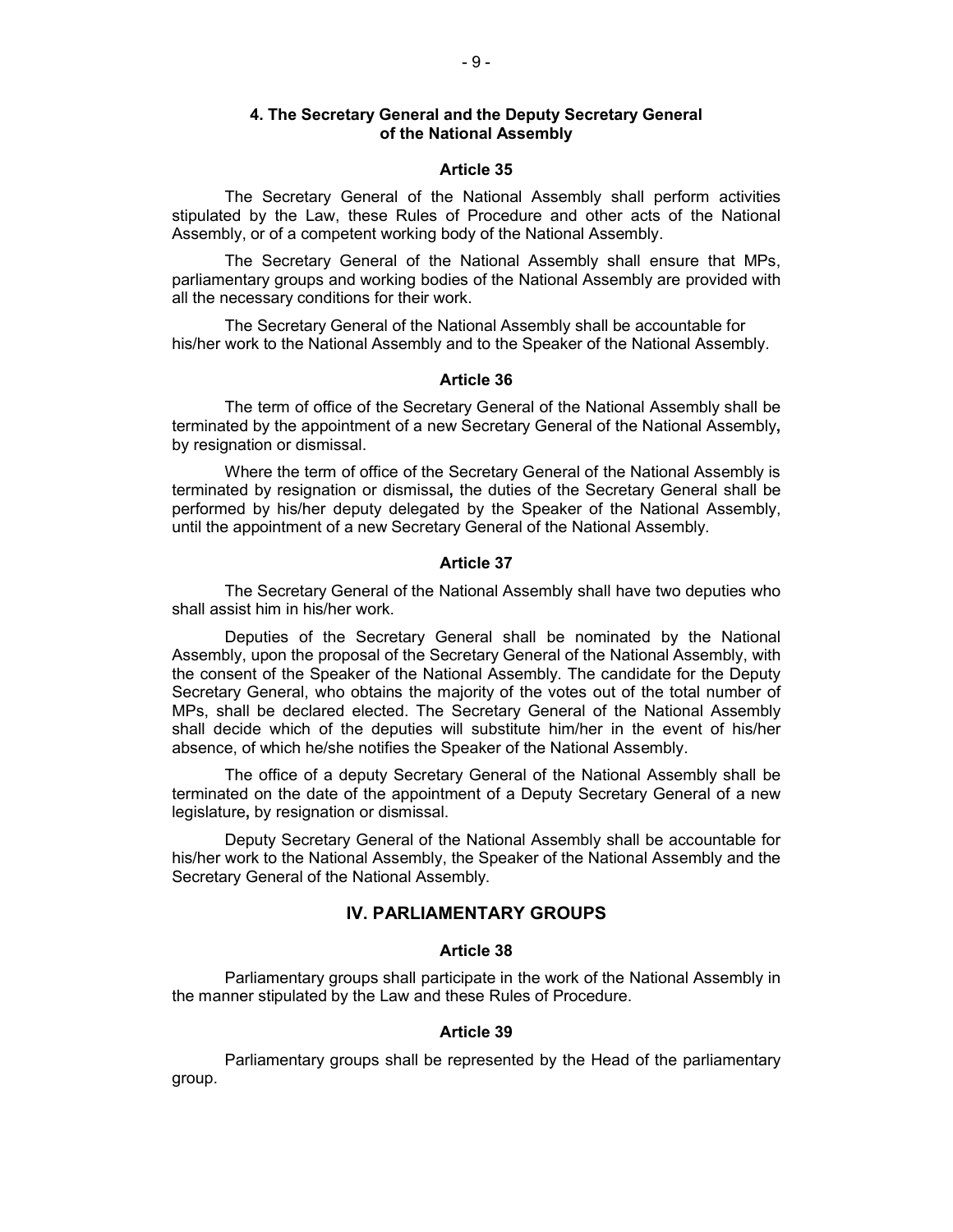Parliamentary groups shall have deputy heads of the parliamentary groups who shall substitute the heads of parliamentary groups in the event of their absence.

During sessions of the National Assembly, parliamentary groups may authorise one of their members to represent the parliamentary group in a certain item on the agenda, of which the head of the parliamentary group shall notify the Speaker of the National Assembly in writing, before the opening the debate on that item of the agenda.

If a parliamentary group is represented by a deputy head, or an authorised representative, that person shall assume the competences of the head of the parliamentary group.

## **Article 40**

The head of a parliamentary group shall notify the Speaker of the National Assembly in writing on changes in the composition of the parliamentary group.

Where a new member joins a parliamentary group, the head of the parliamentary group shall submit to the Speaker of the National Assembly an accession statement signed by the member concerned.

## **V. WORKING BODIES OF THE NATIONAL ASSEMBLY**

#### **1. General Provisions**

## **Article 41**

Working bodies of the National Assembly may be standing or *ad hoc*.

The standing working bodies shall be committees, and the Committee on the Rights of the Child as a special working body.

The *ad hoc* working bodies shall be inquiry committees and commissions.

#### **Article 42**

The working bodies of the National Assembly shall work in sittings.

The working body sittings shall be held on the premises of the National Assembly.

The working body sittings shall, as a rule, be held every Monday.

The working body sittings may also be held outside the premises of the National Assembly.

## **Article 43**

The Speaker of the National Assembly may, upon proposal of a working body, entrust scientific or professional institutions, as well as scientists and professionals with a task of considering certain issues falling within the competence of the National Assembly**.**

## **2. Committees**

## **Article 44**

Within their individual scopes of work, committees shall:

- consider Bills and proposals of other acts,
- monitor the implementation of Government policy,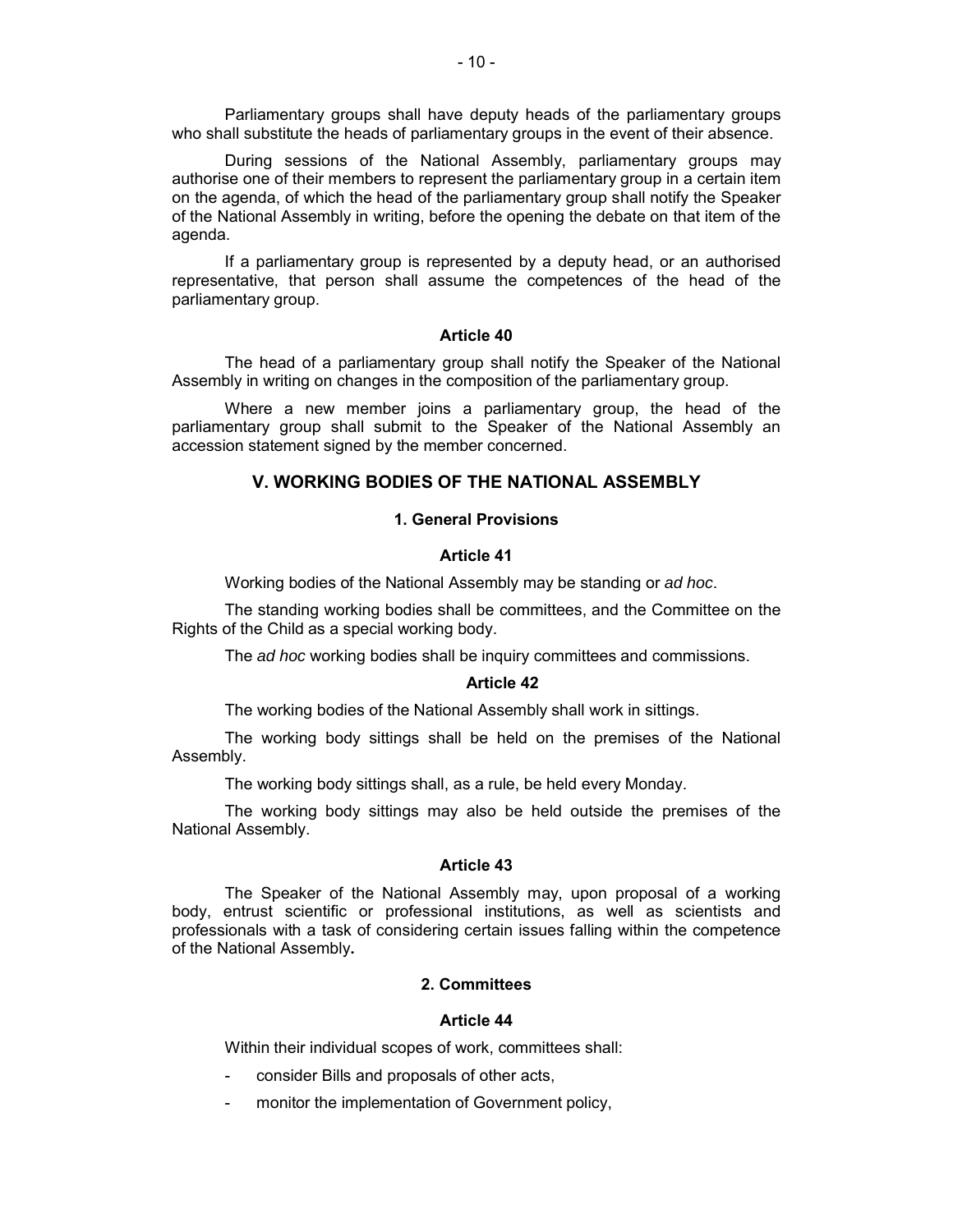- monitor the execution of laws and other acts,
- consider work plans and reports of competent Ministries and other public authorities, organisations and bodies;
- consider the National Assembly's Annual Work Plan;
- issue assents to the acts of state authorities, organisations and bodies which shall, in accordance with the Law, submit them to the National Assembly for its approval;
- launch initiatives and submit proposals to the National Assembly, pursuant to the Law and these Rules of Procedure;
- consider initiatives, petitions, complaints and proposals which are within its scope of work;
- consider other issues within the scope of work of the National Assembly.

Decisions on disputed issues related to the scope of work of committees shall be made by the Speaker of the National Assembly.

Committees shall engage in mutual co-operation.

Committees may hold joint sittings to discuss issues of common interest.

Decisions on the issue referred to in paragraph 4 of this Article shall be taken separately by committees.

Committees may form sub-committees from the ranks of their members to consider certain issues from within their scopes of work and prepare proposals on those issues, and the Chairperson of a committee may form a special working group.

Sub-committees, i.e. working groups shall perform activities for the needs of committees and shall not be authorised to make decisions on their own, unless decided otherwise by the competent committee.

#### **Article 45**

Acting on the proposal of a parliamentary group, the National Assembly may adopt a decision on the termination of the duty of a member or deputy member of a committee elected from the ranks of that parliamentary group and on the election of a new member or deputy member of the committee.

Decisions on the termination of the duty of a member or deputy member of a committee and the election of a new member or deputy member of the committee shall be taken by the National Assembly at its first sitting following the submittal of the parliamentary group's proposal.

Deputy members of committees substitute committee members in the event of their absence or termination of duty of a committee member until the election of a new committee member.

## **Article 46**

The following committees shall be formed in the National Assembly:

- 1) Committee on Constitutional and Legislative Issues,
- 2) Defence and Internal Affairs Committee
- 3) Foreign Affairs Committee,
- 4) Committee on the Judiciary, Public Administration and Local Self-Government,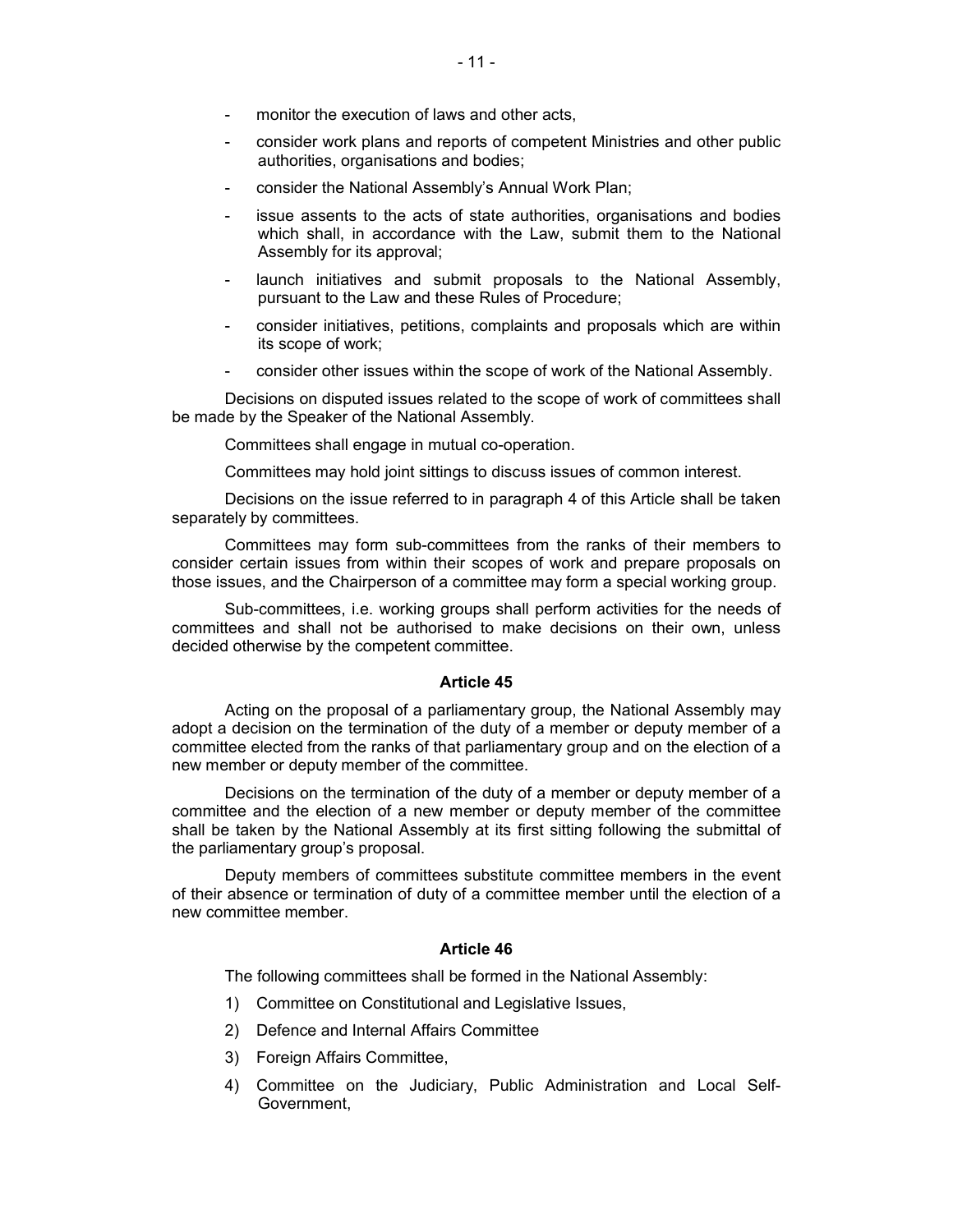- 5) Committee on Human and Minority Rights and Gender Equality,
- 6) Committee on the Diaspora and Serbs in the Region,
- 7) Committee on the Economy, Regional Development, Trade, Tourism and Energy;
- 8) Committee on Finance, State Budget and Control of Public Spending,
- 9) Agriculture, Forestry and Water Management Committee,
- 10) Committee on Spatial Planning, Transport, Infrastructure and Telecommunications,
- 11) Committee on Education, Science, Technological Development and the Information Society,
- 12) Committee on Kosovo and Metohija ,
- 13) Culture and Information Committee,
- 14) Committee on Labour, Social Issues, Social Inclusion and Poverty Reduction,
- 15) Health and Family Committee
- 16) Environmental Protection Committee
- 17) European Integration Committee,
- 18) Committee on Administrative, Budgetary, Mandate and Immunity Issues,
- 19) Security Services Control Committee.

The Committee on the Rights of the Child shall be formed as a special standing working body.

The Chairperson of the Committee shall be the Speaker of the National Assembly.

Along with the Speaker of the National Assembly, members of the Committee shall be: Deputy Speakers, representatives of parliamentary groups in the National Assembly and the Chairperson of the Committee on Labour, Social Issues, Social Inclusion and Poverty Reduction.

## **Article 48**

The Committee on Constitutional and Legislative Issues shall consider**:**

- **-** motion for the amendment of the Constitution of the Republic of Serbia**;**
- **-** Act proposals amending the Constitution of the Republic of Serbia;
- Bills, proposals of other regulations and general acts from the aspect of conformity with the Constitution and the legal system and justification of their adoption;
- **-** Bills related to the organisation of the Constitutional Court, proceedings before the Constitutional Court and the legal effect of its decisions**;**
- Statutes of autonomous provinces in the procedure for granting approval of the National Assembly;
- Motions for initiating a procedure for the dismissal of the President of the Republic;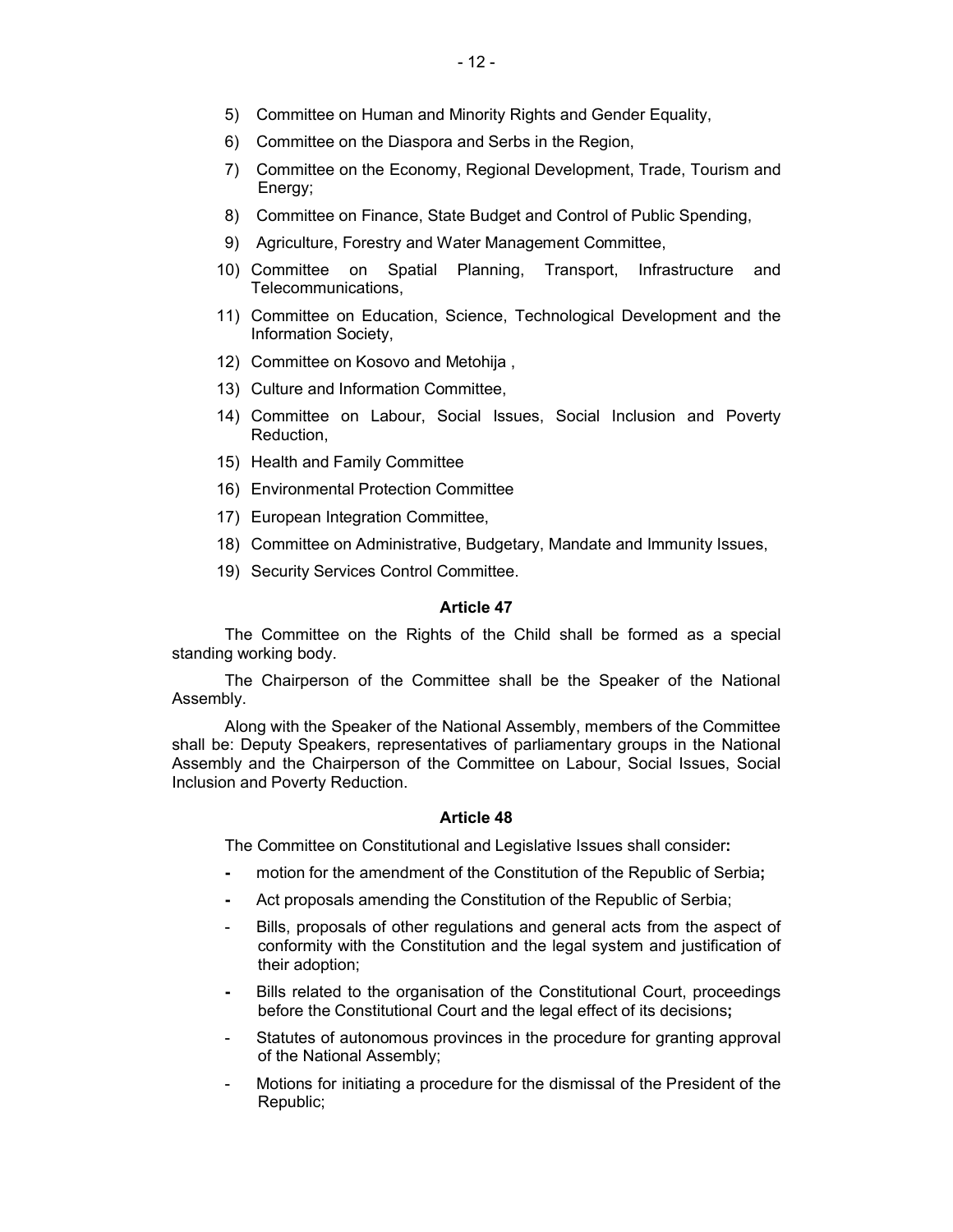- Principle issues regarding the application of the Constitution;
- Issues regarding the election and appointment of the Constitutional Court judges, the election of the Protector of Citizens [Ombudsman] and other public officials in accordance with the Law;
- Notifications of the Constitutional Court on the existing situation and problems referring to the realisation of constitutionality and legality, opinions and indications of the Constitutional Court to the necessity of amending laws and undertaking other measures to protect constitutionality and legality, as well as proposals and initiatives to start procedures of assessing the constitutionality of laws and other general acts adopted by the National Assembly;
- Proposals for adoption of authentic interpretations of the law, and shall draft a proposal of the authentic interpretation of the law.

The Committee shall prepare a proposal of an act on the amendment of the Constitution of the Republic of Serbia, unless the National Assembly decides otherwise, and shall prepare a proposal of the constitutional law on implementing the Constitution.

The Committee shall examine formal compliance of an interpellation with the provisions of the Rules of Procedure, and submit a report thereon to the Speaker of the National Assembly.

The Committee shall monitor the construction of the legal system and inform the National Assembly thereon.

The Committee shall adopt an act regulating unique methodological rules for drafting regulations**.**

The Committee shall determine which amendments to Bills are identical in their content, which is important for the application of the Article 158 paragraph 5 and 6 of these Rules of Procedure, and shall reject amendments that are incomplete or have offensive content.

The Committee shall monitor the implementation of these Rules of Procedure, consider and issue proposals for its amendments and, upon the request of the National Assembly, it shall deliver an opinion to the National Assembly on the implementation of certain provisions of these Rules of Procedure.

The Committee shall perform other activities in accordance with the Law and these Rules of Procedure.

The Committee shall have 17 members.

## **Article 49**

The Defence and Internal Affairs Committee shall consider the following:

Bills and proposals of other general acts on conscription, labour and material obligations, mobilisation, state of emergency and state of war, status and other issues of professional personnel in the Serbian Armed Forces, the military education system, international co-operation in the area of defence and military co-operation; maintaining public law and order, public gatherings; road traffic safety; security of national borders and border control, as well as the control of movement and stay in border zones; residence of foreign nationals; trade and transport of weapons, ammunition, explosive and other hazardous materials from the scope of work of the ministry in charge of internal affairs; fire protection; citizenship; a citizen's unique personal identification number [JMBG];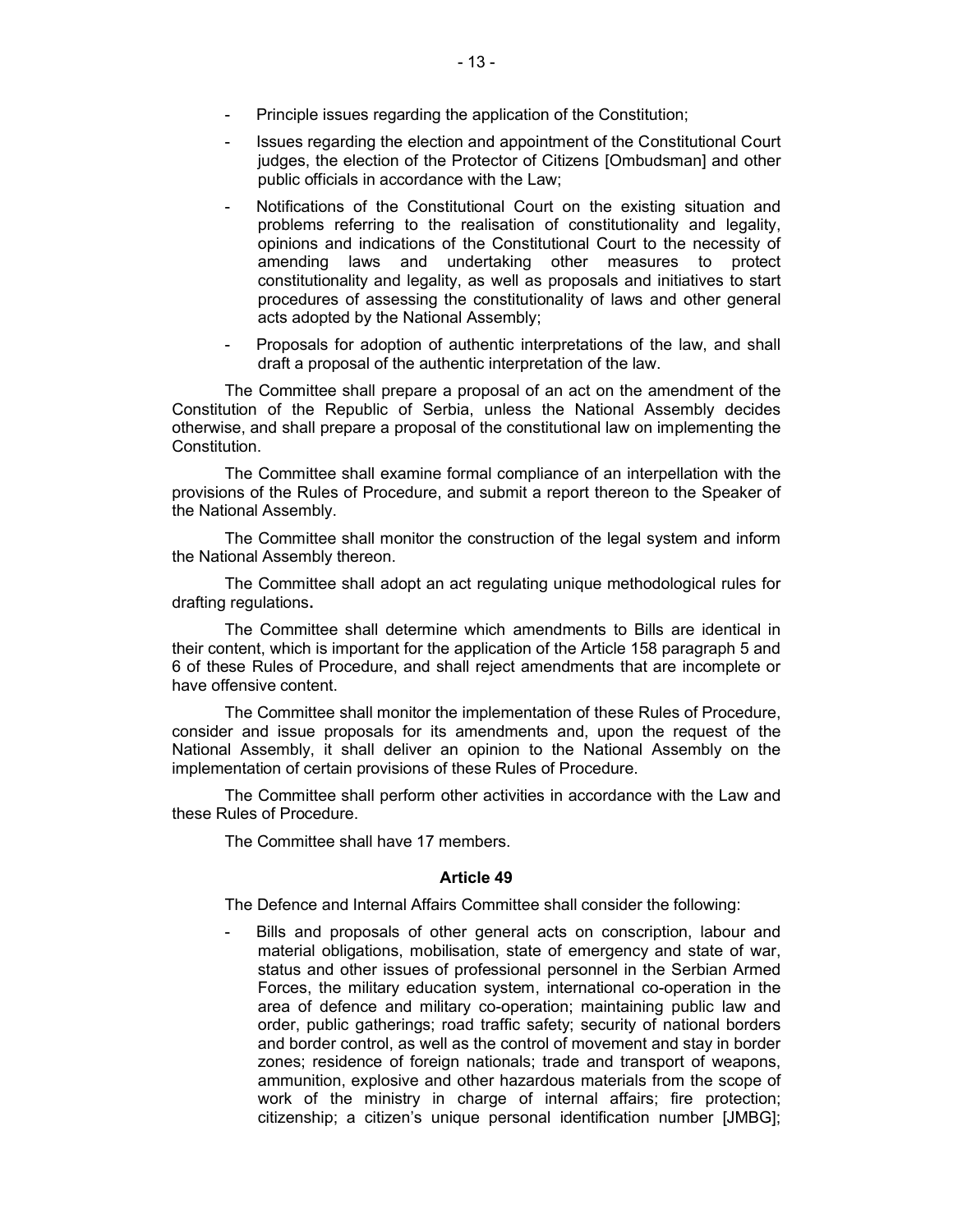temporary and permanent residence of citizens; personal ID cards of citizens; travel documents; international assistance and forms of international co-operation in the area of internal affairs, including readmission; illegal migrations; asylum;

- Other issues referring to the Serbian Armed Forces, the defence of the Republic of Serbia, production, trade in and transport of weaponry and military equipment and sending the Serbian Armed Forces' service personnel and other defence forces to multinational operations outside the borders of the Republic Serbia.
- the National Security Strategy and the Defence Strategy;
- issues regarding the realisation of parliamentary control of the Serbian Armed Forces and the defence system;
- Proposals of budgetary resources necessary for the activities of the Serbian Armed Forces and control of spending of the budgetary resources;
- Reports of the Ministry of Defence submitted on a quarterly basis by the Minister for Defence to the Committee during sessions of the National Assembly;
- Public and state security issues;
- Report on the performance of the Ministry responsible for internal affairs, related to the security situation in the Republic of Serbia submitted to the National Assembly upon its request;
- Other issues in the area of defence and internal affairs.

The Committee shall perform other activities in accordance with the Law and these Rules of Procedure.

The Committee shall have 17 members.

## **Article 50**

The Foreign Affairs Committee shall consider Bills and proposals of other general acts, as well as other issues regarding the following:

- foreign policy;
- relations with other countries, international organisations and institutions;
- ratification of international treaties in the area of foreign-policy relations;
- regulation of the procedure of concluding and enforcing international treaties;
- protection of the rights and interests of the Republic of Serbia and its citizens and national legal entities in foreign countries.

The Committee shall conduct interviews with the ambassadors of the Republic of Serbia before they assume their diplomatic duties.

The Committee shall decide on the composition of delegations which are not standing, as well as the objectives and tasks of the delegations of the National Assembly.

The Committee shall designate heads and members of parliamentary groups of friendship and approve decisions on exchanges of visits with parliamentary groups of friendship of other countries' representative bodies and shall keep records on membership in parliamentary groups of friendship.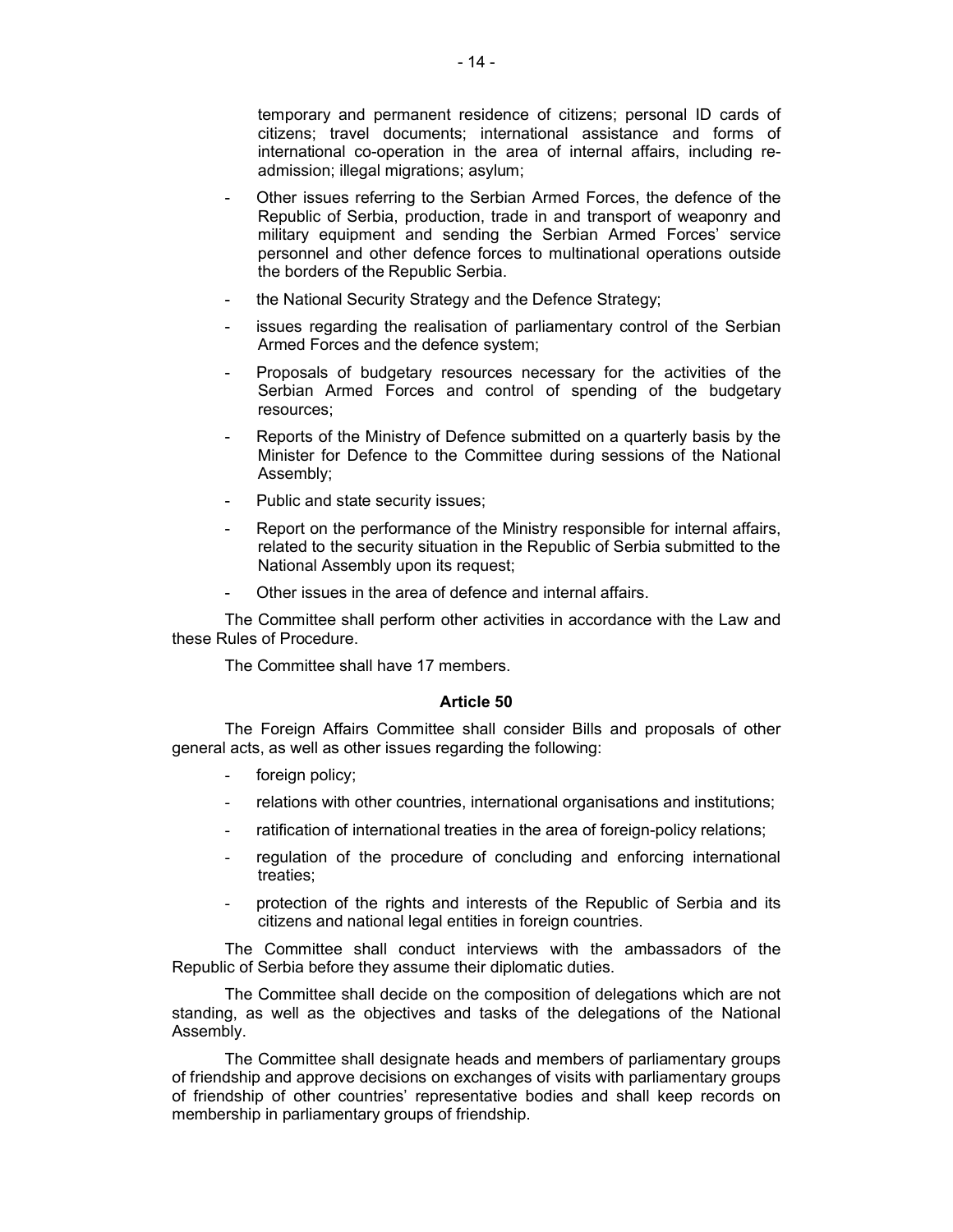Where the Committee is not able to decide on the composition of the delegation referred to in paragraph 4 of this Article or approve the decisions on exchanges of visits with parliamentary groups of friendship of other countries' representative bodies, the relevant decision shall be made by the Speaker of the National Assembly, or a deputy Speaker of the National Assembly and the Chairperson of the competent committee of the National Assembly.

The Committee shall perform other activities relating to the co-operation of the National Assembly with representative bodies of other states and to the participation of its representatives in the work of certain international organisations and missions.

The Committee shall consider and adopt reports of the National Assembly's delegations' visits and their participation in international meetings.

The Committee shall submit annual reports on international cooperation to the National Assembly.

The Committee shall perform other activities in accordance with the Law and these Rules of Procedure.

The Committee shall have 17 members.

#### **Article 51**

The Committee on the Judiciary, State Administration and Local Self-Government shall consider Bills and proposals of other general acts, as well as other issues in the following areas:

- criminal legislation and legislation in the area of economic offences and misdemenours;
- law of obligations and inheritance;
- proceedings before courts;
- organisation and activities of the judiciary,
- control of criminal sanction execution, introduction of national mechanisms for prevention of torture, cruel, inhumane and humiliating punishments and proceedings;
- international legal assistance and extradition;
- amnesties and pardons;
- expert-witnessing, the lawyer's profession and other legal professions;
- organisation and work of state auhtorities and execution of public powers;
- administrative procedure and administrative disputes;
- organisation of authorities, electoral system and associations of citizens;
- the territorial organisation of the Republic of Serbia;
- the organisation of local self-government and elections, funding and manner of work of bodies and services of the local self-government units;
- registration books and seals;
- holidays, decorations of the Republic of Serbia and the use of state symbols.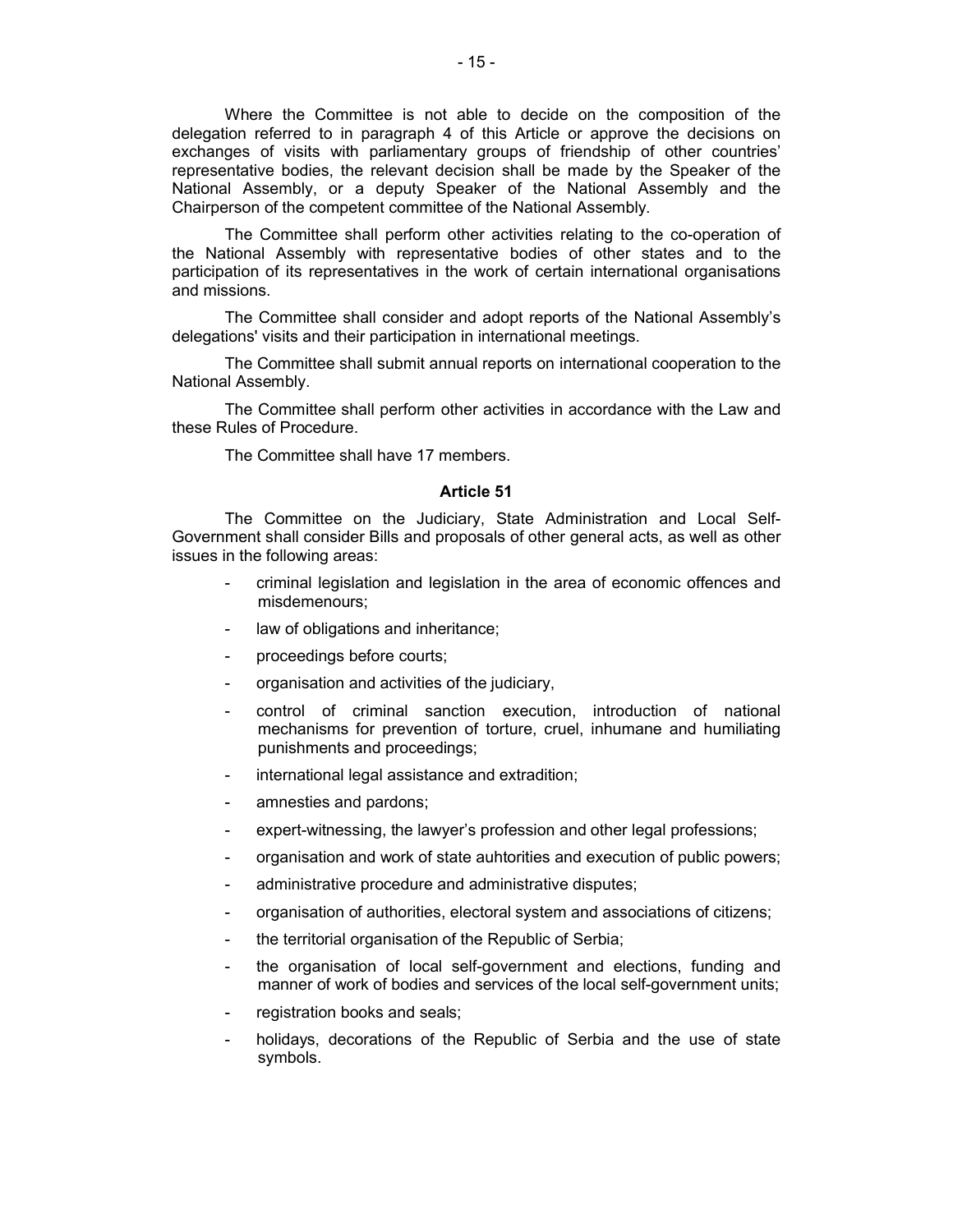The Committee shall deliver its Opinion on the proposed decision on the election of the President of the Supreme Court of Cassation and the State Public Prosecutor.

The Committee shall consider the proposed decision on the election of the members of the High Judicial Council, members of the State Prosecutorial Council, court presidents, public prosecutors, and judges and deputy public prosecutors elected for the first time.

The Committee shall deliver an opinion on proposals of decisions on the election and dismissal of public officials, in accordance with the law.

The Committee shall perform other activities in accordance with the Law and these Rules of Procedure.

The Committee shall have 17 members.

#### **Article 52**

The Committee on Human and Minority Rights and Gender Equality shall consider Bills and proposals of other general acts, as well as other issues in the following areas:

- realisation and protection of human rights and freedoms and the rights of the child;
- implementation of ratified international treaties which regulate the protection of human rights;
- exercising of the freedom of religion;
- the status of churches and religious communities;
- **-** realisation of ethnic minority rights and inter-ethnic relations in the Republic of Serbia.

The Committee shall cooperate with National Minority Councils.

The Committee shall consider Bills and proposals of other general acts from the aspect of the advancement and achievement of gender equality, carry out the review of policies pursued by the Government, execution of laws and other general acts by the Government and other authorities and public officials accountable to the National Assembly, from the aspect of respecting gender equality.

The Committee shall perform other activities in accordance with the Law and these Rules of Procedure.

The Committee shall have 17 members.

#### **Article 53**

The Committee on the Diaspora and Serbs in the Region shall consider Bills and proposals of other general acts, as well as other issues regarding:

- preservation, fostering and establishing relations between the kin-state and the Serbs in the region;
- improving the position and protection of rights and interests of the Diaspora and Serbs in the region;
- creating conditions for use, learning and preservation of Serbian language and Cyrillic Script, preservation and fostering of the Serbian cultural, ethnic, language and religious identity of the Diaspora and Serbs in the region;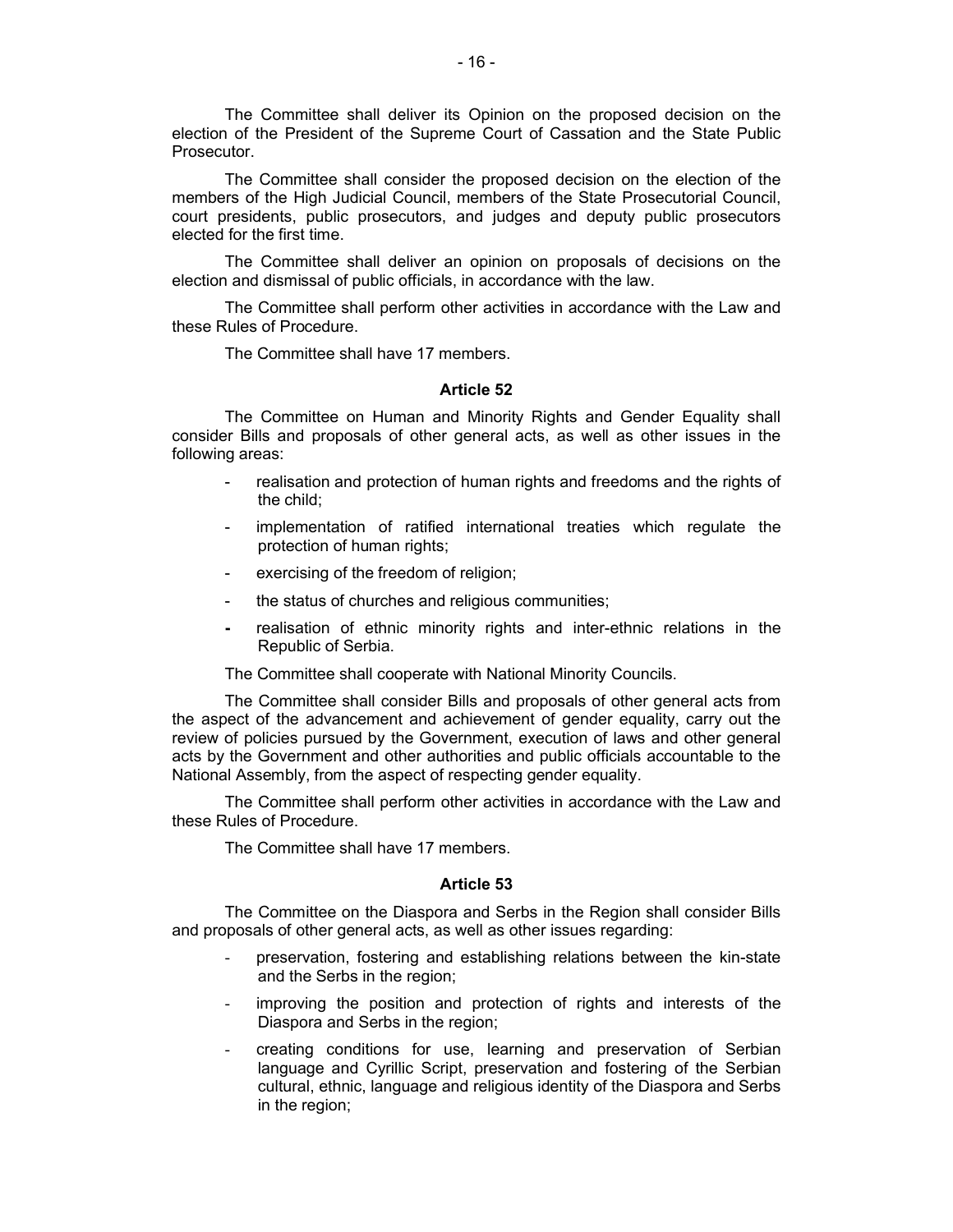- creating conditions for return of the Diaspora members to the Republic of Serbia and their inclusion into political, economic and cultural life of the Republic of Serbia;
- creating conditions for return of the Serbian refugees to the places of their prior residence and shall propose measures for protection of their rights aimed at sustainable return.

The Committee shall cooperate with state institutions, organizations and bodies dealing with protection of the rights of the Diaspora and Serbs in the region, as well as with organizations and the Diaspora and Serbs in the region.

The Committee shall perform other activities in accordance with the Law and these Rules of Procedure.

The Committee shall have 17 members.

## **Article 54**

The Committee on the Economy, Regional Development, Trade, Tourism and Energy shall consider Bills and proposals of other general acts and other issues in the following area:

- economy and economic development, equal regional development, business companies and other forms of businesses, business and financial restructuring;
- entrepreneurship, bankruptcy, investments, standardisation, accreditation;
- foreign economic relations, international trade agreements, foreign trade, foreign investments, concessions;
- economic, bilateral and regional co-operation of the Serbian state institutions with international trade organisations;
- industry, except for the food industry;
- mining, geological and seismological research,
- energy sector, the oil and natural gas economy,
- the operation of public enterprises in the areas of industry, mining and energy,
- trade and supply of goods and services, control of services, standards and units of measurement;
- the use of trademarks and service marks, quality marks and denominations of origin of products;
- functioning of the market, prevention of monopolistic activities and unfair competition;
- commodity reserves and the consumer protection;
- establishment and functioning of commodity markets;
- tourism development planning, zoning plans, protection and use of areas intended for tourism and promotion of tourism;
- measures and precious metals;
- privatisation.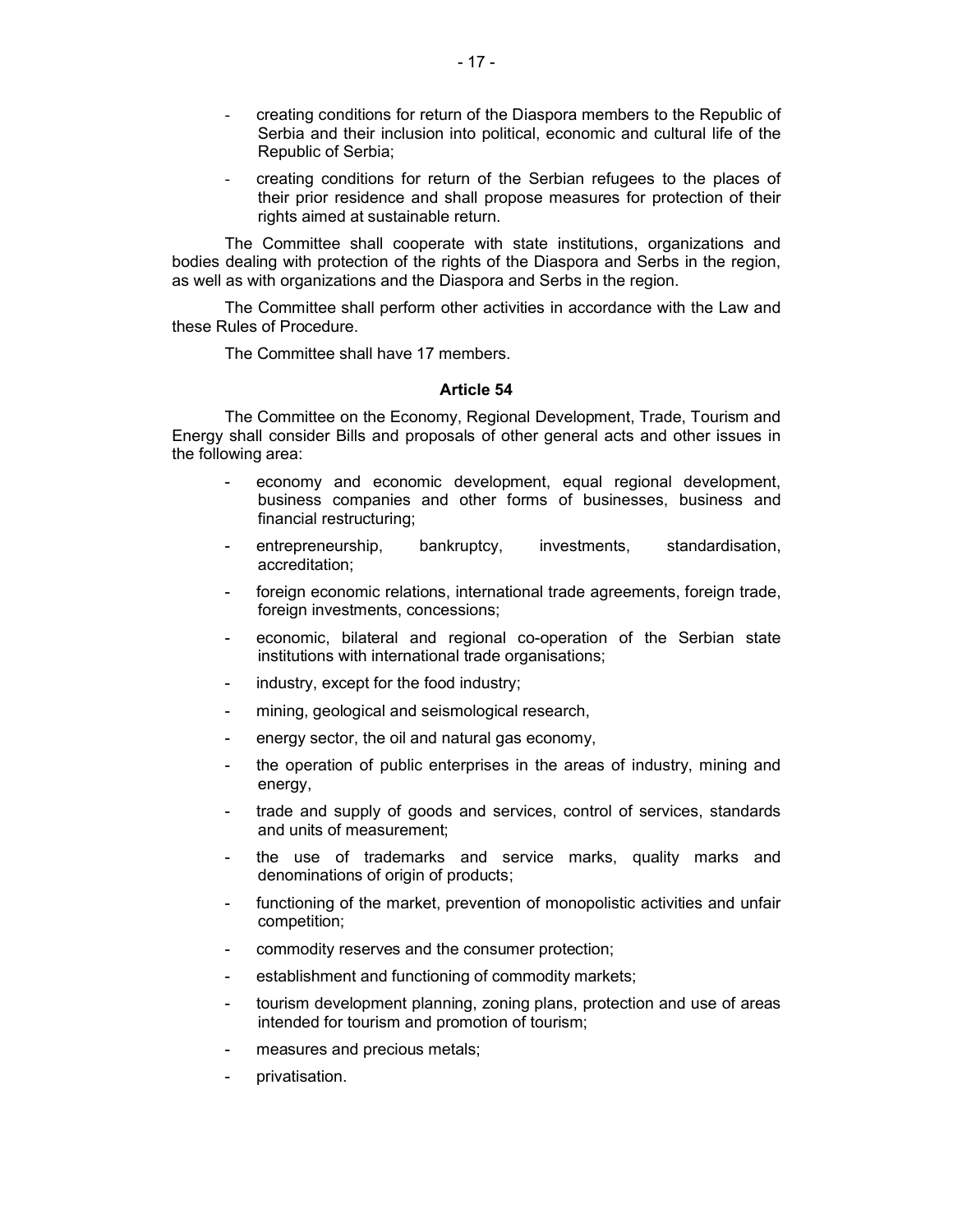The Committee shall consider monthly reports of the Ministry responsible for privatisation activities during the privatisation process, concluded capital/property sale contracts, initiated privatisation procedures and the work of entities in charge of implementing privatisation procedures, and shall deliver to the National Assembly opinions and proposals regarding privatisation issues.

The Committee shall perform other tasks in accordance with the Law and these Rules of Procedure.

The Committee shall have 17 members.

#### **Article 55**

The Committee on Finance, State Budget and Control of Public Spending shall consider Bills and proposals of other general acts and other issues in the following areas:

- the system of financing public functions, taxes, duties and other public revenues;
- state budget and financial plans of compulsory social insurance organisations;
- the Budget Financial Statement, final financial statements of financial plans of compulsory social insurance organisations and audit of the final financial statements;
- loans, guarantees and lottery;
- the public debt and the financial assets of the Republic of Serbia,
- public procurement;
- the credit and monetary, banking, foreign-exchange and customs systems;
- insurance of assets and persons;
- ownership relations and expropriation;
- payments and payment operations, securities and the money market;
- prevention of money laundering and combating corruption;
- accounting and auditing;
- other issues in the field of finance.

The Committee shall:

- consider reports of the State Audit Institution and submit a report with opinions and recommendations thereof to the National Assembly;
- control the implementation of the state budget and accompanying financial plans in regard to legality, purposefulness and efficiency of public spending, and submit a report thereof with recommendations of measures to the National Assembly;

The Committee shall perform other tasks in accordance with the Law and these Rules of Procedure.

The Committee shall have 17 members.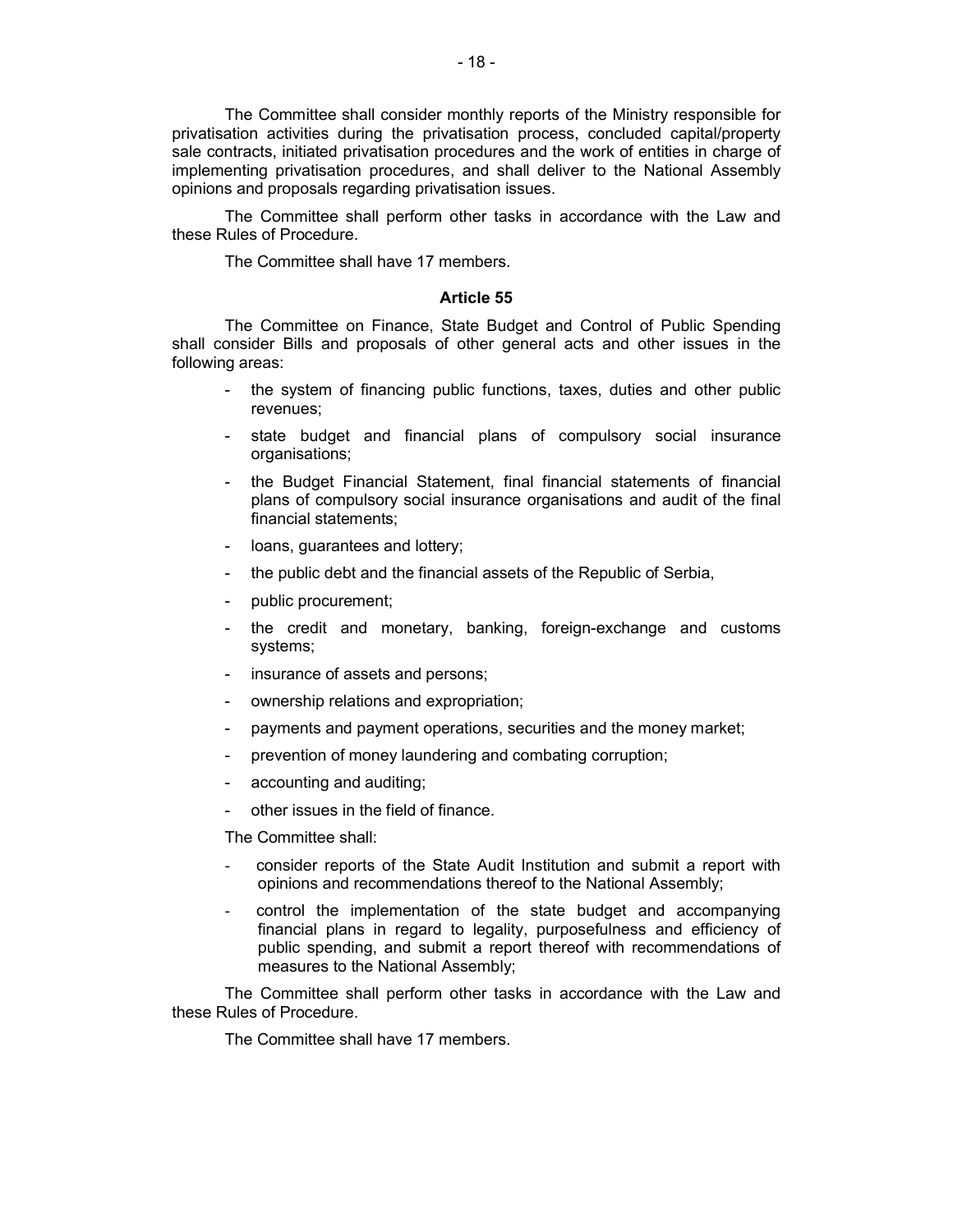The Committee on Agriculture, Forestry and Water Management shall consider Bills and proposals of other general acts and other issues in the following areas:

- agriculture and the food industry;
- agricultural cooperatives and rural development;
- veterinary medicine and plant protection;
- forestry and water management.

The Committee shall perform other tasks in accordance with the Law and these Rules of Procedure.

The Committee shall have 17 members.

## **Article 57**

The Committee on Spatial Planning, Transport, Infrastructure and Telecommunications shall consider Bills and proposals of other general acts and other issues in the following areas:

- railway, road, water and air transport;
- urbanism and spatial planning, and housing and utility issues-related activities;
- construction and civil engineering, regulation and use of buildable land and land surveying and land register;
- postal traffic and telecommunications.

The Committee shall consider the proposal of the Spatial Plan of the Republic of Serbia, by the procedure stipulated in these Rules of Procedure.

The Committee shall perform other activities in accordance with the law and these Rules of Procedure.

The Committee shall have 17 members.

## **Article 58**

The Committee on Education, Science, Technological Development and the Information Society shall consider Bills and proposals of other general acts and other issues in the following areas:

- pre-school, elementary and secondary education;
- college and university education;
- schoolchildren's and students' standards of living;
- scientific research activities;
- scientific and technological development and innovation policies;
- nuclear energy research and security of nuclear facilities;
- production and storage of radioactive materials, except in nuclear power plants;.
- developing an information society and an information infrastructure;
- sports and physical culture, the status of the youth and the protection of their interests.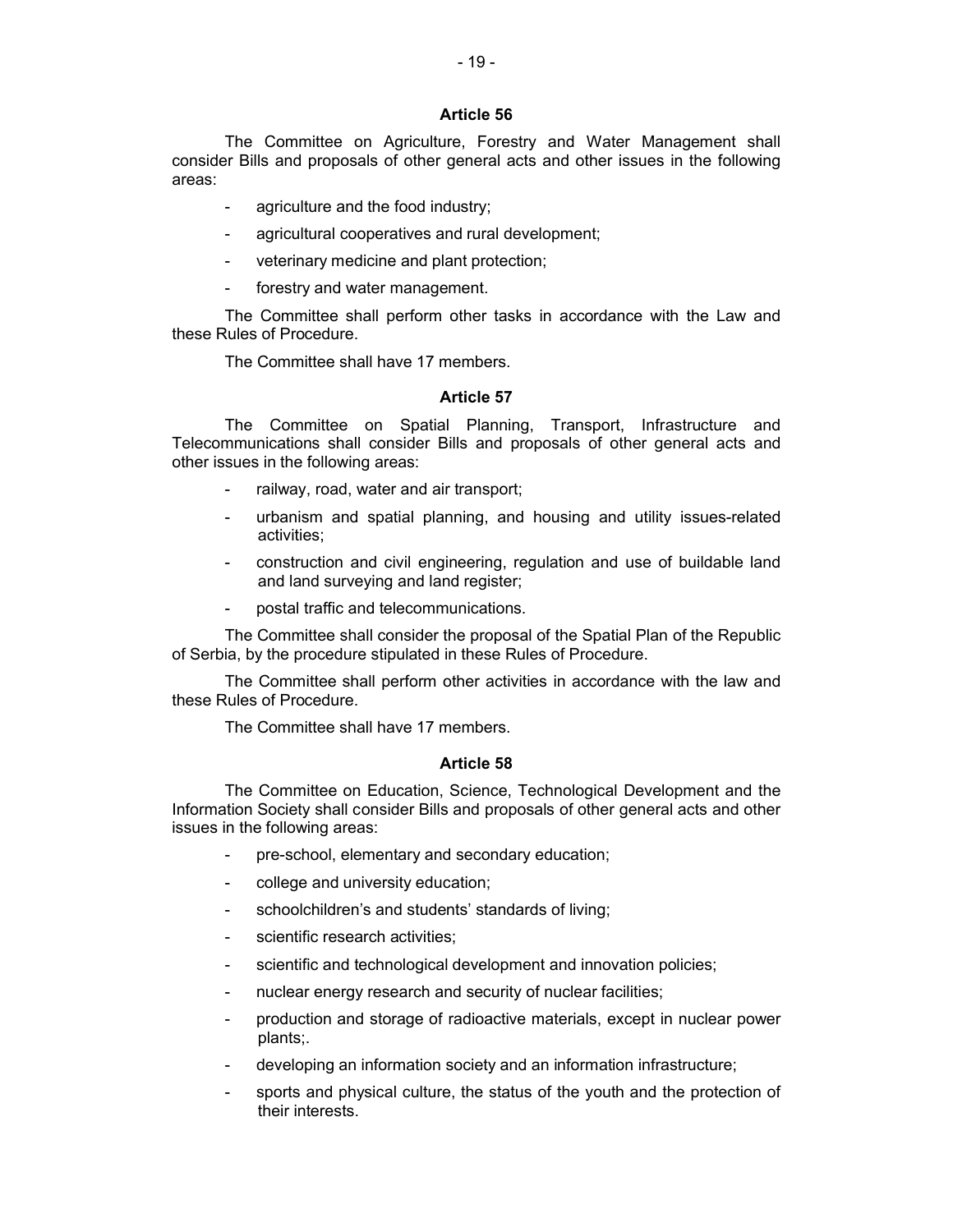The Committee shall perform other activities in accordance with the Law and these Rules of Procedure.

The Committee shall have 17 members.

#### **Article 59**

The Committee for Kosovo and Metohija shall consider Bills and proposals of other general acts and other issues regarding the Autonomous Province of Kosovo and Metohija taking care of the Serbian national interests and state interests of the Republic of Serbia.

The Committee shall propose to the National Assembly relevant decisions, declarations and resolutions and monitor their implementation or realisation by relevant bodies and institutions.

The Committee shall perform other activities in accordance with the Law and these Rules of Procedure.

The Committee shall have 17 members.

## **Article 60**

The Committee on Culture and Information shall consider Bills and proposals of other general acts and other issues in the following areas:

- development of culture and artistic creation;
- protection of cultural monuments and cultural heritage;
- literature, translation, music and theatre;
- fine arts, applied arts and design;
- feature films and other creative audio-visual media activities;
- library, publishing, cinematographic and musical performance activities;
- endowments, foundations and funds;
- public information.

The Committee shall perform other activities in accordance with the Law and these Rules of Procedure.

The Committee shall have 17 members.

### **Article 61**

The Committee on Labour, Social Issues, Social Inclusion and Poverty Reduction shall consider Bills and proposals of other general acts and other issues in the following areas:

- labour relations and rights stemming from labour, occupational health and safety;
- employment;
- the right to strike and trade union organisation;
- social protection system;
- the system of pension and disability insurance, social insurance and protection of insured military personnel;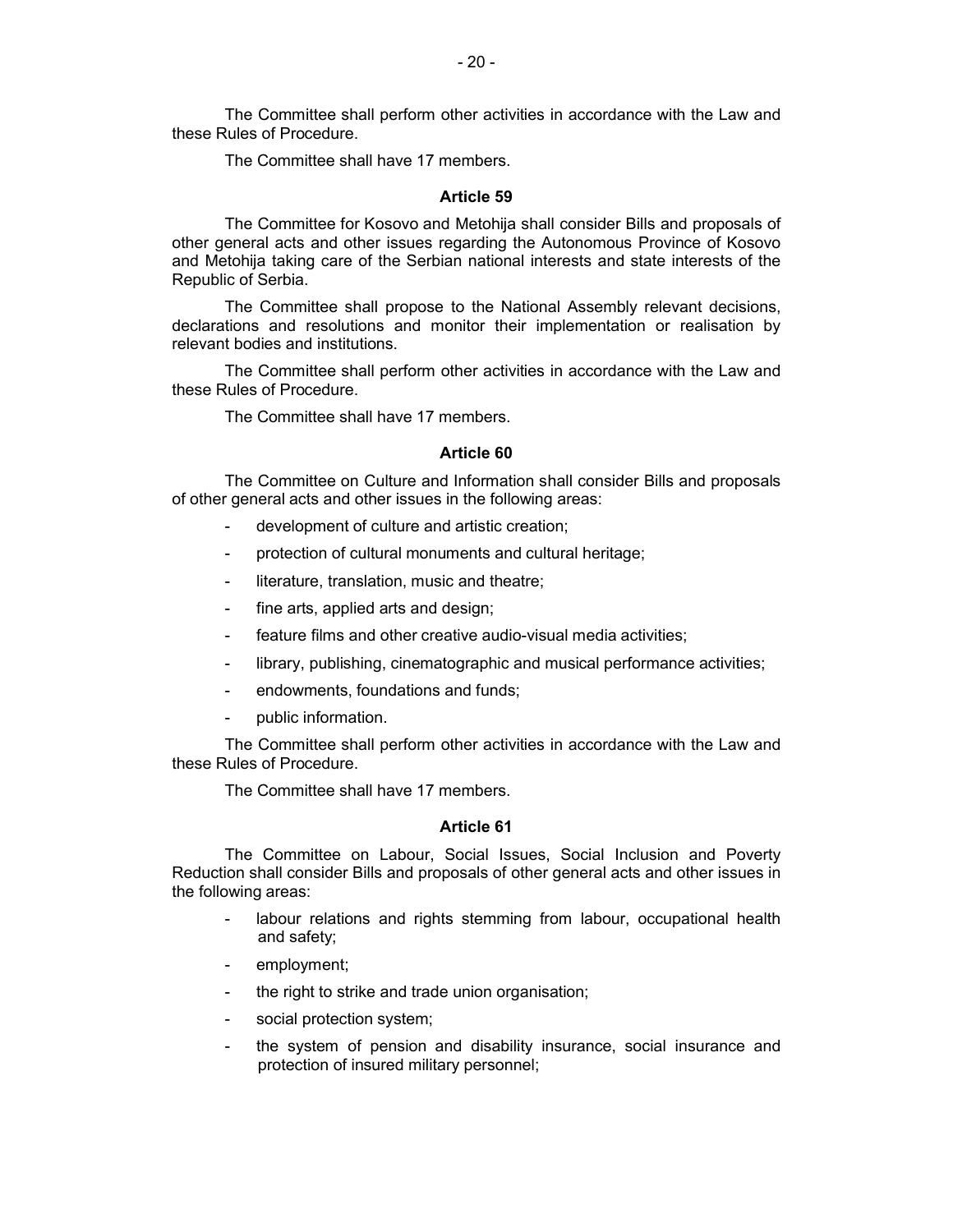protection of ex-servicemen, disabled military personnel, civilians with disabilities and war victims, members of their families and the members of families of conscripted servicemen.

The Committee shall consider Bills and proposals of other general acts from the aspect of social inclusion and monitor the decision-making process and allocation of the budget in the area of social inclusion; provide suggestions, views and assessments related to policy realization; develop partner relations at all levels in order to achieve efficient, rational and opportune realization of the social inclusion process with an aim to achieve the European standard and full social inclusion of all citizens and marginalised groups; engage in institutionalisation and participation of citizen's representatives in the decision-making process.

The Committee shall perform other activities in accordance with the Law and these Rules of Procedure.

The Committee shall have 17 members.

## **Article 62**

The Health and Family Committee shall consider Bills and proposals of other general acts and other issues in the following areas:

- health care, the system and organisation of the health-care activity;
- the system of health insurance;
- protection of the population from communicable diseases;
- production and trade in medicaments and other pharmaceuticals;
- production and trade in narcotics and precursors of prohibited narcotics;
- requirements for harvesting and transplanting human body parts;
- family-legal protection, marriage, family planning and social care about family;
- other issues in the area of health care ensuring the required legal preconditions for regulating the health care system, as well as the preservation and advancement of public health.

The Committee shall perform other activities in accordance with the Law and these Rules of Procedure.

The Committee shall have 17 members.

## **Article 63**

Environmental Protection Committee shall consider Bills and proposals of other general acts and other issues in the following areas:

- environmental protection and improvement;
- protection and sustainable use of natural resources;
- removal of threats to natural resources and prevention of pollution of natural resources;
- production and trade in poisons and other hazardous materials, except for narcotics and precursors.

The Committee shall perform other activities in accordance with the Law and these Rules of Procedure.

The Committee shall have 17 members.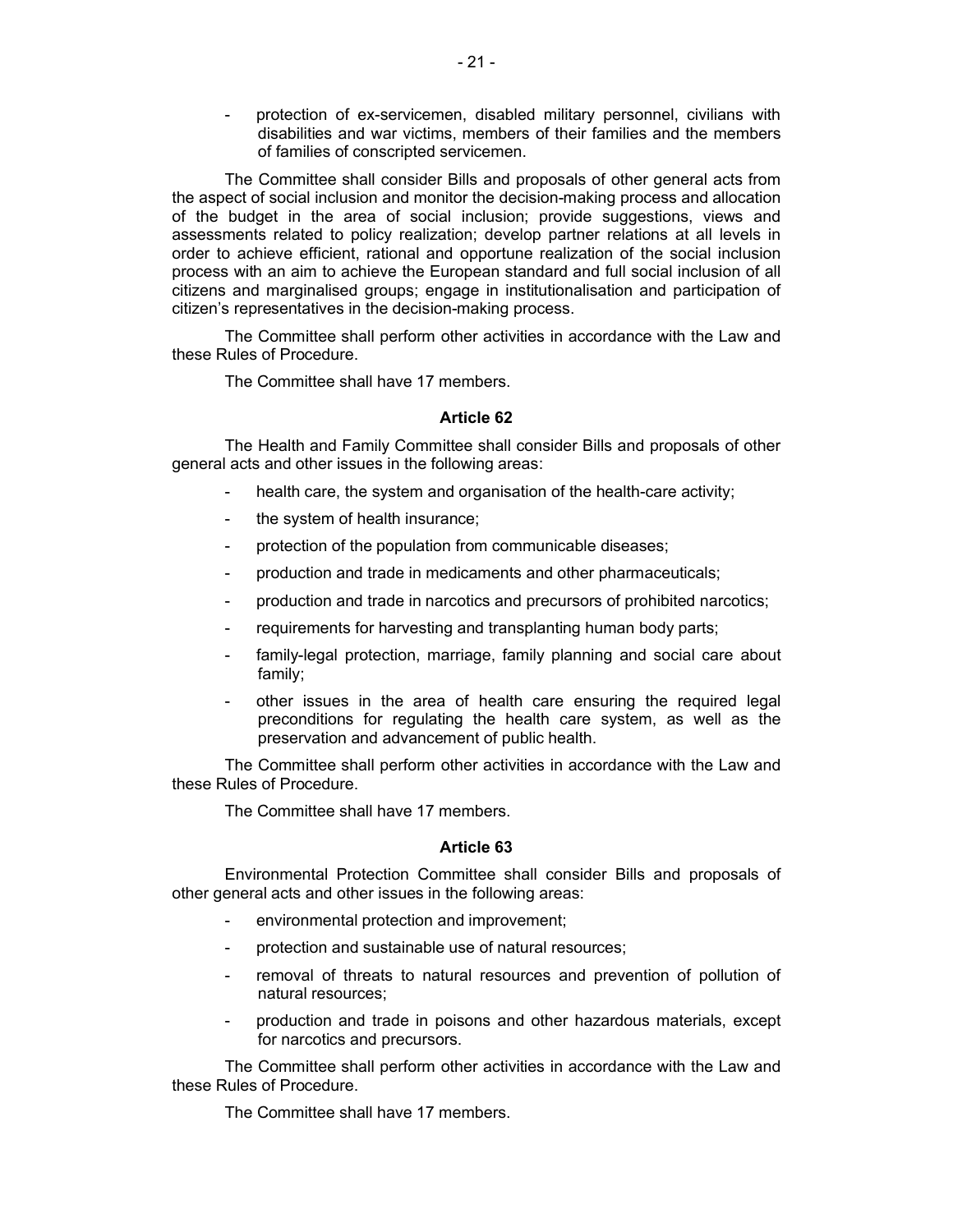The European Integration Committee shall:

- consider Bills and proposals of other general acts from the aspect of their conformity with the EU *Acquis* and the Council of Europe legislation and issue preliminary opinion on justification of the abbreviated procedure;
- consider plans, programmes, reports and information on the EU Stabilisation and Association Process;
- monitor the implementation of the Association Strategy, propose measures and launch initiatives for accelerating the realisation of the Association Strategy within the competences of the National Assembly;
- propose measures for the establishment of a general, national agreement on Serbia's association with the European institutions;
- develop international co-operation with parliamentary committees of other countries and parliamentary institutions of the European Union.

The Committee shall perform other activities in accordance with the Law and these Rules of Procedure.

The Committee shall have 17 members.

## **Article 65**

Committee on Administrative, Budgetary, Mandate and Immunity Issues shall:

- adopt general and individual acts on status and material matters of MPs, rights and duties of MPs and officials elected by the National Assembly, in accordance with the law, and issue opinions on another public office held by these persons;
- submit a proposal of the Code of Conduct of MPs;
- submit the proposal of the Act on design and use of official amblems, insignias and other symbols and accoutrements of the National Assembly ;
- adopt the Act on the management of acts submitted in an electronic form, acts treated as secret, stenographic notes and issue an approval for the Act on Back Office and Electronic Back Office Operations.
- adopt the Act on the internal order in the building of the National Assembly, the distribution of seating for MPs and other persons in the session chamber of the National Assembly, and the Act on the use of the area around the building and official vehicles;
- adopt the Act on the accreditation and work conditions for the public media representatives in the National Assembly;
- adopt the Act on employing consultants in parliamentary groups of the National Assembly and on cost compensation for engaging scientists and experts in the work of the National Assembly;
- submit a proposal of the Decision on the Organisation and Activities of the National Assembly Service;
- approve of the Rulebook on Internal Organisation and Job Classification (*Systematisation*) in the National Assembly Service;
- adopt acts on the Establishment of Tender and Complaints Commission;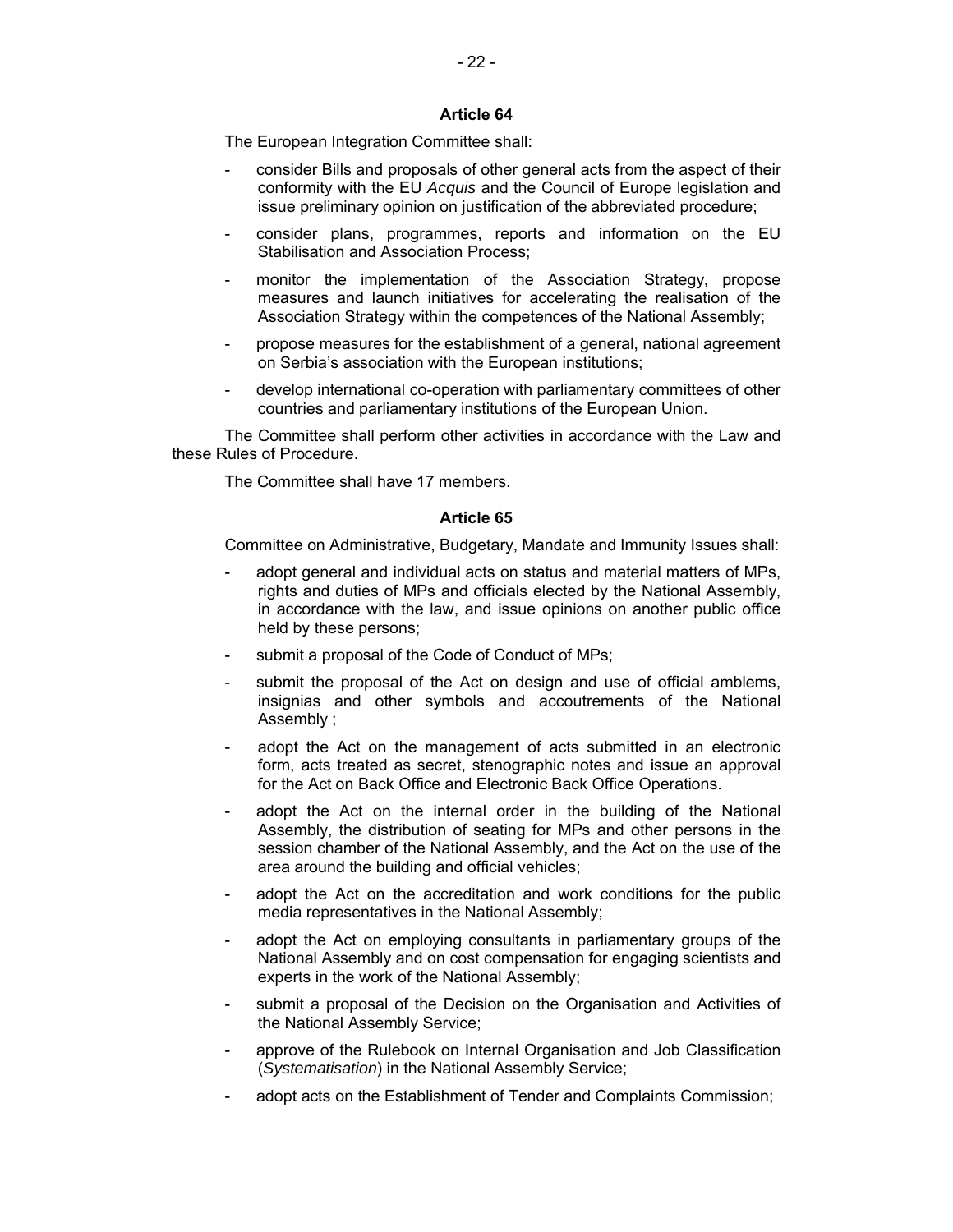- make appointments in the National Assembly Service, acting on a proposal of the Secretary General of the National Assembly, make decisions on remuneration of the Secretary General and Deputy Secretary General of the National Assembly, as well as civil servants in appointed positions or appointed persons in the National Assembly Service;
- determine the parliamentary budget and see to the regularity of the use of the parliamentary budget funds and perform control of expenditures, in line with these Rules of Procedure, and submit annual reports to the National Assembly thereof;
- adopt the Act on property records and other issues of interest for managing the property of the National Assembly;
- consider the objections to the minutes from the National Assembly sittings and submit a report to the Natioanl Assembly thereof.

The Committee shall consider:

- reasons for the termination of mandates of MPs, along with proposals for verification of mandates, and submit a report to the National Assembly thereof;
- **-** issues regarding the establishing or waiving the immunity of MPs and other elected persons, in accordance with the Constitution and the law, and submit a proposed decision thereon to the National Assembly;
- requests for approving deprivation of liberty of a public prosecutor, deputy public prosecutor and member of the State Prosecutorial Council, and render a decision thereon;

The Committee shall perform other activities in accordance with the Law and these Rules of Procedure.

The Committee shall have 17 members

#### **Article 66**

The Security Services Control Committee shall:

- supervise the constitutionality and legality of the work of security services;
- supervise conformity of the work of security services with the National Security Strategy, the Defence Strategy and the Security and Intelligence Policy of the Republic of Serbia;
- supervise preservation of political, ideological and interest neutrality in the work of the security services;
- supervise the legality of the application of special procedures and measures for secret collection of data;
- consider proposal of budget resources necessary for the work of security services and supervise the legality of budget and other resources spending;
- consider and adopt reports on the work of the security services;
- consider Bills, other regulations and general acts from the scope of work of the services;
- launch initiatives and submit Bills from the scope of work of the services;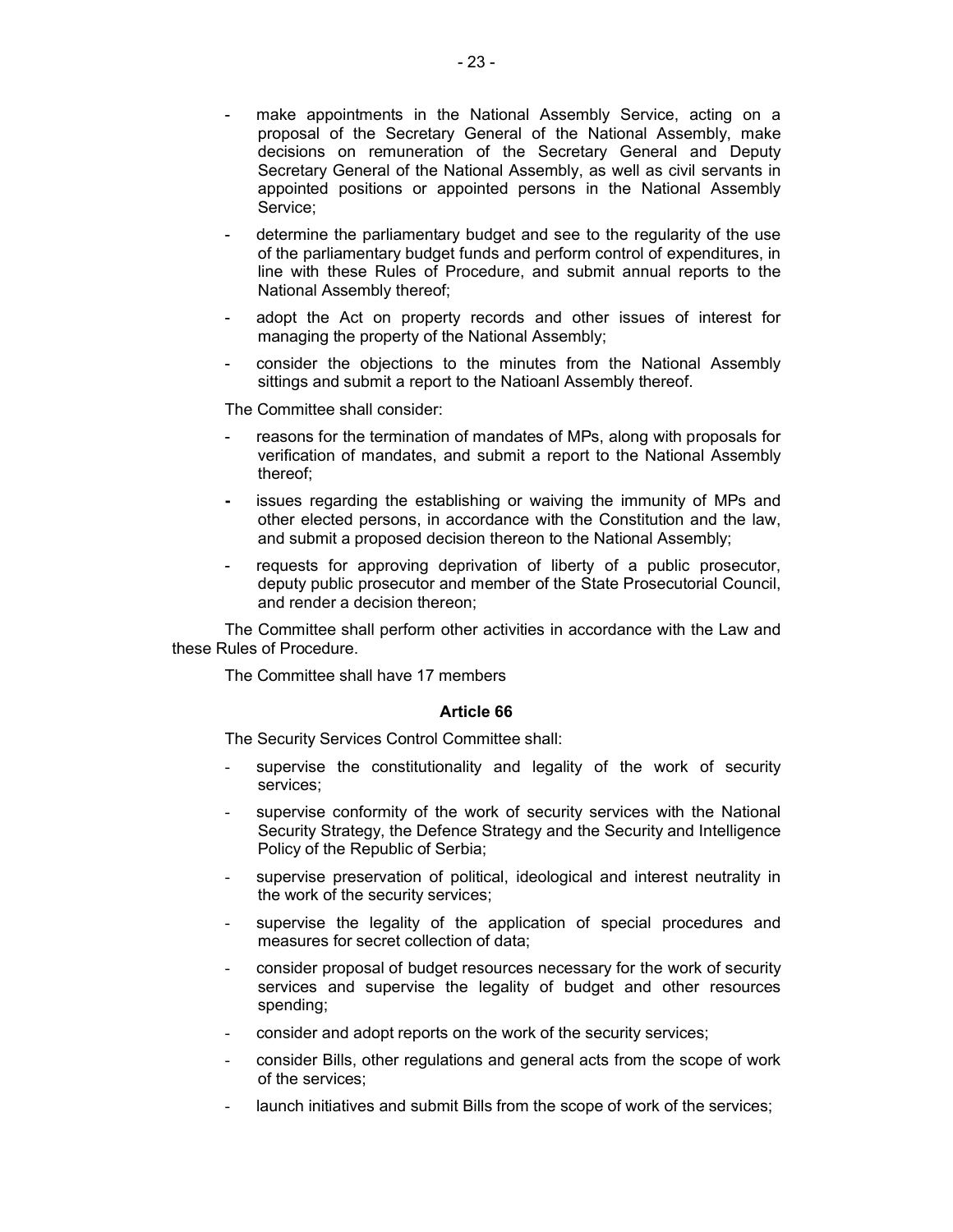- consider proposals, petitions and complaints of citizens addressed to the National Assembly regarding the work of the security services and propose measures to resolve them, and notifies the applicant thereof;
- determine facts on identified illegal acts or irregularities found in the work of the security services and their personnel and deliver conclusions thereon;
- inform the National Assembly on its conclusions and proposals.

The Committee shall perform other activities in accordance with the Law and these Rules of Procedure.

The Committee shall have 9 members.

## **Article 67**

The Committee on the Rights of the Child, as a special standing working body, shall consider Bills from the aspect of the protection of rights of the child; shall monitor the implementation and application of laws and other acts regulating the status of the rights of the child; shall assess conformity of national legislation with international standards in the area of the rights of the child; shall co-operate with national and international institutions and bodies, and with local authorities; shall initiate amendments of regulations and propose the adoption of certain acts and taking measures aimed at the protection of the rights of the child; shall promote the rights of the child; shall consider other issues of importance for the rights of the child.

The Committee shall perform other activities in accordance with the Law and these Rules of Procedure.

#### **3. Inquiry Committees and Commissions**

#### **Article 68**

The National Assembly shall establish the Inquiry Committee or Commission for the purpose of assessment of the situation in a certain area or establishment of facts on certain occurrences or events.

The Decision Establishing Inquiry Committee shall lay down the Committee's composition and tasks, and the time period for executing the tasks.

The Decision Establishing the Commission shall lay down its tasks and composition.

The Inquiry Committee shall be composed of MPs, and the Commission of MPs, representatives of institutions and organisations, scientists and experts.

The Inquiry Committee and the Commission may not perform investigative and other judicial actions.

The Inquiry Committee and the Commission shall be entitled to demand data, documents and information from state institutions and organisations and to take statements from individuals which they require.

Representatives of state institutions and organisations shall respond to the invitation of the Inquiry Committee or Commission and provide truthful statements, data, documents and information.

The Inquiry Committee or Commission shall submit to the National Assembly reports with recommended measures.

The Inquiry Committee or Commission shall terminate their activities on the date its report is decided upon at a sitting of the National Assembly.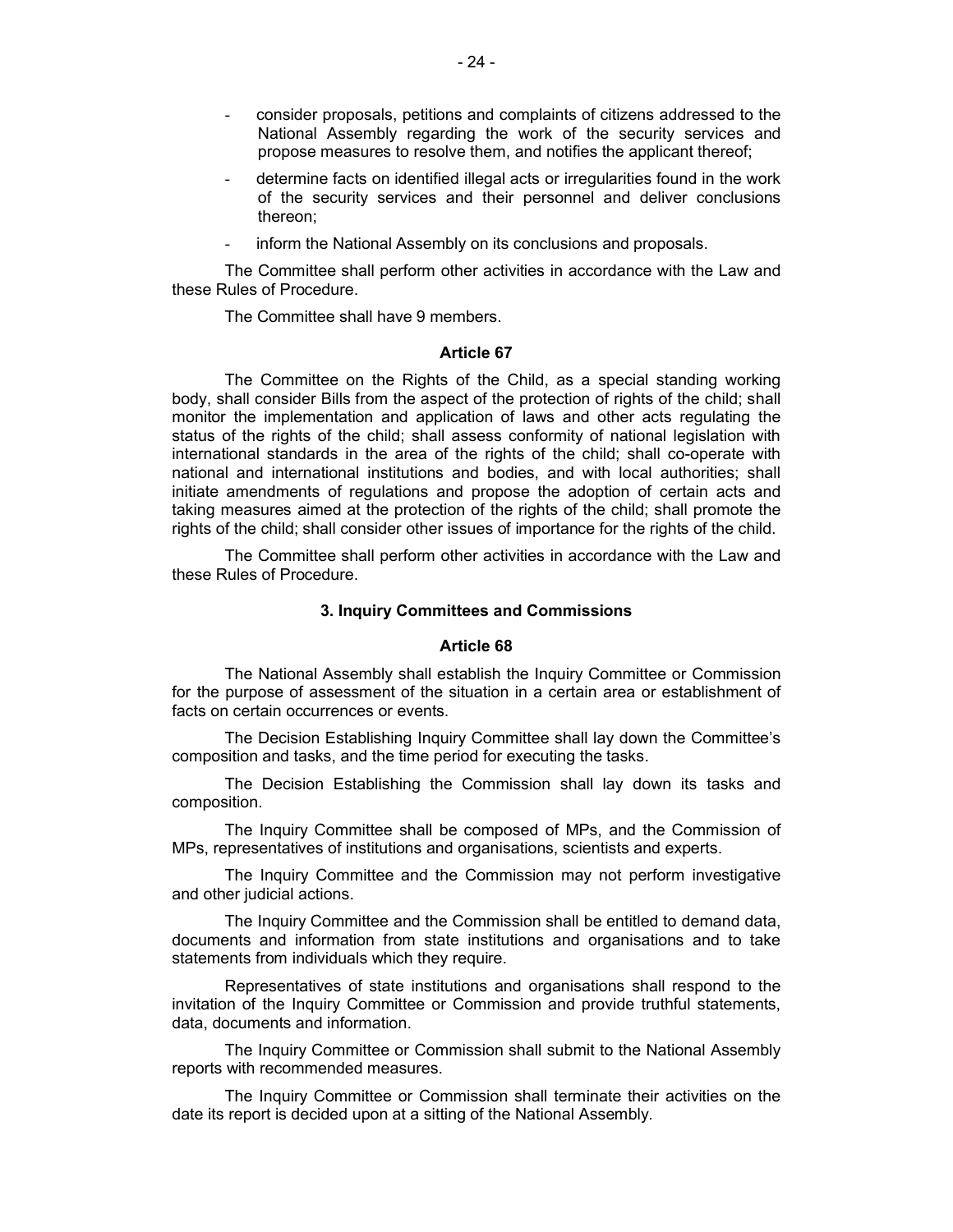Provisions of these Rules of Procedure regulating the work of committees shall accordingly apply to the work of the Inquiry Committees and Commissions.

## **4. Sittings of Committees**

### **Article 70**

The Chairperson of a committee shall:

- convene sittings of the committee and chair the sittings of the committee;
- harmonise the work of the committee with other committees and the work of the National Assembly;
- co-operate with the Speaker of the National Assembly, Chairpersons of other committees and representatives of the state institutions regarding the issues within the committee's scope of work;
- ensure that all received materials are communicated to all committee members without delay;
- propose actions to the committee regarding initiatives, petitions, complaints and proposals relating to issues within the scope of work of the committee;
- ensure the implementation of the committee's conclusions;
- perform other tasks envisaged by these Rules of Procedure.

The Chairperson of a committee, in the event of temporary inability to work or absence, shall be substituted by the Deputy Chairperson of the committee.

In case the term of office of the Chairperson of a committee is terminated, the duty of the Chairperson of the Committee shall be performed by the Deputy Chairperson until the election of a new Chairperson.

### **Article 71**

The Chairperson of a committee shall convene a sitting of the committee, acting upon the request of at least one-third of the total number of committee members, or upon the request of the Speaker of the National Assembly.

The request referred to in paragraph 1 of this Article shall be submitted to the Chairperson of the committee in writing and it shall contain an agenda and time period for convening the sitting.

If the Chairperson of the committee does not convene a sitting within the proscribed time period, the sitting of the committee shall be convened by the Deputy Chairperson of the committee or the Speaker of the National Assembly.

At the sitting convened in the manner referred to in paragraph 1 of this Article, the committee shall work according to the agenda specified in the request for holding the sitting.

## **Article 72**

The Convocation of a committee sitting shall contain the date, hour and location of the sitting and a proposal of the agenda.

The Convocation of a committee sitting shall be communicated in writing to the committee members, parliamentary groups and the Government and posted on the notice board of the National Assembly, at latest three days prior to the date of the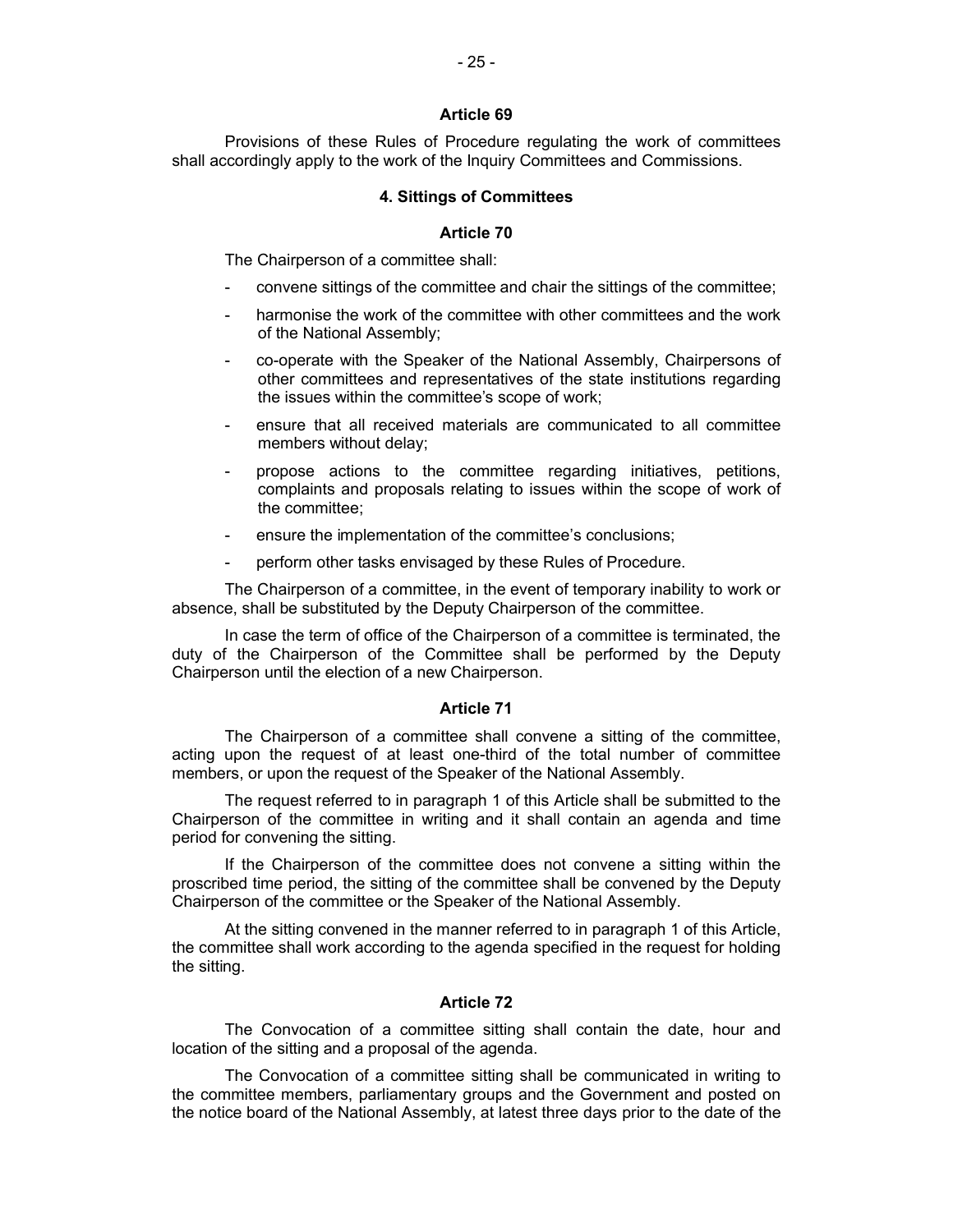committee sitting. By exception, the Convocation may be communicated within a shorter period, which the committee Chairperson shall substantiate at the sitting.

The agenda of the sitting shall be determined by the committee, by a majority of votes cast by those members present, provided the majority of the total number of committee members is present.

Debates at committee sittings, according to the determined agenda, shall be conducted irrespective of the number of committee members present.

A committee may hold sittings without the quorum required for making decisions, if the sitting is held for the purpose of a debate aimed at informing the committee on issues within its scope of work.

#### **Article 73**

Committee members shall participate in the work of the committee.

Committee members prevented from attending a committee sitting shall, in a timely manner, notify their deputies and the committee Chairperson thereon and on the reasons for the absence.

Deputy of a committee member shall attend the sitting at which the member he/she substitutes is not present.

#### **Article 74**

Committee sittings may be attended by MPs who are not members of the committee, and they may participate in the committee's work without decision-making powers, except where specified otherwise by these Rules of Procedure.

Where Draft Bills and amendments to Draft Bills are considered at committee sittings, their proposers, or their authorised representatives, shall also be invited to the sitting.

Representatives of the Government and Government Commissioners shall take part in committee sittings.

When reports, initiatives and issues within the scope of work of state institutions, organisations and bodies are discussed at committee sittings, their authorised representatives shall be invited to the sitting.

Scientists and experts may, upon the invitation, take part in the work of committees, .

In the performance of activities within its scope of work, a committee may require from a Ministry or other state institutions data and information of importance for the committee's work.

#### **Article 75**

Committee members shall be granted the floor for up to ten minutes during the debate in principle.

The proposer of Bills or other general acts, or the authorised representative of the proposer, shall be granted the floor for up to twenty minutes in total.

The Chairperson of the committee, as a participant in the debate, shall have the same right to speak as a member of the committee.

An MP from the parliamentary group which has a member within the committee shall be granted the floor within the timeframe allocated for the committee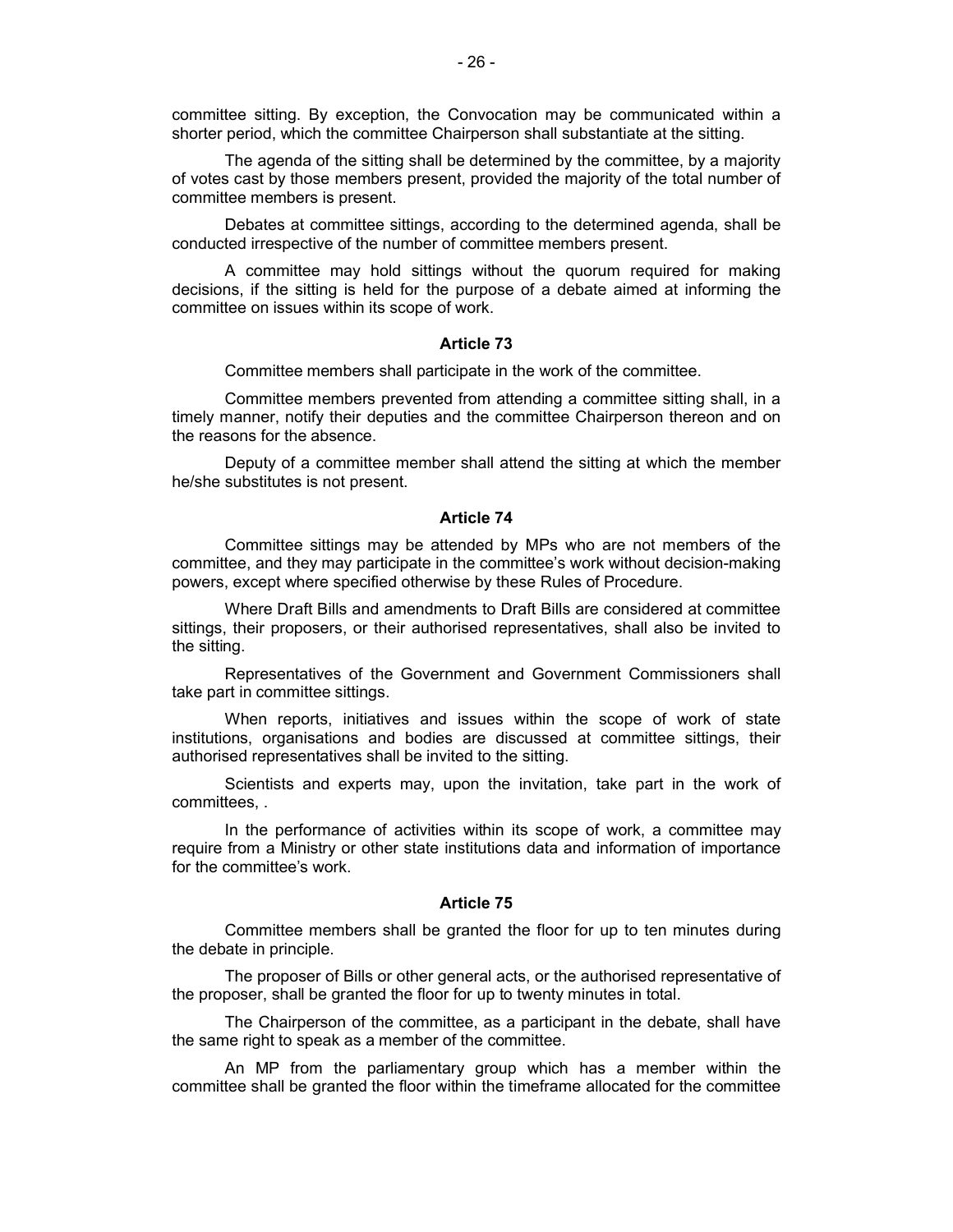member from the same parliamentary group, in agreement with the member of the committee.

An MP from a Parliamentary group which does not have a member in the committee shall be granted the floor for up to ten minutes.

Independent MPs, who are not members of the committee, shall be granted the floor for up to five minutes.

Members of the Committee may allocate the time from the paragraph 1 of this Article to another member of the Committee, i.e. an MP.

The time referred to in paragraphs 1 to 6 of this Article does not have to be used to its full extent.

### **Article 76**

The Committee may decide, upon the proposal of the member of the Committee, to hold a cognate debate in principle at the committee sitting.

#### **Article 77**

The time for the debate in detail shall equal the time referred to in Article 75 of these Rules of Procedure.

### **Article 78**

The committee may decide, upon the proposal of a member of the committee, to abbreviate, extend or not to limit the time referred to in Articles 75 and 77 of these Rules of Procedure.

## **Article 79**

When a debate on the item of the agenda of the committee sitting is opened, the Chairperson of the committee shall grant the floor to the participants at the committee sitting in the following order:

- The proposer of the document, i.e. the authorised representative of the proposer, who shall be given the floor upon his/her request;
- Scientists, experts and other persons invited to the committee sitting, in the sequence of their requests to be granted the floor;
- Members of the committee, in the sequence of their requests to be granted the floor;
- MPs who are not members of the Committee.

### **Article 80**

A committee shall make decisions by a majority vote of committee members present, at the sitting at which majority of committee members are present, unless stipulated otherwise by the Law and these Rules of Procedure.

The member of the committee present in the chamber in which the committee sitting is held shall be deemed present in a line with the paragraph 1 of this Article.

A deputy committee member shall have decision-making powers in the absence of the member he/she is substituting.

#### **Article 81**

Minutes shall be kept at committee sittings.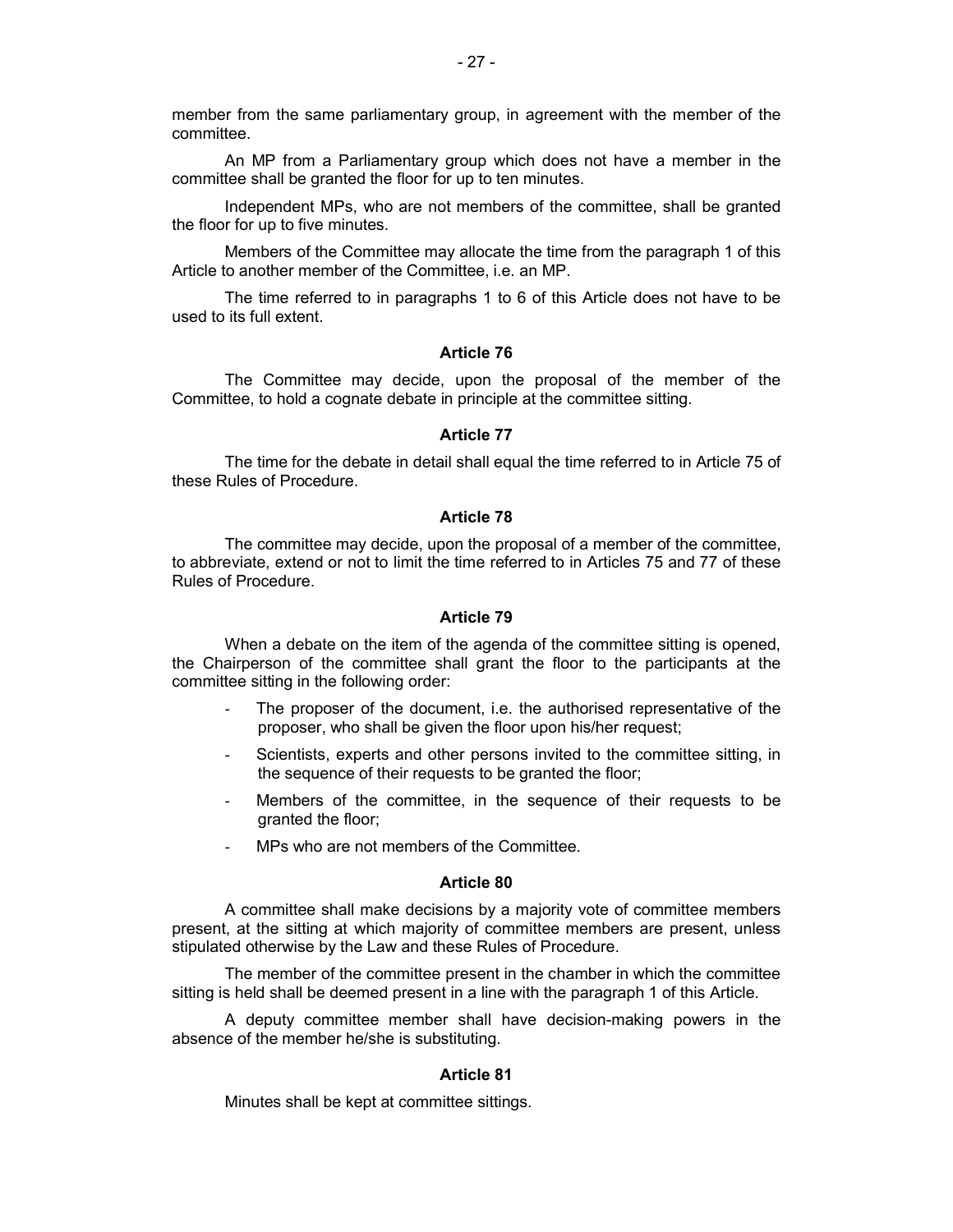The minutes shall contain basic data on the work performed at the sitting, the names of those present and absent members or deputy members of the committee, the names of other participants at the sitting, verbal and written proposals, the committee's positions, the results of every vote taken, and the name of the rapporteur designated by the committee.

The minutes shall be signed by the committee Chairperson and Secretary.

At sittings of the Committee on Constitutional and Legislative Issues, and the Committee on Administrative, Budgetary, Mandate and Immunity Issues, shorthand notes shall be kept, and audio recordings shall be made, and at sittings of other committees, this shall be kept upon their request.

Stenographic notes or a processed audio recording shall be attached to the minutes and be its constituent part.

#### **Article 82**

Provisions of these Rules of Procedure on sittings of the National Assembly shall be applied to the proceedings of committee sittings, if not otherwise regulated by these Rules of Procedures.

## **5. Public Hearings**

### **Article 83**

Committees may organise public hearings for the purpose of obtaining information, or professional opinions on proposed acts which are in the parliamentary procedure, clarification of certain provisions from an existing or proposed act, clarification of issues of importance for preparing the proposals of acts or other issues within the competences of the committee, as well as for the purpose of monitoring the implementation and application of legislation, i.e., realisation of the oversight function of the National Assembly.

## **Article 84**

Proposals for organising public hearings may be submitted by any committee member.

The proposal referred to in paragraph 1 of this Article shall contain the topic of the public hearing and list of persons who shall be invited.

Decisions to hold public hearings shall be made by the committee.

The Chairperson of the committee shall notify the Speaker of the National Assembly on the decision referred to in paragraph 3 of this Article.

The Chairperson of the committee shall invite committee members, MPs, and other persons whose presence is of importance for the public hearing topics.

The invitation referred to in paragraph 5 of this Article shall contain information on the topic, time and location of the public hearing, and a list of invited participants.

Public hearings shall be held regardless of the number of committee members present.

After the public hearing, the committee Chairperson shall draft a memo and communicate it to the Speaker of the National Assembly, the committee members, and to the participants in the public hearing. The memo shall contain the names of the participants in the public hearing, a brief overview of the opinions, attitudes and proposals presented at the public hearing.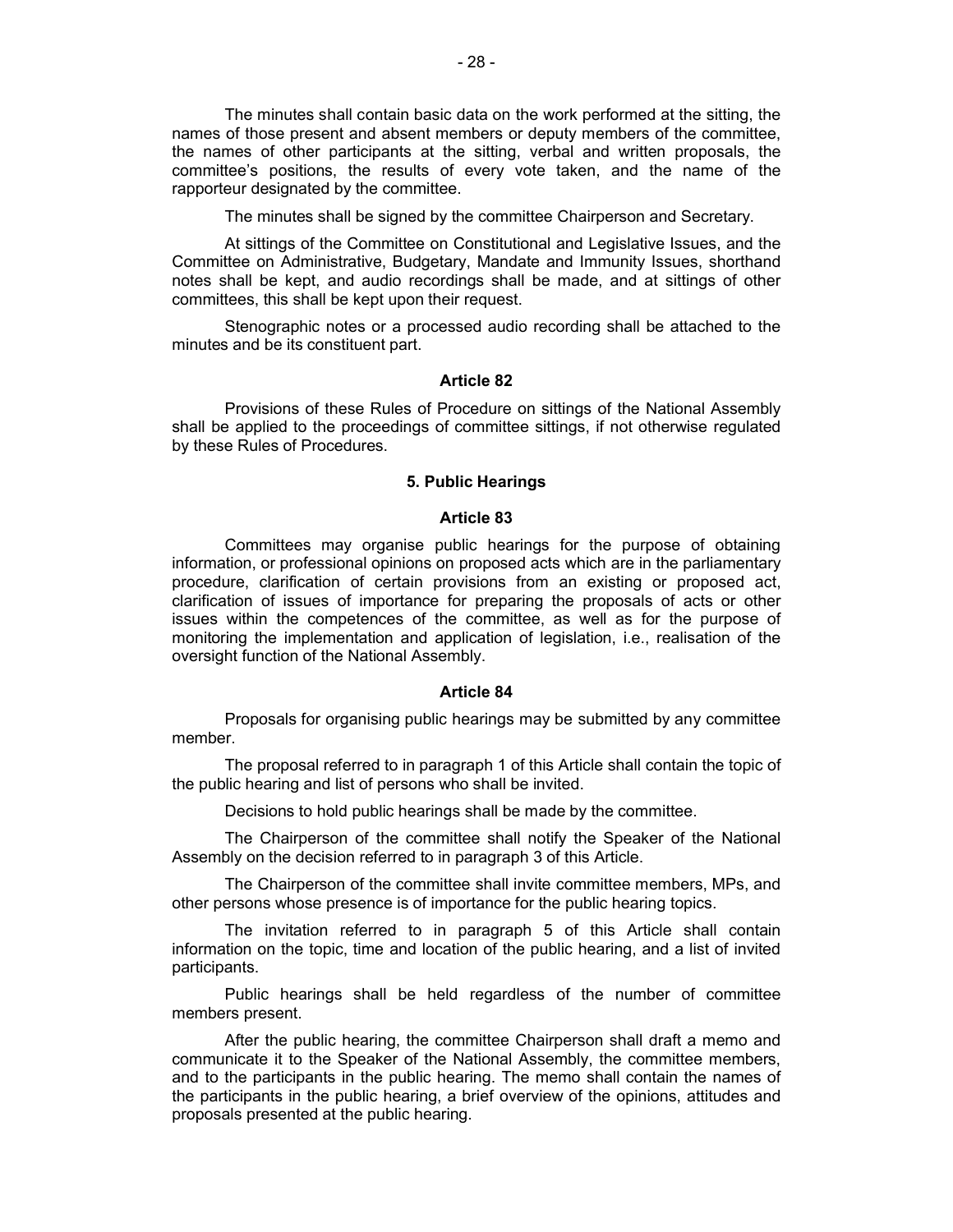Members of the committee and participants in the public hearing may submit written complains on the memo of the public hearing to the committee Chairperson who shall forward them to persons referred to in paragraph 8 of this Article.

## **VI. SITTINGS OF THE NATIONAL ASSEMBLY AT REGULAR SESSION**

### **1. Preparing and convening sittings**

#### **Article 85**

The agenda of a sitting of the National Assembly shall be proposed by the Speaker of the National Assembly.

Only those proposed acts which have been submitted in accordance with the Constitution, the law and these Rules of Procedure may be included in the proposed agenda of the sitting of the National Assembly.

#### **Article 86**

Sittings of the National Assembly shall be convened by the Speaker of the National Assembly in writing, as a rule, at least seven days before the date designated for the start of the sitting.

Sittings of the National Assembly may also be convened within a time-limit shorter than that referred to in paragraph 1 of this Article**,** which the Speaker of the National Assembly shall substantiate at the beginning of the sitting.

The convocation to the sitting of the National Assembly shall contain the date, hour and location of the sitting and the proposed agenda.

The Speaker of the National Assembly may postpone the hour or date of the beginning of the sitting of the National Assembly, on which he/she shall notify the MPs in a timely manner**,** and substantiate the delay at the beginning of the sitting.

#### **Article 87**

Sittings of the National Assembly shall**,** as a rule, be held on Tuesdays, Wednesdays and Thursdays, from 10:00 am until 06:00 pm, with a one-hour break.

The Speaker of the National Assembly may decide that a sitting of the National Assembly is held on a different day, or that the National Assembly extends its work past 06:00 pm, if there are justified reasons for this, which the Speaker shall explain to MPs.

The Speaker of the National Assembly shall notify the National Assembly on the intention to extend the Assembly's work past 06:00 pm, by 16:00 pm, at the latest, on that date.

The Speaker of the National Assembly shall notify the National Assembly on the time-limit referred to in paragraph 3 of this Article even when the extension of the sitting might include a possibility of voting on the items on the agenda which have been completed.

The National Assembly shall make its decisions on the Voting Day which shall be determined by the Speaker of the National Assembly. The Speaker of the National Assembly may decide that the Voting Day on a Bill take place immediately following the conclusion of the debate on the Bill.

During a sitting, the Speaker of the National Assembly may decide that a part of the sitting be held in another location, of which the Speaker shall notify MPs no later than 24 hours before the beginning of work in that location.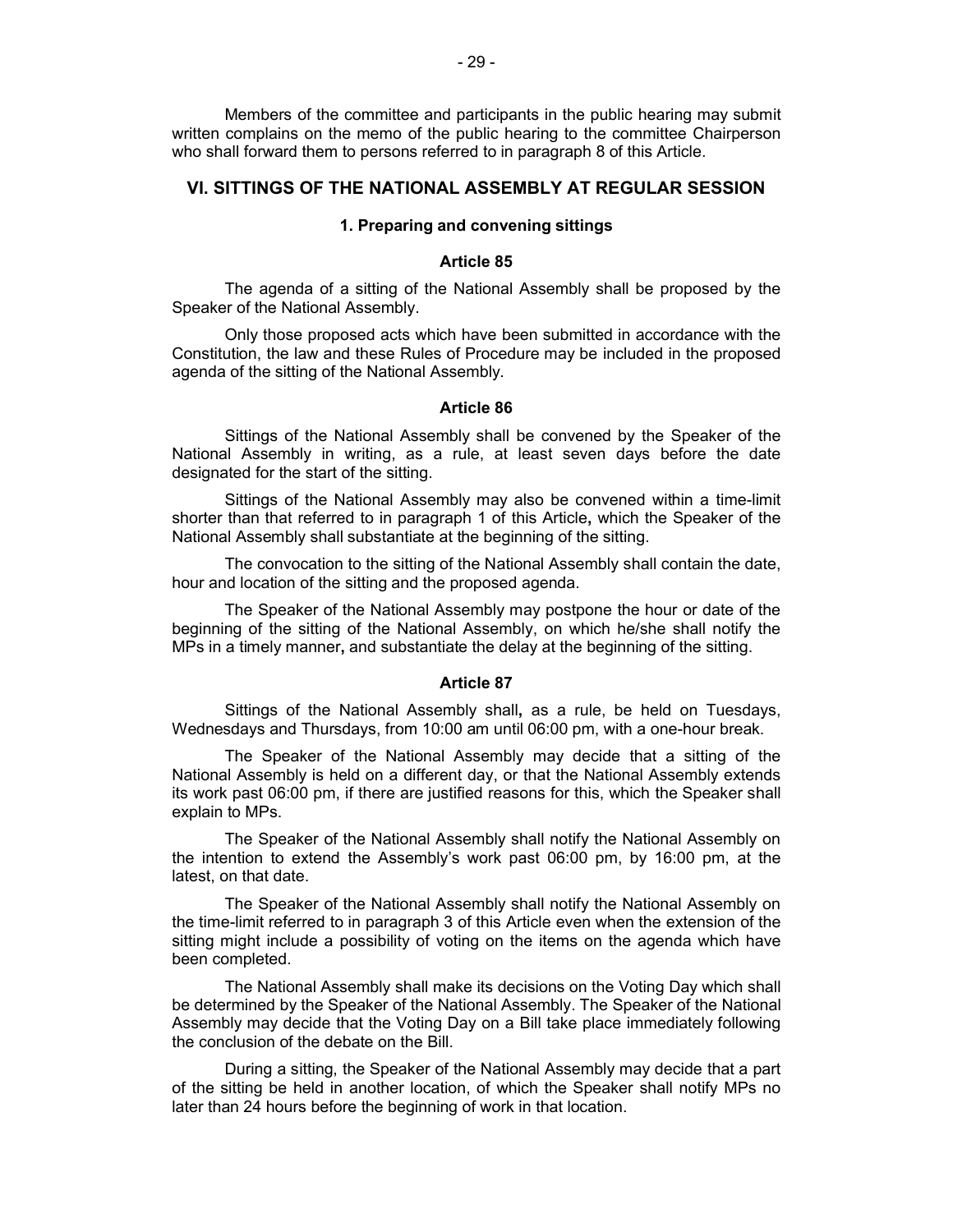## **2. Opening and Participation in a Sitting**

#### **Article 88**

The Speaker of the National Assembly shall call the sitting of the National Assembly to order and, on the basis of official records on the number of MPs present, shall declare the number of MPs present in the National Assembly.

If the Speaker declares that at the beginning of a parliamentary workday fewer than 84 MPs are present in the session chamber, the beginning of work shall be postponed by one hour.

If the necessary conditions for initiating the work at the sitting of the National Assembly do not exist even after the delay, the sitting shall be postponed for the next workday.

Debate on the items on the adopted agenda of the sitting of the National Assembly shall be held irrespective of the number of MPs present in the session chamber.

The quorum necessary for the work of the National Assembly on the Voting Day, for the adoption of the minutes and adoption of the agenda, and at the first sitting of the National Assembly, shall exist if a majority of the total number of MPs are present at the sitting of the National Assembly.

The quorum shall be determined by the application of the electronic voting system in that all MPs shall identify themselves by inserting their identification cards into MPs' voting units.

If the Head or an authorised representative of a parliamentary group express doubt in the existence of the quorum established by the application of the electronic voting system, the Speaker of the National Assembly shall make available a computer printout of the list of MPs present.

If the electronic voting system is not in operation, of which the Chairperson of the National Assembly shall notify MPs, the quorum shall be established by a count of MPs**.**

The Speaker of the National Assembly may decide to establish the quorum by a count of MPs in other cases as well.

If the Head or an authorised representative of a parliamentary group express doubt in the existence of the quorum established by a count of MPs, he/she may request that the quorum be established by a roll call of MPs, on which the National Assembly shall decide without a debate.

#### **Article 89**

Sittings of the National Assembly shall, besides MPs, also be attended by the Prime Minister and Government members, authorised representatives of other Bill proposers and the Head of the Republic Secretariat for Legislation, and other persons invited by the Speaker of the National Assembly.

On the invitation of the Speaker of the National Assembly, sittings of the National Assembly may be attended by Presidents of foreign countries, Prime Ministers and foreign Government members, delegations of representative bodies of other countries, representatives of international organisations, heads of diplomatic missions and other guests.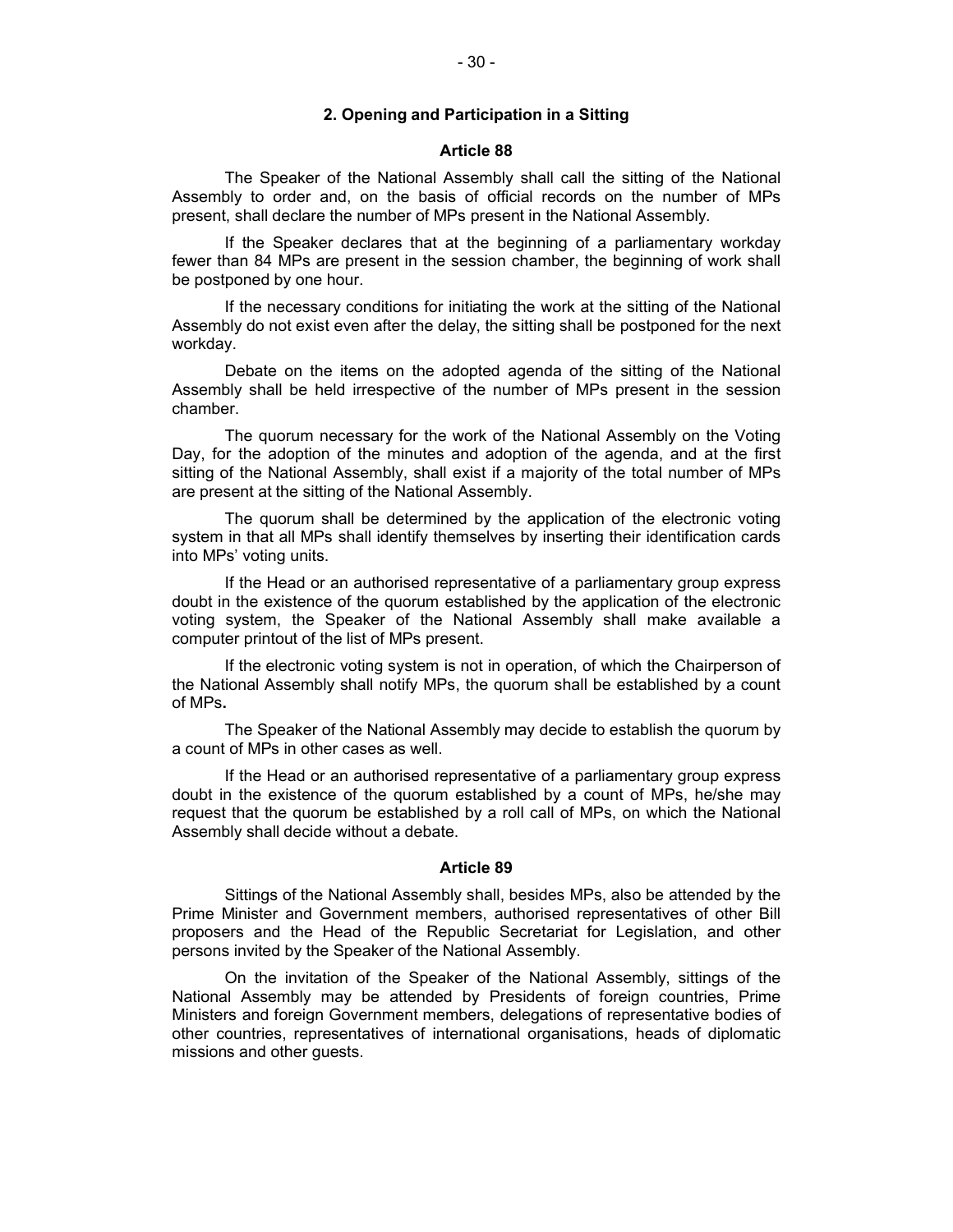At the beginning of the work at a sitting of the National Assembly, on each day the National Assembly is at session, the Speaker of the National Assembly shall notify the National Assembly on which of the MPs are not able to attend the sitting of the National Assembly, and on who has been invited to the sitting.

Furthermore, the Speaker of the National Assembly shall provide necessary explanations related to the work at the sitting and other issues.

## **3. The Course of the Sitting**

## **Article 91**

Minutes of the preceding sitting of the National Assembly shall, as a rule, be adopted before the conclusion of the following sitting of the National Assembly.

MPs may propose postponement of the adoption of the minutes**,** on which the National Assembly shall decide without a debate by a majority of the votes cast by MPs present, provided the sitting is attended by a majority of all MPs.

If the minutes of the preceding sitting of the National Assembly had not been delivered to MPs at least 72 hours before a decision on the minutes was taken, the adoption of those minutes shall be postponed until the following sitting of the National Assembly.

Objections to the minutes shall be delivered in writing to the Committee on Administrative, Budgetary, Mandate and Immunity Issues, no later than 24 hours before the beginning of the sitting of the National Assembly at which the minutes are to be adopted.

The Committee on Administrative, Budgetary, Mandate and Immunity Issues shall consider the objections to the minutes received and submit to the National Assembly a report with a proposal to accept or reject the objections.

The National Assembly shall decide on the objections to the minutes without a debate.

Any objections adopted shall become a constituent part of the minutes.

The National Assembly shall decide on the minutes without a debate.

#### **Article 92**

The National Assembly shall determine the agenda of a sitting.

MPs, the Government and other authorised proposers may propose the withdrawal of certain items on the proposed agenda, amendments to the proposed agenda, cognate debates, debate in detail immediately after the finalisation of the debate in principle on a Bill, and changes of the sequence of items on the proposed agenda.

MPs may propose reduction of time dedicated to the debate on an act proposal.

Proposals and Bills referred to in paragraphs 2 and 3 of this Article shall be submitted to the Speaker of the National Assembly in writing, no later than 24 hours before the time scheduled for the beginning of the sitting of the National Assembly.

If the proposal referred to in paragraph 2 of this Article has been submitted by a group of MPs, a representative of the proposer shall be named in the proposal. Where this has not been done, the first MP who signed the proposal shall be deemed the representative of the proposer.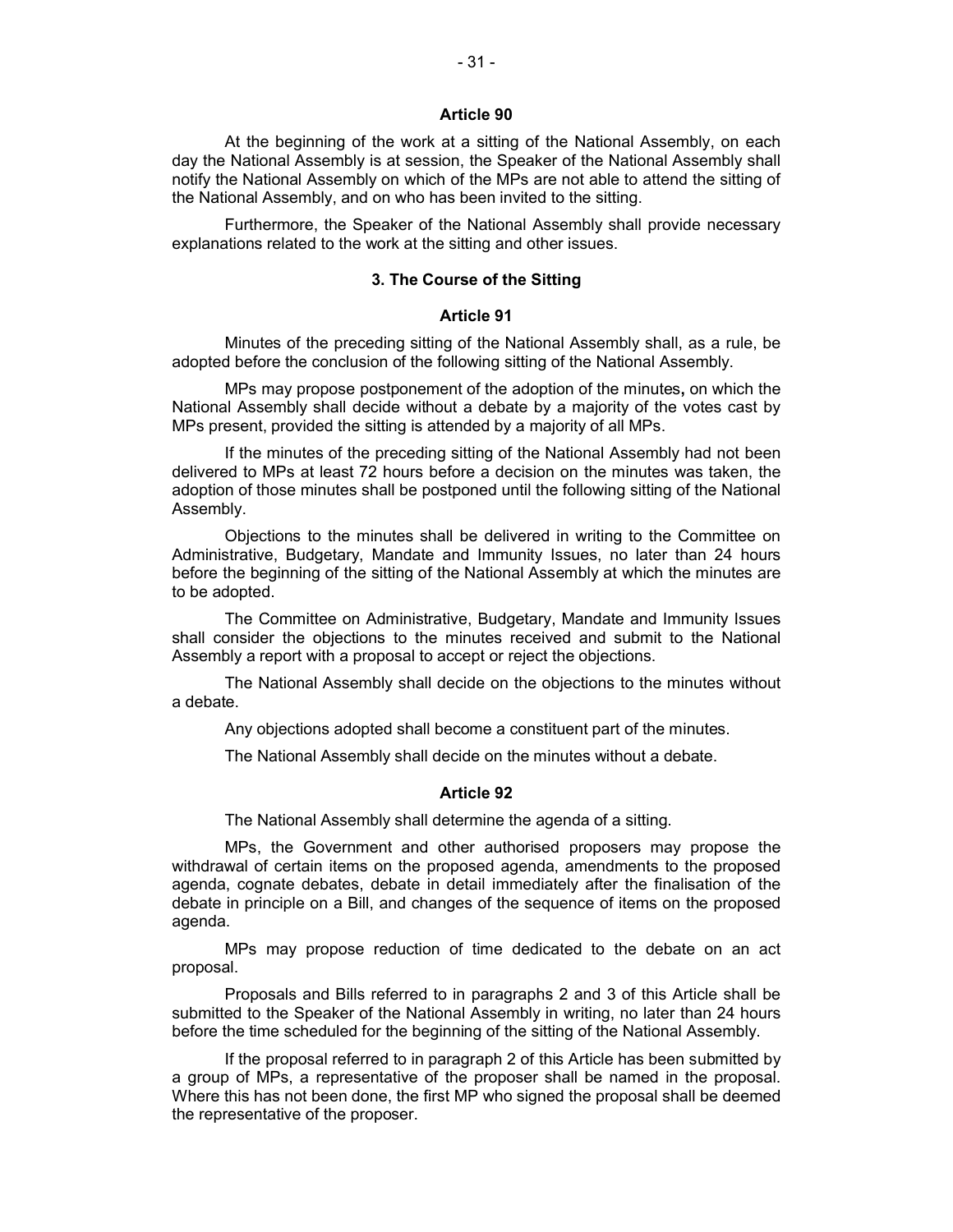If the proposals referred to in paragraph 2 of this Article have not submitted in accordance with provisions of these Rules of Procedure, the National Assembly shall not consider them nor decide on them.

A debate shall be held on the proposed amendments to the agenda, in which only the following may take part:

- the proposer of the amendments to the agenda, or authorised representative of the proposer;
- the proposer of the act to which the amendment refers, or authorised representative of the proposer, if the proposal calls for withdrawing the proposed act from the proposed agenda.

Participation in a debate on the proposed amendments to the agenda may not last longer than three minutes.

## **Article 93**

In establishing the agenda, the National Assembly shall decide, without a debate, on every motion, in the following order:

- for an urgent procedure;
- for withdrawal of particular items on the proposed agenda;
- for making amendments to the proposed agenda;
- for shortening the debate (abbreviated procedure);
- for cognate debates;
- for a debate in detail immediately after closing a debate in principle on a Bill and
- for changing the sequence of particular items.

New items introduced in the agenda by the adoption of a motion for an urgent procedure, or for making amendments to the proposed agenda, shall be introduced in the agenda according to the order in which they have been proposed, except where the proposer has proposed a different order of the debate, on which the National Assembly shall vote without a debate.

The National Assembly shall decide on the agenda in its entirety, without a debate.

### **Article 94**

The National Assembly shall adopt laws and other acts:

- by a regular procedure, and
- by an urgent procedure.

Both regular and urgent procedures may, given the duration of the debate at the sitting of the National Assembly, be:

- standard and
- abbreviated.

#### **Article 95**

MPs may propose a shorter time of a debate on an act proposal, if what is concerned is: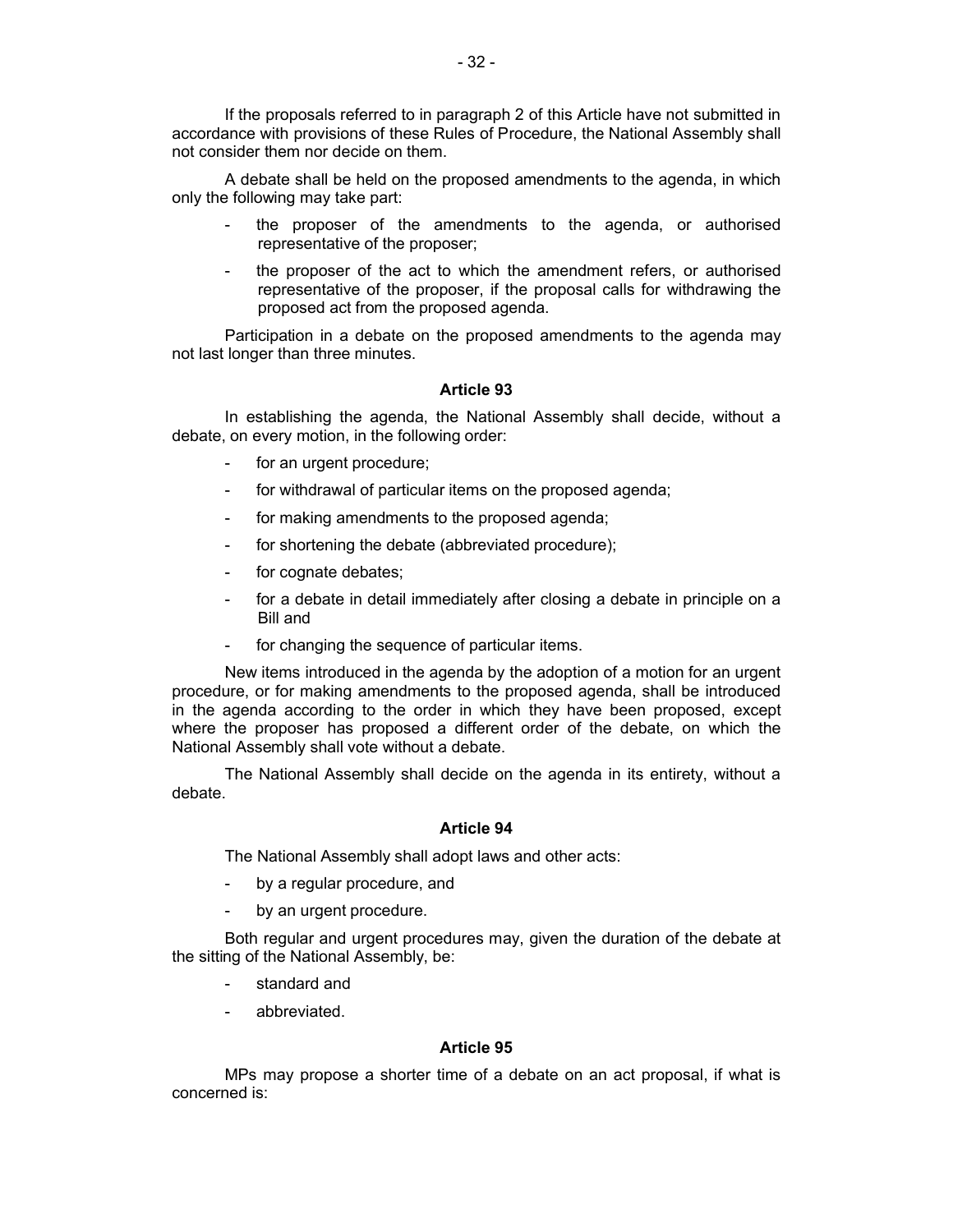- ratification of international treaties:
- minor amendments to existing laws, not altering material provisions substantially;
- cessation of the effectiveness of a law;
- **-** harmonisation of legislation with the legal system of the Republic of Serbia and the EU *Acquis*;
- amendments to laws related to decisions of the Constitutional Court;
- authentic law interpretation;
- election and dismissal of persons elected by the National Assembly in accordance with the Constitution and the law, unless specified otherwise by these Rules of Procedure.

In the standard procedure**,** after the opening of a debate in principle on every item on the agenda of the sitting of the National Assembly, the floor shall be given in the following sequence and in the following duration, to the following:

- the proposer of the act, or authorised representative of the group of proposers, who shall be given the floor upon his/her request and shall not be subject to limitations in respect of the duration of the address;
- the rapporteur of the competent committee, who shall be given the floor once, for up to 5 minutes,
- head, or representatives of parliamentary groups, who shall be entitled to speak for up to 20 minutes, and may divide this time into two periods;
- MPs, alternately, according to whether they support or oppose the proposal, which they shall state when they submit an application for the floor. If MPs do not state whether they support or object to the proposal in the application for the floor, those MPs shall be granted the floor at the end of the sequence of applications for the floor.

The Prime Minister and other Government members shall be granted the floor upon their request and shall not be subject to limitations in respect of the duration of their address. The Head of the Republic Secretariat for Legislation shall be granted the same rights as Government members, but only when the National Assembly is discussing a Bill prepared for the Government by the Republic Secretariat for Legislation, on which the Government shall appropriately notify the National Assembly.

MPs who are not members of parliamentary groups shall, by mutual agreement, shall select at most three participants in the debate, each entitled to address the National Assembly once for up to five minutes. If no such agreement is reached, three MPs who first submitted the applications for the floor, shall be allowed to address the National Assembly, each of them once for up to five minutes.

Applications for the floor, together with the order of MPs, shall be submitted in writing by parliamentary groups and MPs who are not members of parliamentary groups, before the opening of the debate, and the other participants in the debate shall ask for the floor verbally, after opening of the debate.

## **Article 97**

In the standard procedure, total time envisaged for the debate in principle for parliamentary groups shall amount to five hours.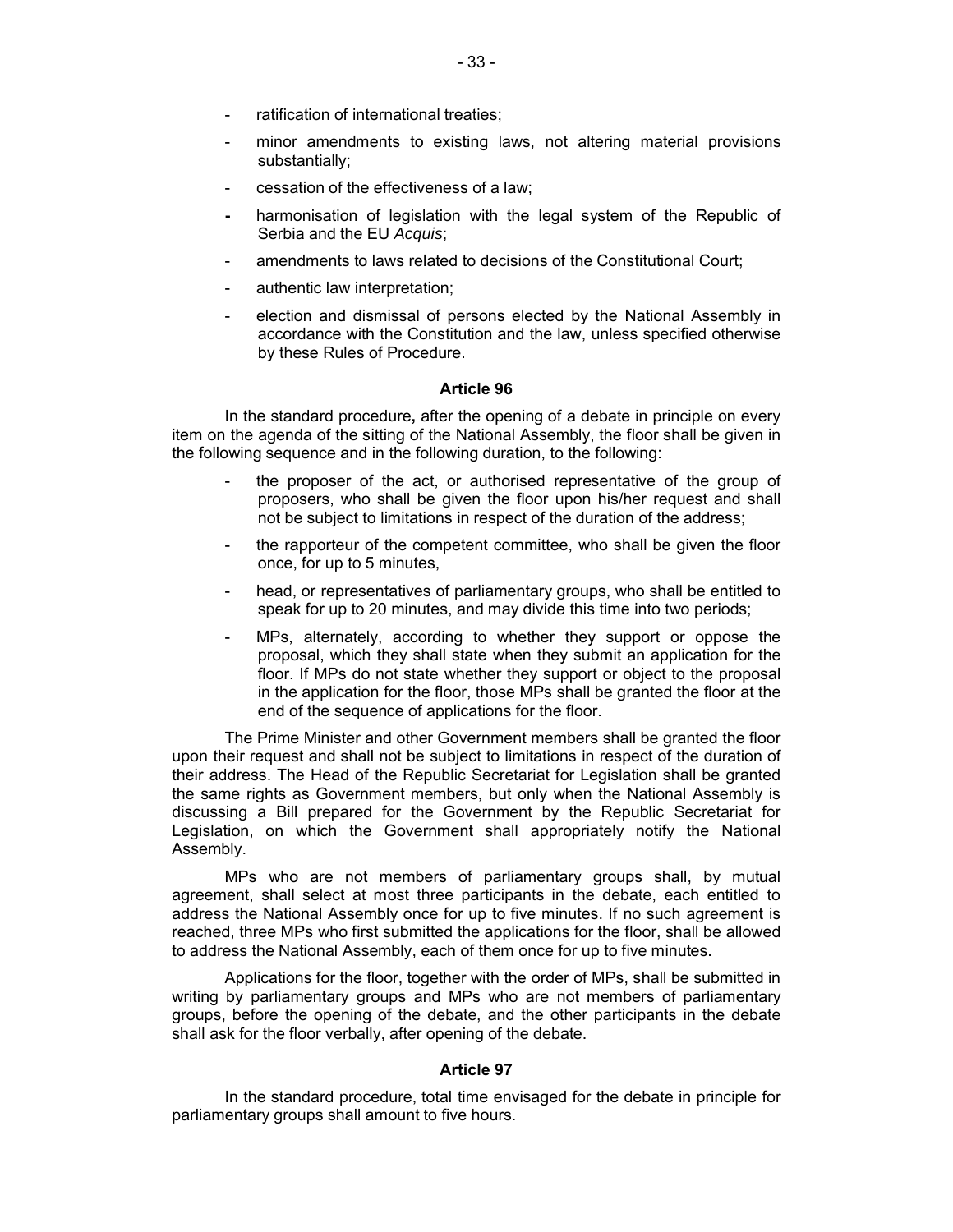The time referred to in paragraph 1 of this Article shall be allocated to parliamentary groups in proportion to the number of members of that parliamentary group.

The Head, or a representative of a parliamentary group shall, before opening the debate, be entitled to propose a longer debate for parliamentary groups than the time-limit referred to in paragraph 1 of this Article. The National Assembly shall decide on such a motion by a majority vote of MPs, at a sitting where majority of MPs are present, without a debate.

#### **Article 98**

The Speaker of the National Assembly shall grant the floor to MPs, according to the order submitted by their parliamentary group and until the expiry of the total time for debate allocated to that parliamentary group**.** 

If MPs from several parliamentary groups have applied for the floor, the Speaker of the National Assembly shall grant them the floor alternately, so that the first speaker shall be an MP who is a member of the smallest parliamentary group in the number of MPs composing it,, and so on until the largest parliamentary group, as long as there are speakers who have applied for the floor.

A parliamentary group does not need to use the time it is allocated, or does not need to use it in its full duration.

When the Speaker of the National Assembly determines that there are no more MPs who applied to take part in the debate, or when the time for debate has expired, the Speaker shall declare the debate closed.

#### **Article 99**

In the abbreviated procedure the total time for the debate shall amount to 50% of the time allocated for speakers referred to in Articles 96 and 97 of these Rules of Procedure**.**

#### **Article 100**

When the Speaker of the National Assembly is chairing a sitting and wants to take part in the debate, he/she shall cede the chair to one of the Deputy Speakers of the National Assembly.

#### **Article 101**

The Speaker of the National Assembly may adjourn a sitting of the National Assembly for the purpose of holding a new sitting of the National Assembly, and shall substantiate the adjournment.

The Speaker of the National Assembly may order a break at a sitting of the National Assembly in order to conduct consultations that may be required or to obtain an opinion.

The Speaker of the National Assembly shall adjourn the National Assembly in the Voting Day when he/she determines a lack of a quorum necessary at a sitting of the National Assembly, until a quorum is established.

The Speaker of the National Assembly may adjourn the sitting of the National Assembly in other cases, if the National Assembly should so decide.

The Speaker of the National Assembly shall notify MPs on the resumption of the sitting.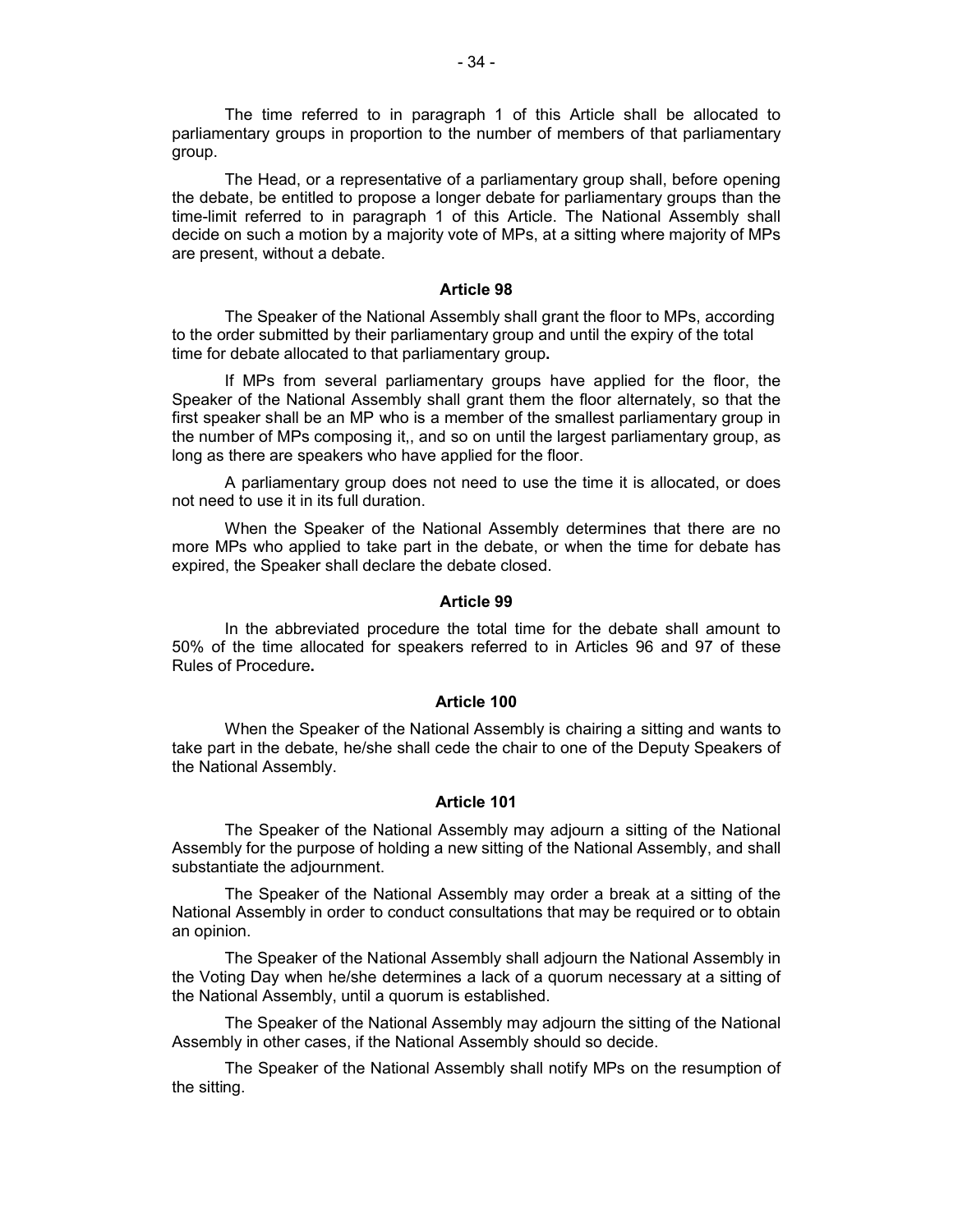After the debates on all items of the agenda and vote on them have been concluded, the Speaker of the National Assembly shall conclude the sitting of the National Assembly.

## **Article 103**

MPs shall be entitled to point verbally to a violation of procedure by the Speaker of the National Assembly, if they believe that it is not in accordance with the provisions of these Rules of Procedure, and the violation has been made at a sitting of the National Assembly in progress, immediately after the violation.

MPs may not point to violations of procedure by the Speaker of the National Assembly which have already been indicated.

The Speaker of the National Assembly shall grant the floor to the MP pointing to the violation referred to in paragraph 1 of this Article, immediately after the conclusion of the address of the preceding speaker, with the proviso that heads of parliamentary groups enjoy precedence.

MPs shall state which Article of these Rules of Procedure has been violated by the conduct of the Speaker of the National Assembly and substantiate the violation, and may address the National Assembly for no longer than two minutes.

If the Speaker of the National Assembly considers that no violation has been committed, he/she shall provide an explanation, and if he/she considers that a violation has been committed, the Speaker of the National Assembly shall rectify the violation committed.

If even after the explanation given by the Speaker of the National Assembly, the MP considers that a violation has been committed, the MP may request, without a right to substantiate, from the National Assembly to vote on the matter during the Voting Day.

The Speaker of the National Assembly shall pronounce measures referred to in Articles 108 - 111 of these Rules of Procedure to MPs who do not abide by the provisions referred to in paragraphs 1, 2, 4 and 6 of this Article, or in other obvious manner abuse the rights envisaged by this Article.

In the case referred to in paragraph 7 of this Article, the Speaker of the National Assembly shall deduct the time used by the MP when abusing the right referred to in paragraph 1 of this Article from the total time allocated to his parliamentary group in the debate on the current item on the agenda, if his/her parliamentary group still has time left for a debate.

If the MP considers that the Speaker of the National Assembly did not act in accordance with the provisions of these Rules of Procedure before the beginning of the sitting of the National Assembly, he/she shall notify the Speaker of the National Assembly thereof in writing, on which the Speaker of the National Assembly shall inform the MPs at a sitting of the National Assembly and provide an explanation.

If even after the explanation of the Speaker of the National Assembly referred to in paragraph 9 of this Article, the MP considers that the violation has been committed, he/she may request, without a right to substantiate, from the National Assembly to vote on the matter, without a debate, on the Voting Day.

## **Article 104**

If an MP, while addressing the National Assembly, uses offensive language for an MP who is not the member of the same parliamentary group, specifying his/her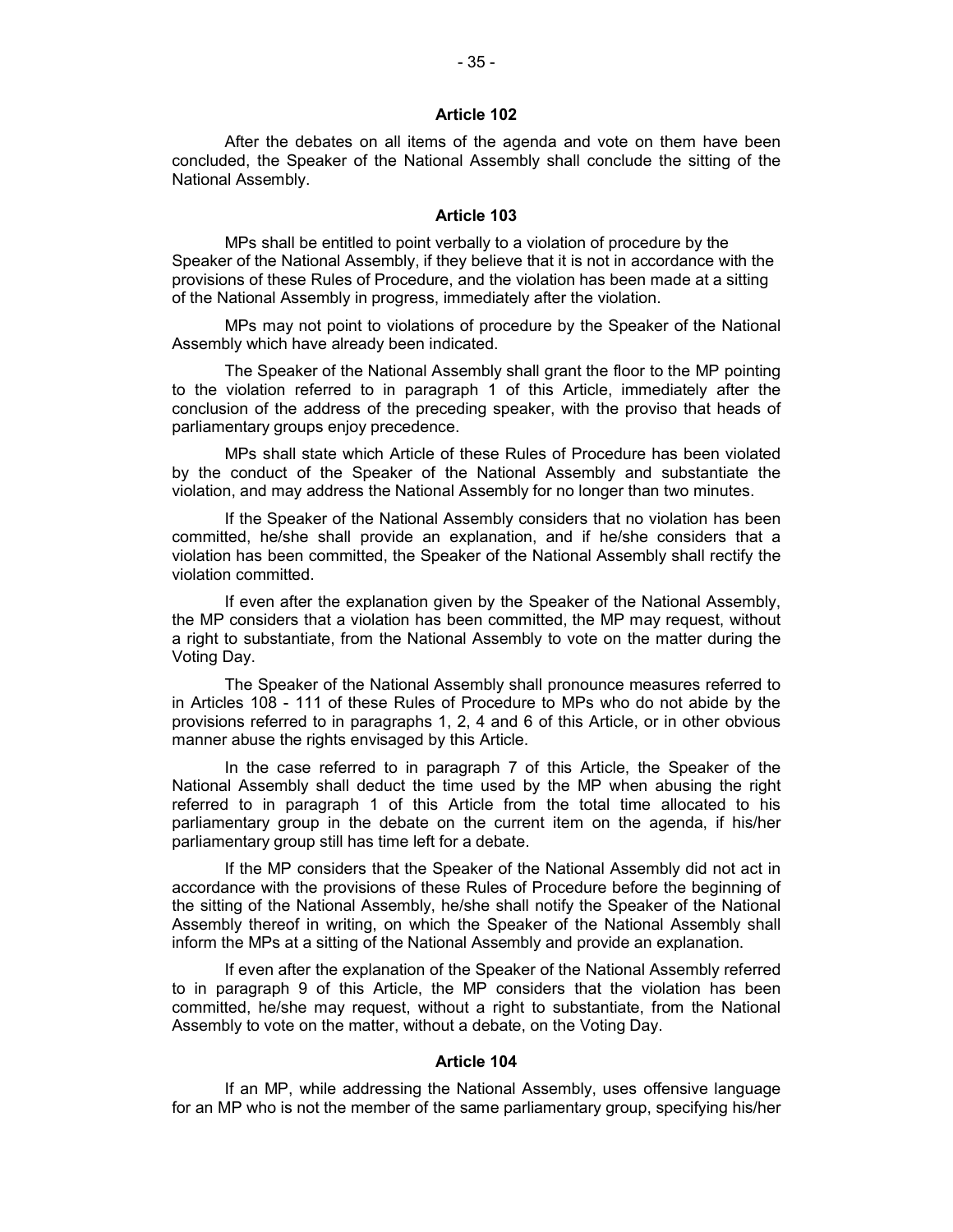name and surname, or title, or incorrectly interprets that MP's address, the MP involved shall be entitled to a rebuttal.

If the offensive language relates to a parliamentary group, or a political party to which the MPs in that group belong, the right to rebuttal on behalf of the parliamentary group shall belong to the Head of the parliamentary group.

The Speaker of the National Assembly shall decide on the use of the rights referred to in paragraphs 1 and 2 of this Article.

Rebuttals may not last for more than two minutes.

## **4. Maintaining order at a sitting**

## **Article 105**

No one may speak at a sitting of the National Assembly before requesting and obtaining the floor from the Speaker of the National Assembly**.**

MPs shall speak from their seats in the session chamber of the National Assembly after being granted the floor by the Chairperson of the National Assembly, except in cases stipulated by these Rules of Procedure.

The following may address the National Assembly from the speaker's platform in the session chamber of the National Assembly: the President of the Republic, the Prime Minister, and other persons with the approval of the Speaker of the National Assembly.

No one may approach the speaker's platform before being provided an approval by the Speaker of the National Assembly.

#### **Article 106**

Speakers may speak only about the item on the agenda which is the subject of the debate.

No one may interrupt the speaker or caution the speaker, except for the Speaker of the National Assembly in cases stipulated by these Rules of Procedure.

During addresses by MPs or other participants in the debate, it shall be prohibited to heckle or otherwise distract the speaker, or to undertake any other action that violates the freedom of speech.

#### **Article 107**

Speakers at sittings of the National Assembly shall respect the dignity of the National Assembly.

At a sitting of the National Assembly, an MP may not address another MP directly, may not use offensive language, nor present facts or judgements concerning the private lives of other persons.

#### **Article 108**

The Speaker of the National Assembly shall ensure the order at sittings of the National Assembly**.**

In case of breaches of order at sittings, the Speaker of the National Assembly may pronounce the following measures: reprimand, denial of the floor, or expulsion from the sitting.

On the basis of the measure referred to in paragraph 2 of this Article the Committee on Administrative, Budgetary, Mandate, and Immunity Issues shall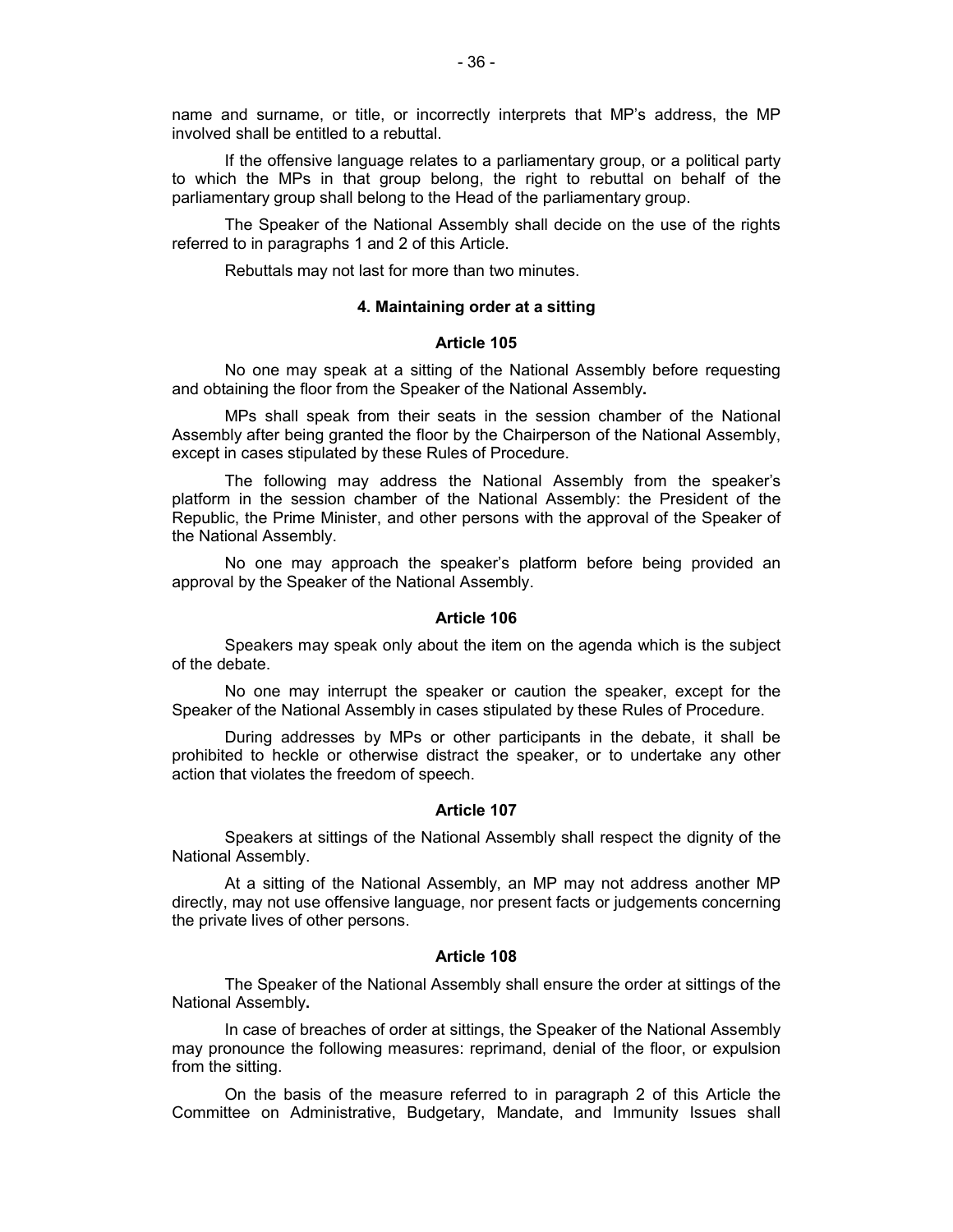Records on measures imposed referred to in paragraph 2 of this Article shall be kept by the General Secretary of the National Assembly.

# **Article 109**

MPs shall be given reprimands for:

- approaching the speaker's platform without the permission of the Speaker of the National Assembly;
- speaking before requesting the floor and being given the floor;
- speaking about an issue not on the agenda, in spite of being warned by the Speaker of the National Assembly;
- interrupting or heckling speakers, or hindering the speaker, or threatening the freedom of speech in other manner;
- speaking directly to another MP;
- resorting to swearing and insulting language;
- presenting facts and opinions relating to other people's private lives;
- violating the order at the sitting by other actions or acting in contravention of the provisions of these Rules of Procedure.

# **Article 110**

The measure of being denied the floor shall be pronounced to MPs who, despite being previously reprimanded twice, continue to violate the order at the sitting or act contrary to these Rules of Procedure.

MPs who have been denied the floor shall stop their speeches. Failing to do so will result in deactivating the public address system by the Speaker of the National Assembly, who shall, if needed, order a break.

# **Article 111**

The measure of being expelled from a sitting shall be pronounced to MPs who, after being denied the floor, continue to hamper or prevent work at the sitting, do not abide by decisions of the Speaker of the National Assembly on the pronouncement of the measure of being denied the floor, or continue to make other breaches as provided for in Article 109 of these Rules of Procedure, as well as in other cases specified by these Rules of Procedure.

The measure of being expelled from a sitting may also be pronounced to an MP who has not been sanctioned previously, in the event of a physical assault on another person in the building of the National Assembly.

MPs expelled from a sitting shall immediately leave the chamber where the sitting is being held.

If an MP refuses to leave the sitting of the National Assembly, the Speaker of the National Assembly shall order the service in charge of maintaining order in the building of the National Assembly to remove that MP from the sitting, and order a break pending execution of order.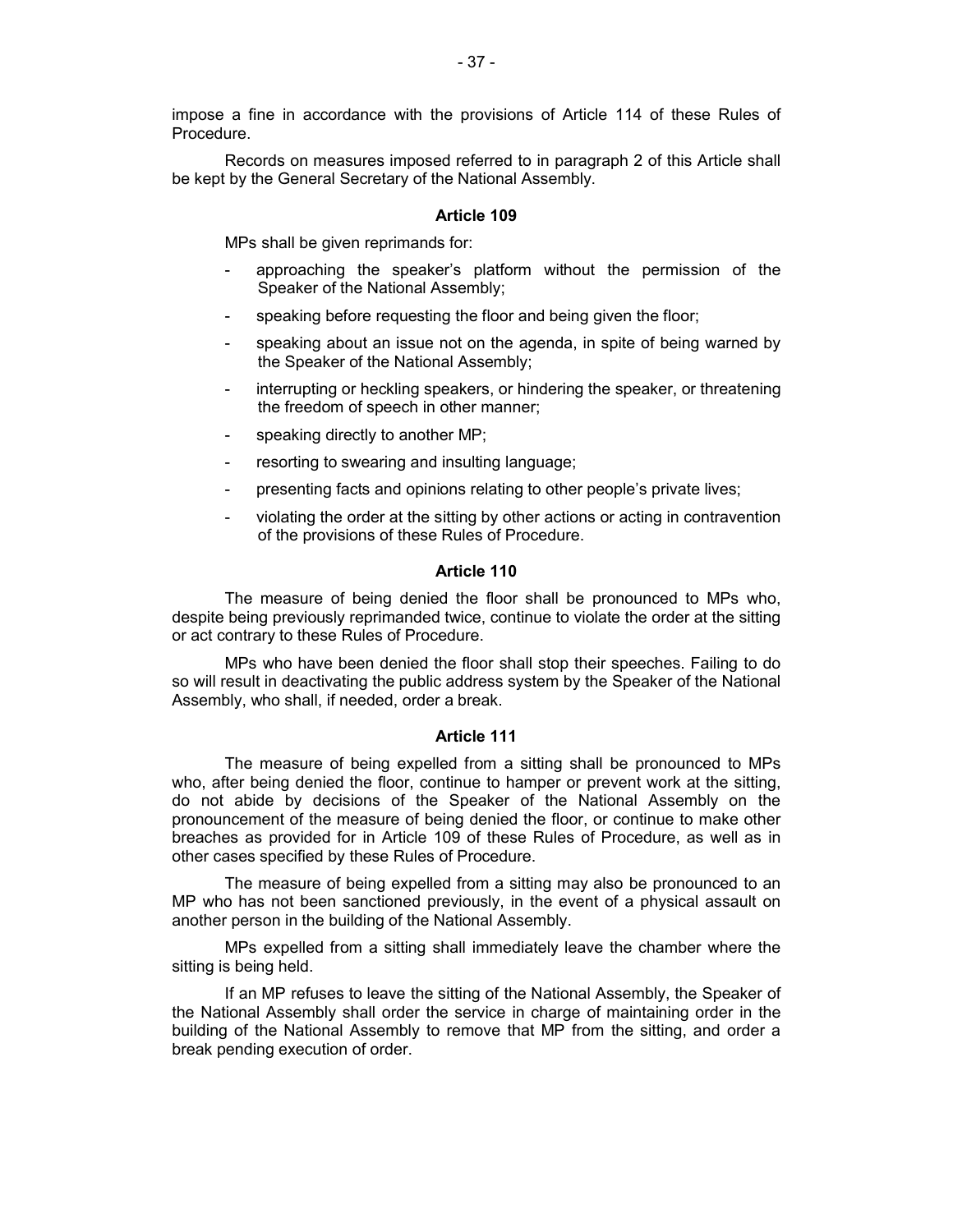If the Speaker of the National Assembly is unable to maintain order at the sitting by use of regular measures, he/she shall call a break until order is restored.

## **Article 113**

The measures of reprimand and denial of the floor shall be applied on the same day they were pronounced at the sitting of the National Assembly.

The measure of expulsion from the sitting shall apply over a period of twenty days of the sitting (work) of the National Assembly following the day of pronouncement, or for the entire sitting at which it was pronounced, if the sitting should last more than twenty sitting (work) days of the National Assembly.

Without prejudice to paragraph 2 of this Article, the MP who is expelled from the sitting of the National Assembly shall have the right to attend the sitting of the National Assembly during the Voting Day.

### **Article 114**

An MP, subject to a measure of reprimand, shall be fined by 10% of his/her salary.

An MP to whom two reprimands have been pronounced during the same sitting shall be fined by 20% of his/her salary.

An MP who has been denied the floor shall be fined by 40% of his/her salary.

An MP who has been expelled from a sitting shall be fined by 50% of his/her salary.

Where several measures have been pronounced to an MP during the same sitting of the National Assembly, the fines shall not be added up and only the highest of the fines shall be applied.

#### **Article 115**

Decisions on imposing fines on MPs shall be made by the Committee on Administrative-Budgetary and Mandate-Immunity Questions.

Fines imposed on MPs permanently employed with the National Assembly shall be deducted from their salaries for the current month, or for the current and for the following month if they have not been expelled from a sitting of the National Assembly.

Fines imposed on MPs not permanently employed with the National Assembly shall be deducted from their emolument in the National Assembly (the difference between the salary of an MP permanently employed with the National Assembly and the income received from employment or pension, or the MPs' allowance), for the current month, or also for the following months if the monthly emolument of an MP in the National Assembly is smaller than the amount of the fine, until the moment the full amount of the fine has been deducted.

MPs fined for being reprimanded or denied the floor shall be entitled to allowance for the use of a car, meals and hotel accommodation, while MPs fined in connection with being expelled from a sitting shall be entitled to allowance for the use of a car, in accordance with an act of the Committee on Administrative, Budgetary, Mandate, and Immunity Issues.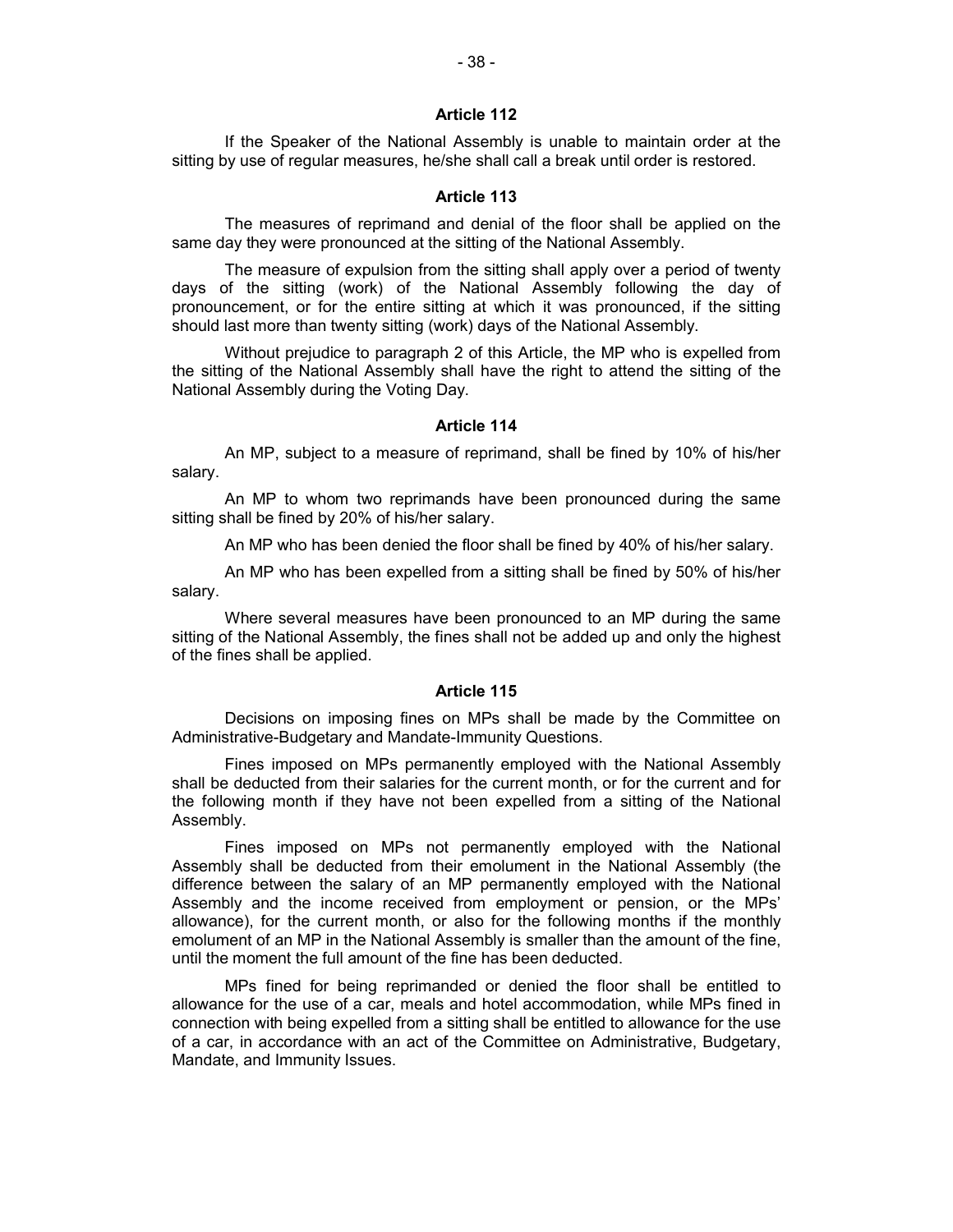Provisions of these Rules of Procedure on order at the sittings of the National Assembly shall be applied to all other participants at the sitting, besides MPs.

### **Article117**

Chairpersons of committees shall ensure the order at committee meetings.

Chairpersons of committees shall notify the Speaker of the National Assembly and the Secretary General of the National Assembly of the measures pronounced at committee sittings.

The Speaker of the National Assembly shall notify the Committee on the Administrative, Budgetary, Mandate and Immunity Issues on the measures pronounced.

Provisions of these Rules of Procedure on order at the sittings of the National Assembly shall be accordingly applied to the sittings of committees and other working bodies of the National Assembly.

### **5. Minutes**

#### **Article 118**

Minutes of the National Assembly sittings shall be taken.

Minutes shall include principal data on the work at the sitting, in particular the proposals discussed, with the names of participants in the debate and the names of MPs who submitted their addresses in writing, on the conclusions adopted at the sitting and the results of the votes on particular issues, and the measures pronounced.

At the sittings of the National Assembly shorthand notes shall be taken in the text whereof each ten-minute period shall be marked with slanting brackets, and an audio recording of the course of the sitting shall be made. The shorthand notes shall include the text as it was uttered, and no words or expressions shall be omitted.

All MPs shall be entitled to have an insight, upon their request, into the stenographic transcripts and/or audio recordings. MPs who wish to authorise the texts of their addresses shall do so within three days from the day of the sitting.

Stenographic transcript shall be delivered to parliamentary groups no later than the following day.

An integral part of the stenographic transcript shall be an address of an MP delivered in a written form.

The adopted minutes shall be signed by the Speaker and the Secretary General of the National Assembly.

Materials discussed at the sitting and the stenographic transcript of the sitting shall be attached to the adopted minutes.

The Secretary General of the National Assembly shall see to the drafting and keeping of the minutes.

# **VII SPECIAL AND SOLEMN SITTINGS**

# **Article 119**

The National Assembly may hold special sittings.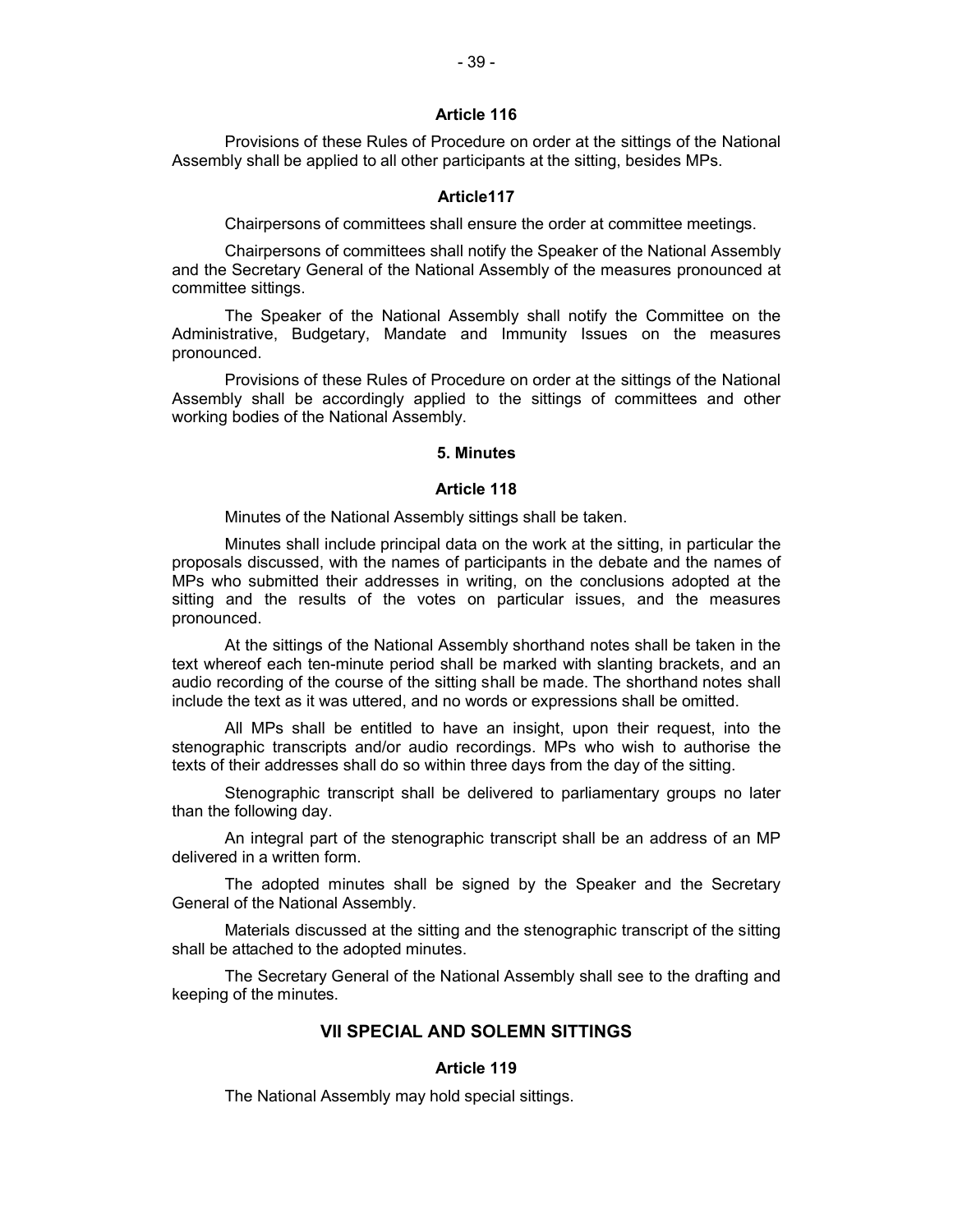Special sittings shall be convened by the Speaker of the National Assembly.

Special sittings shall be convened for the adoption of the proposal of the Constitution; promulgation of the Constitution and constitutional law for the implementation of the Constitution; when the President of the Republic is to take an oath of office; when the candidate for prime minister office presents the programme and proposes the Government composition**;** for the election of the Government and when the Prime Minister and the Government members are to take an oath of office; and when elected persons who, in accordance with the law, take their oath of office before the National Assembly, are to take an oath of office.

The Speaker of the National Assembly may convene a special sitting at which the President of the Republic, the President or a representative of a foreign country, a foreign country parliamentary representative or a representative of an international organisation may address the National Assembly.

Upon the invitation of the Speaker of the National Assembly and depending on the matters to be discussed, the National Assembly may be addressed by the representatives of other bodies, organisations and institutions.

Special sittings may also be convened in connection with reports submitted by institutions or bodies, in accordance with the law, to the National Assembly.

#### **Article 120**

The National Assembly may hold solemn sittings.

The Speaker of the National Assembly may, for state and international holidays, convene a solemn sitting of the National Assembly and invite the President of the Republic, the Prime Minister, the representatives of other bodies and organisations from the country and abroad to address the National Assembly.

#### **Article 121**

The agenda of a special and solemn sitting shall be established by the Speaker of the National Assembly.

As regards the manner and time-limits for notifying MPs of the time and venue of special and solemn sittings, provisions of these Rules of Procedure relating to convening sittings of the National Assembly shall apply.

## **VIII VOTING**

#### **1. General provisions**

### **Article 122**

The National Assembly shall decide by the voting of MPs, in accordance with the Constitution, the Law and these Rules of Procedure.

#### **Article 123**

MPs vote "in favour" of a proposal, "against" the proposal, or abstain from voting.

### **2. Voting by Open Ballot**

### **Article 124**

The National Assembly and its working bodies shall vote by open ballot: by means of electronic voting system, by a show of hands, or by a roll call.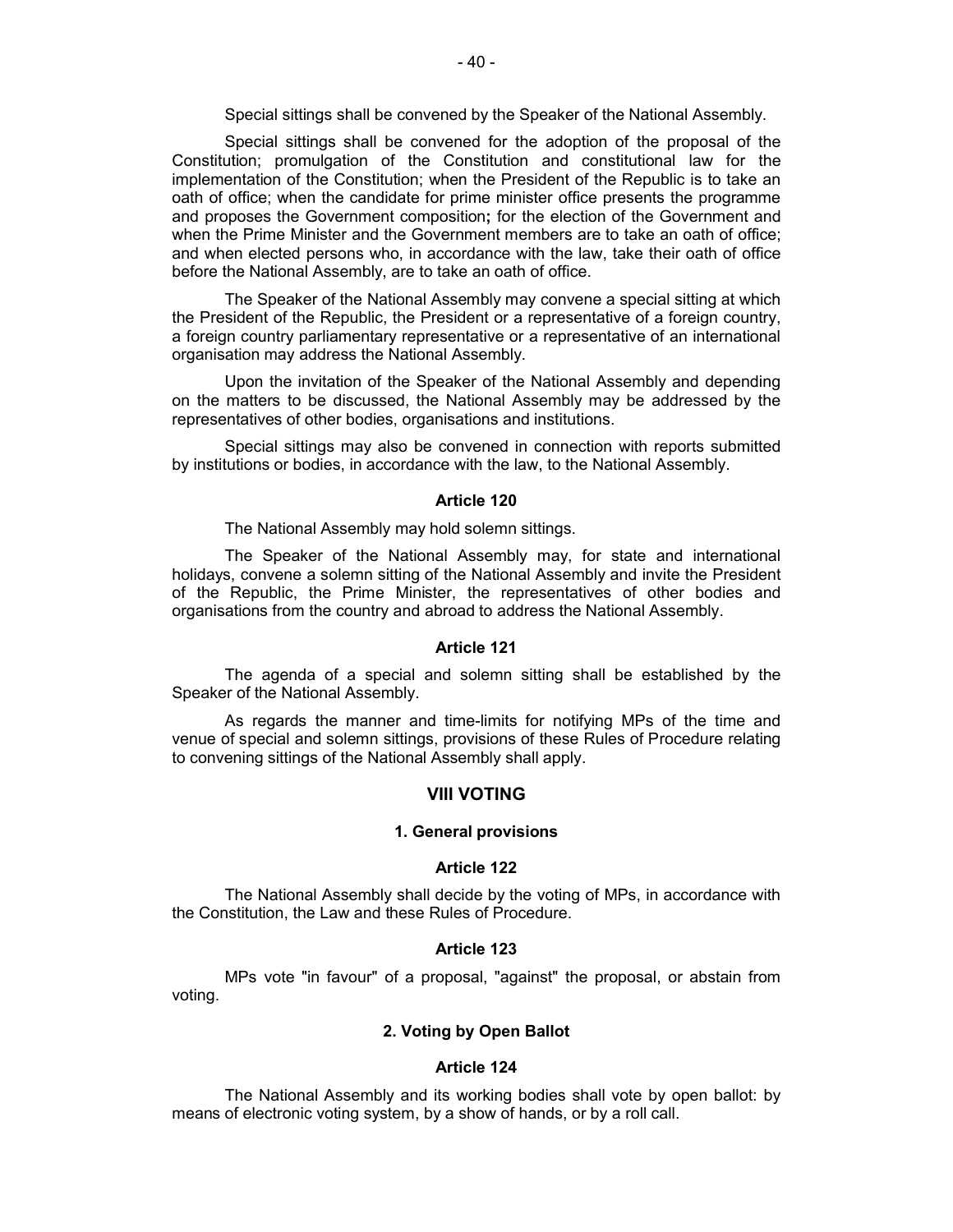Open ballot voting by use of the electronic voting system shall be conducted in the manner specified by these Rules of Procedure.

Voting by a show of hands shall be conducted if the electronic voting system is not operational, if the sitting is taking place on the premises where no such system exists, or if the National Assembly decides on it in advance.

Upon the request of MPs, the National Assembly may, without a debate, decide to take a roll-call vote, in the manner specified by these Rules of Procedure.

### **Article 126**

MPs shall vote by means of electronic voting system by pressing appropriate push-buttons preceded by identification of MPs.

The voting period by means of electronic voting system shall be 15 seconds.

After the period referred to in paragraph 2 of this Article expires, the Speaker of the National Assembly shall conclude the vote and announce its result.

A decision shall be deemed adopted if it receives the votes of more than onehalf of the identified MPs, i.e., the majority specified by the Constitution, the Law and these Rules of Procedure.

The result of every vote shall be shown on screens.

A computer printout of every vote shall be delivered to parliamentary groups upon their request and presented to representatives of the public media.

#### **Article 127**

MPs shall use only their own identification cards, and identify themselves upon entering the Assembly chamber by inserting their cards in their electronic voting units, as well as log out when leaving the chamber.

MPs who use the identification card of another member, or abuse the electronic voting system in other manner, shall be sanctioned by the Speaker of the National Assembly by expelling them from the sitting, and the vote in which the abuse took place shall be annulled and immediately be followed by the identification of MPs and a repeated vote.

MPs who fail to identify themselves in the manner referred to in paragraph 1 of this Article shall not be entitled to address the National Assembly.

#### **Article 128**

MPs shall carry their identification cards with them upon leaving the National Assembly chamber.

If an MP leaves the National Assembly chamber and leave his/her identification card in the voting unit, or close to it, the National Assembly Service shall deliver such cards immediately to the Secretary General of the National Assembly. The cards shall be returned to the MPs on entering the chamber.

### **Article 129**

MPs shall immediately report the disappearance of their identification cards to the Secretary General of the National Assembly.

MPs who fail to bring their identification cards with them or lose them during a sitting of the National Assembly, shall be issued a temporary card by the Secretary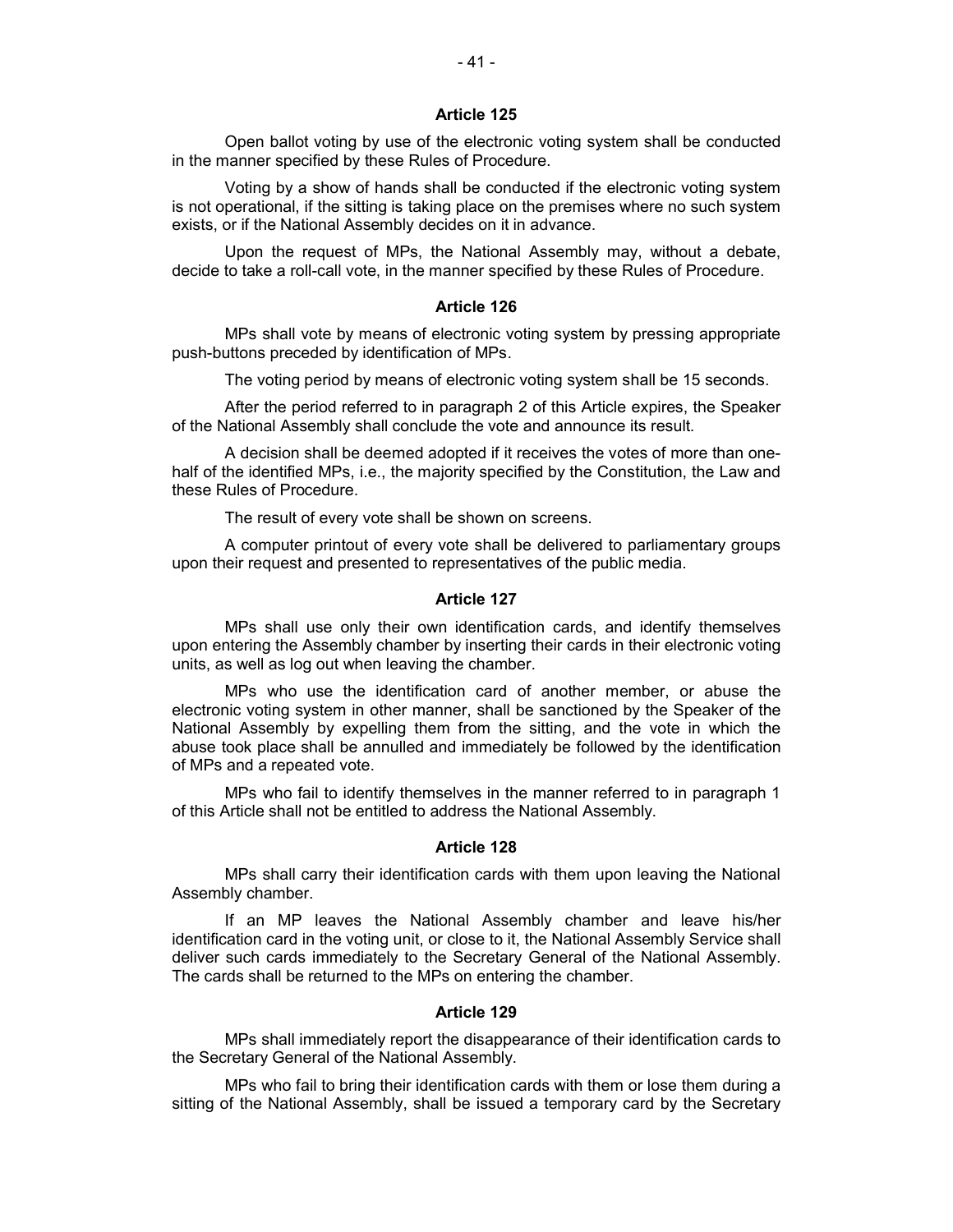General of the National Assembly, who shall notify the Speaker of the National Assembly thereof.

MPs shall return their temporary identification cards to the Secretary General of the National Assembly immediately upon the conclusion of the sitting for which the cards have been issued.

# **Article 130**

Where a vote is taken by a show of hands, MPs shall first declare who is in favour of a proposal, then who is against the proposal, and finally, who abstains from voting.

Parliamentary groups may designate a member to monitor the counting of votes.

After the voting, the Speaker of the National Assembly shall conclude the vote and announce its result.

A decision shall be deemed adopted when the Speaker of the National Assembly declares that a majority prescribed by the Constitution, the Law and these Rules of Procedure voted in favour of it.

### **Article 131**

If the National Assembly decides on a vote by roll call, the Secretary General of the National Assembly shall call out MPs in alphabetical order of their surnames, and those called shall say either "for", "against", or "I abstain". The Speaker of the National Assembly shall repeat the name and surname of an MP and his/her statement, or shall declare that the deputy is absent or does not wish to cast a vote.

The Secretary General of the National Assembly shall record the statements made by the MPs or their absence, next to their names on the list.

A decision shall be deemed adopted when the Speaker of the National Assembly declares that it has received the majority vote prescribed by the Constitution, the Law and these Rules of Procedure.

If the National Assembly decides to take a vote by roll call in an election procedure in which two or more candidates have been nominated, the MPs who vote shall utter the full name and surname of the candidate they support.

### **3. Voting by Secret Ballot**

# **Article 132**

The National Assembly shall adopt decisions by secret ballot where envisaged so by the Law, these Rules of Procedure or a special decision of the National Assembly.

Secret votes shall be taken by means of ballot paper.

A total of 250 ballot papers shall be printed in the same size, shape and colour, and shall be certified with the seal of the National Assembly.

For every repeated vote, ballot papers shall be printed in a different colour.

### **Article 133**

A special commission shall be established for printing and stamping ballot papers, and it shall be composed of one representative of every parliamentary group, and until the parliamentary groups are established, the commission shall be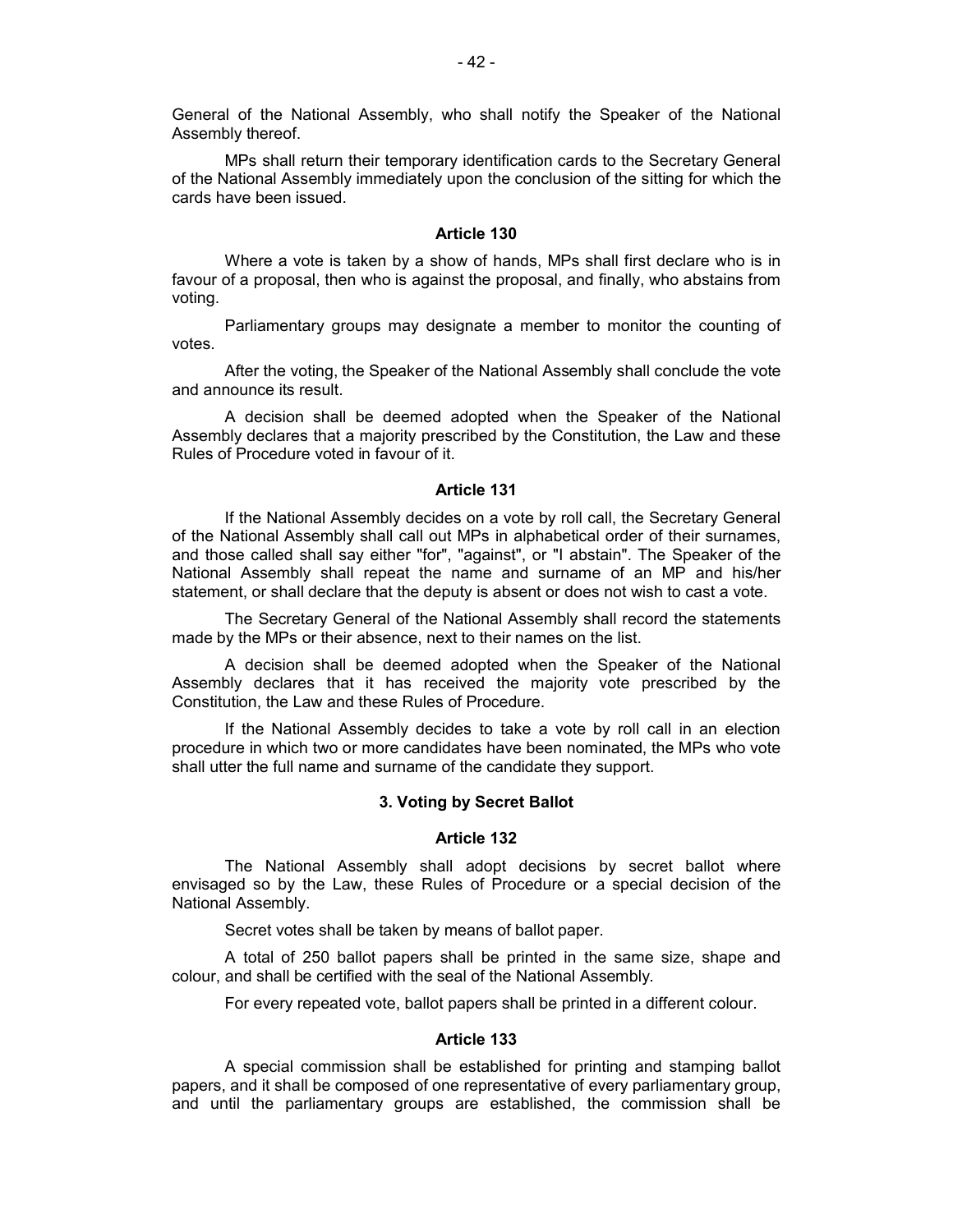composed of four youngest MPs, each from the electoral lists which gained the largest number of MPs' seats. The chairperson of the commission is the oldest MP from the ranks of the commission members.

The Commission shall take minutes which shall be signed by all commission members.

The commission's work shall be concluded by submittal of ballot papers and signed minutes to the person responsible for administering the vote.

Ballot papers shall contain the proposal on which the vote is taken, and the words "in favour" and "against". In the lowest part of the ballot paper, the word "in favour" shall be on the left hand side, and the word "against" on the right. MPs shall vote by circling either the word "in favour" or the word "against".

### **Article 134**

During elections and appointment procedures, candidates shall be listed on the ballot card in the sequence established on the list of candidates. An ordinal number shall precede each of the candidates' names.

The vote shall be taken by circling the number printed before the name of the candidate for whom the MP is voting.

MPs may only vote for the maximum number of candidates that are to be elected, and only from among the names listed on the ballot paper.

# **Article 135**

Secret ballot votes shall be administered by the Speaker of the National Assembly, who shall be assisted by the Deputy Speakers of the National Assembly and the Secretary General of the National Assembly (hereinafter: the Voting Commission).

#### **Article 136**

MPs shall be handed their ballot papers upon approaching the Speaker's desk after being previously roll-called. The Speaker of the National Assembly shall hand the ballot paper to the MP, and the Secretary General of the National Assembly shall make a mark next to the name of the MP in order to note that the ballot paper has been handed to that MP. Before starting the vote, the Speaker of the National Assembly shall determine the duration of the vote.

The ballot box shall be empty and made of transparent material.

After an MP fills in the ballot paper, he/she shall approach the place where the ballot box is located and shall insert the ballot paper in the box, and the Secretary General of the National Assembly shall make a mark next to the MP's name on the list, noting that an MP has voted.

On expiry of the voting period, the Speaker of the National Assembly shall close the vote.

#### **Article 137**

After the voting has been completed, the Voting Commission shall determine the result of the vote in the same chamber where the voting has taken place.

Before opening the ballot box, the number of undelivered ballot papers shall be counted and placed in a special envelope which shall be sealed.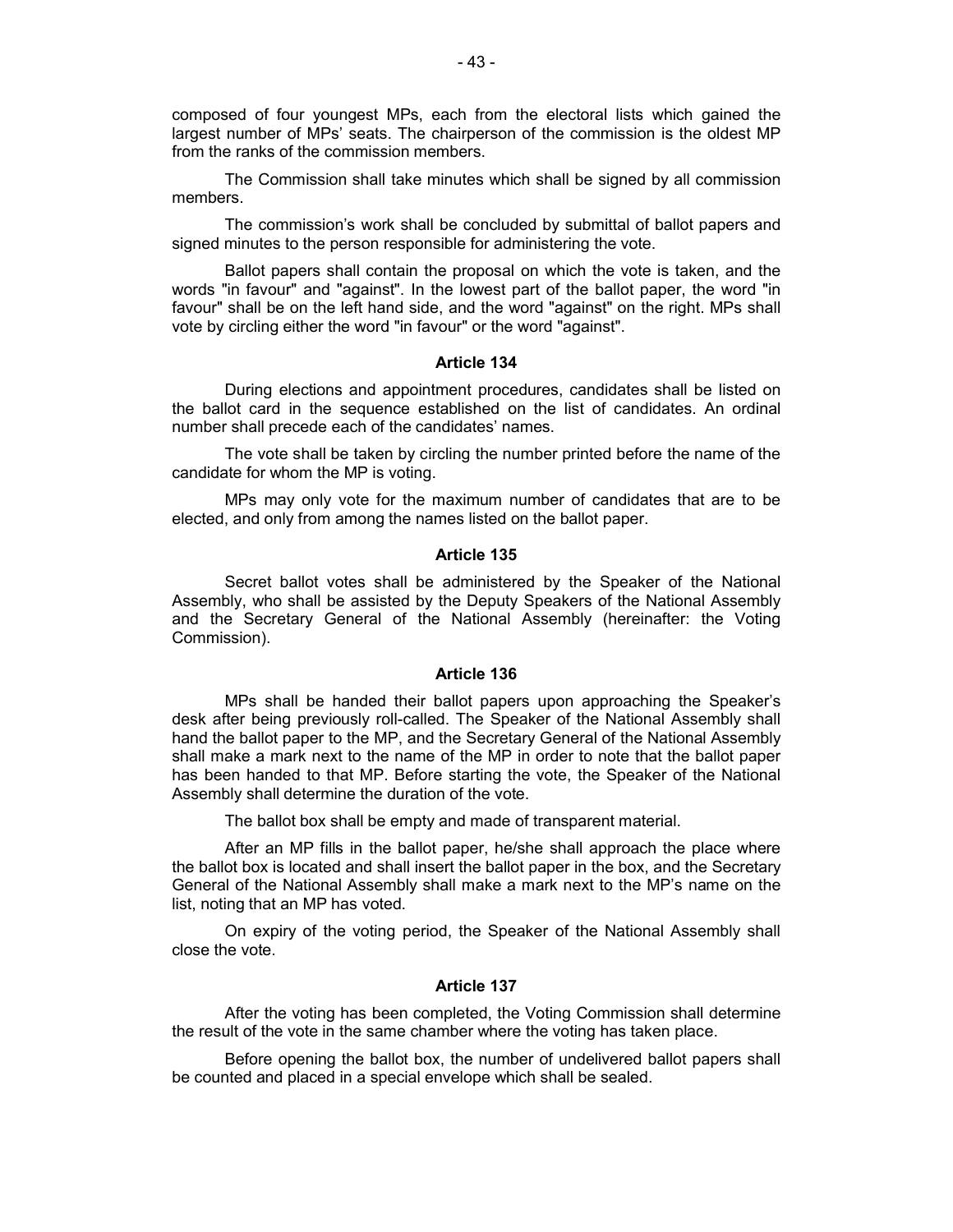Determination of the results of the vote shall encompass data on the number

of:

- delivered ballot papers;
- used ballot papers;
- unused ballot papers;
- invalid ballot papers;
- valid ballot papers;

votes "in favour" and votes "against", or, if the MPs are voting for more candidates for the same function, the votes received by individual candidates.

The determination of the results of the vote shall also include a statement that the proposal has either been carried or rejected, or, where the ballot paper in election or appointment votes carries the names of more than one candidate for the same office, which candidate was elected, or appointed.

# **Article 139**

Ballot papers that have not been filled in and ballot papers from which it can not be clearly ascertained how the MP voted, shall be deemed invalid papers.

During election and appointment votes, ballot papers on which more than the required number of candidates' numbers is circled shall be deemed invalid papers.

# **Article 140**

Minutes shall be taken related to the assertion of the results of a vote and it shall be signed by all members of the Voting Commission.

The Speaker of the National Assembly shall declare the result of the vote at the sitting of the National Assembly.

# **IХ PROCEDURES FOR ADOPTION OF ACTS AND OTHER PROCEDURES**

# **Article 141**

Bills and proposals of other general acts shall be submitted to National Assembly in writing or in an electronic form.

# **1. Procedure for amendment of the Constitution**

# **Article 142**

Proposals for the amendment of the Constitution shall be submitted in writing, with an explanation of the proposal.

The competent committee shall determine that the proposal referred to in paragraph 1 of this Article is submitted by a proposer authorised by the Constitution and that it is submitted in a prescribed form.

# **Article 143**

The National Assembly shall debate the proposal referred to in Article 142 of these Rules of Procedure at its first next sitting, and no earlier than 30 days after the proposal has been submitted.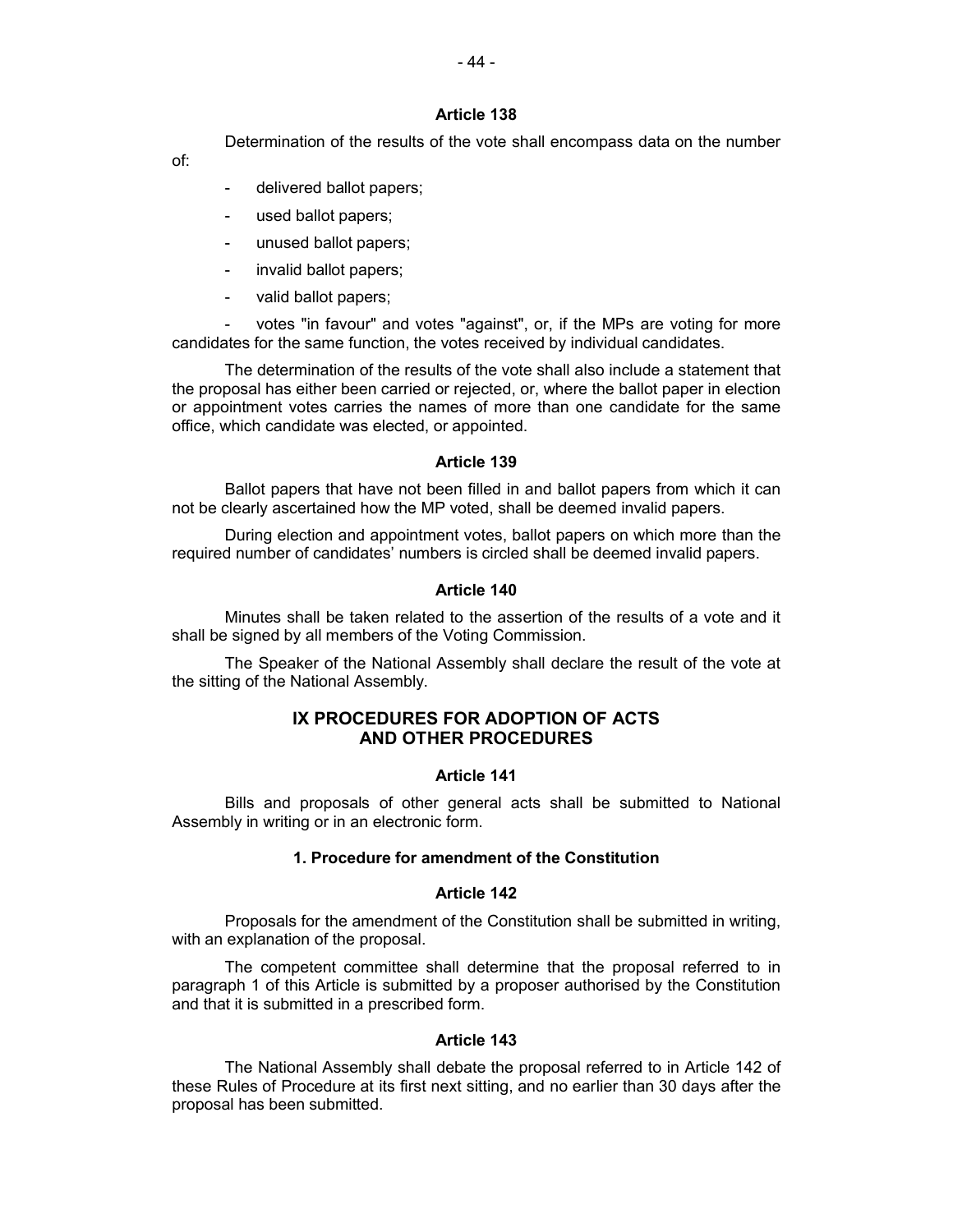The proposer of the proposal for the amendment of the Constitution shall be present at the sitting of the National Assembly when the proposal referred to in paragraph 1 of this Article is considered.

After the conclusion of the debate, the National Assembly shall decide on the proposal referred to in Article 149 of these Rules of Procedure.

The proposal for the amendment of the Constitution shall not be changed.

### **Article 144**

If the National Assembly adopts the proposal referred to in Article 142 of these Rules of Procedure, the authorised committee shall determine the draft proposal of an act on the amendment of the Constitution, with explanation, and a draft constitutional law for implementation of the Constitution, by majority vote of the total number of the committee members.

The proposer of the amendment to the Constitution shall be invited to the sitting of the committee.

When the proposers of the amendment of the Constitution are MPs or voters, their representative shall be invited to the sitting of the competent committee.

If the representative from the paragraph 3 of this Article is not specified, the first signed MP, i.e. voter, is invited to the sitting of the competent committee.

#### **Article 145**

The competent committee shall submit a proposal for the amendment of the Constitution, and the draft of the constitutional law for implementation of the Constitution amendments to the Speaker of the National Assembly, who shall forward these proposals on to MPs.

Along with the proposal of acts referred to in paragraph 1 of this Article, the competent committee shall submit a decision proposal on calling the referendum, in case when the National Assembly is obliged by the Constitution to call the state referendum on the act amending the Constitution for verification, i.e. if the competent Committee decides that there is a need for citizens to confirm the act amending the Constitution in referendum.

#### **Article 146**

Proposals for the amendment of the Constitution and the constitutional law for the implementation of the amendments to the Constitution shall be considered at a sitting of the National Assembly.

After the conclusion of a debate, the National Assembly shall vote individually on the proposal of an act amending the Constitution and on the draft constitutional law for implementation of the amendments to the Constitution.

#### **Article 147**

In the event the National Assembly is obliged to, according to the Constitution of the Republic of Serbia, call for the state referendum on the amendment of the Constitution for the purpose of verification, the National Assembly shall make a decision on calling a referendum to confirm the abovementioned document.

In case the Constitution of the Republic of Serbia does not envisage the obligation of the verification of the act amending the Constitution in the state referendum, the National Assembly may adopt a decision to call a referendum to verify the act, acting on a proposal of the proposer authorised by the Constitution to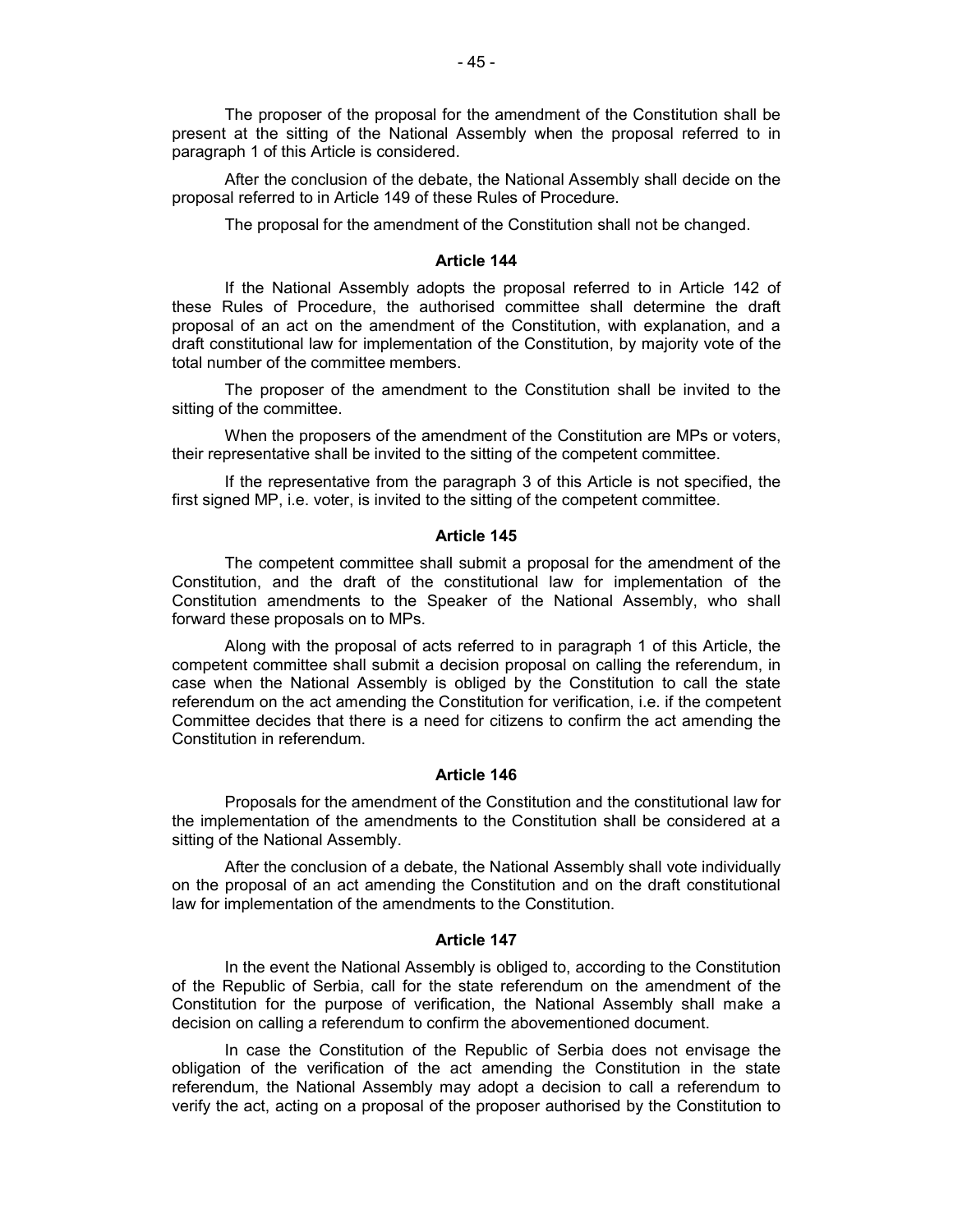submit proposals for the amendment of the Constitution, with two-thirds of votes of a total number of MPs.

### **Article 148**

Upon verification of the act amending the Constitution in the state referendum, the National Assembly shall adopt a decision on promulgation of the act amending the Constitution and a decision on promulgation of the constitutional law for implementation of the amendments to the Constitution on the date following the submittal of the final report of the competent institution on the referendum conducted.

## **Article 149**

Unless otherwise stipulated by these Rules of Procedure, as concerns the procedure for the amendment of the Constitution, provisions of these Rules of Procedure regulating the procedure for adoption of Bills shall be applied..

### **2. Procedure for law adoption**

## **Article 150**

All MPs, the Government, the Assembly of the Autonomous Province or at least 30,000 voters shall be entitled to propose Bills and proposals of other general acts.

The Ombudsman and the National Bank of Serbia shall be entitled to propose Bills from their scope of work**.**

## **Article 151**

Authorised proposer of Bills shall submit the Bill in the form in which the law will be adopted, with a rationale.

The rationale shall contain the following:

- 1) the constitutional, and/or legal basis for adopting the regulation;
- 2) the reasons for adopting the regulation, in particular: an analysis of the current situation, problems that shall be resolved by the regulation; objectives to be attained by the regulation, the discussed options for resolving the problems without regulation adoption and the answer to the question why the regulation adoption is the best way to resolve the problem(s);
- 3) explanation of the basic legal institutions and individual solutions;
- 4) an estimate of the funds necessary to implement the regulations, including the sources of those funds;
- 5) the general interest owing to which the retroactive effect is being proposed, if the Bill contains provisions with retroactive effect;
- 6) reasons for adopting the Bill by an urgent procedure, if an urgent procedure has been proposed for the adoption of the Bill;
- 7) reasons for proposing the regulation to come into effect before the eighth day following its publication in the *Official Gazette of the Republic of Serbia*;
- 8) a list of the provisions of the valid regulation which are being amended (by crossing out the part of the text being modified, and inserting the new text in capital letters).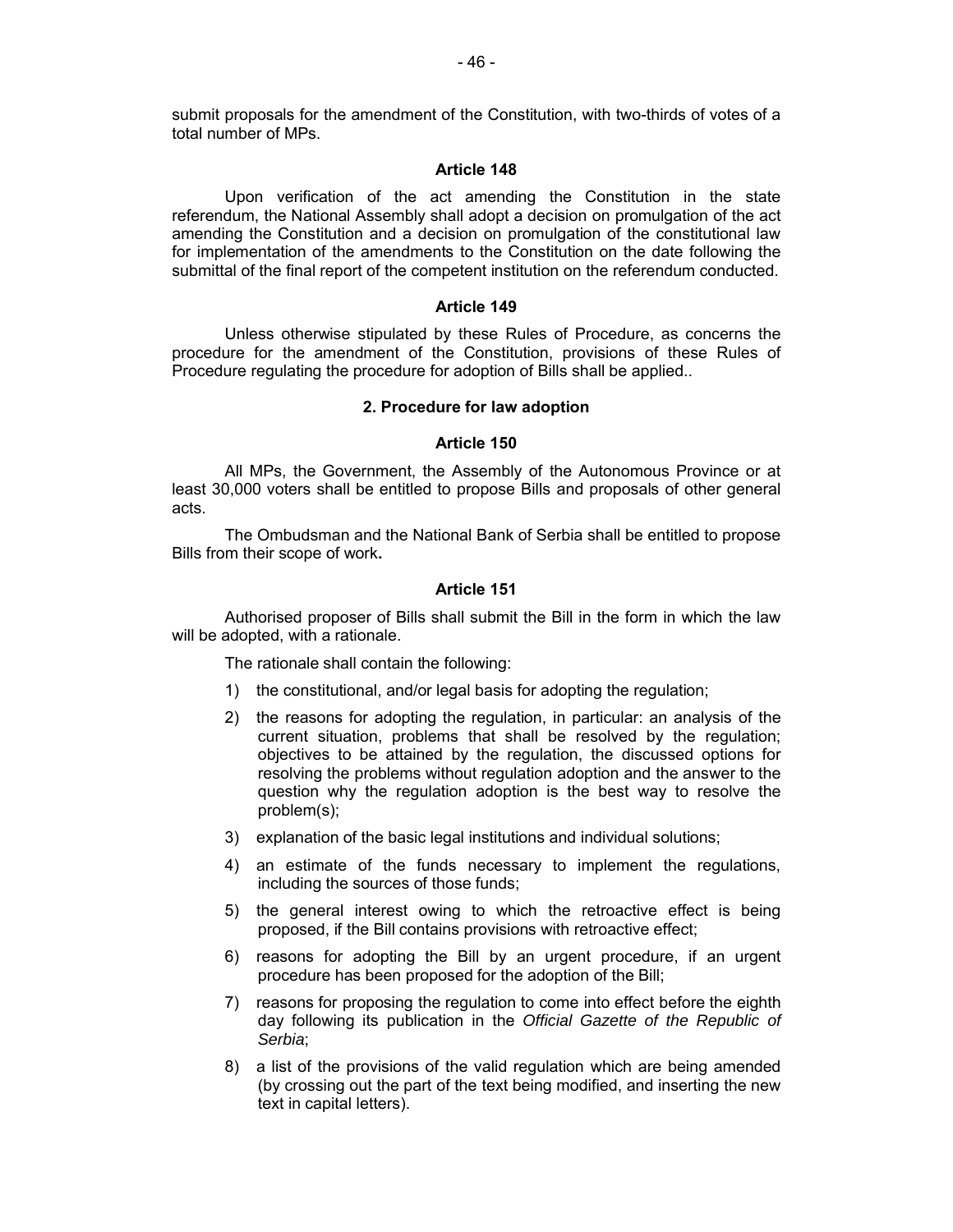The rationale may also contain an regulatory impact analysis, containing the following explanations: the subjects to be most probably affected by the regulation including the manner and the additional costs that will be incurred to citizens and the economy (particularly to small and medium enterprises) by the regulation implementation, whether the positive effects of regulation adoption are of the kind that will justify the expense it will create, whether the regulation supports the creation of new economic entities on the market and market competition, whether all interested parties have had an opportunity to have their say on the regulation and what measures will be taken during the regulation implementation to accomplish the objectives intended by regulation adoption.

Together with the Bill, the proposer shall attach a Statement of Compliance of the Bill with the European Union *Acquis*, or a statement confirming that there is no obligation for such compliance, or that there is no possibility to harmonise the Bill with the European Union *Acquis*, and a Table of Compliance of the Bill with European Union regulations.

Where the Bill proposer is a group of MPs, a representative of the proposer shall be specified. Where this has not been done, the first of the MPs who signed the bill shall be considered a representative of the proposer.

#### **Article 152**

Immediately upon receipt of a Bill submitted to the National Assembly, the Speaker of the National Assembly shall communicate the Bill to MPs, the competent committee and the Government, if the Government is not the proposer.

A Bill shall be also forwarded to the Ombudsman, or the National Bank of Serbia, if it regulates matters within their scope of work.

#### **Article 153**

If the Bill has not been prepared in accordance with these Rules of Procedure, the Speaker of the National Assembly shall, within three days from the receipt of the Bill, request the proposer to harmonise it with the provisions of these Rules of Procedure, specifying in detail wherein the incompatibility is identified.

The Bill proposer may submit, within 15 days, a Bill harmonised with the provisions of these Rules of Procedure or, if the proposer does not agree with the opinions of the Speaker of the National Assembly, he/she may request in writing that the National Assembly vote on the issue. The National Assembly shall vote on that issue at the following sitting, before proceeding with the agenda, without a debate. Before the vote, the proposer shall be entitled to present his/her position in five minutes' time at most.

If the proposer of the Bill does not act in accordance with the provisions of paragraph 2 of this Article, the Bill shall be deemed withdrawn.

### **Article 154**

A Bill prepared in accordance with the provisions of these Rules of Procedure may be included in the agenda of sittings of the National Assembly within no less than 15 days from the date of its submittal.

### **Article 155**

Before being discussed at a sitting of the National Assembly, a Bill shall be discussed by competent committees and the Government, if it is not the Bill proposer.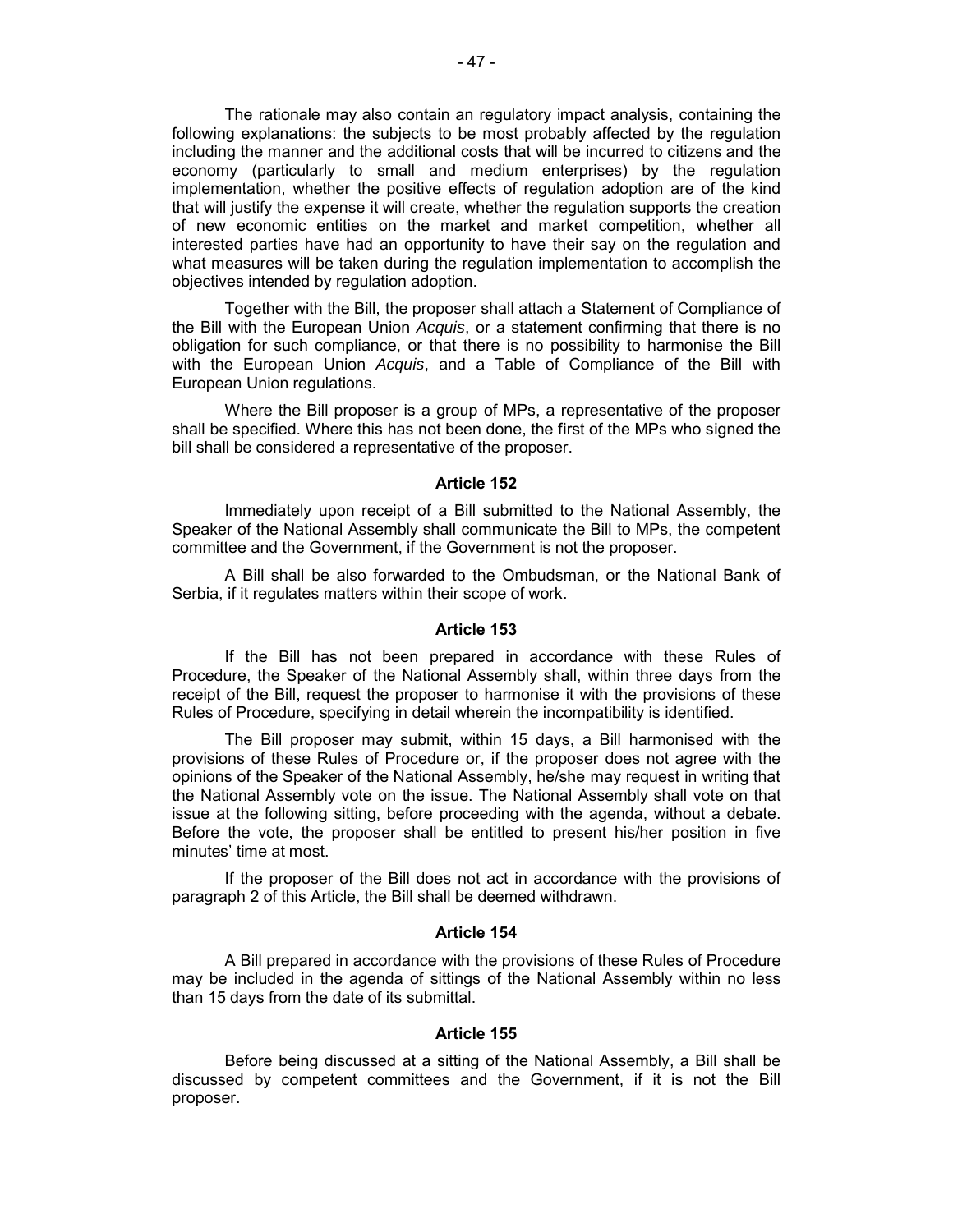The competent committee and the Government, if it is not the Bill proposer, in its report, i.e., opinion, may propose to the National Assembly to accept or reject the Bill in principle..

If the competent committee and the Government propose acceptance of the bill in principle, they shall specify whether they accept the Bill in its entirety or with changes they are proposing in the form of amendments.

The competent committee and the Government shall submit a report to the National Assembly, or an opinion, as a rule, within at least five days before the beginning of the National Assembly sitting at which the Bill will be discussed.

If the competent committee does not submit the report, or the Government does not submit its opinion on the Bill, the Bill shall be considered without the report and/or the opinion.

#### **Article 156**

A Bill shall be initially subjected to a debate in principle at sittings of the competent committee, and then to a debate in detail..

The debate in detail shall be conducted on the articles of the Bill to which amendments have been submitted and on the amendments proposing introduction of new provisions, and the following may participate in the debate: committee members, the Bill proposer or its representative, a Government representative if the Government is not the proposer, and the proposer of the amendments or every MP attending the sitting of the competent committee, as well as other persons invited.

On the conclusion of the debate, the competent committee shall submit to the National Assembly a report which contains the opinion and proposals of the committee, and a dissenting opinion of a committee member. The committee designates a rapporteur who shall be entitled to substantiate the report of the committee at a sitting of the National Assembly.

### **Article 157**

Initially, at the sitting of the National Assembly, a Bill shall be put to a debate in principle.

The National Assembly may decide to have a cognate debate in principle on several Bills on the agenda of the same sitting, which are mutually conditioned, or provisions in them are related, provided that each Bill shall be voted on separately.

After the conclusion of the debate in principle, the National Assembly shall open a debate in principle on the Bill, or a single debate on a proposal of another act that is on the agenda, and then it shall continue with the debate in detail.

Without prejudice to paragraph 3 of this Article, a debate in detail on the Bill on the Budget of the Republic of Serbia shall begin immediately upon the conclusion of the debate in principle.

To begin a debate in detail on a Bill, at least 24 hours must pass from the conclusion of the debate in principle.

During the period between the conclusion of the debate in principle and opening the debate in detail, the competent committee may submit amendments to the Bill.

The National Assembly may decide to hold a debate in detail on some Bills immediately upon the conclusion of the debate in principle.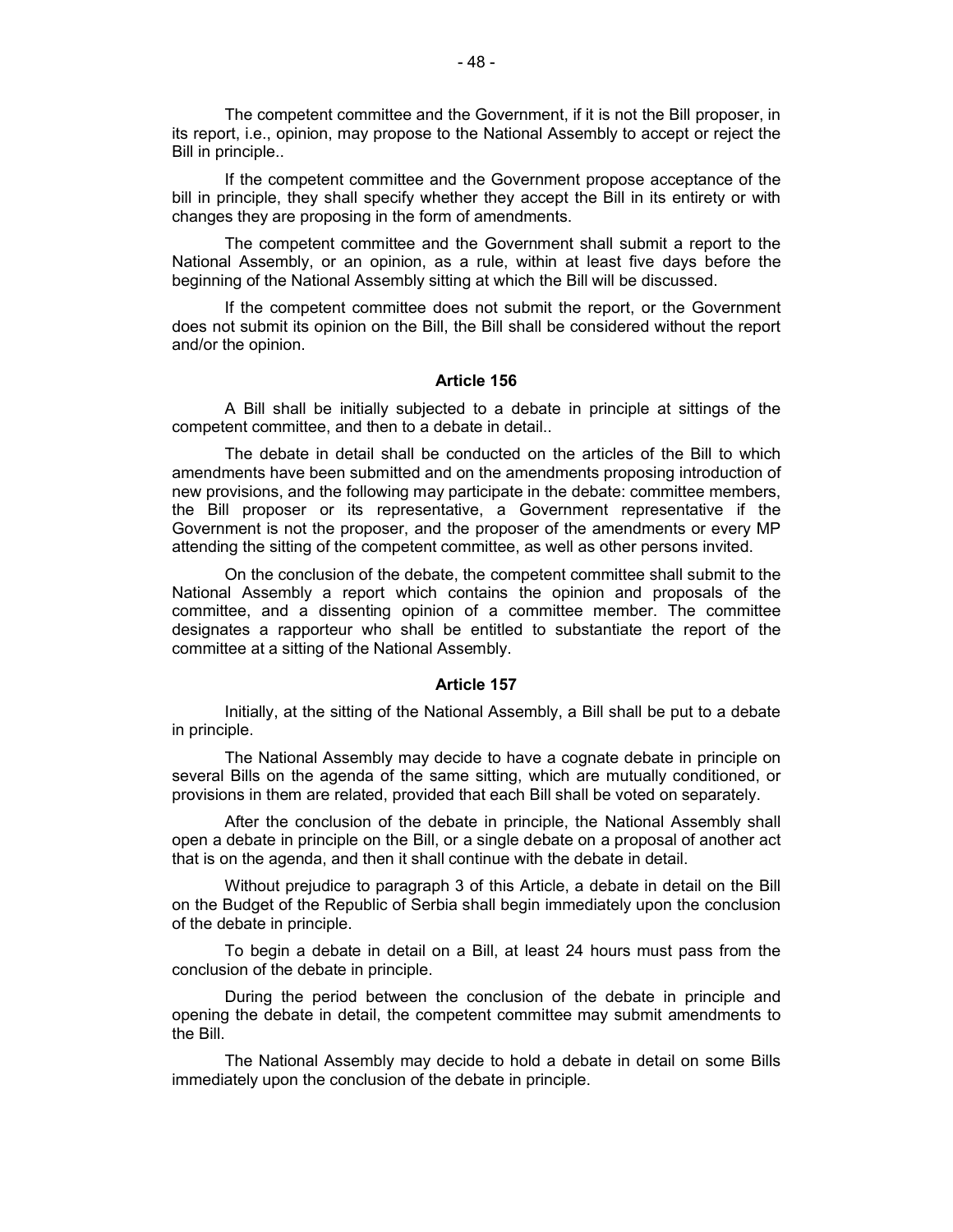Debates in detail shall be held on the Articles to which amendments have been submitted and on amendments which propose introduction of new provisions, whereby the total time for a debate in detail for the parliamentary groups shall be equal to the total time used for the debate in principle on the Bill, or for the cognate debate in principle of several Bills for parliamentary groups.

The total time for a debate in detail for a parliamentary group shall be allocated to the parliamentary group in proportion to the number of MPs who are members of that parliamentary group.

The heads or authorised representatives of parliamentary groups shall have additional 15 minutes for the parliamentary group for the debate in detail, which is not included in the total time for the debate in detail for parliamentary groups.

Each amendment proposer shall be entitled to substantiate his/her amendment within up to two minutes, and the total duration of the debate in detail on this basis may not exceed ten hours.

If more than one MP have submitted an amendment jointly, only one of the MPs who signed the proposal shall be entitled to substantiate the amendment on behalf of the proposers, within up to two minutes.

If more MPs from the same parliamentary group submit amendments which are identical in their content, it shall be deemed as a single amendment submitted by more MPs jointly and the provision referred to in paragraph 5 of this Article shall be applied.

The Bill proposer, or authorised representative of the Bill proposer, shall be entitled to speak on each amendment for up to two minutes, and the total duration of the debate in detail on this basis may not exceed three hours.

MPs who are not members of parliamentary groups shall designate, by mutual agreement, three participants at most to speak, in the debate in detail, for up to five minutes each. If no mutual agreement is reached, the first three MPs who applied for the floor shall be entitled to speak once for up to five minutes each.

If more amendments with identical wording have been submitted to the same Article of a Bill, those amendments shall be decided upon as one amendment**.** 

The Speaker of the National Assembly shall, upon determining that there are no more participants applied for the debate or time envisaged for the debate has expired, conclude the debate.

### **Article 159**

The Bill proposer shall be entitled to withdraw the Bill from the procedure until the conclusion of the debate on the Bill at a sitting of the National Assembly.

The National Assembly, acting on a reasoned proposal by the Bill proposer, may decide to withdraw a certain item from the agenda of an ongoing sitting, before the beginning of the debate on that item at the sitting of the National Assembly, provided the sitting is being attended by the majority of total number of MPs.

## **Article 160**

The National Assembly shall vote on the Bill in principle on amendments to the Bill, or on the Bill in its entirety, on the Voting Day.

If the Bill is approved in principle, the National Assembly shall vote on the amendments.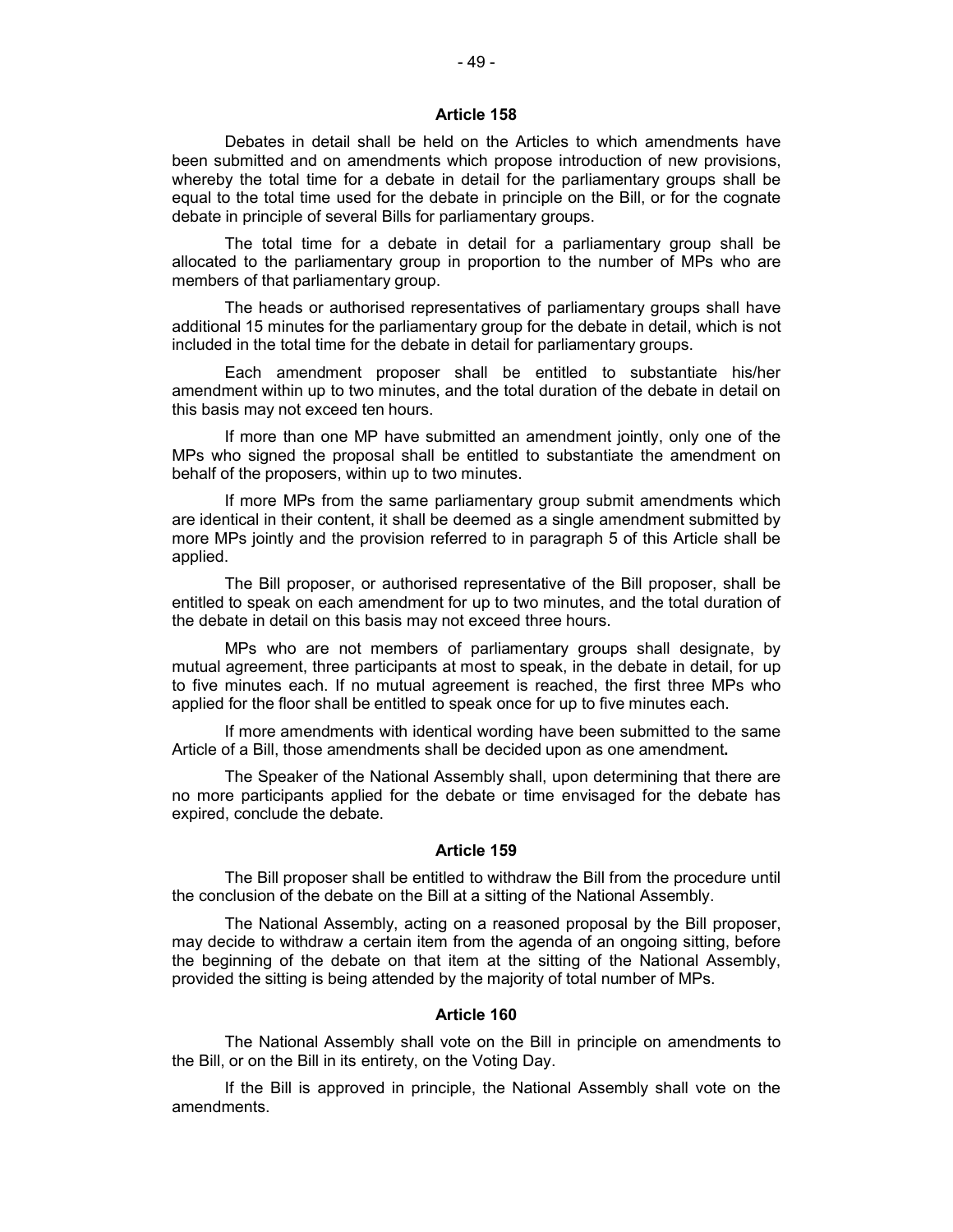If no amendments to the Bill have been submitted, the National Assembly shall vote on the Bill only in its entirety.

Where a Bill contains provisions which envisage retroactive effect, the National Assembly shall vote separately on whether such an effect is in the general interest.

If the Bill stipulates that the law comes into effect less than eight days after its publication, the National Assembly shall vote separately on whether there are particularly justified reasons for that.

After voting on the amendments, the National Assembly shall vote on the Bill in its entirety.

#### **а) Amendments**

#### **Article 161**

An amendment is a proposal for a modification or addition to the Bill. Amendments may be submitted by the proposers authorised by the Constitution, as well as the competent committee of the National Assembly, in accordance with these Rules of Procedure.

Amendments shall be submitted to the Speaker of the National Assembly in writing or electronically, starting from the date the receipt of the Bill in the National Assembly, and three days at the latest, before the date scheduled for holding the sitting at which a debate on that bill has been proposed, except if a sitting of the National Assembly is called within a shorter time-limit than envisaged by these Rules of Procedure, when deadline for submitting amendments is the beginning of the debate in principle on the Bill at a sitting of the National Assembly.

Amendments to the Bill, which are considered by an urgent procedure, may be submitted before the beginning of the debate in principle on that Bill.

The submitter of the amendment may not, alone or together with other MPs, submit more than one amendment to the same Article of the Bill.

#### **Article 162**

Amendment shall contain the following:

- the appropriate Article of the Rules of Procedure as the legal basis for submitting the amendment;
- the title and Article of the Bill to which the amendment has been submitted;
- the suggested provision;
- a rationale containing explanation of the proposed provision and its intended objective by adoption of the amendment, and if necessary, an assessment of its impact on the budgetary resources.

The unique methodological rules for drafting regulations shall be applied to drafting of amendments.

#### **Article 163**

The Speaker of the National Assembly shall communicate the duly submitted amendments to the Bill proposer, to MPs, to the competent committee and to the Government.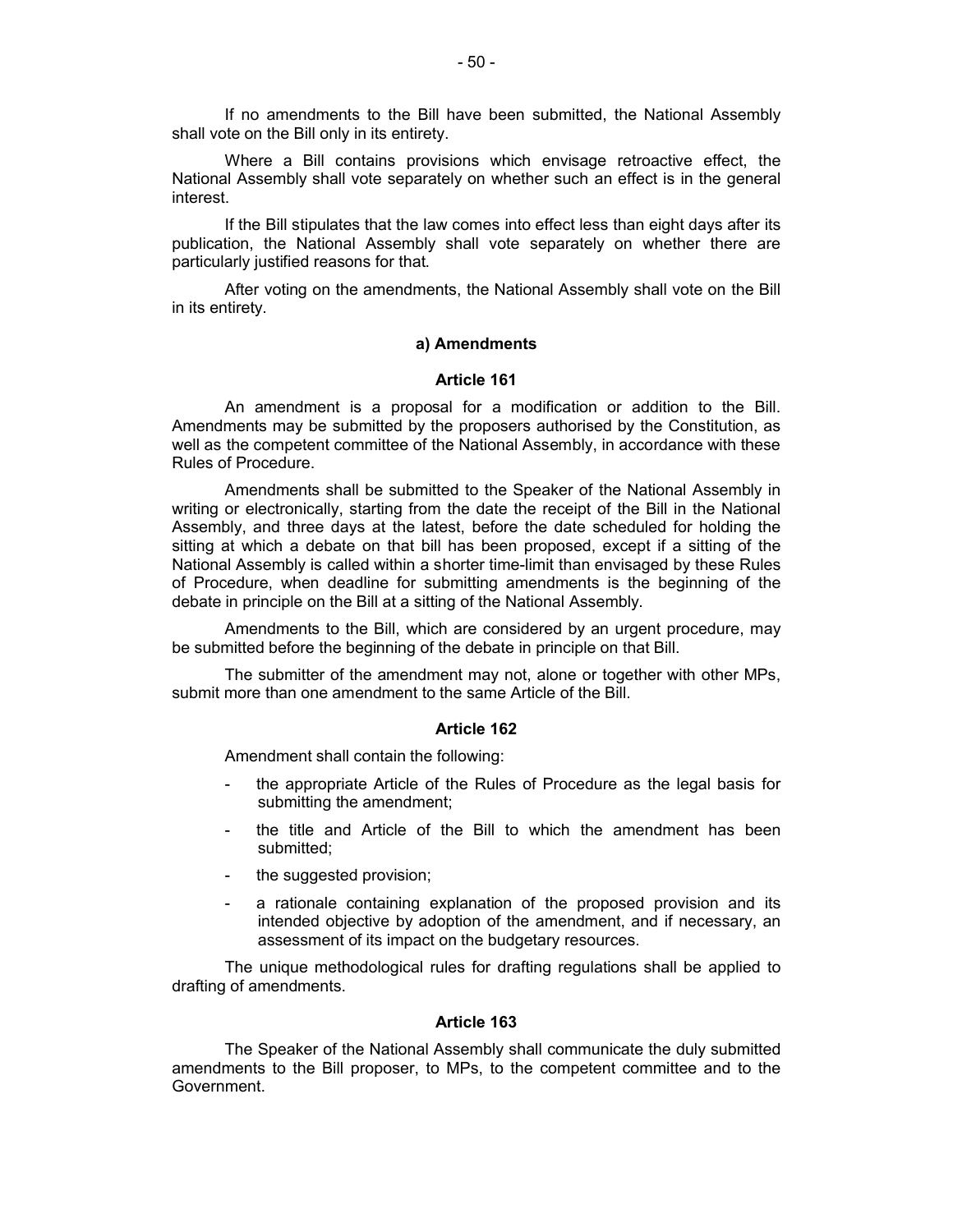The competent committee shall reject amendments which are incomplete and containing offensive language, and will submit a report thereof to the National Assembly.

The Secretary General of the National Assembly shall notify the proposers of untimely submitted amendments that the amendments have not been submitted within the time limit stipulated by these Rules of Procedure

Rejected and untimely submitted amendments may not be subject to a debate and no vote on them may be taken.

#### **Article 164**

A Bill proposer, or the authorised representative of the Bill proposer and the competent committee, shall, before the sitting of the National Assembly, consider the amendments submitted to the Bill and inform the National Assembly which amendments they propose to be accepted by the National Assembly, and which to be rejected.

The Government, if it is not a Bill proposer, may deliver an opinion to the National Assembly on the amendments submitted.

An amendment which is in line with the Constitution and legal system, and accepted by the Bill proposer and the competent committee shall become an integral part of the Bill and shall not be a subject to a separate debate at the sitting of the National Assembly.

# **Article 165**

In the course of voting in detail, amendments in writing may be submitted by the Bill proposer, the competent committee**,** and the Government, only if the need for the amendment has arisen owing to the prior adoption of another amendment.

If the adoption of one or more amendments ensues in a need to conduct a legal and technical revision of the text of the Bill, the National Assembly shall suspend the voting and shall ask the Committee on Constitutional and Legislative Issues to conduct a legal and technical revision of the text of the Bill, and shall ask the competent committee to align the adopted amendments mutually and with the text of the Bill.

In the case referred to in paragraph 2 of this Article, the competent committee, i.e. the Committee on the Constitutional Issues and legislation, shall submit to the National Assembly a report on the non-compliance that has arisen, together with the amendment by which that non-compliance shall be rectified.

#### **Article 166**

During a Voting Day, the National Assembly shall, after the adoption of the Bill in principle, vote on the amendments submitted according to the sequence of Articles of the Bill.

If more amendments have been submitted to the same Article of the Bill, the first vote shall be taken on the amendment proposing the deletion of a provision of that Article, and then on the amendment proposing modifications of the entire Article.

The National Assembly shall take separate votes on each amendment**,** except on an amendment which has become an integral part of the Bill.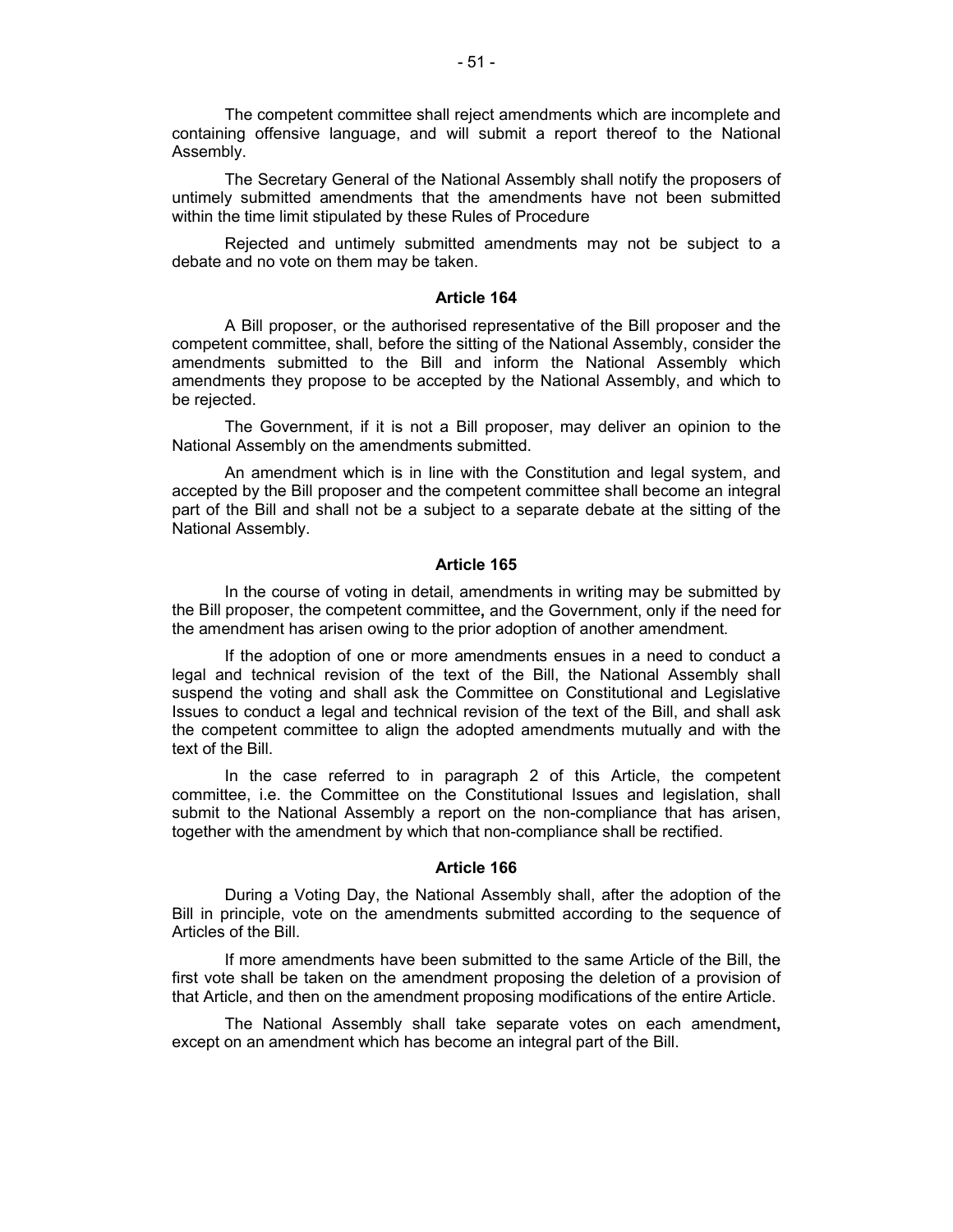#### **b) Urgent procedure**

#### **Article 167**

A law may be adopted by urgent procedure.

Only a law regulating issues and relations which arose under unforeseeable circumstances, where the non-adoption of such a law by urgent procedure could cause detrimental consequences for human lives and health, the country's security and the work of institutions and organisations, as well as for the purpose of fulfilment of international obligations and harmonisation of legislation with the European Union *Acquis*, may be adopted by urgent procedure.

The Bill proposer shall specify the reasons for adoption of the law by urgent procedure.

## **Article 168**

A Bill, for the adoption of which an urgent procedure is being proposed, may be put on the agenda of a sitting of the National Assembly if it has been submitted no later than 24 hours before the scheduled beginning of the sitting.

Bills which regulate defence and security issues, for the adoption of which an urgent procedure is proposed, may be placed on the agenda of a session of the National Assembly even if submitted on the date of holding the sitting, two hours before the scheduled beginning of the sitting, and where the proposer is the Government, a Bill may be placed on the agenda even if submitted during the sitting of the National Assembly, provided the sitting is being attended by a minimum of 126 MPs.

By exception, during a sitting of the National Assembly the following proposals may be put on the agenda, under urgent procedure: proposals for election, appointment and dismissal and termination of office, a proposal for a vote of no confidence in the Government or a Government member, on the basis of a reasoned proposal by an authorised proposer, provided the sitting is attended by the majority of the total number of MPs. The Speaker of the National Assembly shall schedule a Voting Day on the proposal of no confidence in the Government or any of its members, immediately upon the conclusion of the debate on that item, without waiting for the conclusion of debates on other items of the agenda.

The National Assembly shall decide on every proposal for placing acts under urgent procedure on the agenda without a debate, during the determination of the agenda, or during a sitting, immediately upon receipt of the proposal, provided the sitting is attended by the majority of the total number of MPs.

The Speaker of the National Assembly shall communicate the bill, for adoption of which an urgent procedure is requested, to MPs and the Government, if it is not the proposer of the Bill, immediately upon receipt of it.

## **3. Procedure for ratification of international treaties**

### **Article 169**

A Bill on ratification of international treaties shall contain the text of the international treaty the ratification whereof is proposed, with a translation into the Serbian language.

Bills on ratification of international treaties shall be reasoned. The rationale shall contain the reasons for which the ratification of the international treaty is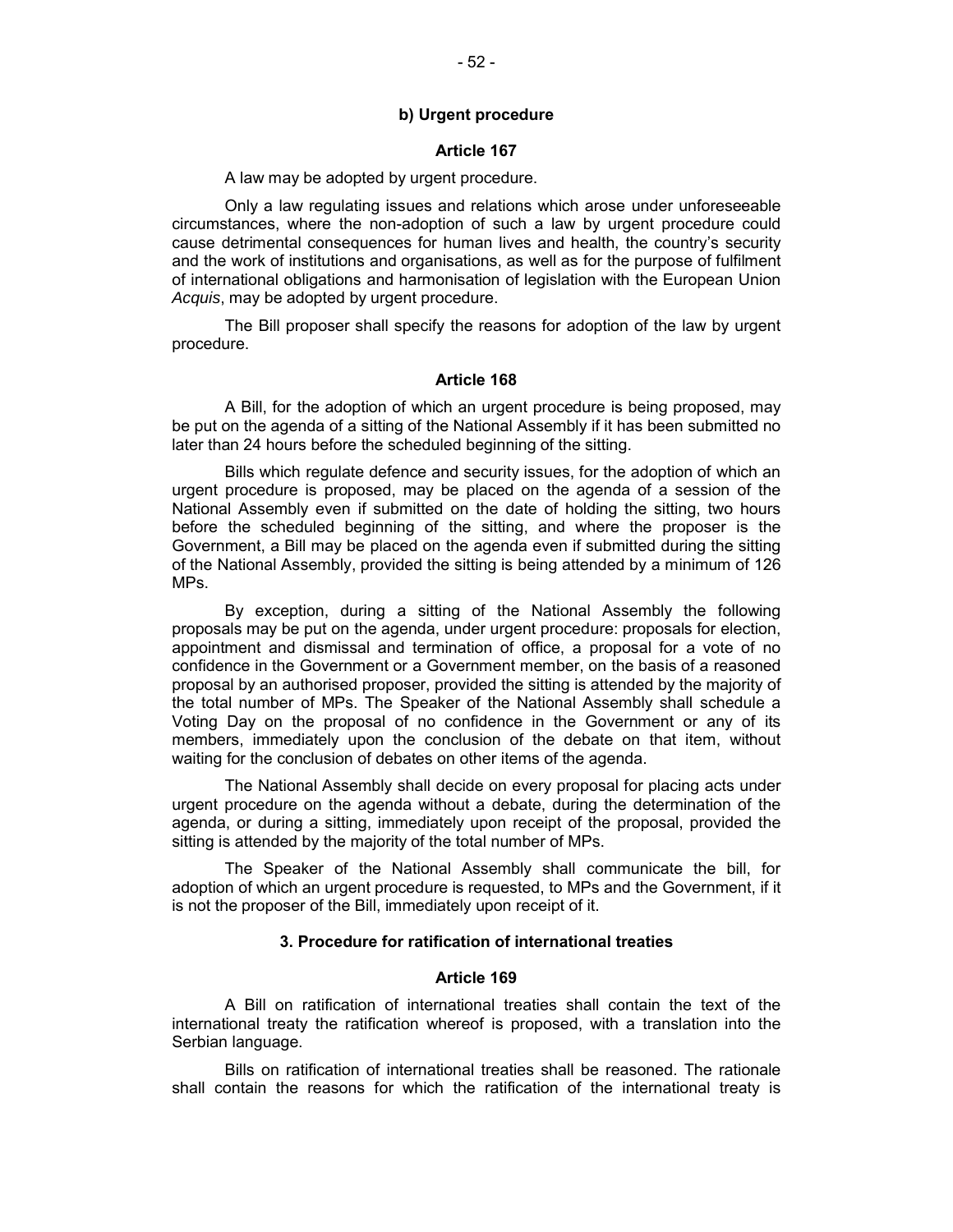proposed, whether the international treaty will create expenditures in its execution, as well as an estimate of the funds necessary for its implementation.

No amendments may be submitted to the Articles of Bills which contain the text of the international treaty.

### **Article 170**

The procedure for adopting Bills on ratification of international treaties shall be the subject to the provisions of these Rules of Procedure on the procedure for adoption of laws, with the proviso that the Bill is the subject to a single debate.

A Single debate shall mean that a debate in principle and a debate in detail are held simultaneously.

## **4. Procedure for adoption of the Budget of the Republic of Serbia and the final financial statement**

### **Article 171**

The Bill on the Budget of the Republic of Serbia (hereinafter: budget proposal), shall be submitted, with rationale, to the National Assembly by the Government, within a time-limit prescribed by law.

The rationale of the budget proposal shall contain the following:

- the constitutional basis for adoption of the budget;
- reasoning for the proposed necessary resources by each budget beneficiary (expenditure);
- explanation of the structure of revenue in the budget of the Republic of Serbia.

The budget of the Republic of Serbia shall, for the following year, be adopted by the National Assembly within the time limit prescribed by the law regulating the budget system.

# **Article 172**

The debate on the Bill on the budget may begin no earlier than on the fifteenth day from the date the budget proposal is received in the National Assembly..

### **Article 173**

Before the debate at a sitting of the National Assembly, the budget proposal may be considered by committees of the National Assembly which communicate their reports, in accordance with their scope of work, to the competent committee.

The report of the committee referred to in paragraph 1 of this Article shall contain an opinion and proposals, or initiatives for submitting amendments, and the name of the committee rapporteur.

The committee rapporteur shall be entitled to substantiate the report at the beginning of the debate on the budget proposal, at a sitting of the competent committee.

The relevant minister shall attend the committee sitting when the budget proposal is considered.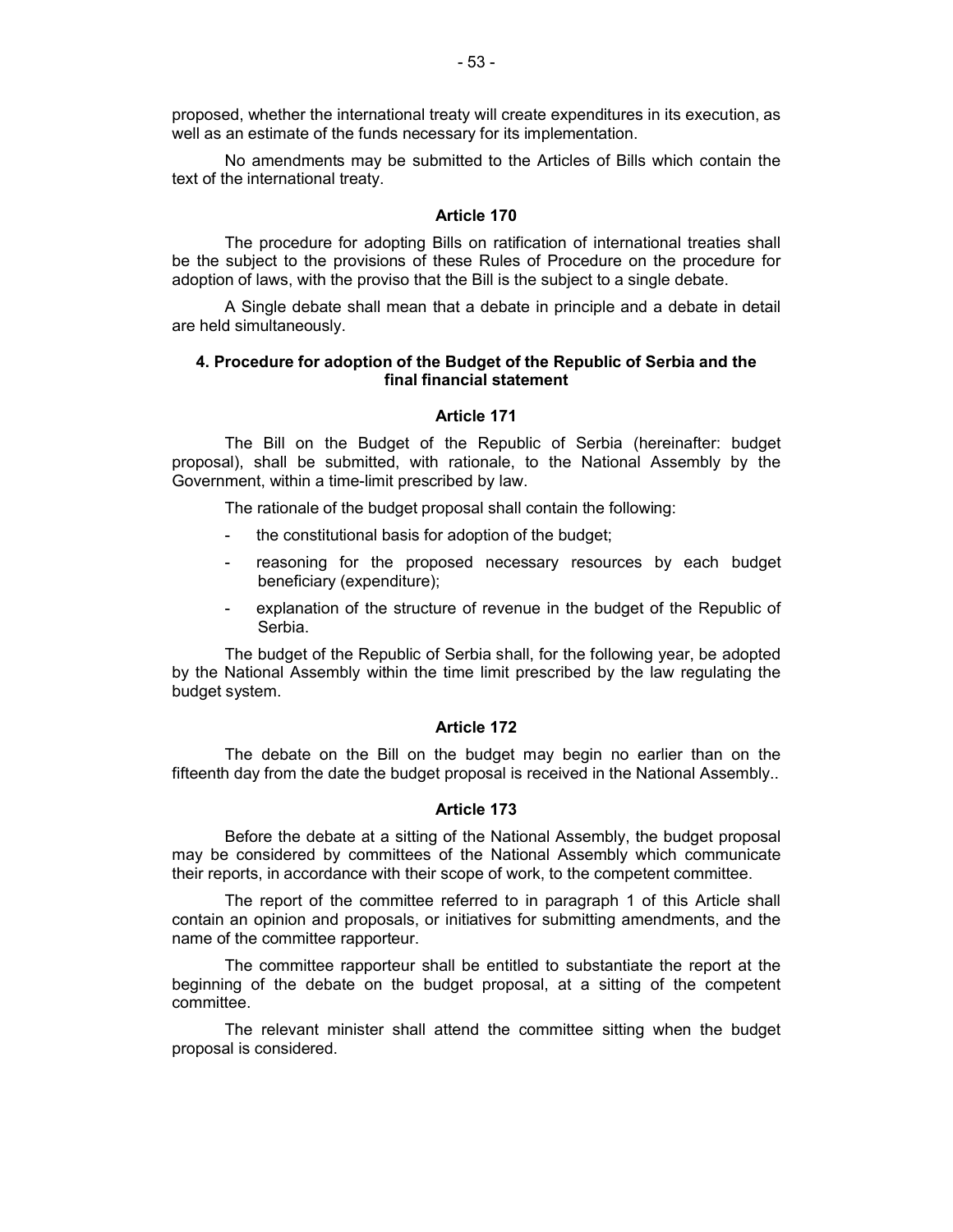The competent committee shall consider budget proposal and reports of the committees referred to in Article 173 of these Rules of Procedure and shall submit the report to the National Assembly.

Besides the authorised proposers, an amendment to the budget proposal may be tabled also by the competent committee.

The report of the competent committee shall contain the opinion and proposals of the committee, summary of the opinions and proposals from the reports of other committees, and the name of the competent committee rapporteur.

# **Article 175**

A debate in principle and in detail on a budget proposal shall be carried out at a sitting of the National Assembly.

Voting on the budget proposal in principle, in detail and in its entirety shall be held on a Voting Day.

The Speaker of the National Assembly may schedule the day for voting on the budget proposal during the sitting of the National Assembly, regardless of whether or not the debate in principle and in detail on other items on the agenda has been concluded.

### **Article 176**

During a year, amendments to the budget may be made pursuant to the provisions of the Rules of Procedure regulating the procedure for adoption of the budget..

#### **Article 177**

The competent committee shall consider the final financial statement proposal and the report of the State Audit Institution on the audit of the financial statement of the Republic of Serbia, financial statements of the financial plans of the compulsory social insurance organisations and consolidated financial reports of the Republic of Serbia, and shall submit a report thereof to the National Assembly in compliance with the law regulating the State Audit Institution.

#### **Article 178**

Unless otherwise specified by these Rules of Procedure , the procedure for budget adoption shall be the subject to the provisions of these Rules of Procedure on the procedure for law adoption..

### **5. The procedure for determining the budget of the National Assembly**

## **Article 179**

The Secretary General shall prepare the parliamentary budget proposal and shall submit it to the competent committee.

The parliamentary budget proposal shall be submitted with a rationale.

The rationale shall contain the following:

- the legal basis for adoption of the parliamentary budget;
- reasoning of the proposal of the resources required for the operation of the National Assembly.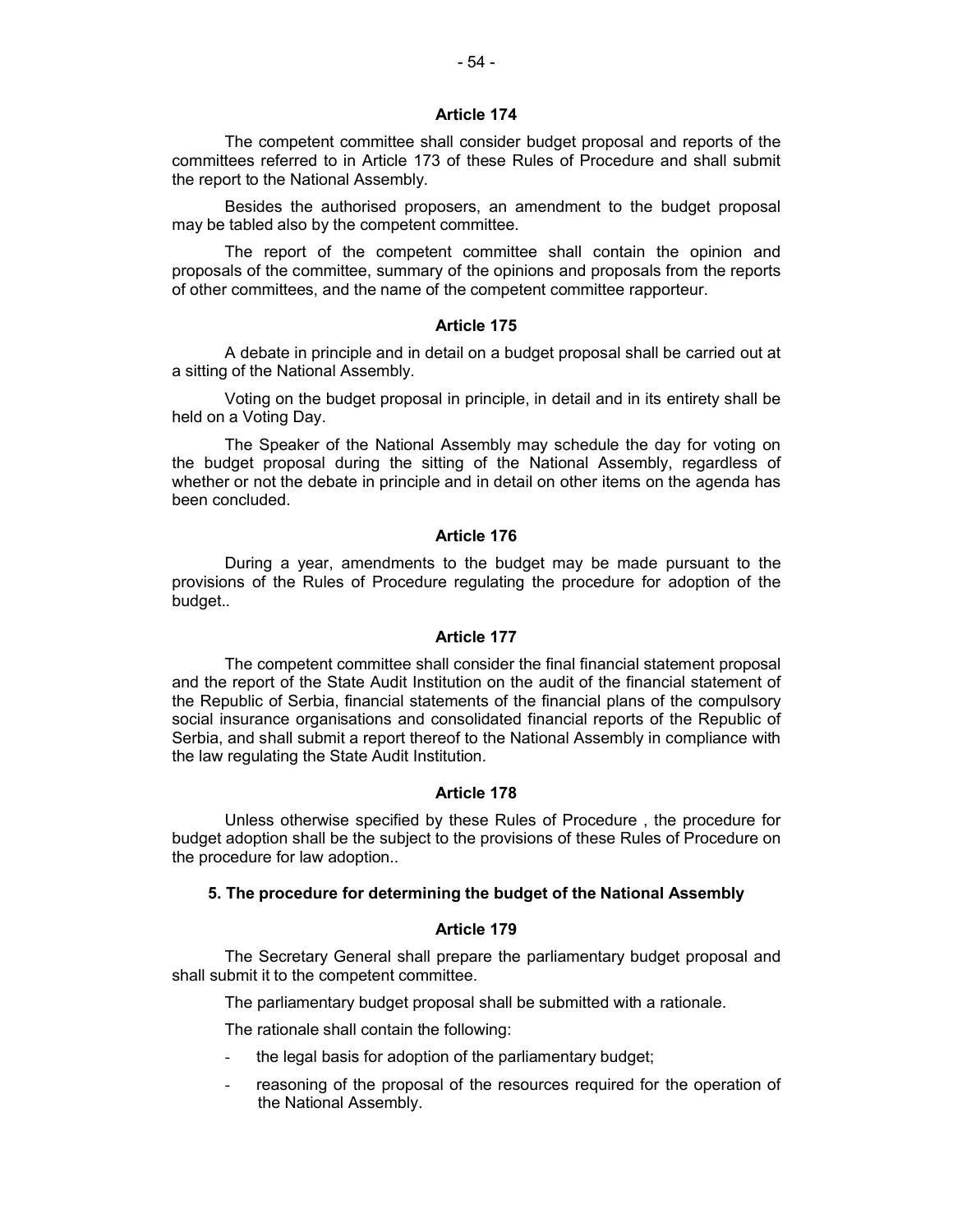The parliamentary budget proposal shall be prepared on the basis of instructions for drafting the budget, in accordance with the Memorandum on the Budget and economic and fiscal policy, which is submitted to the National Assembly by the Ministry responsible for finances.

The parliamentary budget proposal shall include the expenditures and costs of the National Assembly in accordance with the budget classification defined by the law regulating the budgetary system.

The Secretary General shall adopt an act regulating the preparation procedure of the parliamentary budget proposal.

### **Article 180**

The competent committee shall consider the parliamentary budget proposal within time-limits which enable the determination of the parliamentary budget in accordance with time-limits prescribed by the law regulating the budgetary system.

Following determination of the parliamentary budget proposal, the committee shall deliver the proposal to the Ministry responsible for finances, for its opinion.

#### **Article 181**

The competent committee shall consider the reasoned opinion of the Ministry responsible for finances at a sitting attended by the Minister.

At a sitting of the competent committee, the committee members shall harmonise positions on the parliamentary budget proposal with the position of the Minister responsible for finances.

The parliamentary budget shall be determined when consensus is reached on it at a sitting of the competent committee.

If the consensus is not reached at a sitting of the competent committee, the Minister responsible for finances shall incorporate, without amendments, the parliamentary budget proposal referred to in Article 180 of the present Rules of Procedures into the Draft Budget of the Republic of Serbia, and the Government shall incorporate it without amendments into the Bill on the Budget of the Republic of Serbia.

The parliamentary budget, or the parliamentary budget proposal, referred to in paragraphs 3 and 4 of this Article, shall be communicated to the Ministry responsible for finances, within the time-limit prescribed by the law regulating budgetary system, for the purpose of including it in the Budget draft or proposal of the Republic of Serbia.

## **6. Procedure for adopting Development Plan and Spatial Plan of the Republic of Serbia**

## *а) Procedure for adopting the Development Plan of the Republic of Serbia*

#### **Article 182**

The proposals of the Development Plan shall be submitted by the Government, with a rationale and necessary documentation.

Before a debate at a sitting of the National Assembly, the proposed Development Plan shall be considered by the National Assembly committees which shall submit their reports, with reasoned proposals, to the Committee on Economy, Regional Development, Privatisation and International Economic Relations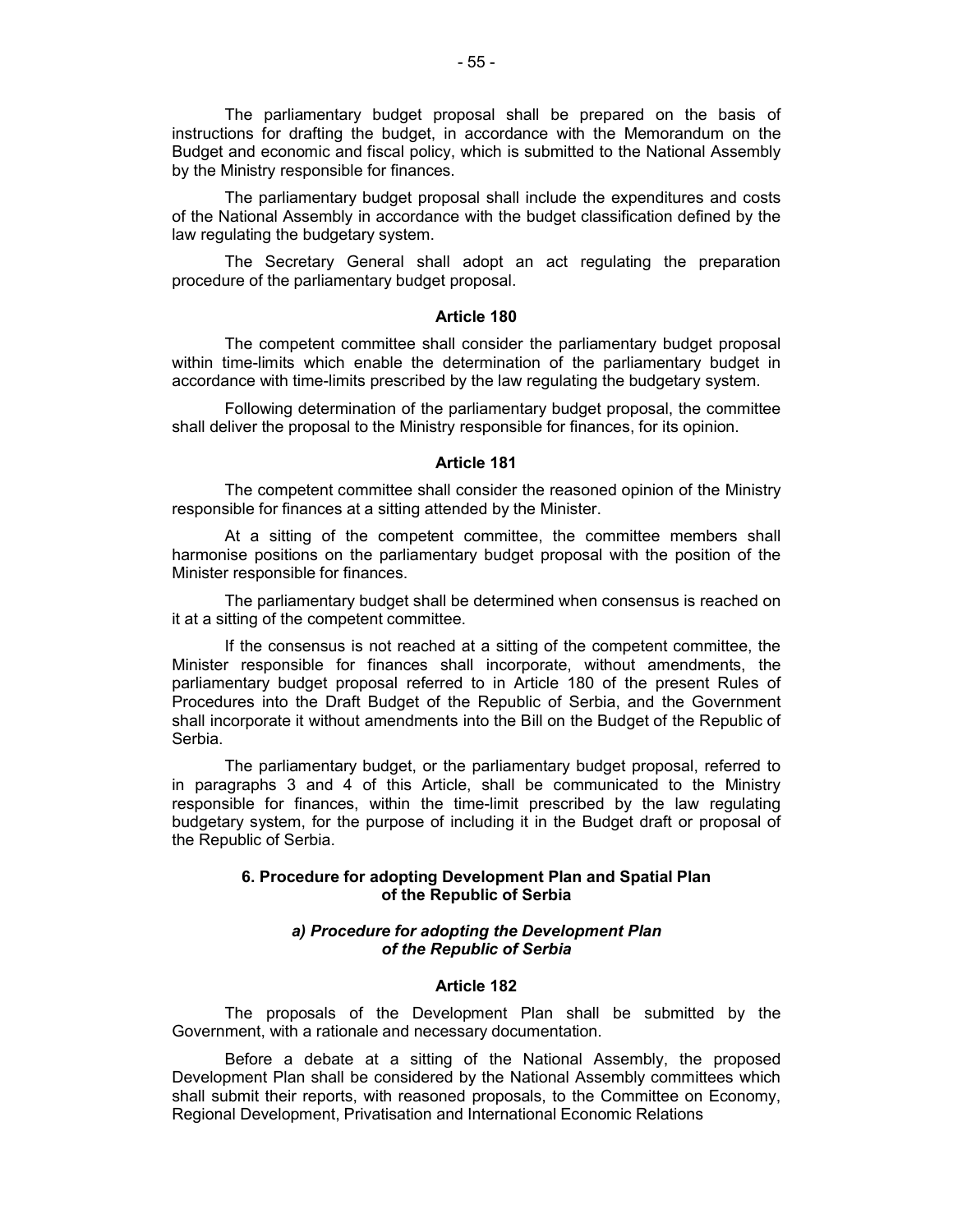The competent committee shall consider the proposed Development Plan and the reports of individual committees and shall submit a report thereof to the National Assembly.

# *b) Procedure for adoption of the Spatial Plan of the Republic of Serbia*

### **Article 183**

The Spatial Plan proposal shall be submitted by the Government, with a rationale and necessary documentation.

Before a debate at a sitting of the National Assembly, the Spatial Plan proposal shall be considered by the National Assembly committees which shall submit their reports, with reasoned proposals, to the Committee on Transport, Infrastructure and Telecommunications.

The competent committee shall consider the proposed Spatial Plan and the reports of individual committees and shall submit a report thereof to the National Assembly.

# **Article 184**

The Development Plan proposal of the Republic of Serbia and the Spatial Plan proposal may not be adopted by urgent procedure.

#### **Article 185**

The procedure for adoption of the Development Plan and Spatial Plan shall be the subject to the provisions of these Rules of Procedure on the procedure for law adoption , unless otherwise stipulated by these Rules of Procedure .

## **7. Procedure for granting prior consent to the Statute of the Autonomous Province**

#### **Article 186**

The Assembly of the Autonomous Province shall submit the Proposal of the Statute of the Autonomous Province to the National Assembly.

The Assembly of the Autonomous Province shall submit to the National Assembly the proposal of the Statute of the Autonomous Province together with a proposal of the decision on granting prior consent for the Statute of the Autonomous Province.

The Speaker of the National Assembly shall submit to MPs and the competent committee the proposal of the Statute of the Autonomous Province and the proposal of the decision referred to in paragraph 2 of this Article, immediately upon receiving them.

### **Article 187**

Before the debate at a sitting of the National Assembly, the proposed acts referred to in Article 186 of these Rules of Procedure shall be considered by the competent committee which shall submit a report thereof to the National Assembly.

#### **Article 188**

A single debate shall be held at a sitting of the National Assembly on the proposed acts referred to in Article 186 of these Rules of Procedure.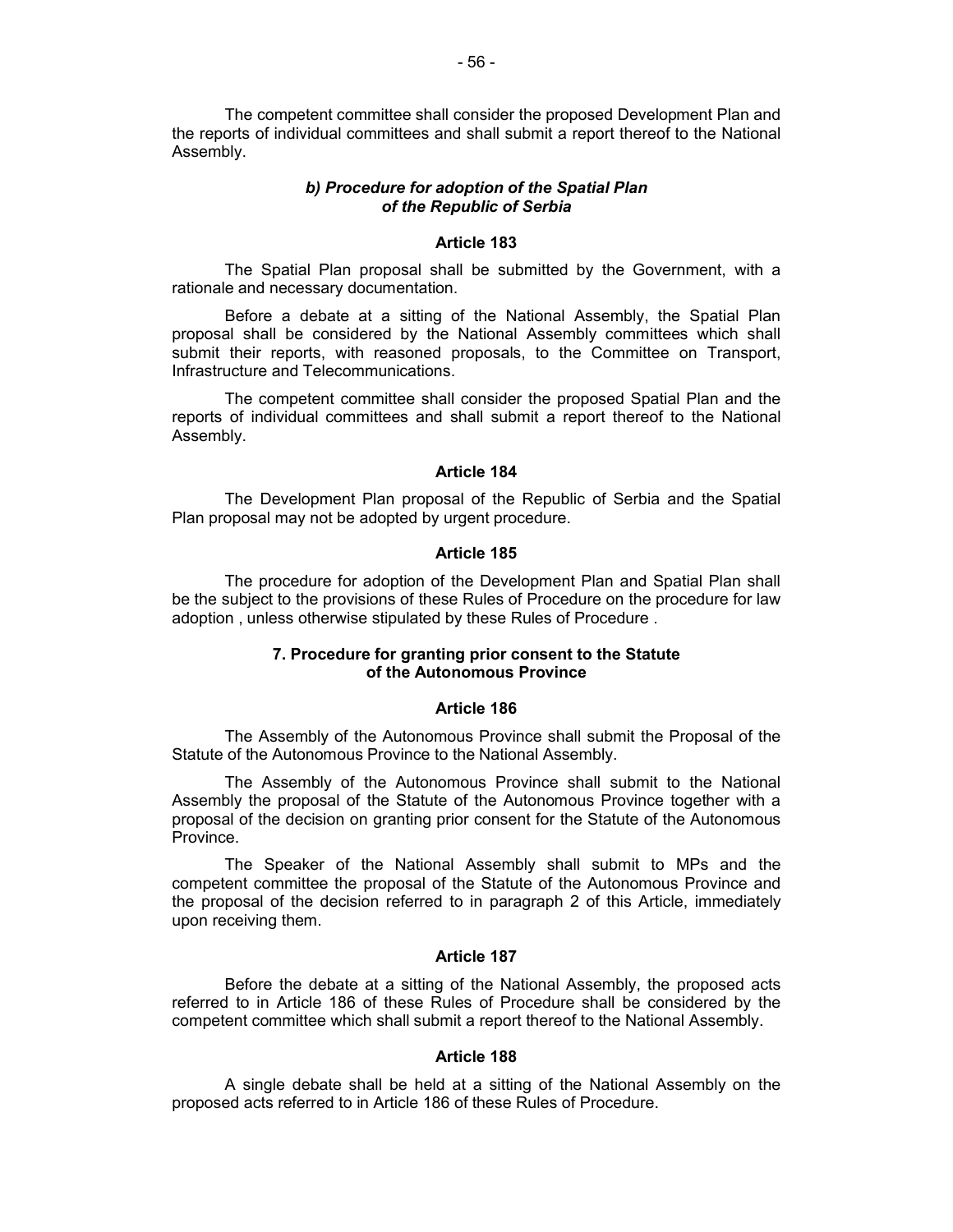The procedure for granting prior consent for the Statute of the Autonomous Province shall be the subject to provisions of these Rules of Procedure on the procedure for law adoption, unless otherwise stipulated by these Rules of Procedure.

## **8. Procedure for adoption of declarations, resolutions, recommendations and strategies**

#### **Article 190**

Proposals of declarations, resolutions, recommendations and strategies may be submitted by proposers authorised by the Constitution.

The proposed acts referred to in paragraph 1 of this Article shall be communicated by the Speaker of the National Assembly to MPs and a single debate is conducted thereof.

#### **Article 191**

The procedure for adoption of declarations, resolutions, recommendations and strategies shall be subject to application of provisions of these Rules of Procedure for the law adoption, unless otherwise stipulated by these Rules of Procedure.

### **9. Procedure for adoption of the Rules of Procedure and other general acts**

### **Article 192**

Proposed Rules of Procedure of the National Assembly, as well as proposals for amending them, may be submitted by MPs or the competent committee.

Proposed decisions or conclusions may be submitted by the authorised proposer, in accordance with the Constitution, the law and these Rules of Procedure.

A single debate shall be held on the proposals of the acts referred to in paragraphs 1 and 2 of this Article.

#### **Article 193**

The procedure for adoption of the Rules of Procedure and other general acts shall be subject to the application of the provisions of these Rules of Procedure on law adoption, unless stipulated otherwise by these Rules of Procedure.

#### **10. Procedure for authentic interpretation of laws**

## **Article 194**

A proposal for the adoption of authentic interpretation of laws may be submitted by a law proposer authorised by the Constitution.

If the competent committee assesses that the proposal referred to in paragraph 1 of this Article is justified, it shall prepare a proposal of an authentic interpretation and shall communicate it to the submitter of the proposal and to the National Assembly**,** which shall vote on it.

If the competent committee assesses that the proposal referred to in paragraph 1 of this Article is unjustified, it shall notify the submitter of the proposalthereof and shall submit a report to the National Assembly. In that case, the National Assembly shall decide on the proposal referred to in paragraph 1 of this Article.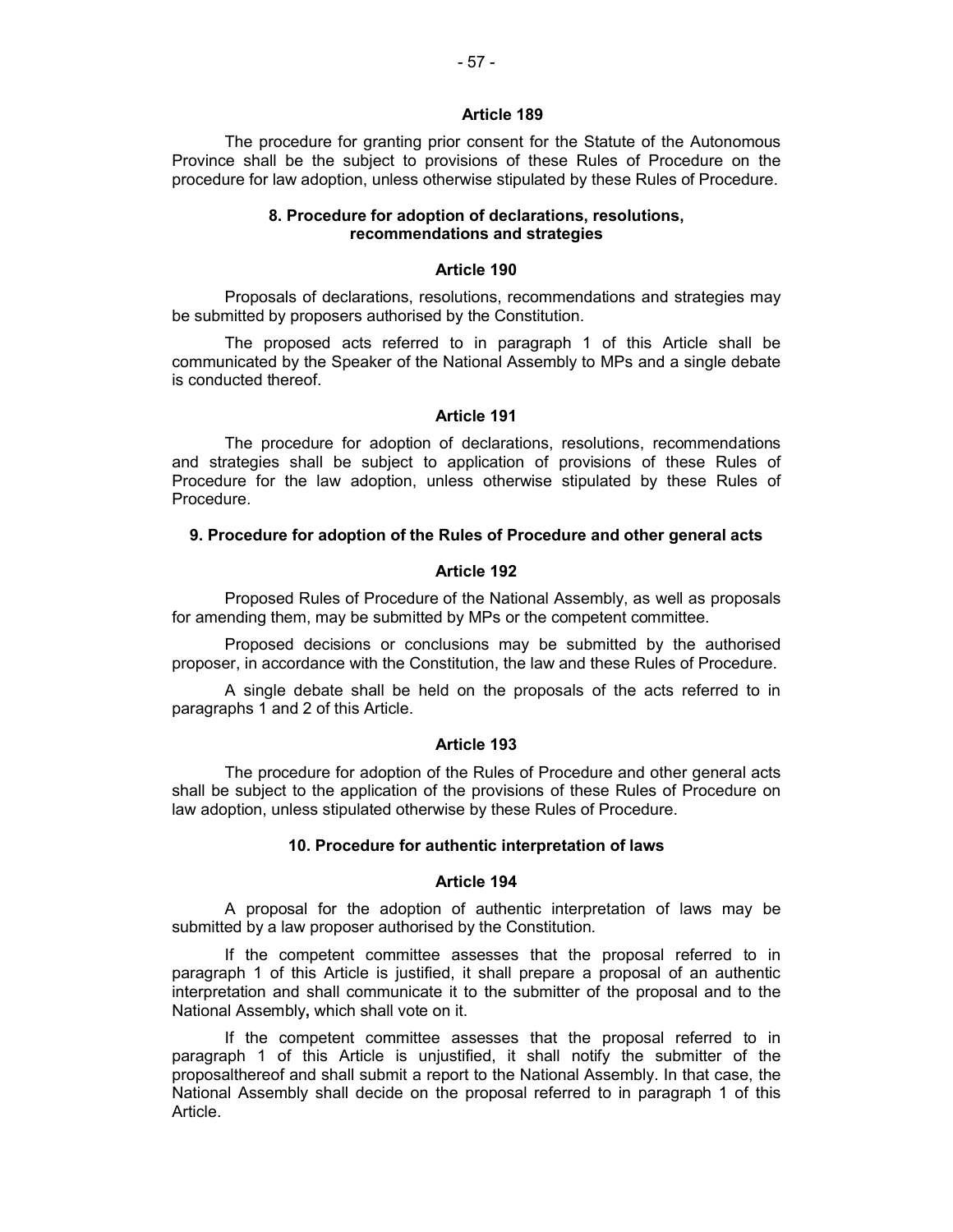If the National Assembly approves the proposal referred to in paragraph 1 of this Article, it shall instruct the competent committee to draft a proposal of an authentic interpretation.

### **Article 195**

The procedure for authentic interpretation is subject to the provisions of these Rules of Procedure on the procedure for law adoption, unless otherwise stipulated by these Rules of procedure.

## **11. Procedure for adoption of unique methodological rules for drafting regulations**

## **Article 196**

A proposal for adoption of unique methodological rules for drafting regulations, or a proposal for their amendment may be submitted by a member of the competent committee.

If the competent committee assesses that the proposal referred to in paragraph 1 of this Articleis justified, it shall begin drafting it and notify the submitter of the proposal thereof.

If the competent committee assesses that the proposal referred to in paragraph 1 of this Article is unjustified, it shall notify the submitter of the proposal thereof.

## **12. Procedure for verification and termination of MPs' mandates**

### **Article 197**

Procedure for verification of MPs' mandates shall be applied an the first sitting of the National Assembly and during the legislature of the National Assembly, in order to fill vacant MP seats.

### *a) Procedure for termination of the MPs' mandates*

### **Article 198**

The Speaker of the National Assembly shall be notified of reasons for the termination of the mandate of an MP before expiry of the period for which he/she was elected.

An MP shall tender a resignation in writing and submit it to the Speaker of the National Assembly, via the registry office, who shall immediately communicate it to MPs and the competent committee. The resigning MP shall be summoned to a sitting of the competent committee at which his resignation shall be considered.

The competent committee shall consider the reasons for the termination of the mandate of the MP before the expiry of the period for which he/she was elected and shall submit a report thereof to the National Assembly, with a proposal that the National Assembly acknowledgse the termination of the mandate of the MP.

The Speaker of the National Assembly shall notifiy the state institution responsible of administering elections of MPs of the termination of the mandate of the MP.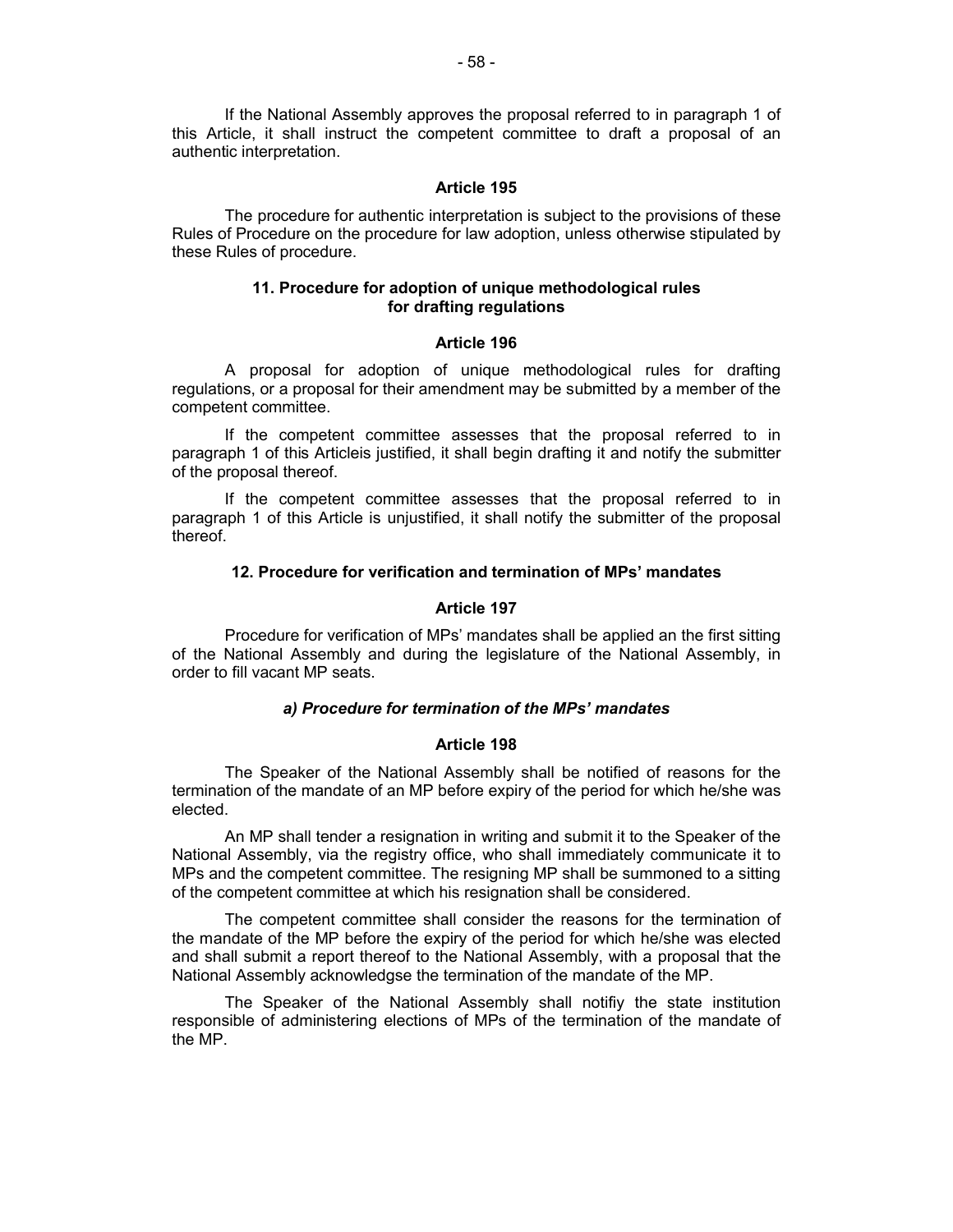## *b) Procedure for verification of MPs' mandates during the legislature of the National Assembly*

#### **Article 199**

In the procedure of filling a vacant MP seat, the competent committee shall consider the report of the state institution responsible for administering elections of MPs on granting a mandate to a newly-elected MP, and the certificate on being elected as an MP, for the purpose of verifying that the data are identical.

If the competent committee establishes that the data in the report of the state institution responsible for administering elections of MPs are identical with data in the certificate on election as an MP, it shall submit a report thereof to the National Assembly with a proposal for verification of the mandate of the newly-elected MP.

The National Assembly shall conclude that the mandate of the newly-elected MP has been verified, immediately upon receipt of the report referred to in paragraph 2 of this Article.

### **13. Procedure for election and termination of term of office**

## **Article 200**

Proposals for the election of judges of the Constitutional Court, proposed candidates for appointment as judges of the Constitutional Court and requests for termination of office of a judge of the Constitutional Court shall be communicated to the MPs by the Speaker of the National Assembly.

A debate shall be opened at a sitting of the National Assembly on the proposals and requests referred to in paragraph 1 of this Article.

The National Assembly shall decide on the election of judges of the Constitutional Court and on the election of candidates for the appointment as judges of the Constitutional Court, and the termination of office of a judge of the Constitutional Court individually, by secret ballot vote, unless it decides to have an open ballot vote, and shall notify the President of the Republic, the Supreme Court of Cassation and the Constitutional Court of its decisions.

#### **Article 201**

A proposal for the election of the President of the Supreme Court of Cassation, court presidents, judges, members of the High Judicial Council, the State Public Prosecutor, public prosecutors and deputy public prosecutors, and the members of the State Prosecutorial Council, elected for the first time, submitted by an authorised proposer, , shall be communicated, together with a rationale, by the Speaker of the National Assembly to MPs.

Debates on the proposals referred to in paragraph 1 of this Article shall be open at a sitting of the competent committee and at a sitting of the National Assembly.

During the debates at a sitting of the competent committee and a sitting of the National Assembly, an MP may dispute a proposal for the election of some officials referred to in paragraph 1 of this Article, and the challenge must be explicitly reasoned.

The National Assembly shall vote individually on each proposal for the election of each of the candidate who has been disputed, and on the candidates who have not been disputed, it shall decide in entirety, by an open ballot vote.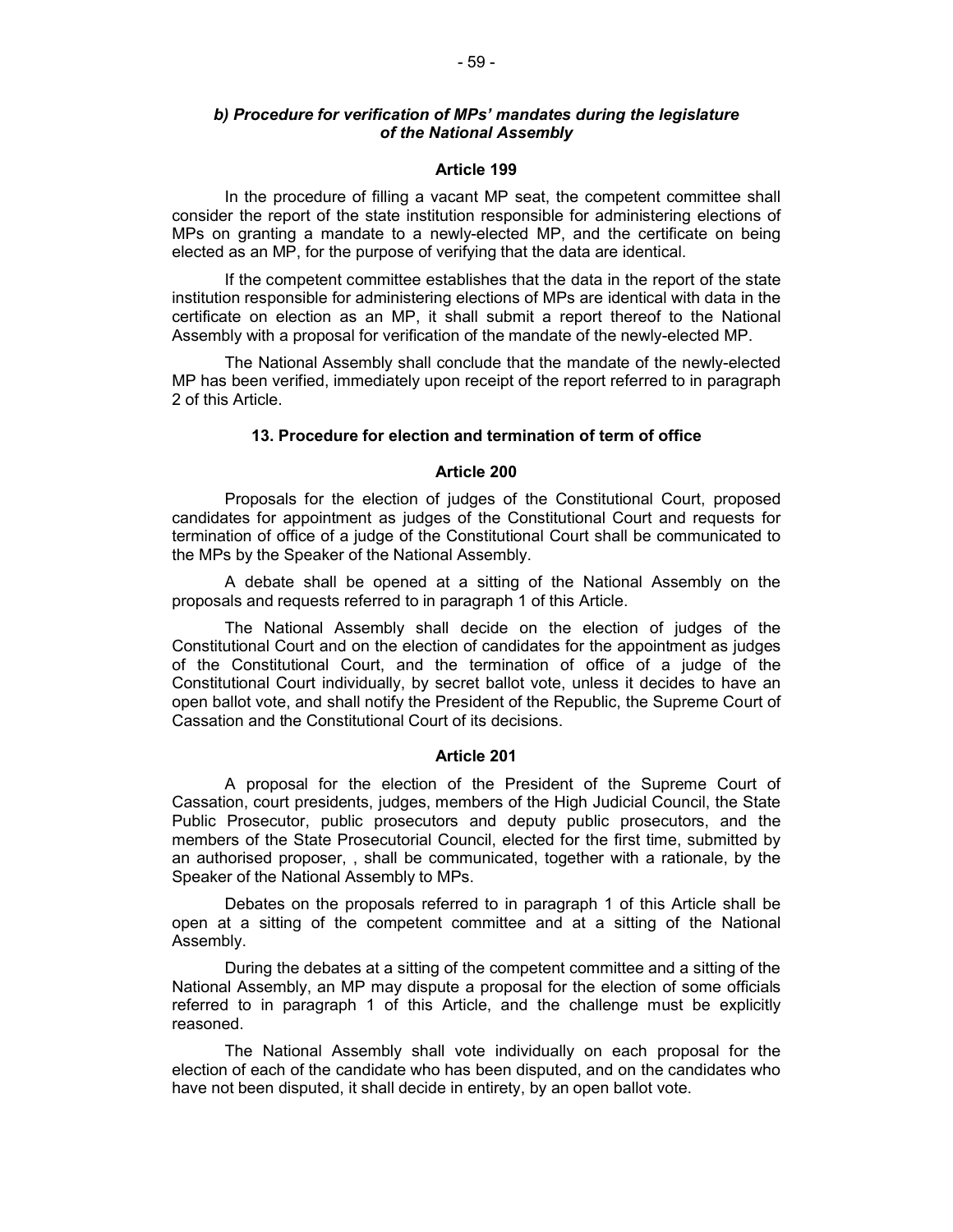The National Assembly shall decide, in accordance with the law, on proposals of authorised proposers for the termination of term of office of the officials referred to in Articles 200 and 201 of these Rules of Procedure,.

The procedure for termination of term of office of the officials referred to in Article 195 paragraph 1 of these Rules of Procedure shall be subject to the application of the provisions of these Rules of Procedure on their election.

#### **Article 203**

Proposals for the election and dismissal of the Governor of the National Bank of Serbia, the Council of Governors of the National Bank of Serbia, the Ombudsman, the Commissioner for Information of Public Importance and the President, Vice President and members of the Council of the State Audit Institution and other officials established by the law, , shall be submitted with a rationale to the National Assembly by authorised proposers.

If an authorised proposer for the election of the official referred to in paragraph 1 of this Article, elected by the National Assembly, is not stipulated by the law, the proposal shall be submitted by the competent committee of the National Assembly.

Prior to the election of the officials referred to in paragraph 1 of this Article, nominated by the competent committee of the National Assembly, interviews shall be carried out with the candidates, before the competent committee of the National Assembly.

## **14. Procedure for control of the work of the Government**

#### *а) Parliamentary Questions*

#### **Article 204**

MPs shall be entitled to pose a parliamentary question to individual Ministers or the Government, within their competences.

Parliamentary questions must be formulated clearly.

Parliamentary questions shall be communicated to the competent Minister or the Government.

Parliamentary questions shall be posed in writing or verbally, and the address of the MP posing the question may not last more than three minutes.

Parliamentary questions may also be posed between two sittings of the National Assembly, in writing, through the Speaker of the National Assembly, who shall refer them to the competent Minister or to the Government.

The Speaker of the National Assembly shall caution an MP posing a parliamentary question if the question is not posed in accordance with the provisions of these Rules of Procedure, or if it is not directed to the competent authority.

#### **Article 205**

Parliamentary questions shall be posed to the Government, in the presence of Government members, every last Thursday of the month during an ongoing parliamentary sitting, between 16:00 and 19:00 hours, when the work performed according to the agenda shall be adjourned..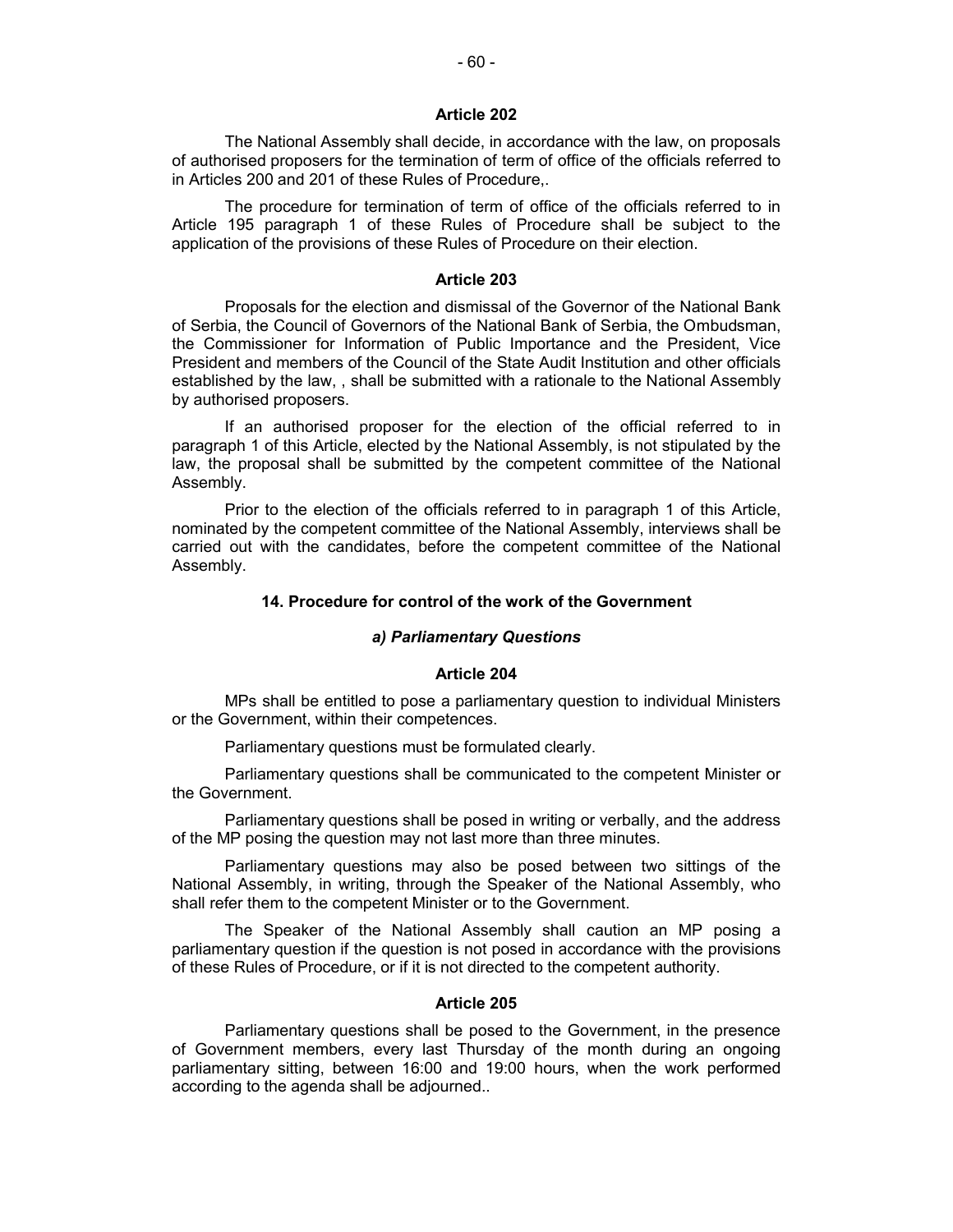The Government shall inform the National Assembly in writing on the Government members who are prevented from attending the sitting of the National Assembly, at which parliamentary questions are posed to the Government, three days before the day referred to in paragraph 1 of this Article, at the latest.

During extraordinary session, parliamentary questions may be posed at a sitting of the National Assembly on other days of the month, if the party who requested the extraordinary session anticipated that in its request.

#### **Article 206**

The Government, or a Minister, shall immediately reply verbally to a parliamentary question posed. If a certain preparation is required for providing the reply, they shall substantiate it immediately, and provide the reply to the MP, in writing, no later than eight days after the question was posed.

The written reply of the Government, or the competent Minister, shall be communicated to MPs.

Without prejudice to paragraph 1 of this Article, if the preparation of the reply to a parliamentary question requires determination of certain facts the assertion of which requires a longer period of time or a more complex analysis, the time-limit for providing the reply to a parliamentary question may be extended, by 30 days at most.

#### **Article 207**

After the reply to a parliamentary question has been provided, the MP who had posed the question shall be entitled to comment on the reply for three minutes at most, or pose a supplementary question. Upon hearing the reply to the supplementary question, the MP shall be entitled to declare his/her opinion on the reply received, within two minutes at most.

#### **Article 208**

If a reply to a parliamentary question contains data which are a state, military or official secret, the Minister, or the Government, may move for the reply to be heard without the public being present.

#### *b) Parliamentary questions relating to a topical subject*

#### **Article 209**

The Speaker of the National Assembly, acting on a proposal of a parliamentary group, shall appoint, at least once a month, a day when individual Ministers shall reply to parliamentary questions relating to the topical subject.

#### **Article 210**

Proposals of parliamentary groups shall be submitted to the Speaker of the National Assembly in writing and must contain a precise specification of the topical subject on which questions will be posed, the name of the competent Minister, or the function of another responsible person who should reply to the questions.

If the proposal does not contain all the elements referred to in paragraph 1 of this Article, the Speaker of the National Assembly shall require from the proposer to rectify the proposal, explaining the nature of the irregularity.

If the proposer does not rectify the proposal within three days, the uncorrected proposal shall not be considered. In this case, the Speaker of the National Assembly shall be under no obligation to summon the Minister.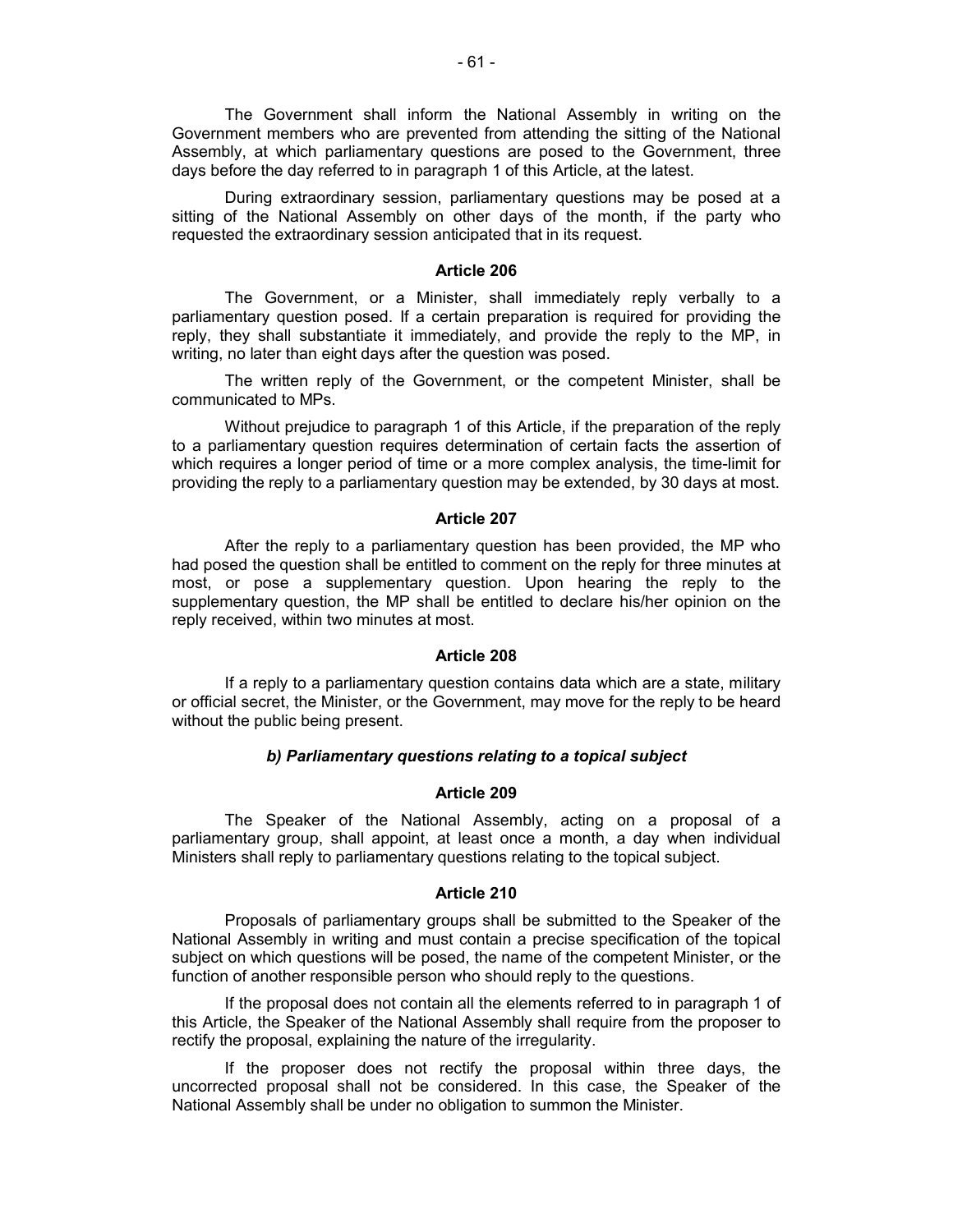Proper proposals of parliamentary groups shall be communicated immediately by the Speaker of the National Assembly to MPs and the competent minister.

## **Article 211**

А parliamentary group shall submit the proposal referred to in Article 210 of these Rules of Procedure within three days, at the latest, before the date appointed for the minister's replies to parliamentary questions.

If more than one proposal has been submitted by parliamentary groups, the Speaker of the National Assembly shall determine the sequence of topics according to the time of receipt of the proper proposals.

#### **Article 212**

The reply time for parliamentary questions may last 180 minutes at most, and shall be provided irrespective of the number of MPs present in the Assembly chamber. If within the envisaged period of time all parliamentary questions have not been answered, the Speaker of the National Assembly may appoint another day when the Minister will reply to the remaining questions.

### **Article 213**

All MPs shall be entitled to pose questions to the competent Minister, as follows: representatives of the proposer, heads or authorised representatives of parliamentary groups who requested the floor, starting from representatives of the smallest parliamentary group to the largest one, and MPs, as they applied for the floor, until the expiry of the total time for posing questions and providing answers. MPs shall submit applications to pose questions to the Speaker of the National Assembly in writing until the time appointed for the Minister's answers, and verbally during the question and answer time. One MP may pose three questions at most.

# **Article 214**

MPs shall be entitled to pose verbal questions within a time period of up to three minutes at most.

The competent Minister shall address the National Assembly for five minutes at most to answer the question.

After the reply of the competent Minister, the MP who had posed the question may pose another two associated questions at most, of a total duration of two minutes at most.

The competent Minister shall provide a reply of a total duration of five minutes at most.

Subsequently, other MPs shall be entitled to pose questions according to the order of application, in the manner specified in paragraphs 1 and 3 of this Article.

# **Article 215**

During the days when Ministers reply to parliamentary questions, live broadcast shall be provided on television.

#### **Article 216**

The question and answer time shall be subject to the application of provisions of these Rules of Procedure, with the proviso that no rebuttals and indications to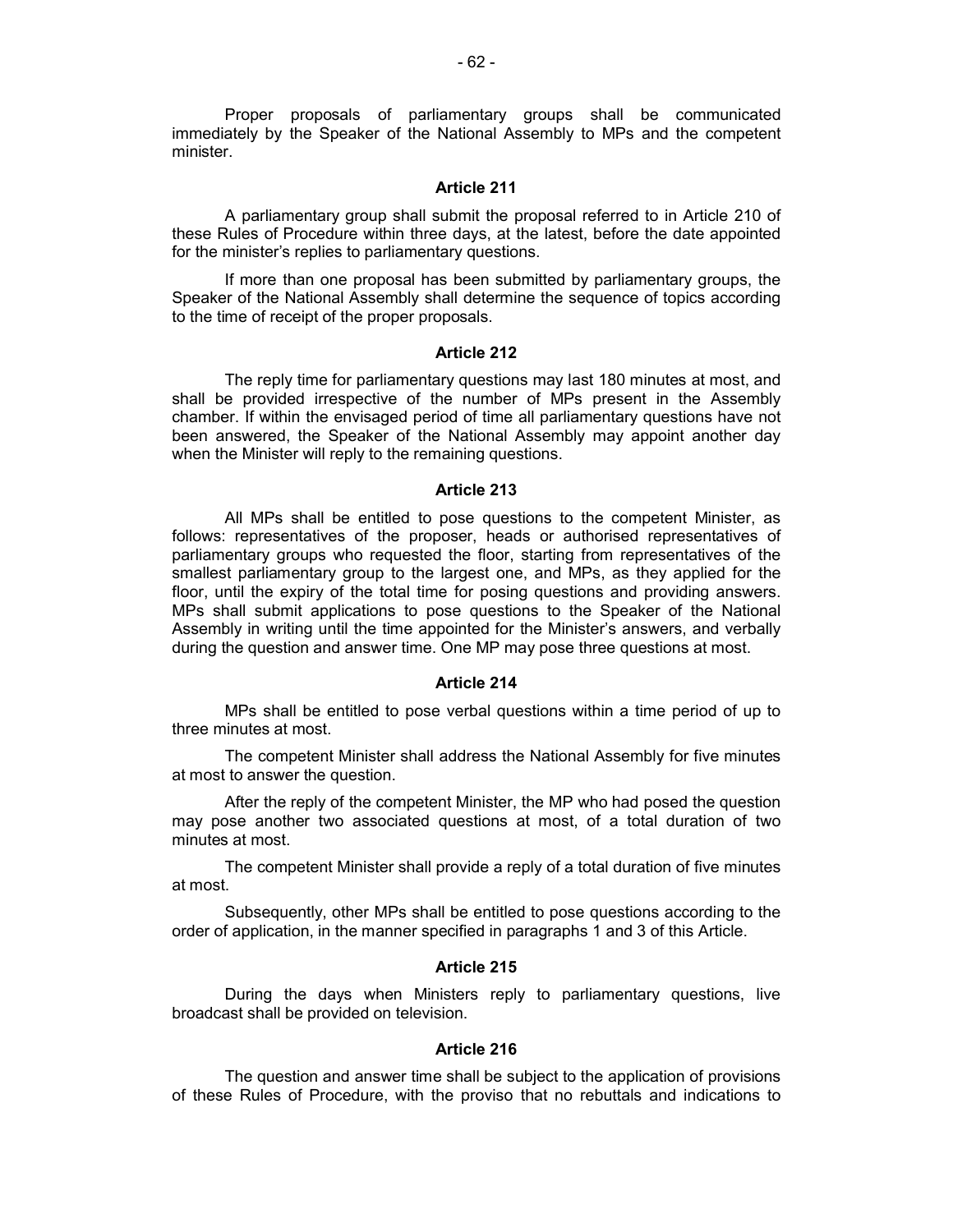violations of these Rules of Procedure shall be allowed (Articles 103 and 141 of the Rules of Procedure).

#### *c) Motion of no confidence in the Government or a Government member*

# **Article 217**

A minimum of 60 MPs may table a motion of no confidence in the Government or a Government member.

The motion shall be tabled in writing to the Speaker of the National Assembly.

The motion shall specify the reason for tabling the motion of no confidence.

The motion must specify a representative of the proposer. Where the proposer has not been specified, it shall be considered that the representative of the proposer is the first MP who signed the motion of no confidence.

The Speaker of the National Assembly shall immediately communicate the motion to the Prime Minister, or to a Government member, and to MPs.

#### **Article 218**

The motion of no confidence in the Government or a Government member shall be discussed by the National Assembly at the first subsequent sitting or no earlier than five days after the date of the submittal of the motion.

At the beginning of the sitting, the representative of the proposer shall be entitled to substantiate the motion referred to in paragraph 1 of this Article, and the Prime Minister, or a Government member, shall be entitled to a reply.

The debate on the issue of no confidence in the Government or a Government member shall be subject to provisions of these Rules of Procedure relating to the duration of debates in principle on Bills.

Immediately on the conclusion of the debate on no confidence in the Government or a Government member**,** the motion shall be put to vote.

If the National Assembly passes a vote of no confidence in the Government or a Government member, the signatories of the motion may not table a new motion of no confidence before the expiry of a period of 180 days from the date of the vote on the motion.

### **Article 219**

If the National Assembly passes a vote of no confidence in the Government or a Government member,, the Speaker of the National Assembly shall immediately notify the President of the Republic thereof.

If the National Assembly passes a vote of no confidence in the Government or a Government member, the Speaker of the National Assembly shall immediately notify the Prime Minister thereof.

## *d) Interpellations relating to the work of the Government*

### **Article 220**

A minimum of 50 MPs may submit an interpellation relating to the work of the Government or a Government member.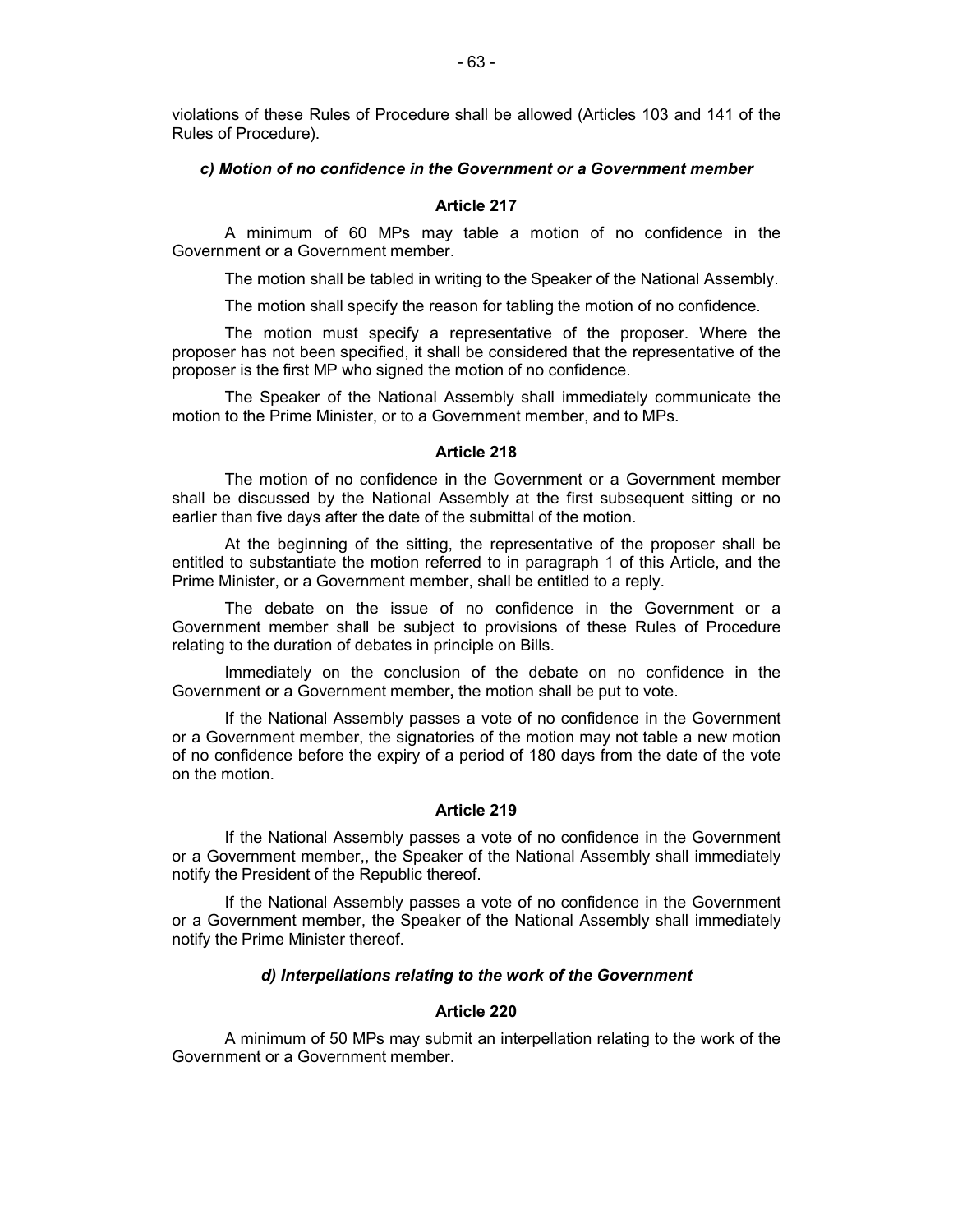Interpellations shall be submitted to the Speaker of the National Assembly in writing.

Interpellations shall contain a clearly and concisely formulated issue which needs to be considered, a rationale of no more than two pages, the name of the authorised representative of the submitter of the interpellation**,** and the signatures of all MPs who submitted it.

### **Article 222**

The text of the interpellation shall be harmonised with the provisions of these Rules of Procedure.

The Speaker of the National Assembly shall communicate the interpellation immediately to the competent committee to assess the compliance of the interpellation with the provisions of these Rules of Procedure.

If the text of the interpellation is not submitted in accordance with the provisions of these Rules of Procedure or contains offensive or other language reprehensible for the National Assembly and MPs, the Administrative committee shall request the submitter of the interpellation to harmonise it with the provisions of these Rules of Procedure within 15 days.

If the submitter of the interpellation does not harmonise the text of the interpellation with the remarks provided, within the time period referred to in paragraph 3 of this Article, the interpellation shall be deemed withdrawn.

Upon receipt of a report from the competent committee, the Speaker of the National Assembly shall communicate the interpellation to MPs and the Prime Minister.

## **Article 223**

The Government or a Government member shall communicate to the Speaker of the National Assembly their reply to the text of the interpellation no later than 30 days from the date of receipt of the interpellation.

The Speaker of the National Assembly shall immediately communicate the reply of the Government or a Government member to the interpellation to MPs .

### **Article 224**

The reply of the Government or a Government member to the interpellation shall be placed on the agenda of the first subsequent sitting of the National Assembly, which must be held within 15 days from the date of receipt of the reply of the Government or a Government member relating to the interpellation.

The Speaker of the National Assembly may propose placing of the reply to the interpellation on the agenda of the ongoing sitting of the National Assembly, as the last item, on which the National Assembly shall vote without a debate.

The National Assembly may decide to discuss the reply to the interpellation at a special sitting of the National Assembly.

### **Article 225**

The representative of the submitter of the interpellation shall be entitled to substantiate the interpellation at a sitting of the National Assembly.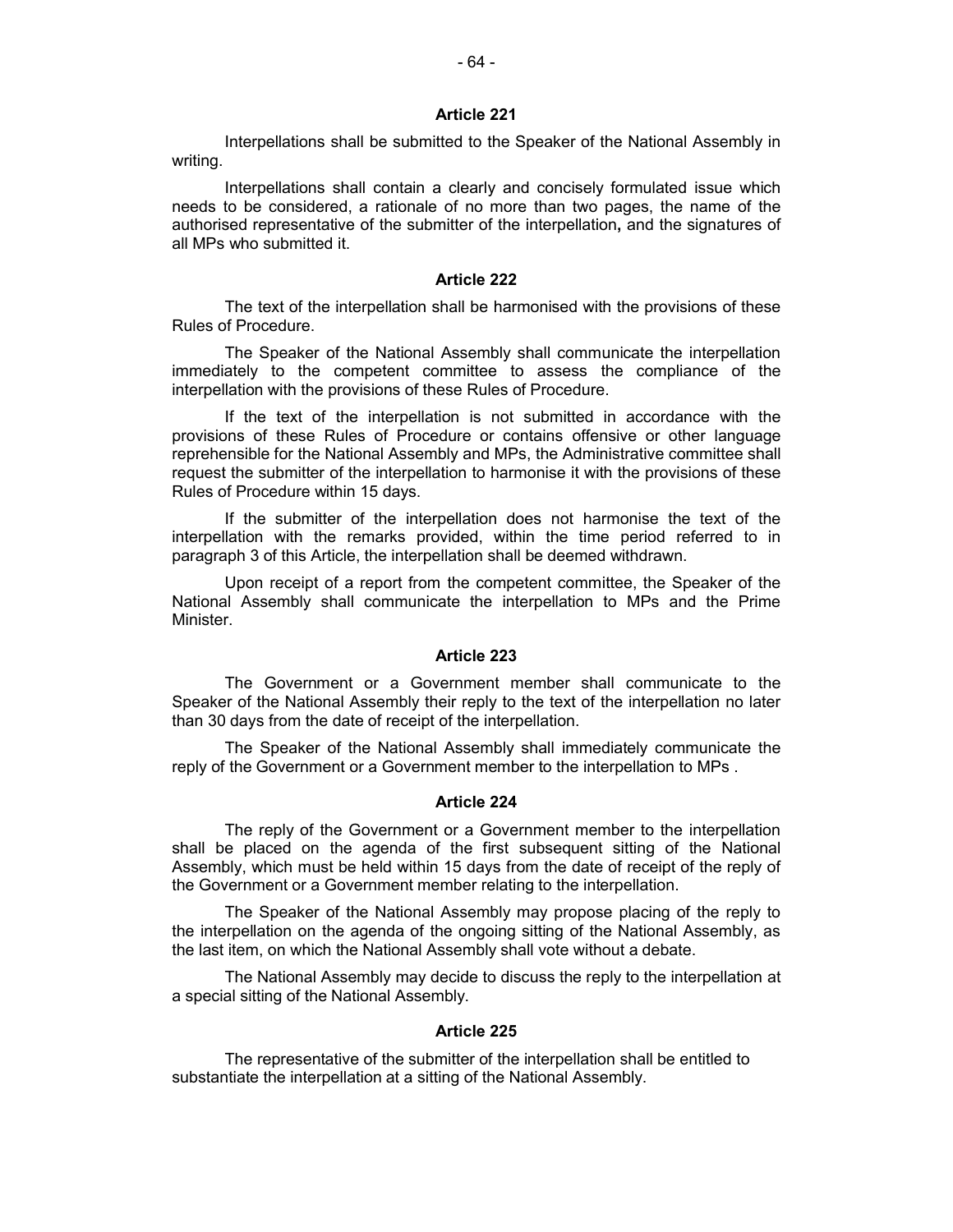The Prime Minister, or a Government member to whom the interpellation refers, may substantiate the reply to the interpellation at a sitting of the National Assembly.

The work of the sitting of the National Assembly at which a reply to an interpellation is discussed shall be the subject to the provisions of these Rules of Procedure relating to debates on Bills.

# **Article 226**

If the National Assembly votes to accept the reply to the interpellation, it shall continue its work according to its original agenda.

If the National Assembly votes not to accept the reply to the interpellation, a vote of no confidence in the Government or a Government member shall be taken, unless the Prime Minister or a Government member resigned after the National Assembly voted not to accept the reply to the interpellation.

#### **Article 227**

Debates on the replies to interpellations must be concluded at the sitting at which they commenced.

Interpellations submitted may be withdrawn before the vote on the reply to the interpellation begins.

The issue which has been the subject of the interpellation may not be discussed again until the expiry of a period of 90 days from the date of the vote.

#### *e) Government reporting to the National Assembly on its work*

### **Article 228**

The Government shall submit a report to the National Assembly on its work, in particular on implementation of policies, execution of laws and other general acts, implementation of development and spatial plans and execution of the State Budget.

The Government shall submit reports to the National Assembly when so requested by the National Assembly or on its own initiative, at least once a year.

The National Assembly may, acting on a committee proposal, conclude without a debate request from the Government to supply a report on its work, or a report in which the Government reports to the National Assembly on issues relating to policies' implementation, execution of laws and other general acts, in a certain area of activity.

Immediately upon receiving it, the Speaker of the National Assembly shall communicate the Government report to MPs for their information.

The National Assembly may decide, acting on a proposal of a committee which considered the Government report, that the report also be considered at a sitting of the National Assembly.

### *f) Ministries informing committees on their work*

#### **Article 229**

Every Minister shall inform the competent committee of the National Assembly on the work of his/her ministry four times a year.

At committee sittings, questions related to the information submitted by the Minister may be posed to the Minister by members of the competent committee and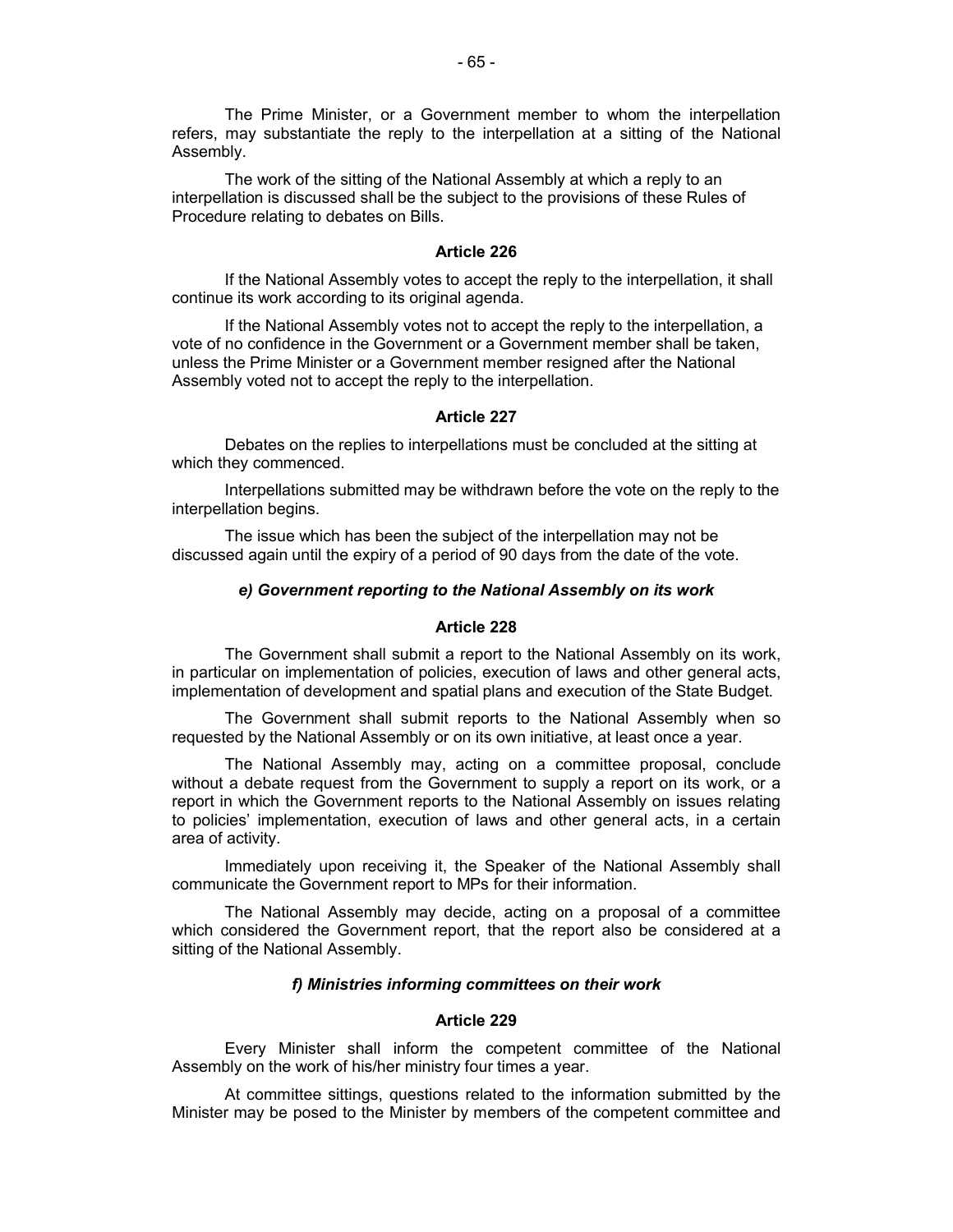authorised representatives of parliamentary groups who do not have members in this committee.

Authorised representatives of the parliamentary groups referred to in paragraph 2 of this Article may pose questions to the Minister only after the competent committee has finished its own questioning.

The committee shall submit a report to the National Assembly on its conclusions relating to the information submitted.

# **15. Procedure of control of the work of security services**

### **Article 230**

The National Assembly shall control the work of security services directly and through the competent committee.

The National Assembly shall exercise the control referred to in paragraph 1 of this Article by discussing annual reports of the competent committee on the performed control of security services work .

# **Article 231**

A report of the competent committee on the performed control of the security services work for the preceding year, together with conclusions and proposed measures, shall be submitted to the National Assembly by the end of March of the current year.

# **Article 232**

Sittings of the competent committee may be closed to the public.

A decision on informing the public on the issues discussed at such sittings shall be taken by the committee.

#### **Article 233**

The sittings of the competent committee, closed for the public, may be attended by the committee members, or their MPs who have signed the confidentiality statement after being elected as committee members, or deputy committee members.

Sittings of the committee may be attended by the Secretary of the committee and employees of the National Assembly Service designated by the Secretary General of the National Assembly and who have signed the confidentiality statement.

The standard forms of the confidentiality statement shall be signed by the Secretary General of the National Assembly.

### **16. Procedure for dismissal of the President of the Republic of Serbia**

#### **Article 234**

A minimum of one-third of MPs may submit a proposal to the Speaker of the National Assembly to include a proposal to initiate a procedure for dismissal of the President of the Republic in the agenda of the sitting of the National Assembly, with substantiated reasons, in writing, explaining the way the President of the Republic has violated the Constitution.

The Speaker of the National Assembly shall communicate the proposal to MPs and the President of the Republic.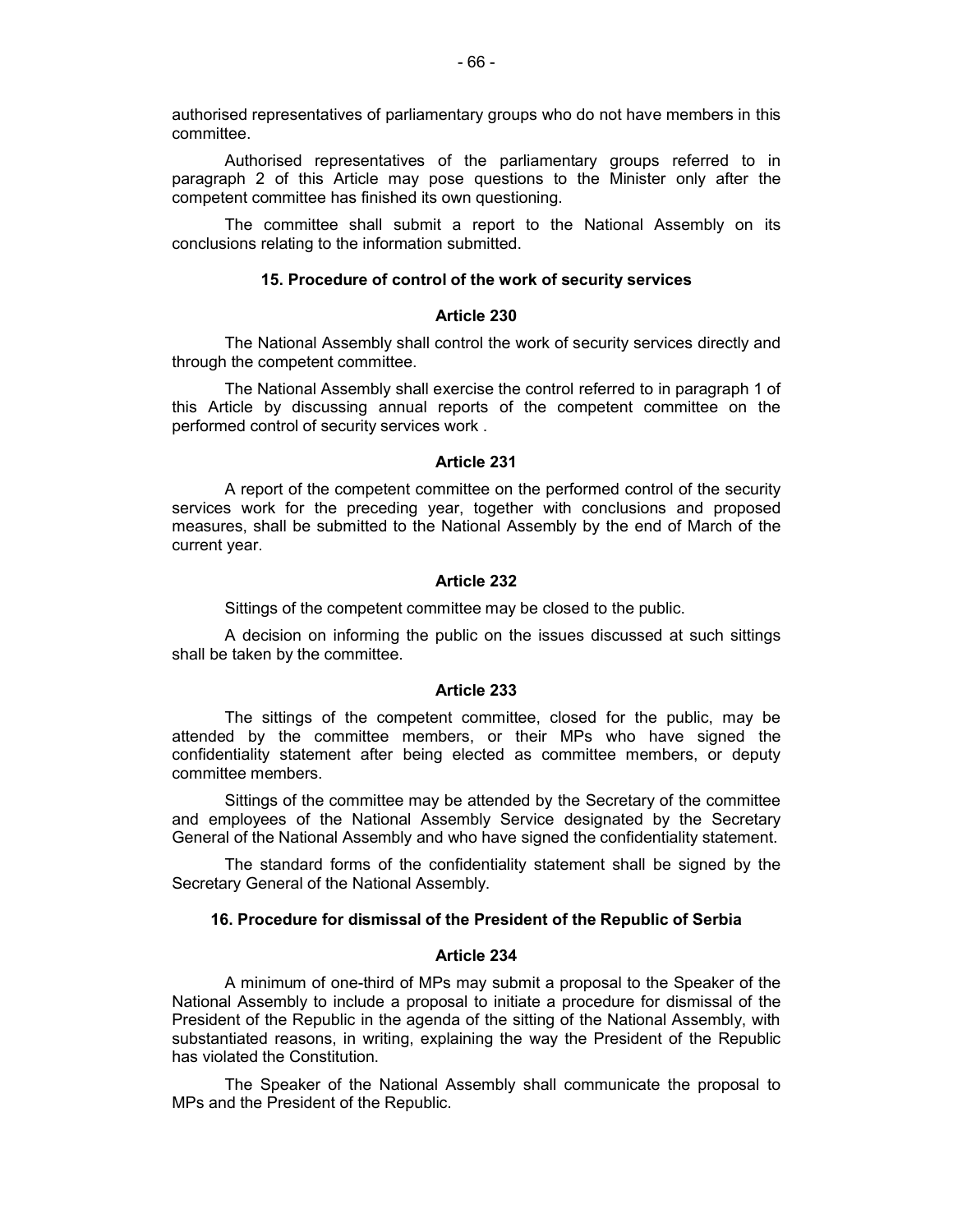The National Assembly shall decide on the proposal referred to in paragraph 1 of this Article at its sitting no earlier than 15 days and no later than 60 days after its submittal.

The President of the Republic shall be summoned to the sitting of the National Assembly at which the proposal referred to in paragraph 1 of this Article is discussed, and shall be entitled to take part in the debate.

The competent committee shall consider the reasons for initiating the procedure for dismissal of the President of the Republic, specified in the explanations of the proposal referred to in paragraph 1 of this Article, and shall submit a report thereof to the National Assembly.

Following the debate, the National Assembly shall vote on the proposal referred to in paragraph 1 of this Article by a majority vote of the total number of MPs.

The decision of the National Assembly adopting the proposal referred to in paragraph 1 of this Article, together with the proposal to initiate the procedure for dismissal of the President of the Republic, shall be communicated immediately by the Speaker of the National Assembly to the Constitutional Court.

### **Article 235**

Immediately upon the receipt of a decision of the Constitutional Court announcing that the President of the Republic has violated the Constitution, the Speaker of the National Assembly shall communicate it immediately to MPs and convene a sitting of the National Assembly for the purpose of voting on dismissal of the President of the Republic, no later than 15 days after the date of receipt of the decision.

Before the voting on the dismissal of the President of the Republic, the National Assembly shall decide whether to hold a secret ballot or a public ballot vote. If the National Assembly decides on an open vote, a roll-call vote shall be held.

The National Assembly votes on the dismissal of the President of the Republic without a debate.

The President of the Republic is deemed to have been dismissed if at least two-thirds of the total number of MPs has voted in favour of the dismissal.

#### **Article 236**

Immediately upon the receipt of a decision of the Constitutional Court announcing that the President of the Republic has not violated the Constitution, the Speaker of the National Assembly shall communicate the decision to MPs and the President of the Republic.

### **17. Procedure for conducting oversight over the work of state institutions, organizations and bodies**

## **Article 237**

The Speaker of the National Assembly shall communicated the reports submitted to the National Assembly by state institutions, organizations and bodies, to MPs and the competent committee, in accordance with the Law.

The competent committee shall consider the report from paragraph 1 of this Article within 30 days from the day of submittal of the report to the National Assembly.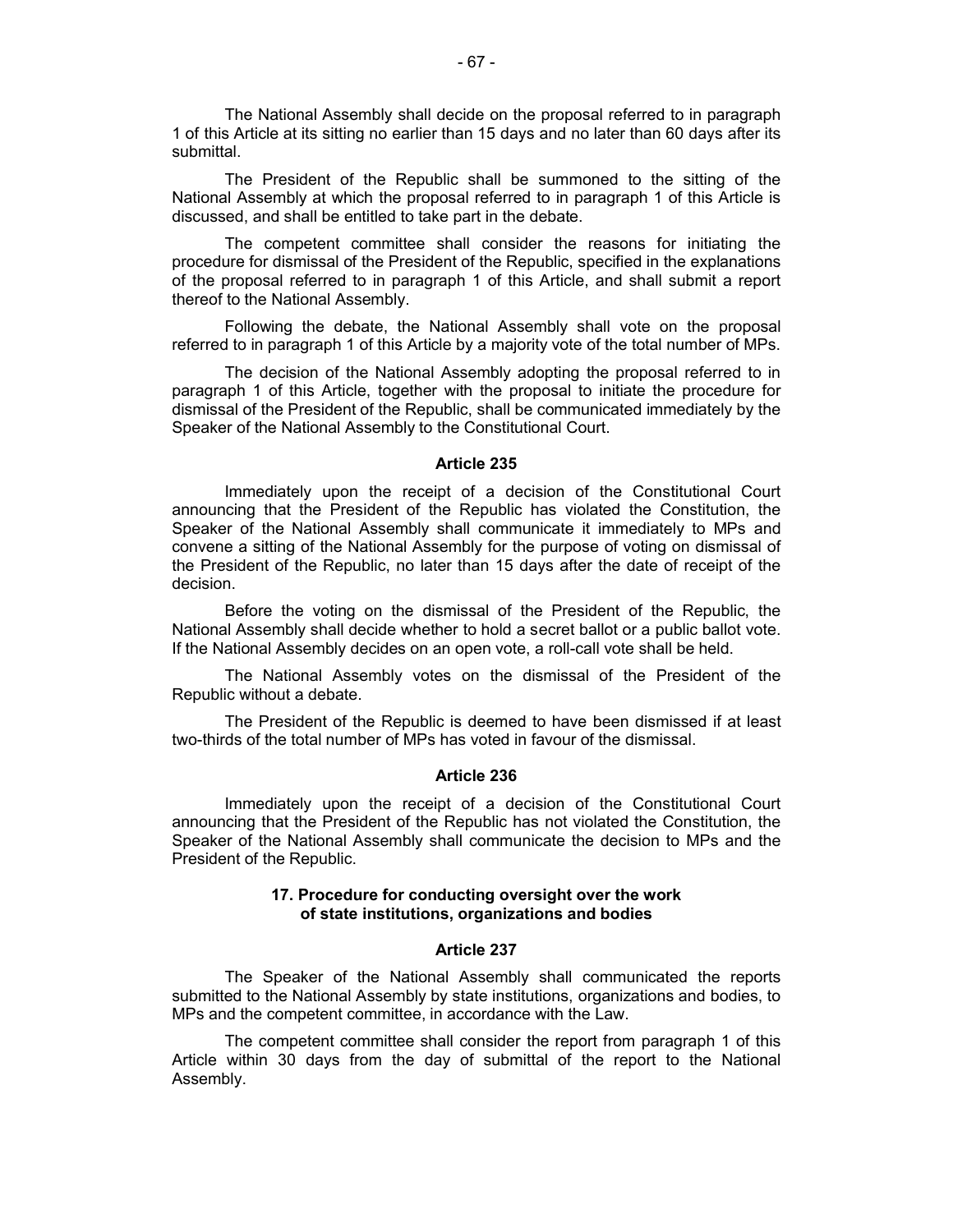The representative of the state institution, organization or body whose report is being considered shall be invited to the sitting of the competent committee.

Upon consideration of the report referred to in paragraph 1, the competent committee shall submit a report to the National Assembly together with its the draft conclusion or recommendation.

In the draft conclusion or recommendation referred to in paragraph 4 of this Article, unless otherwise stipulated by the Law, the competent committee may recommend to the National Assembly the following:

- to accept the report of the state institution, organization or body, if the report is considered formally and essentially complete and if the state institution, organization or body has acted in accordance with the Law,
- to oblige the Government or other state institutions to undertake appropriate measures or activities within their competences,
- to request an amended to the report from the state institution, organization or body,
- to undertake appropriate measures in accordance with the Law,
- not to accept the report and initiate the procedure for determining accountability of the state officials in the state institution, organization or body concerned.

#### **Article 238**

The National Assembly shall consider the reports from Article 237, paragraphs 1 and 4 of these Rules of Procedures, the draft conclusion of the competent committee or its recommendations at the first upcoming sitting.

The representative of the state institution, organization or body whose report is being considered shall be invited to the sitting.

The National Assembly, upon concluding the discussion at the sitting attended by the majority of MPs, shall adopt a conclusion or a recommendation by a majority vote.

### **Article 239**

In case when a state institution, organization or body fails to submit the report to the National Assembly within the time limit prescribed by the Law, or upon a request of a the competent committee, the competent committee shall notify the National Assembly of this failure, for the purpose of undertaking the measures by the National Assembly within its competences, in order to determine accountability of the state official of the state institution, organization or body.

The competent committee may determine that the official of the state institution, organization or body elected by the National Assembly fails to perform his/her public office in accordance with the Law and shall notify the National Assembly thereof in order to undertake measures prescribed by the Law.

### **Article 240**

In order to perform tasks within its scope of work, the competent committee may request from the state institution, organization or body whose work the National Assembly controls, to provide information and data falling within their competence.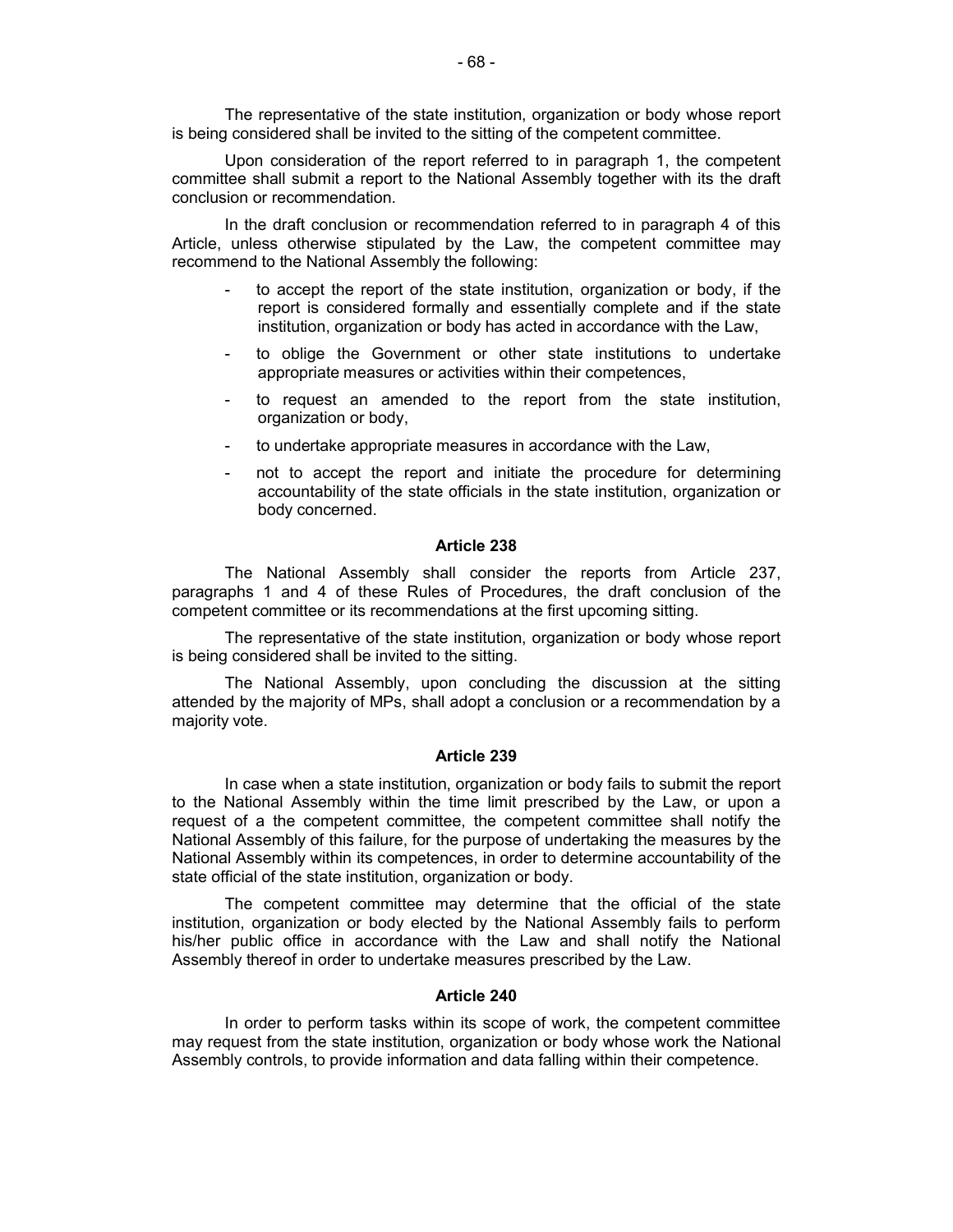### **18. Procedure for providing replies upon the Constitutional Court requests**

#### **Article 241**

Proposals by authorised proposer and decisions to initiate a procedure for appraisal of the constitutionality of laws, or the constitutionality and legality of other general acts adopted by the National Assembly, shall be communicated by the Speaker of the National Assembly to the competent committee**.**

Proposals by authorised proposer and decisions to initiate a procedure for appraisal of the constitutionality of laws, or the constitutionality and legality of other general acts adopted by the National Assembly, may be communicated by the Speaker of the National Assembly to the Government for an opinion.

The competent committee shall consider the proposal of the authorised proposer and the decision to initiate a procedure for appraisal of the constitutionality of laws, or the constitutionality and legality of other general acts**.**

If the competent committee concludes that the proposal of the authorised proposer should not be accepted because, in the opinion of the committee, the act whose constitutionality, or legality, is being challenged complies with the Constitution, or law, it shall notify the Constitutional Court of its opinion and of reasons for the rejection of the proposal.

If the competent committee finds that there is a reason to reconsider the provisions of the law whose constitutionality is being challenged, it shall propose that the National Assembly discuss a proposal to appraise the constitutionality of the law, together with a proposed conclusion that the Government or a competent Ministry prepares a proposal for the amendment to this law.

The National Assembly may ask the Constitutional Court to adjourn the proceedings, until a certain date, for the purpose of amending the law which has been challenged.

# **19. Procedure for deciding on war and peace and declaring a state or war and a state of emergency**

#### **Article 242**

Provisions of these Rules of Procedure shall be applied to the work of the National Assembly in case of a state of war or a state of emergency, unless otherwise stipulated by these Rules of Procedure and other general acts of the National Assembly.

#### **Article 243**

In the case of a state of war or a state of emergency, the Speaker of the National Assembly shall:

- determine the time and location of sittings of the National Assembly,
- decide on the manner and time-limits for delivery of materials necessary for the sittings,
- may, if needed, decide on a particular manner of taking, issuing and keeping shorthand notes and minutes at sittings of the National Assembly and its committees,
- may decide that Bills and proposals of other general acts and other materials are not placed at the disposal of the public media, unless otherwise decided by the National Assembly,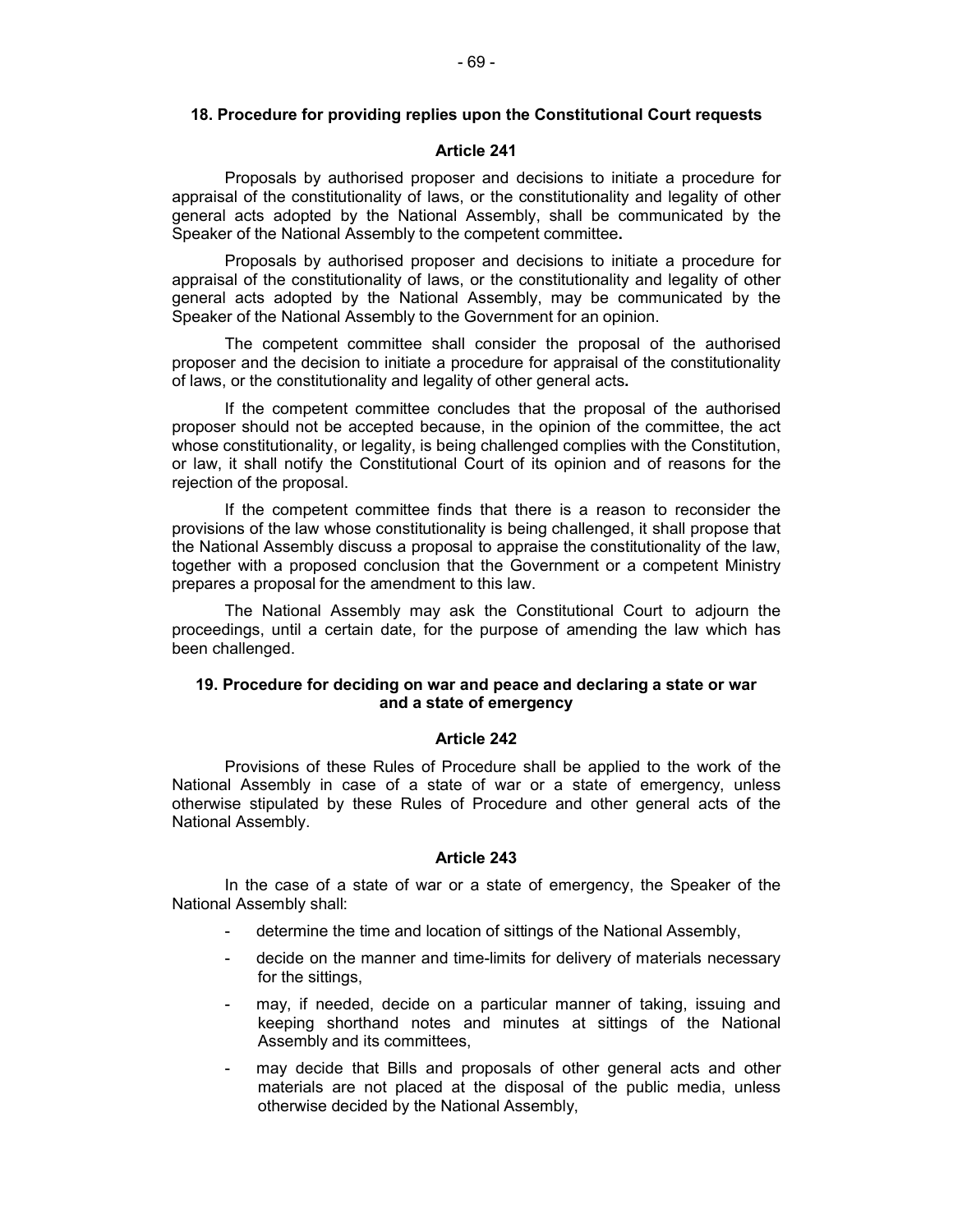- notify the President of the Republic and the Prime Minister that the National Assembly is not able to convene,
- decide on the mode of operation and execution of the tasks of the National Assembly Service.

In case of a state of war or a state of emergency, MPs shall notify the Secretary General of the National Assembly of every change of their temporary or permanent residence.

# **Х. ORIGINALS AND PUBLICATION OF ACTS OF THE NATIONAL ASSEMBLY**

#### **Article 245**

Texts of laws, or other general acts or authentic interpretations of laws adopted at a sitting of the National Assembly shall be deemed the originals of laws, or other general acts or authentic interpretations of laws.

The seal of the National Assembly shall be affixed on originals of the laws, or other general acts of the National Assembly and the originals of authentic interpretations of laws.

The originals of the laws or other general acts of the National Assembly and authentic interpretations of laws shall be kept in the National Assembly.

The Secretary General of the National Assembly shall ensure the printing of the originals, stamping of the seal, keeping the originals and keeping records of them**,** in accordance with the law.

#### **Article 246**

Laws and other acts of the National Assembly and unique methodological rules for drafting regulations of a competent committee of the National Assembly shall be published in the *Official Gazette of the Republic of Serbia*.

Decisions of the Committee on Administrative, Budgetary, Mandate and Immunity Issues shall be published in the *Official Gazette of the Republic of Serbia* if the Committee so decides.

#### **Article 247**

The Secretary General of the National Assembly shall ensure the publication of laws and other acts of the National Assembly**,** and acts of working bodies of the National Assembly.

The Secretary General of the National Assembly, in co-operation with the proposer of laws and other acts, shall make corrections of obvious typing and grammatical errors, as well as errors in numberings and name spellings, before their publication.

On the basis of original texts of laws or other acts of the National Assembly**,**  or acts of working bodies, the Secretary General of the National Assembly shall issue corrections of the errors in the published texts of the acts.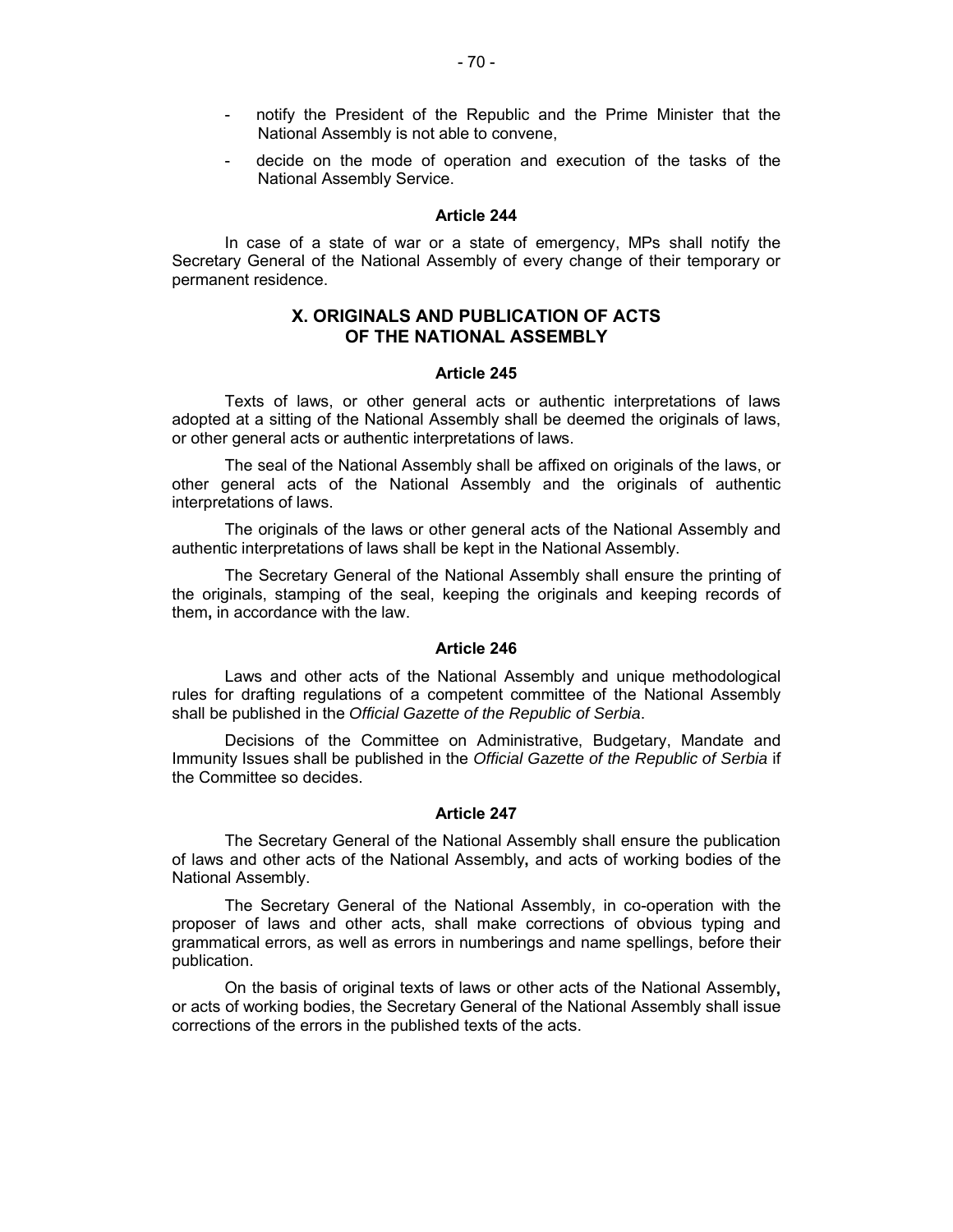# **XI. EXTRAORDINARY SESSIONS OF THE NATIONAL ASSEMBLY**

#### **Article 248**

The Speaker of the National Assembly shall communicate requests for extraordinary sessions to MPs and the Government and shall determine a date for convening the National Assembly.

#### **Article 249**

At extraordinary sessions, the National Assembly shall work according to an agenda decided in advance and put forward by the submitter of the request for an extraordinary session.

The sequence of discussions on the items on the agenda may not be changed without the consent of a representative of the proposer upon whose request the extraordinary session is convened.

#### **Article 250**

Extraordinary sessions shall be subject to the application of provisions of these Rules of Procedure on regular sessions, unless otherwise specified by the provisions of this Chapter.

# **XII. IMMUNITY**

## **Article 251**

In accordance with the Constitution and the law, MPs shall enjoy immunity from the date of verification of their mandates until the date of termination of their mandates.

Requests to approve detaining an MP in custody and requests to approve instituting of criminal proceedings or other proceedings, in which a prison sentence may be pronounced, shall be submitted by the competent authority to the Speaker of the National Assembly who communicates it to the Committee for Administrative, Budgetary, Mandate and Immunity Issues.

The Committee shall submit its report, with a proposed decision**,** to the National Assembly.

An MP shall be specially notified on the holding of a session of the Committee on Administrative, Budgetary, Mandate and Immunity Issues at which the issue of his/her immunity is being considered.

#### **Article 252**

Acting on a proposal of the competent committee, the National Assembly may establish the immunity of an MP who has not invoked his/her immunity, if it is required for the purpose of performance of MP's duties.

#### **Article 253**

If an MP has invoked his/her immunity, he may not be kept in custody, not may criminal proceedings or other proceedings, in which a prison sentence may be pronounced, be conducted against him/her, without approval of the National Assembly.

Approval for detaining in custody, or the conduct of criminal or other proceedings which may carry a prison sentence, shall relate only to the criminal offence for which the request was submitted.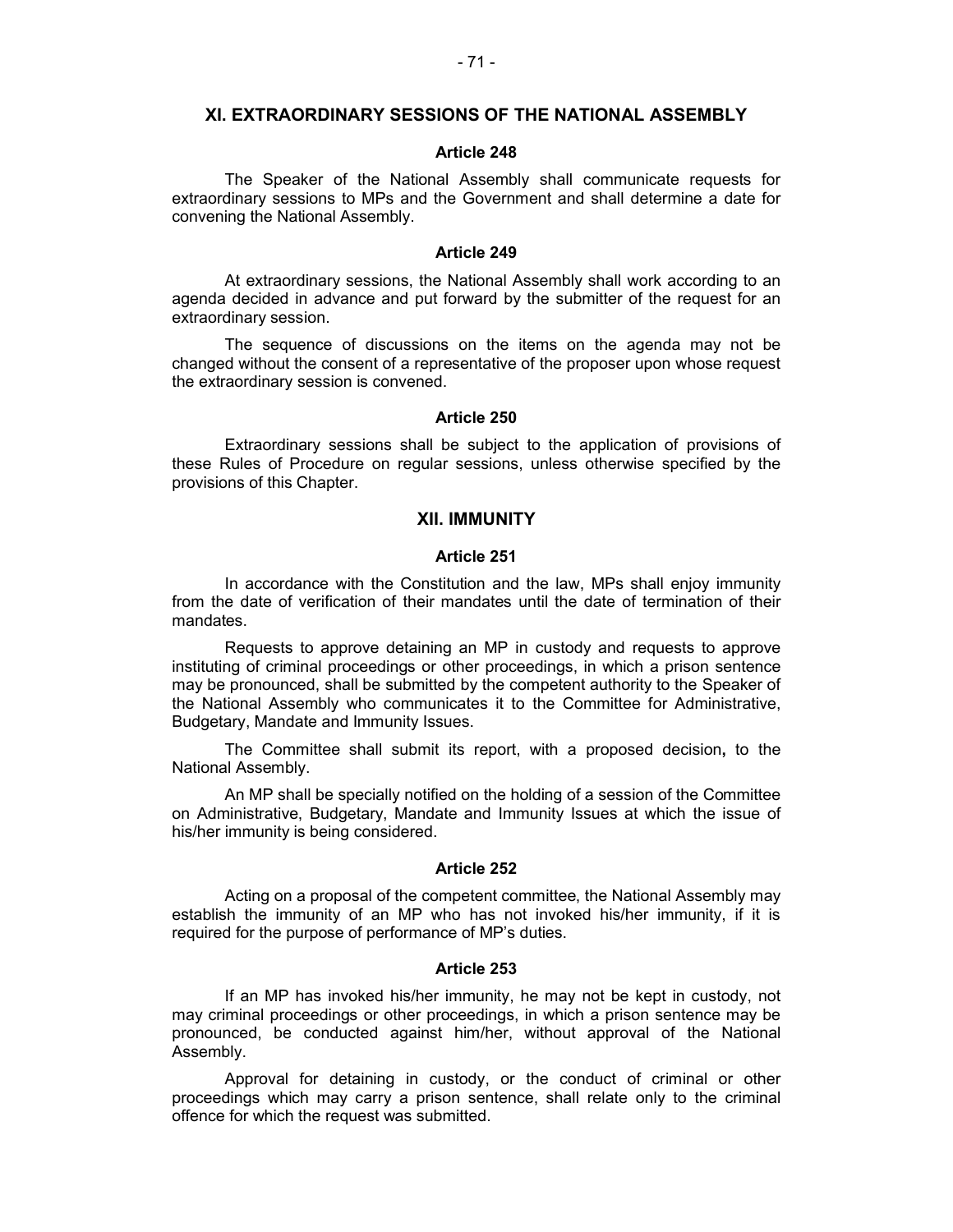# **XIII. PUBLICITY OF WORK**

#### **Article 254**

Sittings of the National Assembly and its working bodies shall be public.

Sittings of the National Assembly may be closed to the public in cases specified by the law, if so proposed by the Government, a committee or at least 20 MPs. The proposal must be reasoned. The National Assembly shall decide on the proposal without a debate.

Sittings of working bodies may be closed to the public on the basis of a reasoned proposal of at least one-third of the total number of members of the working body**.** The working body shall decide on the proposal without a debate.

Until the adoption of a decision of the National Assembly, or working bodies, on excluding the public from sittings, the Speaker of the National Assembly, or the Chairman of a working body**,** shall act as if the proposal for closing the sitting to the public was adopted.

## **Article 255**

The National Assembly, or a working body, shall decide on providing information relating to the sittings of the National Assembly or the working body which are closed to the public.

If the National Assembly, or a working body decides to provide information relating to the sitting closed to the public, the Speaker of the National Assembly, or the Chairperson of the working body, shall issue a public statement.

#### **Article 256**

Representatives of the mass media shall have free access to the sittings of the National Assembly and its working bodies, for the purpose of informing the public on their work, in accordance with regulations on internal order in the National Assembly.

All necessary conditions for following the work of sittings of the National Assembly and its committees shall be provided for representatives of the mass media**,** in accordance with an act of the competent committee.

### **Article 257**

Accredited journalists who cover the work of the National Assembly may use the stenographic transcripts of the National Assembly, and when quoting them, they must specify whether the speeches have been authorised.

Bills, proposals of other general acts, as well as informative and documentary materials relating to the issues ensued from the National Assembly and its working bodies proceedings shall be placed at the disposal of accredited journalists who cover the work of the National Assembly.

Accreditation of the mass media representatives in the National Assembly shall be regulated by an act of the competent committee.

#### **Article 258**

Observers from national and international associations and organizations, and interested citizens shall be provided with special seats in order to monitor sittings of the National Assembly and its bodies.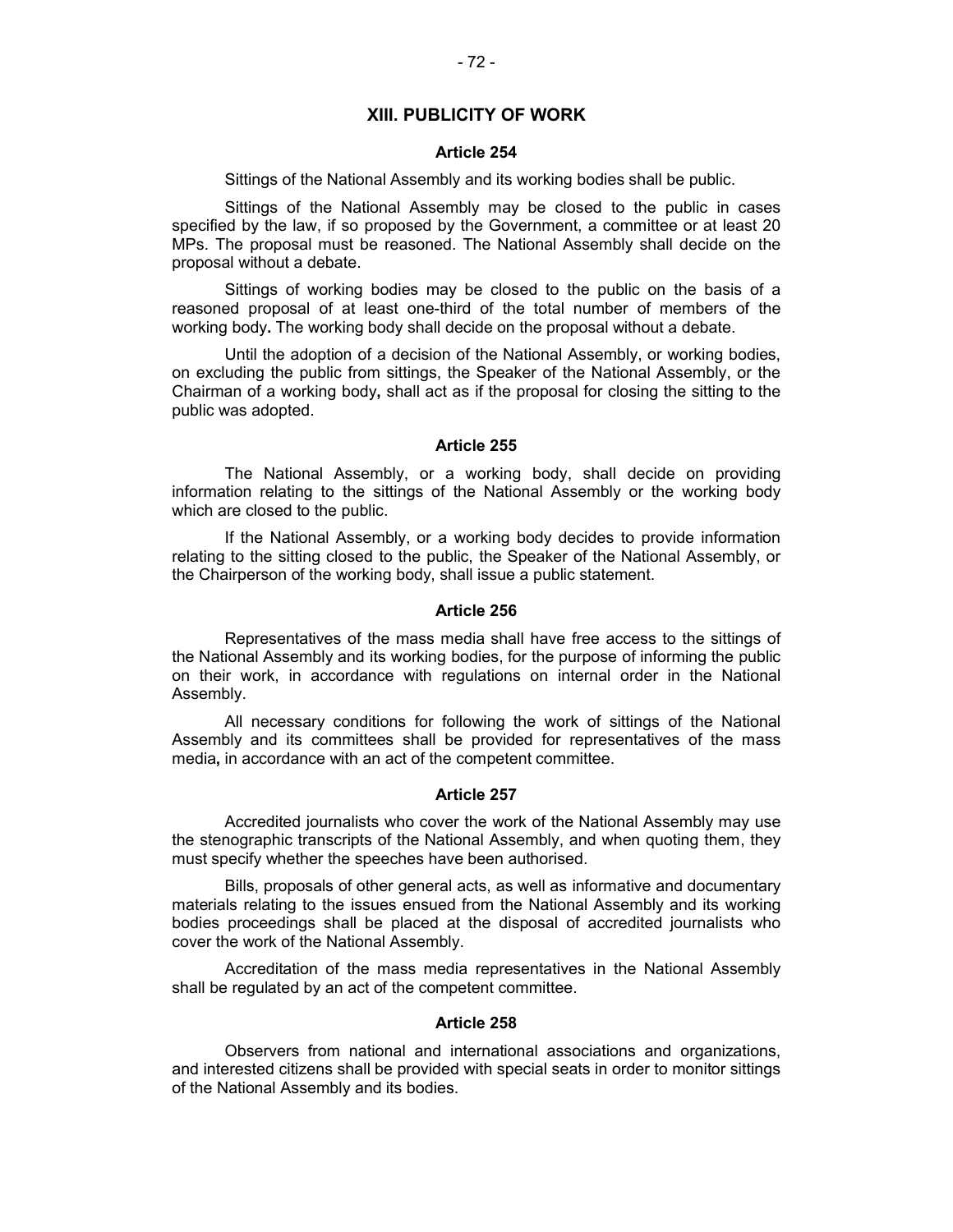The publicity of work shall also be realised through group visits to the National Assembly.

Realisation of the publicity of work referred to in paragraphs 1 and 2 of this Article, shall be regulated by an act of the competent committee.

# **Article 259**

The National Assembly shall publish the following on its Internet site:

- proposed agendas and adopted agendas of the sittings of the National Assembly and its working bodies,
- approved minutes of the sittings of the National Assembly and its working bodies;
- Bills and proposals of other acts submitted to the National assembly,
- laws and other acts of the National Assembly,
- amendments to Bills and proposals of other acts,
- computer printouts of the vote taken in the National Assembly;
- time and the agenda of the Collegium meeting,
- information brochure on the work of the National Assembly,
- daily information on the work of the National Assembly and its working bodies,
- report on the work of committees,
- other information and documents created as a result of or in relation to the work of the National Assembly of significance for public information.

### **Article 260**

Official public statements shall be prepared by the competent staff of the National Assembly, and approved by the Speaker of the National Assembly or a person authorised by the Speaker.

Press conferences in the National Assembly may be held by MPs**,** and other persons only if so approved by the Speaker of the National Assembly.

# **XIV. RELATIONS BETWEEN THE NATIONAL ASSEMBLY AND THE PRESIDENT OF THE REPUBLIC**

## **1. Oath of Office of the President of the Republic**

### **Article 261**

The President of the Republic shall take the oath of office before the National Assembly by reading out loud the text of the oath specified by the Constitution. After taking the oath of office, the President of the Republic shall sign the text of the oath of office.

# **2. Nominating candidates for certain functions**

### **Article 262**

The President of the Republic shall nominate a candidate for the Prime Minister and submit the proposal to the Speaker of the National Assembly in writing,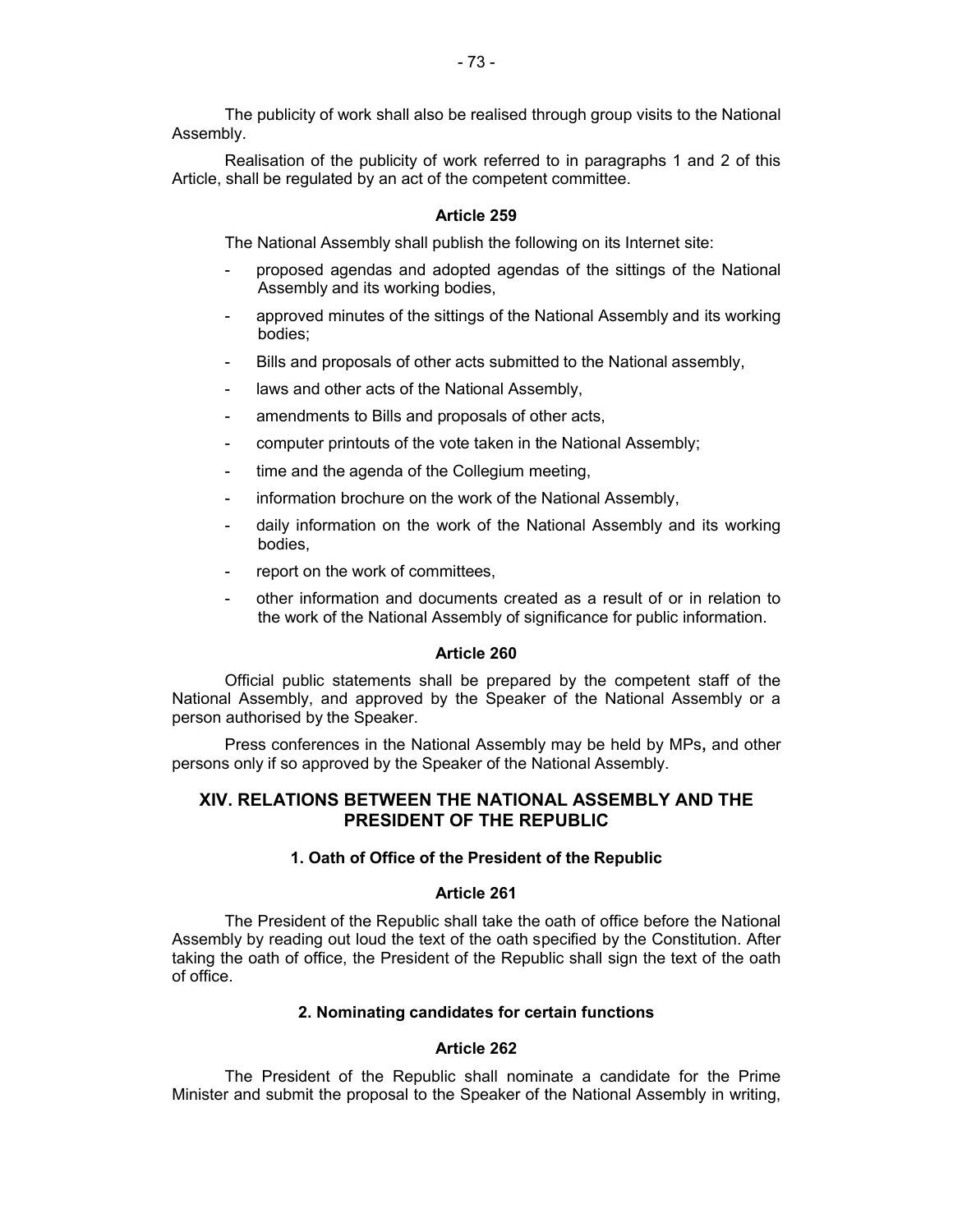with a rationale. With the proposal shall also be supplied the written consent of the candidate for the Prime Minister to the nomination.

### **Article 263**

The lists of candidates for the election of judges of the Constitutional Court shall be submitted by the President of the Republic to the Speaker of the National Assembly in writing, with a rationale. Together with the list there shall be also supplied the written statements of the candidates for the Constitutional Court judges on the acceptance of the nominations.

At least two of the candidates nominated on the list referred to in paragraph 1 of this Article, must be from the territories of the autonomous provinces.

### **3. Promulgation of laws and repeated votes on laws**

### **Article 264**

Immediately following the date of adoption of a law, or within two days at the latest, the Speaker of the National Assembly shall submit the law to the President of the Republic for the purpose of its promulgation.

If the President of the Republic returns the law, within a time-limit specified by the Constitution, to the National Assembly for a repeated vote, with a written rationale, the Speaker of the National Assembly shall communicate it immediately to MPs and a decision on this issue shall be taken at the first subsequent sitting of the National Assembly.

If the National Assembly decides to vote again on the law referred to in paragraph 2 of this Article, the law shall be adopted by the votes of a majority of the total number of MPs.

The Speaker of the National Assembly shall submit the law that has been adopted for the second time to the President of the Republic, for the purpose of promulgation.

## **Article 265**

If the President of the Republic does not issue a decree on the promulgation of the law within a time-limit specified by the Constitution, nor requests from the National Assembly to take another vote on the law it has adopted, the law shall be promulgated by the Speaker of the National Assembly.

# **4. Resignation of the President of the Republic**

#### **Article 266**

When the President of the Republic tenders his resignation and notifies the Speaker of the National Assembly thereof, the Speaker of the National Assembly shall immediately communicate this information to MPs and inform them that, in accordance with the Constitution, he/she will discharge the powers and duties of the President of the Republic until the election of a new President of the Republic. At the same time, the Speaker of the National Assembly shall call elections for the President of the Republic.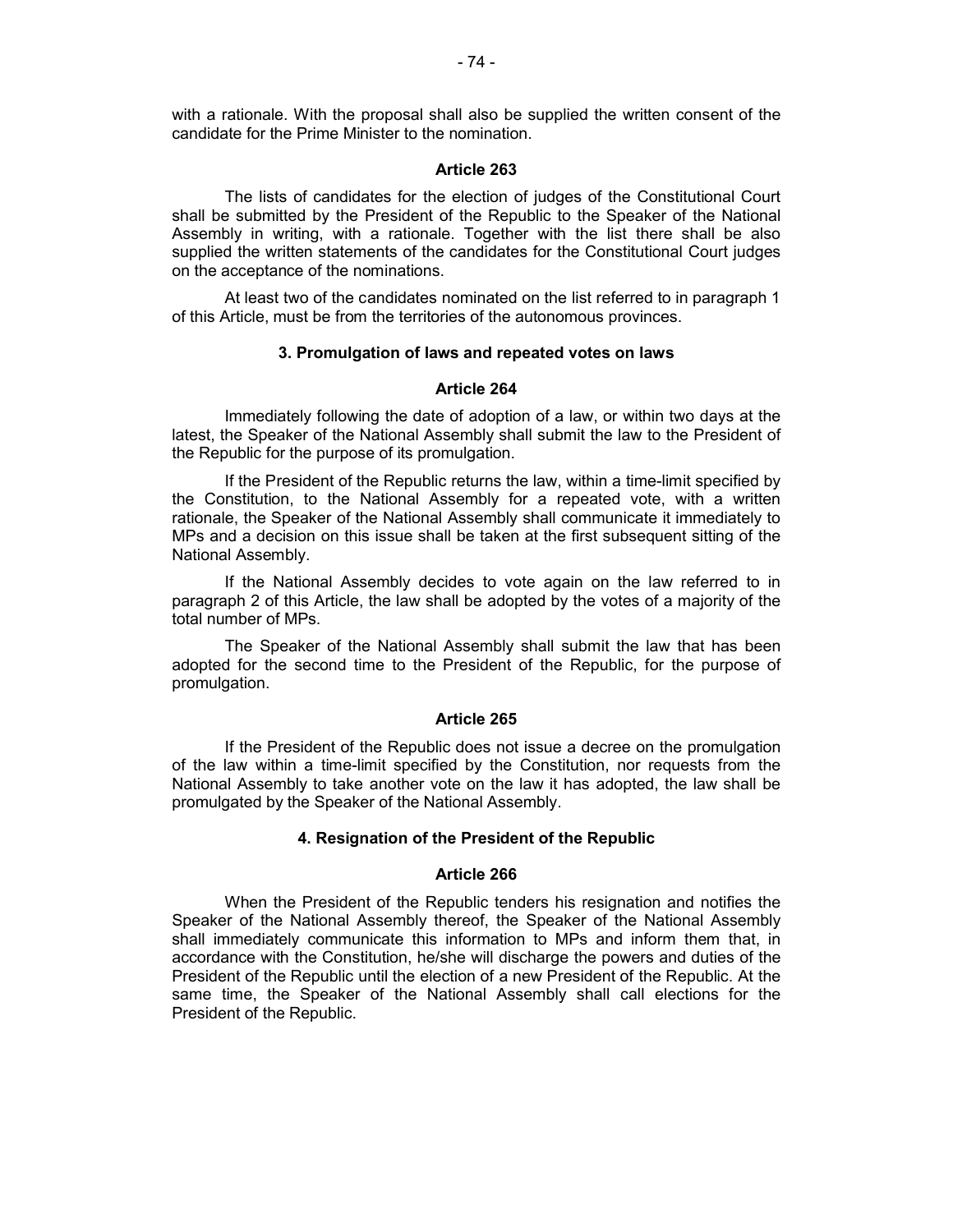# **XV. RELATIONS BETWEEN THE NATIONAL ASSEMBLY AND THE GOVERNMENT**

#### **1. Election of the Government**

### **Article 267**

The name of the candidate nominated for a Prime Minister shall be communicated immediately upon its reception by the Speaker of the National Assembly to MPs.

## **Article 268**

When the candidate for a Prime Minister presents his/her programme and proposal of the Government composition at a sitting of the National Assembly, a debate on the candidate for a Prime Minister, the programme presented and the candidates for Government members shall be opened.

### **Article 269**

Immediately upon the conclusion of the debate, the Speaker of the National Assembly shall schedule a Voting Day on the programme of the Government and the election of a Prime Minister and Government members.

The National Assembly shall vote on the proposal referred to in paragraph 1 of this Article in its entirety, by secret ballot vote, unless it decides on an open ballot vote. If the National Assembly decides on an open ballot vote, a roll-call vote shall be taken.

The Government shall be deemed elected if it obtains the majority vote of the total number of MPs.

#### **Article 270**

After the Government has been elected, the Prime Minister and Government members shall take the oath of office before the National Assembly by reading out loud the legally-prescribed text of the oath of office. After taking the oath of office, the Prime Minister and Government members shall sign the text of the oath and submit it to the Speaker of the National Assembly.

# **2. Representation of the Government in the National Assembly**

# **Article 271**

In the process of debating all issues from within the scope of work of the Government, the Prime Minister shall have a right and duty to represent the Government in the National Assembly.

The Government shall designate Government members who represent it in individual items on the agenda of the sittings of the National Assembly, or sittings of its committees.

Government representatives at sittings of the National Assembly and its committees may only be members of the Government and the Director of the State Secretariat for Legislation when a Bill prepared for the Government by the State Secretariat for Legislation is on the agenda of the sitting of the National Assembly.

Government representatives shall participate in the work of the National Assembly in accordance with their powers specified by the law.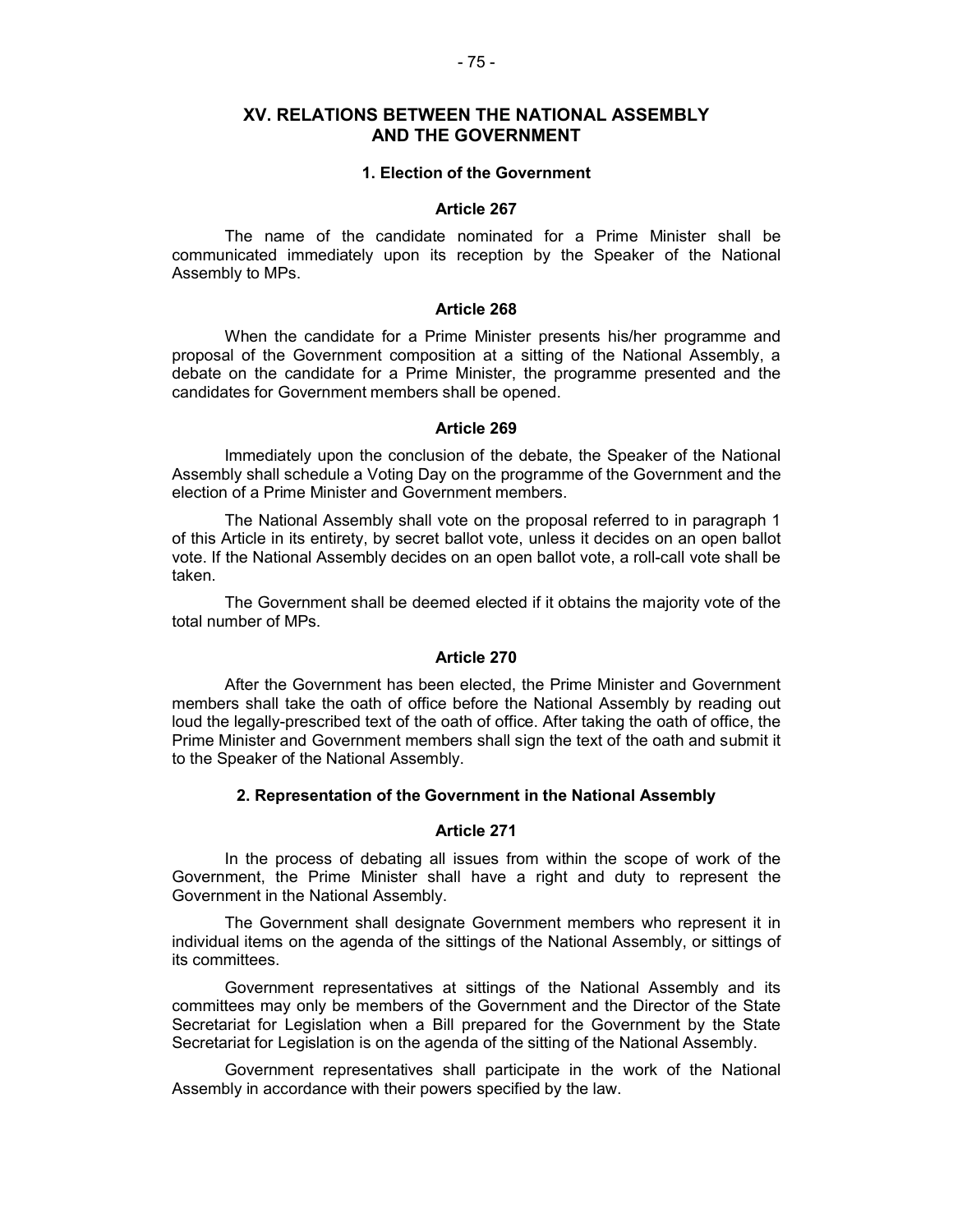## **Article 272**

For the purpose of providing expert and other explanations, the Government may designate its commissioners at sittings of committees of the National Assembly.

## **Article 273**

Together with Bills and proposals of other general acts, or with other materials it submits to the National Assembly, the Government shall notify the National Assembly of the names of its representatives and commissioners attending the sittings of the National Assembly and its committees.

### **Article 274**

For the purpose of exercising the rights and duties of the Government in the National Assembly, the National Assembly and its committees shall notify the Government and competent Ministries of their sittings and the issues to be considered at these sittings.

## **3. Confidence in the Government**

# **Article 275**

The Government may require from the National Assembly, in writing, to vote on its confidence in the Government and shall be entitled to reason its request.

The request referred to in paragraph 1 of this Article shall be submitted on behalf of the Government by the Prime Minister.

The procedure of deciding on a motion of no confidence in the Government initiated by the Government shall be subject to provisions of these Rules of Procedure relating to the procedure of deciding on the motion of no confidence in the Government or a Government member.

#### **Article 276**

If the National Assembly votes in favour of the motion of no confidence in the Government, the Speaker of the National Assembly shall immediately notify the President of the Republic thereof.

# **4 Resignation of the Prime Minister, a Government Member and Dismissal of a Government Member**

#### **Article 277**

The Prime Ministers shall tender a resignation in writing to the Speaker of the National Assembly and shall be entitled to reason it.

The Speaker of the National Assembly shall immediately notify the President of the Republic and MPs of the resignation of the Prime Minister.

At its first subsequent sitting, the National Assembly shall note without a debate that the Prime Minister has resigned, and no vote shall be taken on this matter.

On the date the National Assembly has noted that the Prime Minister has resigned, the mandate of the Government shall be terminated.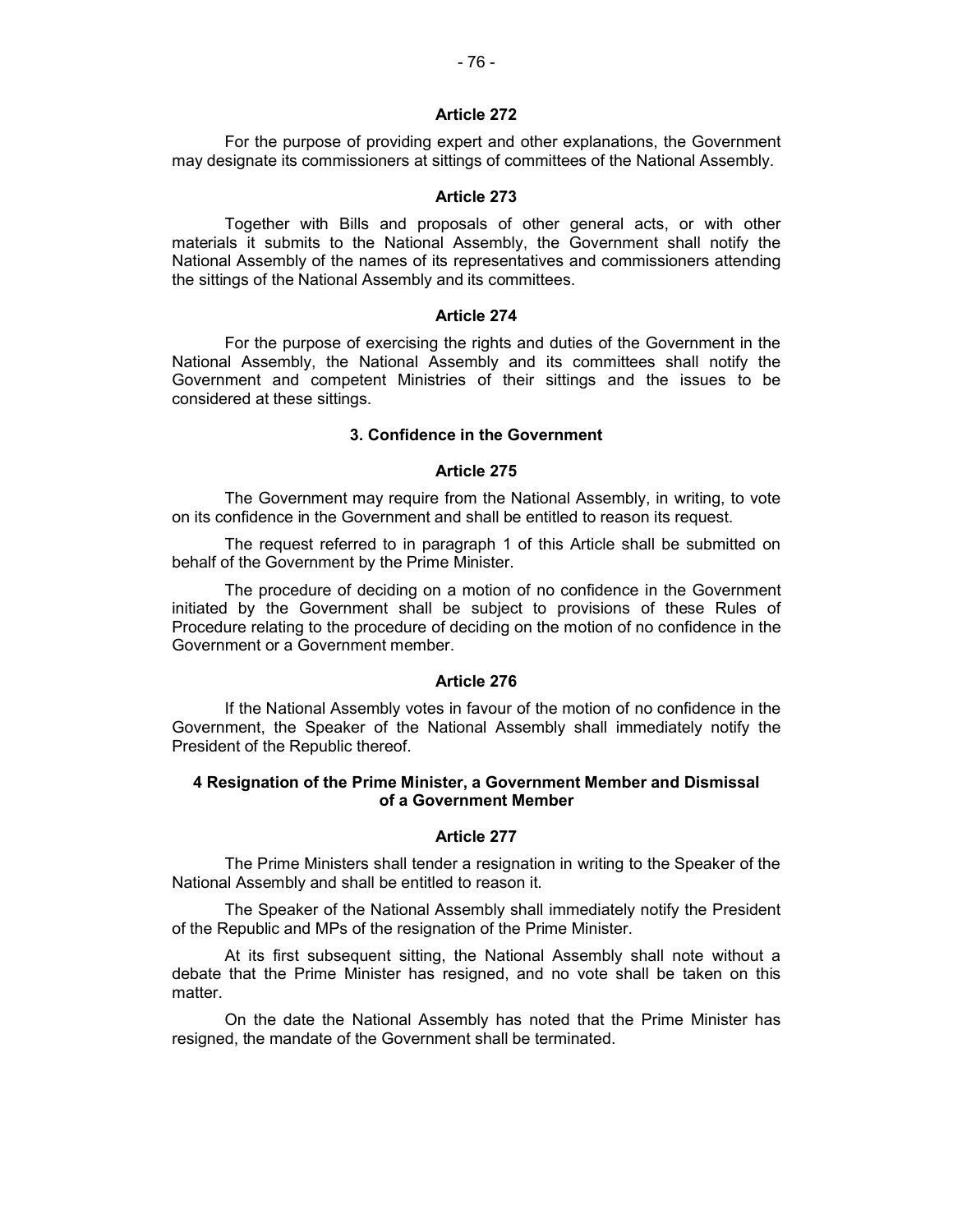### **Article 278**

A resignations tendered by a Government member shall be communicated to the Speaker of the National Assembly by the Prime Minister.

The Speaker of the National Assembly shall notify MPs of the resignation of a Government member.

At its first subsequent sitting, the National Assembly shall note without a debate that a Government member has resigned and no vote shall be taken on the matter.

On the date the National Assembly has noted that a Government member has resigned, the mandate of this Government member shall be terminated.

### **Article 279**

Proposals to dismiss a Government member shall be submitted by the Prime Minister to the Speaker of the National Assembly in writing, and the Prime Minister shall be entitled to reason the proposal.

The National Assembly shall debate and vote on the proposal to dismiss a Government member at its first subsequent session.

The mandate of the Government member shall be terminated on the date the decision on his/her dismissal is adopted.

The Speaker of the National Assembly shall notify the Prime Minister of the decision referred to in paragraph 3 of this Article.

### **Article 280**

A motion of no confidence in the Government and a proposal to dismiss a Government members may be withdrawn until the vote on the motion of no confidence in the Government and the proposal to dismiss a Government member.

Each of the MPs who signed the motion of no confidence in the Government or a Government member shall be entitled to withdraw his/her proposal until the vote on it. Where the number of MPs who proposed a vote of no confidence in the Government or a Government member decrease below 60, the proposal shall be deemed withdrawn.

# **XVI. RELATIONS BETWEEN THE NATIONAL ASSEMBLY AND THE CONSTITUTIONAL COURT**

# **Article 281**

The National Assembly shall consider the information provided by the Constitutional Court on the situation and problems in the assessment of the constitutionality and legality, the opinions and indications of the Constitutional Court on the need to adopt and amend laws and to undertake other measures to protect constitutionality and legality. The National Assembly may conclude this consideration by moving to the agenda or by adopting an appropriate conclusion.

The National Assembly may notify the Constitutional Court on its conclusions related to the debate on the information, opinions and indications of the Constitutional Court.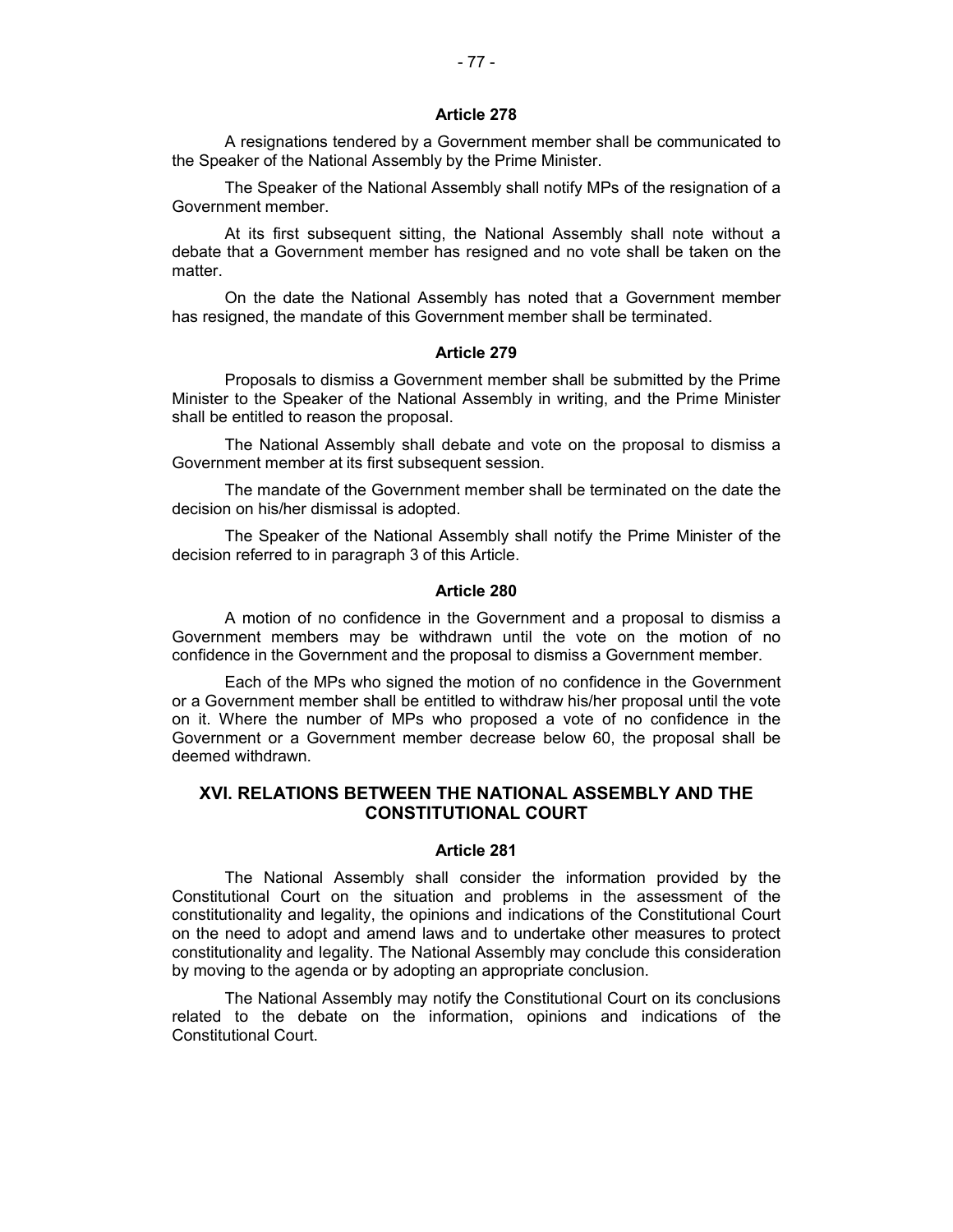## **XVII THE RIGHTS AND DUTIES OF MEMBERS OF PARLIAMENT**

### **Article 282**

MPs shall participate in the work of the National Assembly.

MPs may not be denied ingress and stay in the National Assembly building.

### **Article 283**

MPs shall notify the Speaker of the National Assembly of his/her absence from sittings, and the Speaker shall notify the National Assembly thereof**.**

## **Article 284**

MPs shall exercise the right to a salary, in accordance with the law**,** and compensation of expenses related to the performance of their office, in accordance with a decision of the competent committee.

MPs with disabilities shall exercise special rights, in accordance with the law and a decision of a competent committee.

# **Article 285**

MPs shall be entitled to be timely informed on all the issues necessary for the discharge of MPs' function**,** by regularly being sent official publications of the National Assembly and informative and documentary materials on the issues on the agenda of the a sitting of the National Assembly and on other issues within the competences of the National Assembly.

# **Article 286**

MPs shall be entitled to request notifications and explanations from the Speaker of the National Assembly, Chairpersons of committees of the National Assembly, Government Ministers and officials in other public authorities and organisations, related to issues within the framework of the rights and duties of those officials and within the competences of the authorities they head, which are required by the MP for the exercise of his/her MP function, except at sittings of the National Assembly.

Exceptionally, the head or authorised representatives of parliamentary groups may exercise the right referred to in paragraph 1 of this Article even at a sitting of the National Assembly, verbally in a single address lasting up to five minutes on Tuesdays and Thursdays, immediately after the opening of the sitting and determination of the number of MPs present at the sitting, and before starting the debate.

The Speaker of the National Assembly shall grant the floor to heads or authorised representatives of parliamentary groups who have duly applied to speak, starting from the representative of the smallest parliamentary group and up to that of the largest one in size according to number of its MPs.

The persons referred to in paragraph 1 of this Article shall communicate the requested notifications or explanations in writing to the MP within 15 days.

## **Article 287**

For the purpose of working in the National Assembly, MPs shall be enabled to use a library and documentation.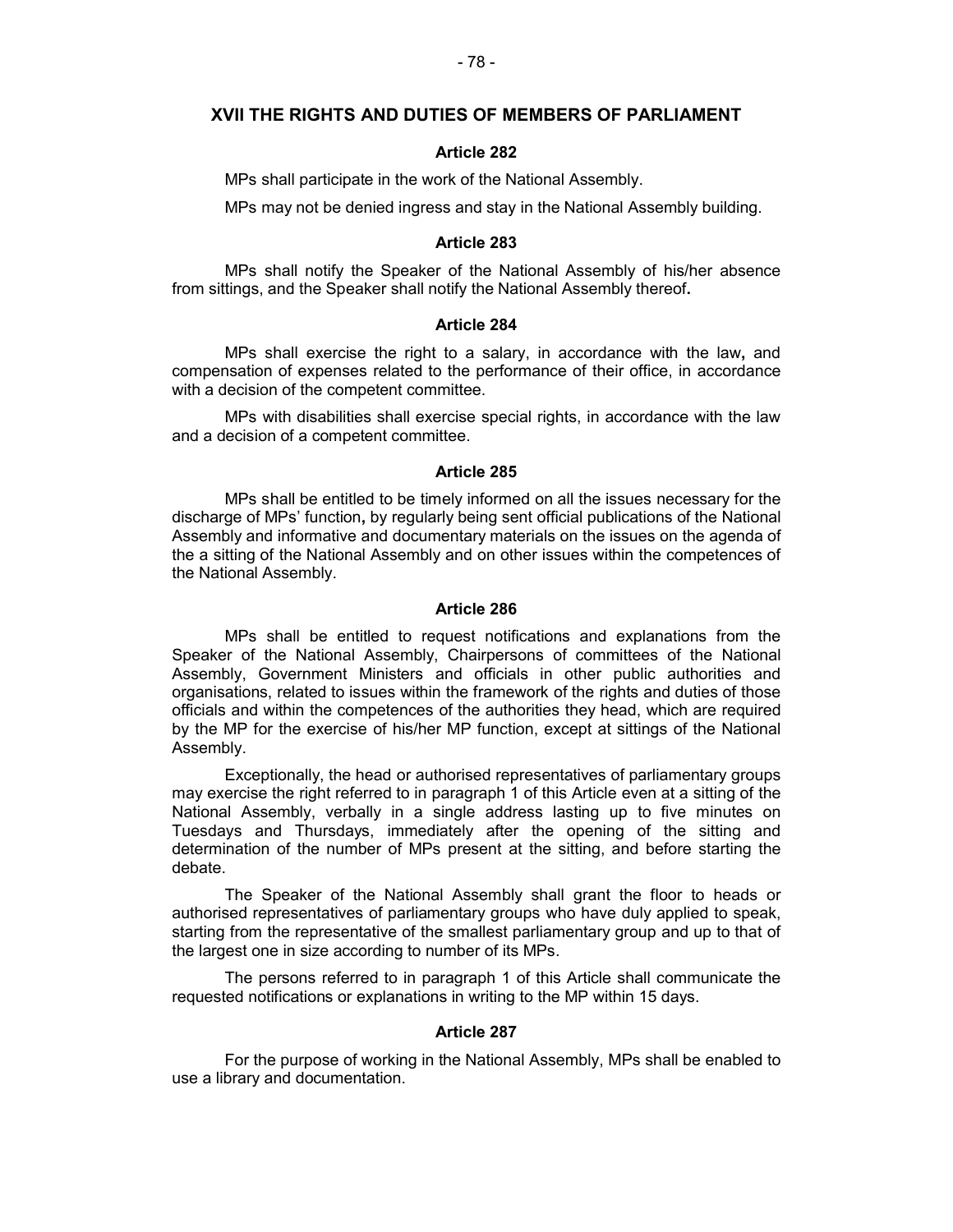MPs shall be entitled to use premises placed at their disposal for working and holding meetings with citizens, in accordance with the act on the internal order of the National Assembly.

# **XVIII DISSOLUTION OF THE NATIONAL ASSEMBLY**

#### **Article 288**

The National Assembly shall be dissolved by the President of the Republic, in cases specified in the Constitution, who shall notify the Speaker of the National Assembly thereof immediately.

The National Assembly may not be dissolved during a state of war or a state of emergency.

The National Assembly which has been dissolved shall perform only activities in progress and urgent activities, in accordance with the law. In the event of a declaration of a state of war or a state of emergency, the full competences of the National Assembly shall be restored and last until the termination of the state of war or state of emergency.

# **XIX. INTERNATIONAL CO-OPERATION OF THE NATIONAL ASEMBLY**

# **1. Co-operation of the National Assembly with representative bodies and institutions of other states**

# **Article 289**

The competent committee shall decide on initiatives for visits and determine the composition of delegations for holding talks with representatives of representative bodies and institutions of other states.

If the competent committee is not able to adopt decisions referred to in paragraph 1 of this Article, such decisions shall be issued by the Speaker of the National Assembly.

Within 15 days from the end of a visit, delegations shall submit reports on the visit to the competent committee.

The competent committee shall, at the end of every year, submit a report to the National Assembly on the co-operation realised in the preceding year.

## **2. Participation of representatives of the National Assembly in the work of certain international organisations and missions**

#### **Article 290**

MPs may, in their capacity as members of delegations of the National Assembly, and in connection with certain foreign-policy missions of broader importance, take part in regular and special sessions of the United Nations and its specialised organisations, in international conferences and other sessions of international organisations and institutions.

The need for participation and the compositions of delegations shall be determined by the competent committee.

If the competent committee is not able to decide on the issues referred to in paragraph 2 of this Article, the decision on those issues shall be made by the Speaker of the National Assembly.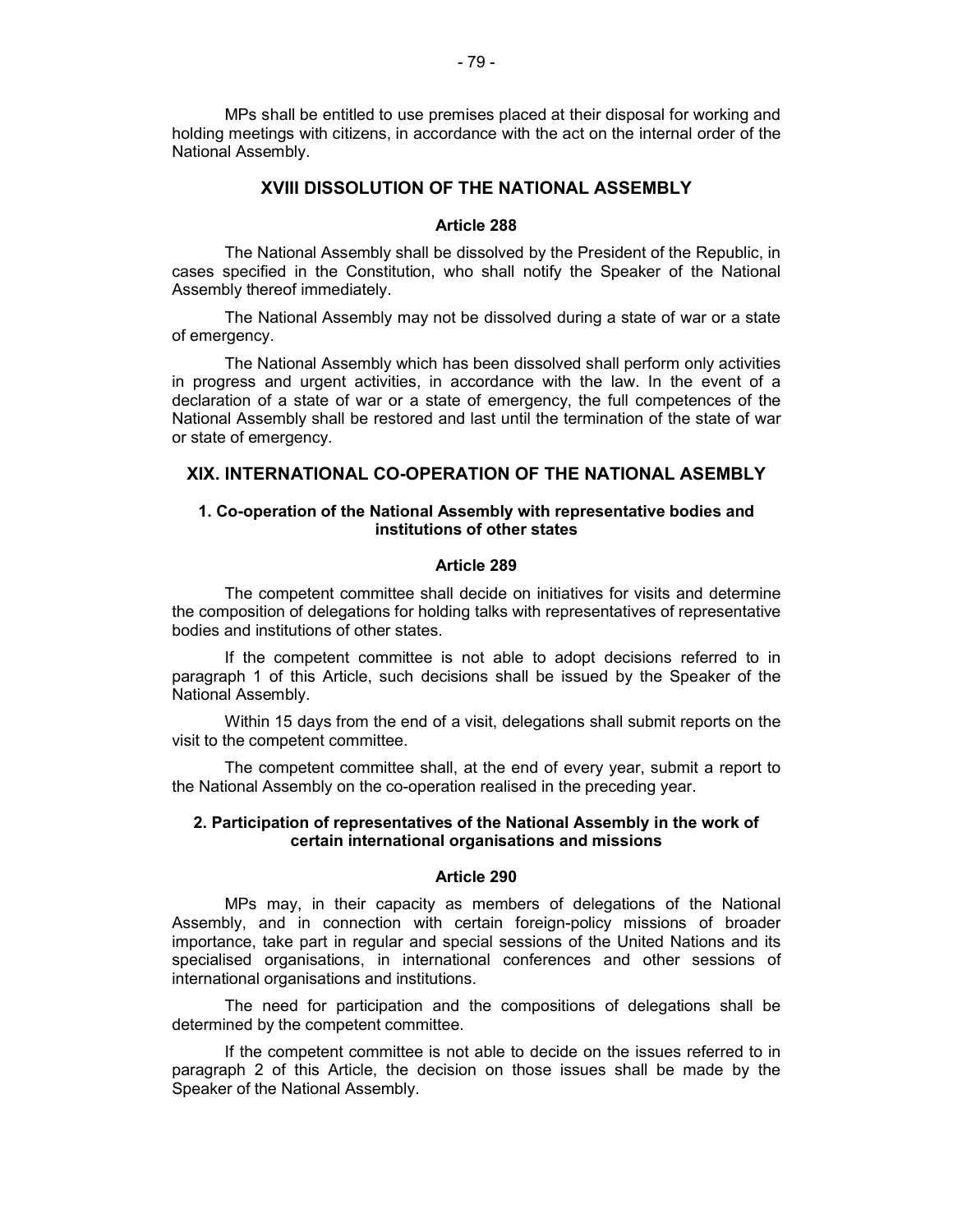## **3. Parliamentary Groups of Friendship**

### **Article 291**

Parliamentary groups of friendship may be formed in the National Assembly with the purpose of improving relations and the co-operation of our country with other states on voluntary basis.

The formation of parliamentary groups of friendship shall be based on mutually expressed interests for the realisation and development of the interparliamentary co-operation.

Applications to participate in parliamentary groups of friendship shall be submitted by MPs to the Speaker of the National Assembly.

Records of membership in the parliamentary groups of friendship shall be kept by the competent committee.

# **XX. THE NATIONAL ASSEMBLY SERVICE**

# **Article 292**

The National Assembly Service shall be managed by the Secretary General of the National Assembly, who is held accountable for its work.

The National Assembly Service shall provide technical and other support for the needs of the National Assembly, working bodies of the National Assembly, MPs, the Speaker and Deputy Speakers of the National Assembly and parliamentary groups in the National Assembly, and it shall:

- take part in preparation and organisation of sittings of the National Assembly and its working bodies, and draft reports, minutes and shorthand notes from those sittings;
- process the texts of adopted laws and other general acts for the purpose of their publication;
- prepare and keep the originals of laws and other general acts adopted by the National Assembly;
- for the needs of competent working bodies, prepare a projection of the funds required for the operation of the National Assembly;
- provide technical and other support related to the realisation of the international parliamentary co-operation;
- prepare proposals of acts and other materials, upon requests of MPs and working bodies of the National Assembly;
- issue verbal and written professional opinions within the competences of the National Assembly, upon requests of MPs, working bodies of the National Assembly and parliamentary groups in the National Assembly,
- upon requests of relevant committees, forward petitions and proposals to the competent authority, informing their submitters thereof;
- collect, process, keep and issue for the use and exchange, informative and documentary materials required for the work of MPs, working bodies of the National Assembly and parliamentary groups in the National Assembly;
- organise co-operation with representatives of the public information media and provide the necessary conditions for their work;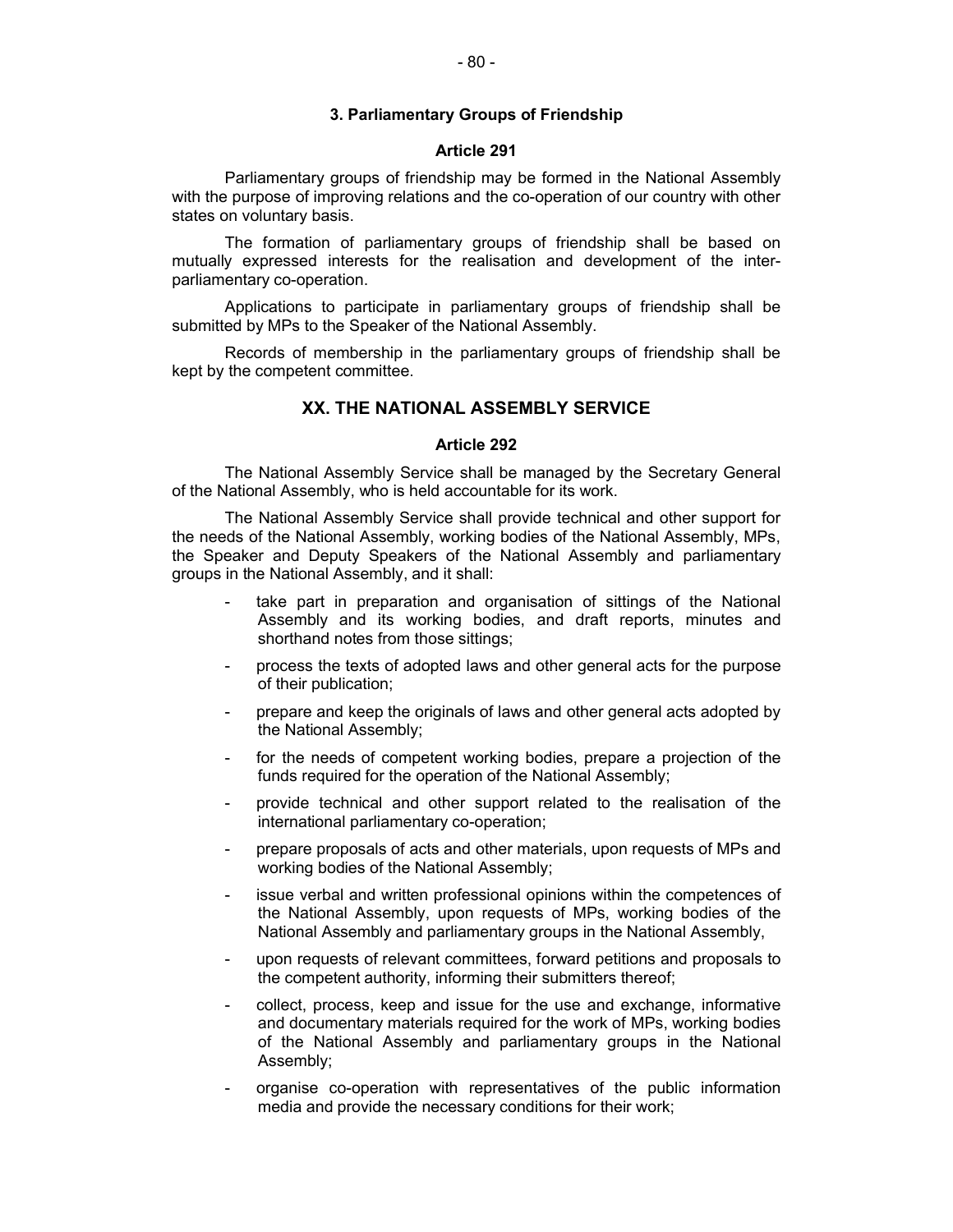- perform activities related to the exercise of the status and material rights of MPs;
- edit and issue appropriate publications of an informative character;
- perform back-office and accountancy activities, material, financial, administrative and technical tasks;
- perform other activities, in accordance with the law, these Rules of Procedure and other acts of the National Assembly and its working bodies.

# **Article 293**

The order in the National Assembly building and other premises in which the National Assembly operates shall be kept by Security Service of the Ministry of the Interior, in accordance with the law and the Decision on Internal Order.

The Speaker of the National Assembly and the Secretary General of the National Assembly shall ensure the implementation of the Decision referred to in paragraph 1 of this Article.

Authorised public officials of state authorities may not have access to the premises referred to in paragraph 1 of this Article, nor undertake any other actions, without the consent of the Speaker of the National Assembly.

Carrying weapons in the building of the National Assembly shall be allowed only to persons authorised to keep order in the building of the National Assembly, in accordance with the Decision on Internal Order.

# **XXI. TRANSITIONAL AND FINAL PROVISIONS**

### **Article 294**

Provisions of Articles 141 and 161 of these Rules of Procedure, which refer to submittal of Bills and proposals of other acts of the National Assembly and amendments in electronic form, shall be applied when the necessary technical requirements are created, which shall be announced by the competent committee.

The competent committee shall adopt an act regulating the procedure for submitting acts from paragraph 1 of this Article in electronic form.

### **Article 295**

Until the constitution of the new legislature, the existing committees shall continue operating in accordance with their present scopes of work.

Tasks of the Committee on Administrative, Budgetary, Mandate and Immunity Issues shall be preformed by the Administrative Committee, until the constitution of the new legislature.

Standing parliamentary delegations shall continue their work in international institutions, until the election of new ones.

# **Article 296**

On the date when these Rules of Procedure come into effect, the Rules of Procedure of the National Assembly of the Republic of Serbia (*Official Gazette of RS*, No. 14/09 – consolidated version), with exception of provisions in Articles 43 to 73 which shall be applied until the constitution of the new legislature, shall no longer be in effect .